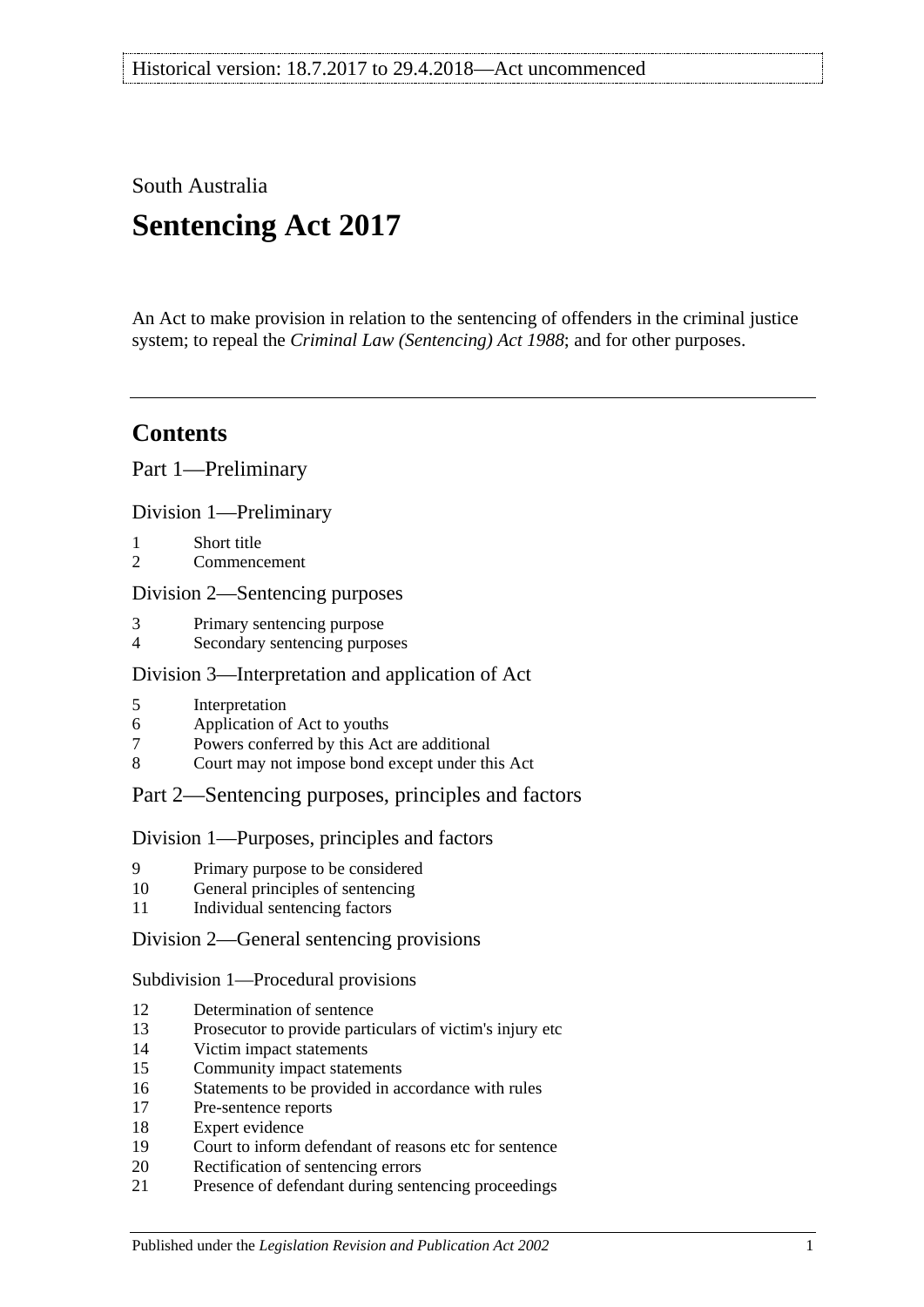[Sentencing of Aboriginal and Torres Strait Islander defendants](#page-17-0)

Subdivision [2—General sentencing powers](#page-18-0)

- [Discharge without penalty](#page-18-1)
- [Imposition of penalty without conviction](#page-18-2)
- [Court may reduce, add or substitute certain penalties](#page-19-0)
- [Sentencing for multiple offences](#page-20-0)
- [Non-association or place restriction orders may be issued on sentence](#page-20-1)<br>28 Intervention orders may be issued on finding of guilt or sentencing
- [Intervention orders may be issued on finding of guilt or sentencing](#page-21-0)
- [Deferral of sentence for rehabilitation and other purposes](#page-22-0)
- [Mental impairment](#page-23-0)

### Subdivision [3—Taking further offences into account](#page-24-0)

- [Definitions](#page-24-1)
- [Prosecutor may file list of additional charges](#page-25-0)
- [Outstanding charges may be taken into account](#page-25-1)
- [Ancillary orders relating to offences taken into account](#page-26-0)
- [Consequences of taking offences into account](#page-26-1)

### Subdivision [4—Sentencing reductions](#page-27-0)

- [Application of Subdivision](#page-27-1)
- [Reduction of sentences for cooperation etc with law enforcement agency](#page-27-2)
- [Reduction of sentences for cooperation with procedural requirements etc](#page-28-0)
- [Reduction of sentences for guilty plea in Magistrates Court etc](#page-28-1)
- [Reduction of sentences for guilty pleas in other cases](#page-30-0)
- [Application of sentencing reductions](#page-32-0)
- [Re-sentencing for failure to cooperate in accordance with undertaking under section](#page-33-0) 37
- [Re-sentencing for subsequent cooperation with law enforcement agency](#page-33-1)

# Part [3—Custodial sentences](#page-35-0)

## Division [1—Imprisonment](#page-35-1)

- [Commencement of sentences and non-parole periods](#page-35-2)
- [Cumulative sentences](#page-36-0)

## Division [2—Non-parole periods](#page-36-1)

- [Application of Division to youths](#page-36-2)
- [Duty of court to fix or extend non-parole periods](#page-36-3)
- [Mandatory minimum non-parole periods and proportionality](#page-40-0)

## Division [3—Serious firearm offenders](#page-40-1)

- [Interpretation](#page-40-2)
- [Serious firearm offenders](#page-42-0)
- [Sentence of imprisonment not to be suspended](#page-42-1)

## Division [4—Serious repeat adult offenders and recidivist young offenders](#page-43-0)

- [Interpretation and application](#page-43-1)
- [Serious repeat offenders](#page-45-0)
- [Sentencing of serious repeat offenders](#page-45-1)
- [Declaration that youth is recidivist young offender](#page-46-0)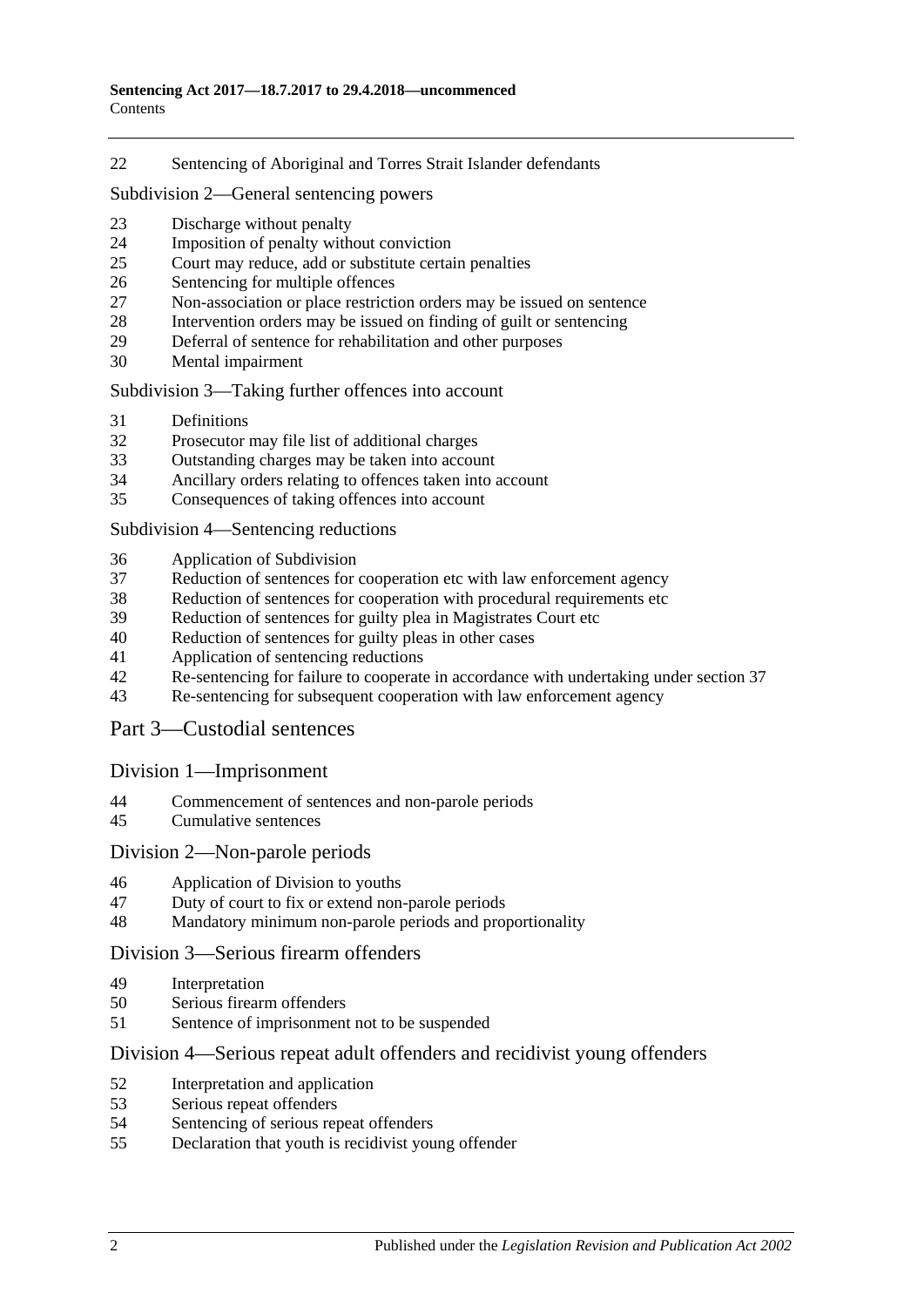Division [5—Offenders incapable of controlling, or unwilling to control, sexual](#page-46-1)  [instincts](#page-46-1)

- [Application of this Division](#page-46-2)
- [Offenders incapable of controlling, or unwilling to control, sexual instincts](#page-47-0)
- [Discharge of detention order under section](#page-49-0) 57
- [Release on licence](#page-50-0)
- [Appropriate board may direct person to surrender firearm etc](#page-53-0)
- [Court may obtain reports](#page-53-1)
- [Inquiries by medical practitioners](#page-54-0)
- [Parties](#page-54-1)
- [Service on guardian](#page-54-2)
- [Appeals](#page-54-3)<br>66 Proclama
- [Proclamations](#page-55-0)
- [Regulations](#page-55-1)

## Division [6—Sentencing standards for offences involving paedophilia](#page-55-2)

[Sentencing standards for offences involving paedophilia](#page-55-3)

## Division [7—Community based custodial sentences](#page-56-0)

### Subdivision [1—Home detention](#page-56-1)

- [Purpose of home detention](#page-56-2)
- [Home detention not available for certain offences](#page-56-3)
- [Home detention orders](#page-56-4)
- [Conditions of home detention order](#page-59-0)
- [Orders that court may make on breach of condition of home detention order etc](#page-61-0)
- [Court to provide CE with copy of home detention order](#page-63-0)
- [CE must assign home detention officer](#page-63-1)
- [Powers of home detention officers](#page-63-2)
- [Apprehension and detention of person subject to home detention order without warrant](#page-63-3)
- [Offence to contravene or fail to comply with condition of home detention order](#page-64-0)

#### Subdivision [2—Intensive correction](#page-64-1)

- [Purpose of intensive correction order](#page-64-2)
- [Intensive correction not available for certain offences](#page-64-3)
- [Intensive correction orders](#page-64-4)
- [Conditions of intensive correction order](#page-65-0)
- [Orders that court may make on breach of condition of intensive correction order etc](#page-67-0)
- [Court to provide CE with copy of intensive correction order](#page-69-0)
- [CE must assign community corrections officer](#page-69-1)
- [Provisions relating to community service](#page-69-2)
- [Court to be notified if suitable community service placement not available](#page-70-0)
- [Community corrections officer to give reasonable directions](#page-70-1)
- [Power of Minister in relation to default in performance of community service](#page-71-0)
- [Apprehension and detention of person subject to intensive correction order without](#page-71-1)  [warrant](#page-71-1)
- [Offence to contravene or fail to comply with condition of intensive correction order](#page-72-0)

#### [Subdivision](#page-72-1) 3—General

[Court may direct person to surrender firearm etc](#page-72-2)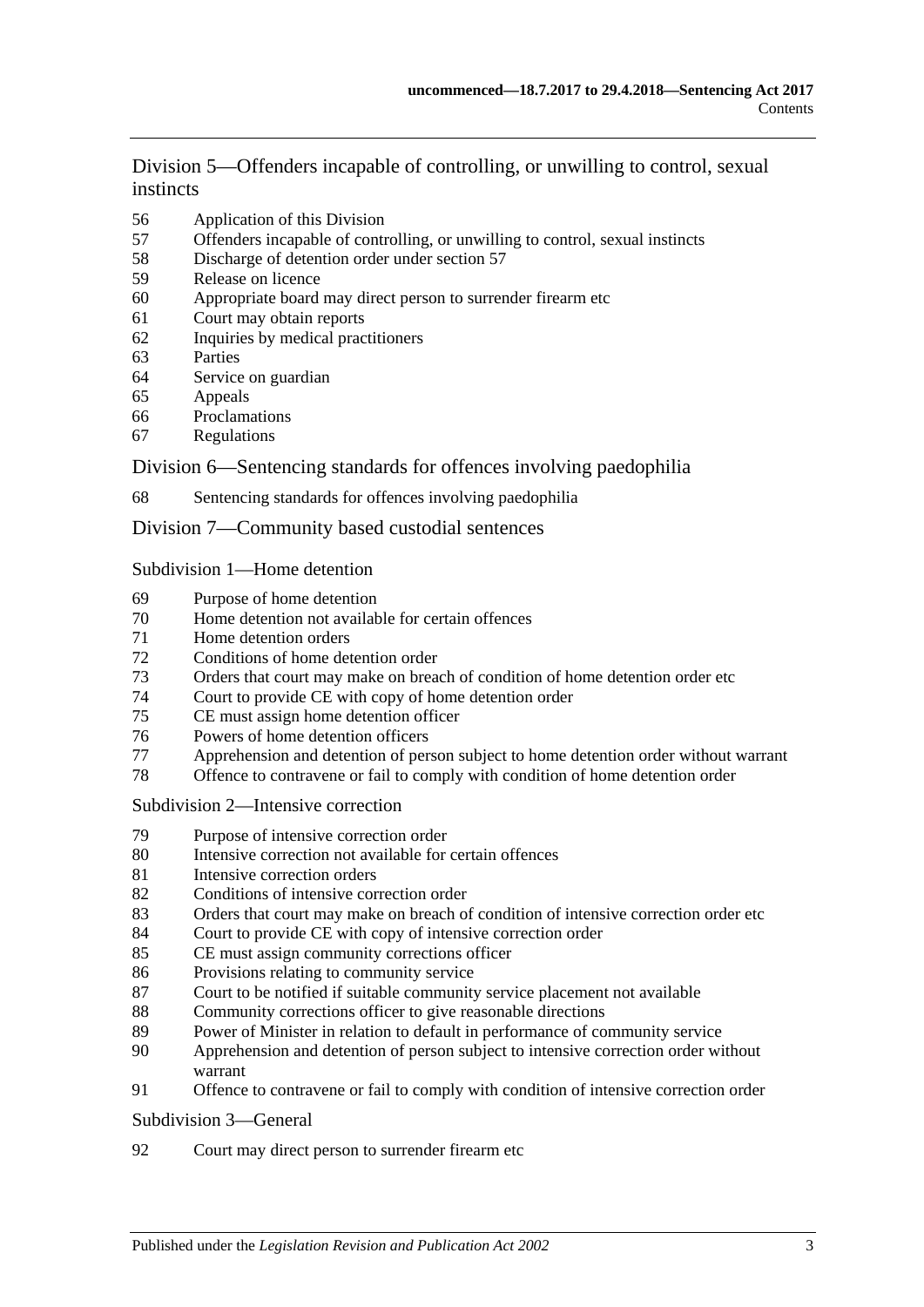## Division [8—Effect of imprisonment for contempt](#page-72-3)

[Effect of imprisonment for contempt](#page-72-4)

## Part [4—Other community based sentences](#page-72-5)

## Division [1—Purpose, interpretation and application](#page-72-6)

- [Purpose of Part](#page-72-7)
- [Interpretation and application of Part](#page-73-0)

## Division [2—Bonds, community service and supervision in community](#page-73-1)

- [Suspension of imprisonment on defendant entering into bond](#page-73-2)
- [Discharge of other defendants on entering into good behaviour bond](#page-76-0)<br>98 Conditions of bonds under this Act
- [Conditions of bonds under this Act](#page-76-1)
- [Term of bond](#page-78-0)
- [Guarantors etc](#page-78-1)
- [Court may direct person to surrender firearm etc](#page-79-0)
- [Court to provide CE with copy of court order](#page-79-1)
- [Variation or discharge of bond](#page-79-2)
- [Court to be notified if suitable community service placement not available](#page-80-0)
- [Provisions relating to community service](#page-80-1)
- [Provisions relating to supervision in the community](#page-81-0)
- [CE must assign community corrections officer](#page-81-1)
- [Community corrections officer to give reasonable directions](#page-82-0)
- [Powers of community corrections officer relating to probationers on home detention](#page-82-1)
- [Variation of community service order](#page-83-0)
- [Power of Minister to cancel unperformed hours of community service](#page-83-1)
- [Power of Minister in relation to default in performance of community service](#page-84-0)

Division [3—Enforcement of bonds, community service orders and other orders of a](#page-84-1)  [non-pecuniary nature](#page-84-1)

[Subdivision](#page-84-2) 1—Bonds

- [Non-compliance with bond](#page-84-3)
- [Orders that court may make on breach of bond](#page-85-0)

Subdivision [2—Community service orders and other orders of a non-pecuniary nature](#page-87-0)

- [Community service orders may be enforced by imprisonment](#page-87-1)
- [Other non-pecuniary orders may be enforced by imprisonment](#page-89-0)
- [Registrar may exercise jurisdiction under this Division](#page-89-1)
- [Detention in prison](#page-89-2)

# Part [5—Financial penalties](#page-90-0)

- [Maximum fine if no other maximum provided](#page-90-1)
- [Order for payment of pecuniary sum not to be made in certain circumstances](#page-90-2)
- [Preference must be given to compensation for victims](#page-90-3)
- [Court not to fix time for payment of pecuniary sums](#page-90-4)

# Part [6—Restitution and compensation](#page-91-0)

## Division [1—Restitution and compensation generally](#page-91-1)

[Restitution of property](#page-91-2)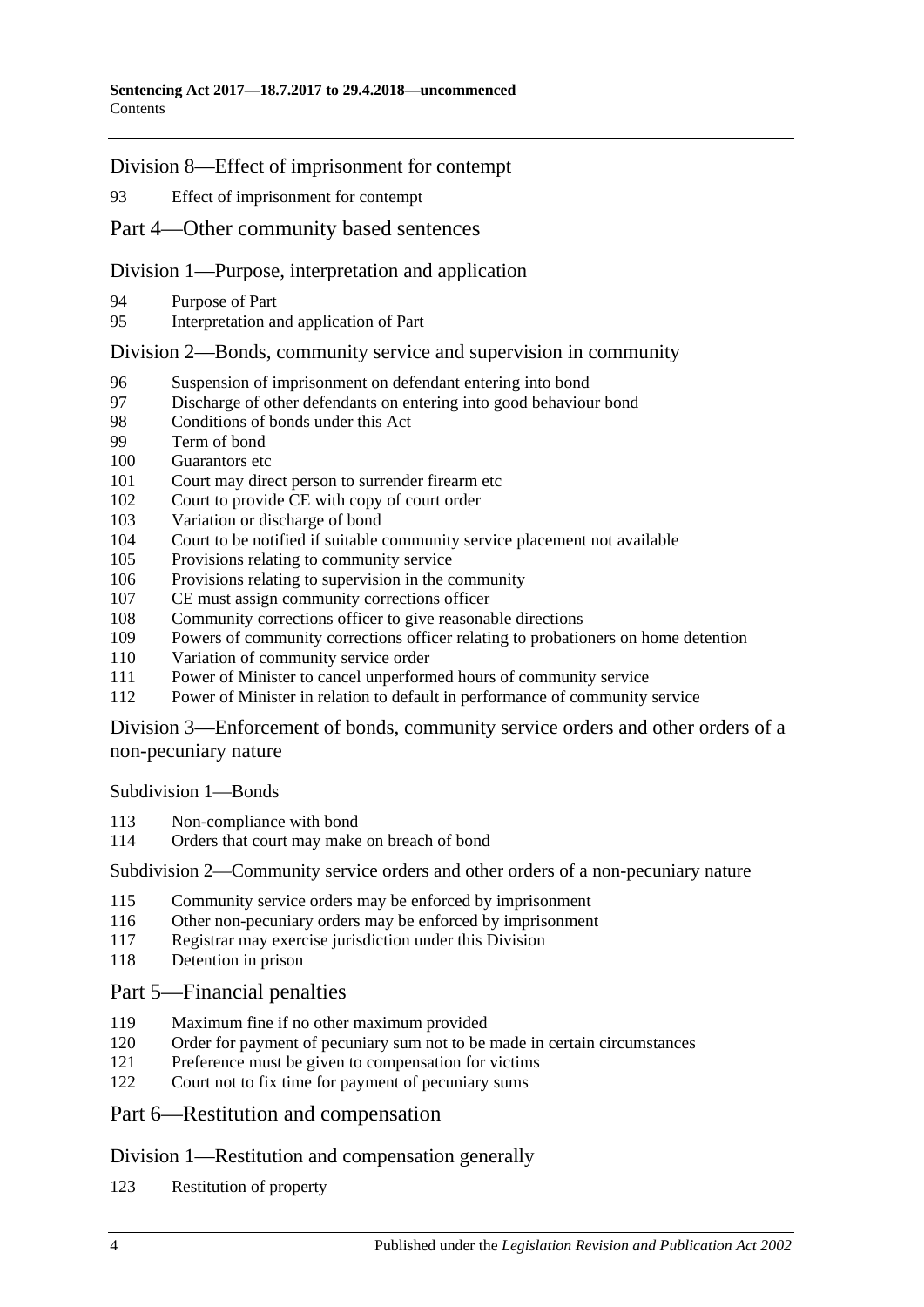| 124<br>125                                    | Compensation<br>Certificate for victims of identity theft           |
|-----------------------------------------------|---------------------------------------------------------------------|
| Division 2—Enforcement of restitution orders  |                                                                     |
| 126                                           | Non-compliance with order for restitution of property               |
| Part 7—Miscellaneous                          |                                                                     |
| 127<br>128                                    | Power of delegation—intervention program manager<br>Regulations     |
| Schedule 1—Repeal and transitional provisions |                                                                     |
|                                               | Part 1—Repeal of <i>Criminal Law</i> ( <i>Sentencing</i> ) Act 1988 |
| $\mathbf{1}$                                  | Repeal of Act                                                       |
| Part 2—Transitional provisions                |                                                                     |
| 2                                             | <b>Transitional provisions</b>                                      |

[Legislative history](#page-96-0)

# <span id="page-4-0"></span>**The Parliament of South Australia enacts as follows:**

# <span id="page-4-1"></span>**Part 1—Preliminary**

# **Division 1—Preliminary**

# <span id="page-4-2"></span>**1—Short title**

This Act may be cited as the *Sentencing Act 2017*.

# <span id="page-4-3"></span>**2—Commencement**

- (1) This Act will come into operation on a day to be fixed by proclamation.
- (2) Section 7(5) of the *[Acts Interpretation Act](http://www.legislation.sa.gov.au/index.aspx?action=legref&type=act&legtitle=Acts%20Interpretation%20Act%201915) 1915* does not apply to this Act or a provision of this Act.

# <span id="page-4-4"></span>**Division 2—Sentencing purposes**

# <span id="page-4-5"></span>**3—Primary sentencing purpose**

The primary purpose for sentencing a defendant for an offence is to protect the safety of the community (whether as individuals or in general).

# <span id="page-4-7"></span><span id="page-4-6"></span>**4—Secondary sentencing purposes**

- (1) The secondary purposes for sentencing a defendant for an offence are as follows:
	- (a) to ensure that the defendant—
		- (i) is punished for the offending behaviour; and
		- (ii) is held accountable to the community for the offending behaviour;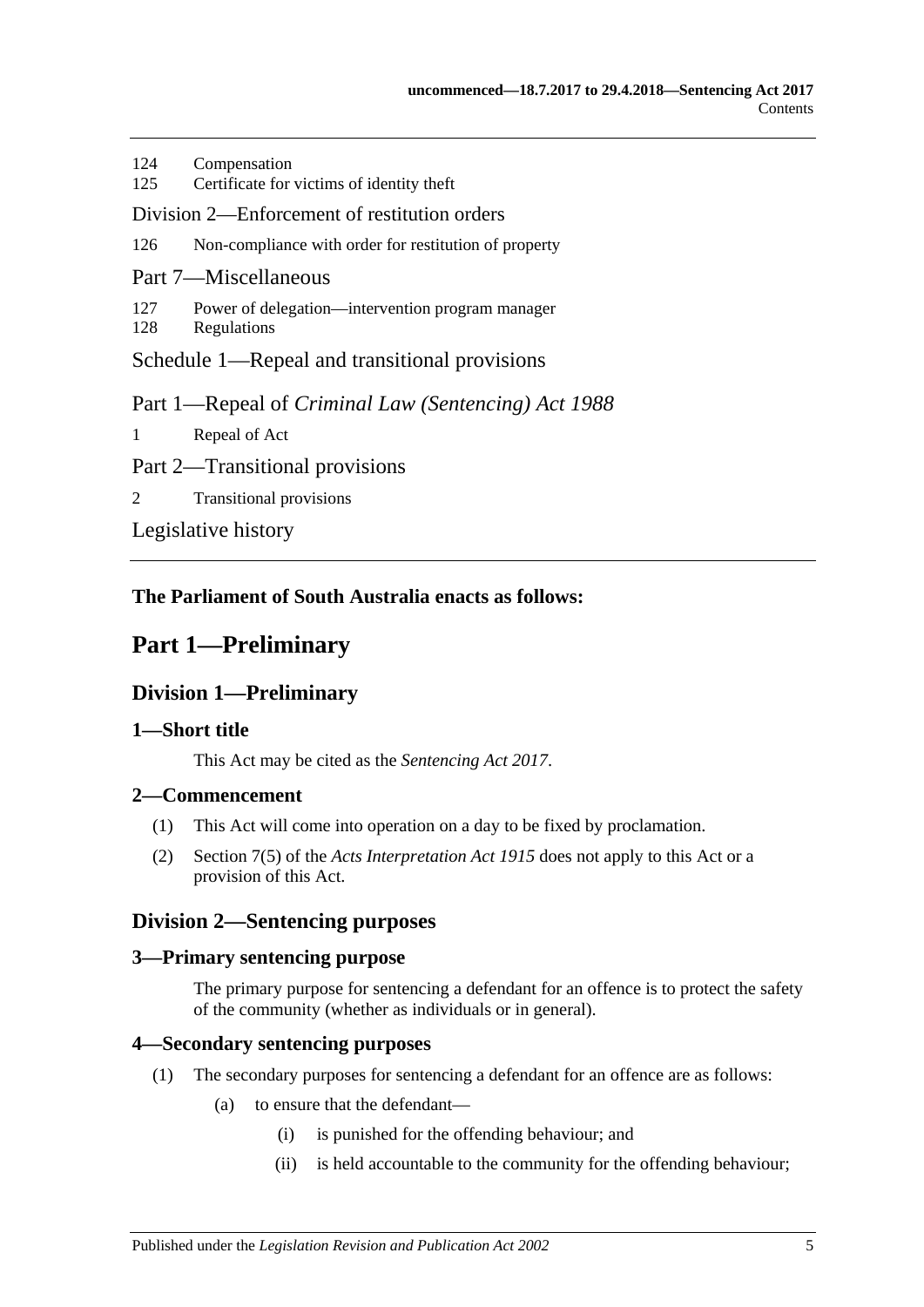- (b) to publicly denounce the offending behaviour;
- (c) to publicly recognise the harm done to the community and to any victim of the offending behaviour;
- (d) to deter the defendant and others in the community from committing offences;
- (e) to promote the rehabilitation of the defendant.
- (2) Nothing about the order in which the secondary purposes are listed in [subsection](#page-4-7) (1) implies that any 1 of those secondary purposes is to be given greater weight than any other secondary purpose.

# <span id="page-5-0"></span>**Division 3—Interpretation and application of Act**

## <span id="page-5-1"></span>**5—Interpretation**

(1) In this Act, unless the contrary intention appears—

*bond* means an agreement (not being a bail agreement) entered into pursuant to the sentence of a court under which the defendant undertakes to the Crown to comply with the conditions of the agreement (see Part [4 Division](#page-73-1) 2);

*CE* means the chief executive of the administrative unit of the Public Service that is responsible for assisting a Minister in the administration of the *[Correctional Services](http://www.legislation.sa.gov.au/index.aspx?action=legref&type=act&legtitle=Correctional%20Services%20Act%201982)  Act [1982](http://www.legislation.sa.gov.au/index.aspx?action=legref&type=act&legtitle=Correctional%20Services%20Act%201982)*;

*close personal relationship* means the relationship between 2 adult persons (whether or not related by family and irrespective of their sex or gender identity) who live together as a couple on a genuine domestic basis, but does not include—

- (a) the relationship between a legally married couple; or
- (b) a relationship where 1 of the persons provides the other with domestic support or personal care (or both) for fee or reward, or on behalf of some other person or an organisation of whatever kind;
- **Note—**

Two persons may live together as a couple on a genuine domestic basis whether or not a sexual relationship exists, or has ever existed, between them.

### *cognitive impairment* includes—

- (a) a developmental disability (including, for example, an intellectual disability, Down syndrome, cerebral palsy or an autistic spectrum disorder); and
- (b) an acquired disability as a result of illness or injury (including, for example, dementia, a traumatic brain injury or a neurological disorder); and
- (c) a mental illness;

#### *community based custodial sentence*—see Part [3 Division](#page-56-0) 7;

*community corrections officer* means an officer or employee of the administrative unit of the Public Service that is responsible for assisting a Minister in the administration of the *[Correctional Services Act](http://www.legislation.sa.gov.au/index.aspx?action=legref&type=act&legtitle=Correctional%20Services%20Act%201982) 1982* whose duties include the supervision of offenders in the community;

*conditional release* means conditional release from a training centre;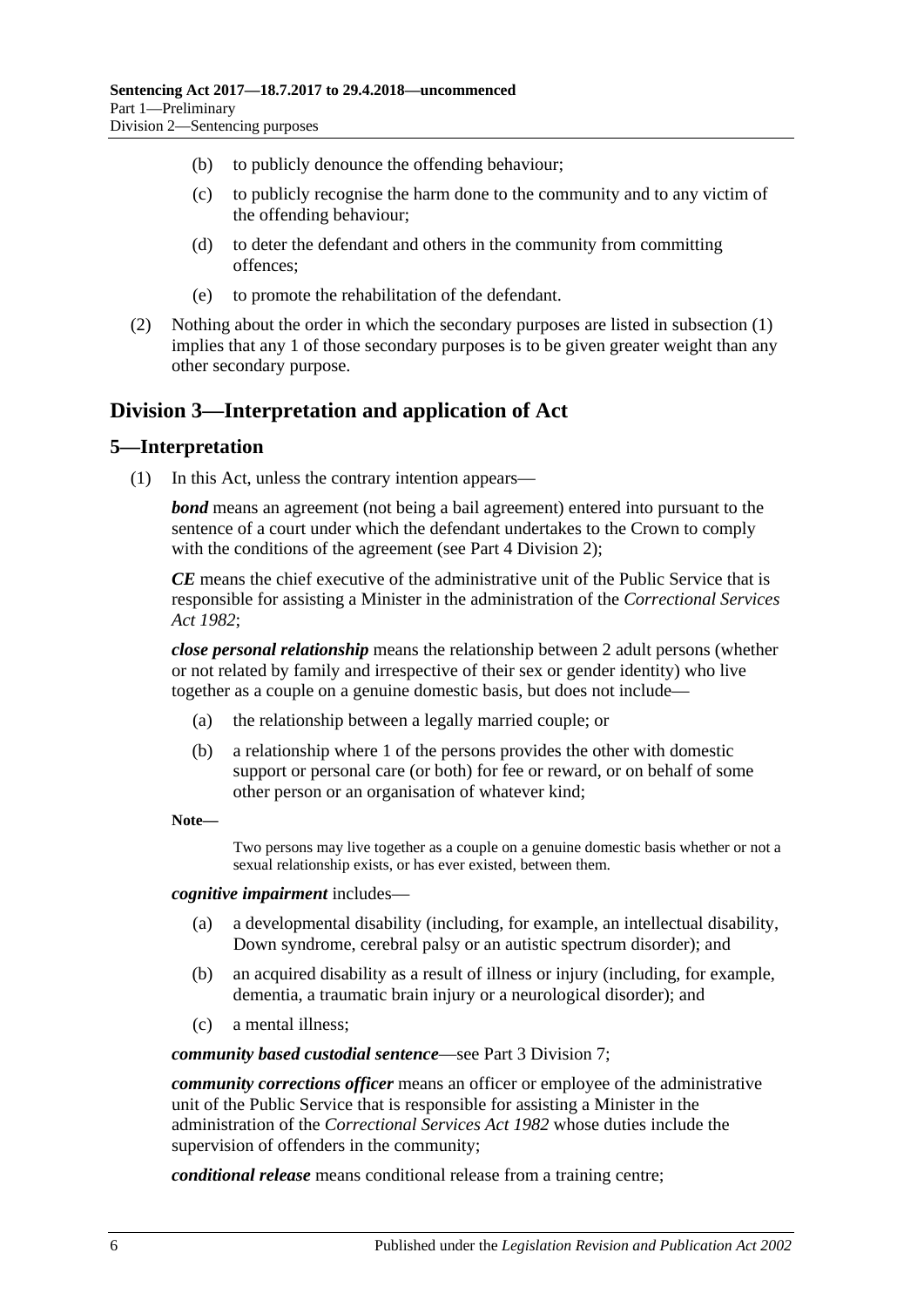*consumption* of a drug includes—

- (a) injection of the drug (either by the person to whom the drug is administered or someone else); and
- (b) inhalation of the drug; and
- (c) any other means of introducing the drug into the body;

#### *court*—

- (a) means a court of criminal jurisdiction; and
- (b) in relation to the exercise of powers under this Act with respect to the variation, revocation or enforcement of an order of a court or other related matters, means the court that made the order or a court of coordinate jurisdiction;

*domestic partner*—a person is the domestic partner of another if the person lives with the other in a close personal relationship;

*DPP* means the Director of Public Prosecutions;

*drug* means alcohol or any other substance that is capable (either alone or in combination with other substances) of influencing mental functioning;

*home detention officer* means a home detention officer appointed by the Minister for Correctional Services under Part 4 Division 6A of the *[Correctional Services Act](http://www.legislation.sa.gov.au/index.aspx?action=legref&type=act&legtitle=Correctional%20Services%20Act%201982) 1982*;

*home detention condition*—see [section](#page-59-0) 72;

*home detention order*—see [section](#page-56-4) 71;

*injury*, in relation to an offence, includes pregnancy, mental injury, shock, fear, grief, distress or embarrassment resulting from the offence;

*intensive correction condition*—see [section](#page-65-0) 82;

*intensive correction order*—see [section](#page-64-4) 81;

*intervention program* means a program that provides—

- (a) supervised treatment; or
- (b) supervised rehabilitation; or
- (c) supervised behaviour management; or
- (d) supervised access to support services; or
- (e) a combination of any 1 or more of the above,

designed to address behavioural problems (including problem gambling), substance abuse or cognitive impairment;

*intervention program manager* means a person employed by the South Australian Courts Administration Authority to have general oversight of intervention programs and coordinate the implementation of relevant court orders (and includes a delegate of such a person);

*Minister for Correctional Services* means the Minister responsible for the administration of the *[Correctional Services Act](http://www.legislation.sa.gov.au/index.aspx?action=legref&type=act&legtitle=Correctional%20Services%20Act%201982) 1982*;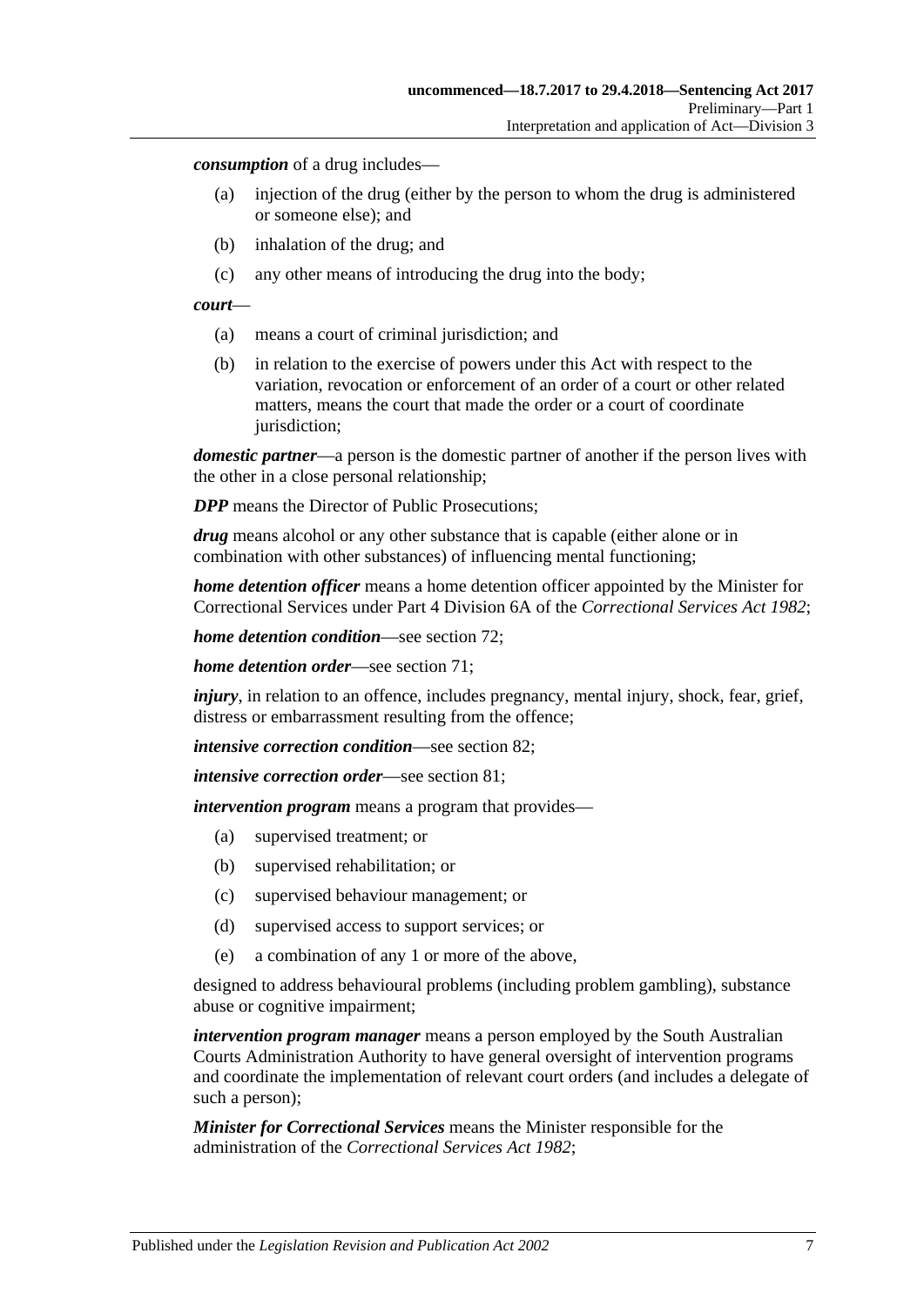*Minister for Youth Justice* means the Minister responsible for the administration of the *[Youth Justice Administration Act](http://www.legislation.sa.gov.au/index.aspx?action=legref&type=act&legtitle=Youth%20Justice%20Administration%20Act%202016) 2016*;

*Parole Board* means the Parole Board of South Australia established under the *[Correctional Services Act](http://www.legislation.sa.gov.au/index.aspx?action=legref&type=act&legtitle=Correctional%20Services%20Act%201982) 1982*;

*pecuniary sum* means—

- (a) a fine; or
- (b) compensation; or
- (c) costs; or
- (d) a sum payable under a bond or to a guarantee ancillary to a bond; or
- (e) any other amount payable under an order or direction of a court,

and includes a VIC levy;

*primary purpose*—the primary purpose for sentencing a defendant for an offence is as set out in [section](#page-4-5) 3;

*prisoner*—a reference to a *prisoner* includes, where the context so requires, a reference to a person serving a sentence—

- (a) on home detention subject to a home detention order; or
- (b) in the community subject to an intensive correction order;

*probationer* means a defendant who has entered into a bond under [Part](#page-72-5) 4;

#### *probative court* means—

- (a) in the case of a bond entered into pursuant to an order of an appellate court on an appeal against sentence—the court that imposed that sentence; or
- (b) in any other case—the court that made the order pursuant to which the defendant entered into the bond;

*recreational use* of a drug—consumption of a drug is to be regarded as recreational use of the drug unless—

- (a) the drug is administered against the will, or without the knowledge, of the person who consumes it; or
- (b) the consumption occurs accidentally; or
- (c) the person who consumes the drug does so under duress, or as a result of fraud or reasonable mistake; or
- (d) the consumption is therapeutic;

*residence* includes, if the defendant is an Aboriginal or Torres Strait Islander person, any place specified by the court as the person's residence;

*secondary purposes*—the secondary purposes for sentencing a defendant for an offence are as set out in [section](#page-4-6) 4;

*self-induced*—see [subsections \(2\)](#page-8-0) and [\(3\);](#page-8-1)

*sentence* means—

(a) the imposition of a penalty; or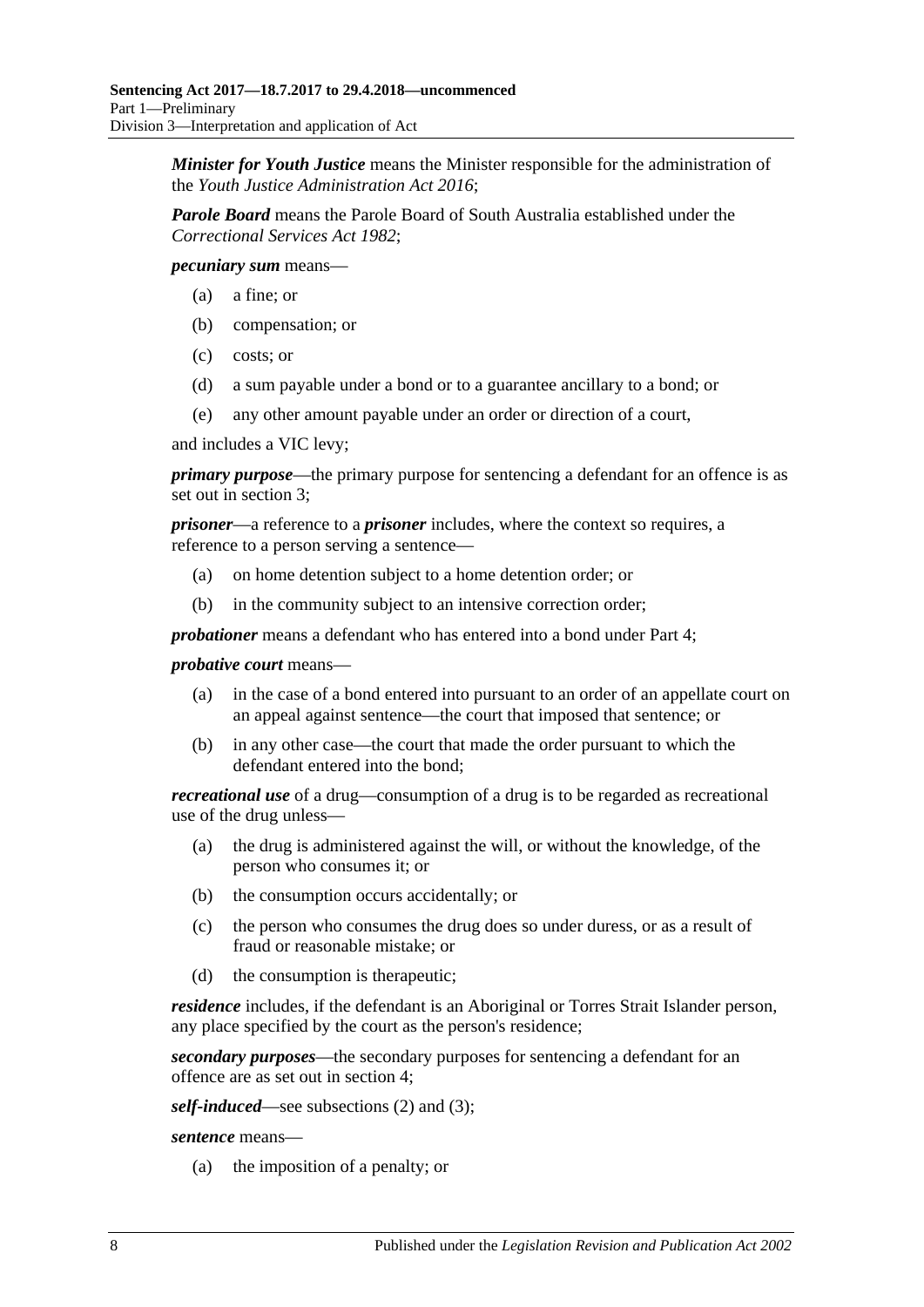- (b) the decision of a court to offer a defendant an opportunity to enter into a bond; or
- (c) the fixing, extending or negating of a non-parole period; or
- (d) the making of any other order or direction affecting penalty, including the decision of a court to discharge a defendant—
	- (i) without imposing a penalty; or
	- (ii) without recording a conviction;

*sentence of indeterminate duration* means detention in custody until further order (and see Part [3 Division](#page-46-1) 5);

*spouse*—a person is the spouse of another if they are legally married;

*therapeutic*—the consumption of a drug is to be regarded as therapeutic if—

- (a) the drug is prescribed by, and consumed in accordance with the directions of, a medical practitioner; or
- (b) the drug—
	- (i) is a drug of a kind available, without prescription, from registered pharmacists; and
	- (ii) is consumed for a purpose recommended by the manufacturer and in accordance with the manufacturer's instructions;

*VIC levy* means a levy imposed under the *[Victims of Crime Act](http://www.legislation.sa.gov.au/index.aspx?action=legref&type=act&legtitle=Victims%20of%20Crime%20Act%202001) 2001* or a corresponding previous law;

*working day* means any day other than a Saturday, Sunday or public holiday;

*youth* has the same meaning as in the *[Young Offenders Act](http://www.legislation.sa.gov.au/index.aspx?action=legref&type=act&legtitle=Young%20Offenders%20Act%201993) 1993*;

*Youth Court* means the *Youth Court of South Australia*.

- <span id="page-8-0"></span>(2) Intoxication resulting from the recreational use of a drug is to be regarded as self-induced.
- <span id="page-8-1"></span>(3) If a person becomes intoxicated as a result of the combined effect of the therapeutic consumption of a drug and the recreational use of the same or another drug, the intoxication is to be regarded as self-induced even though in part attributable to therapeutic consumption.
- (4) For the purposes of this Act—
	- (a) a VIC levy imposed on a person will be taken to have been imposed by order of the court that found the person guilty of the offence that gave rise to the levy; and
	- (b) a person who pleads guilty to a charge of an offence will be taken to have been found guilty of the offence unless—
		- (i) the plea is subsequently withdrawn; or
		- (ii) the person is adjudged incompetent to have made the plea.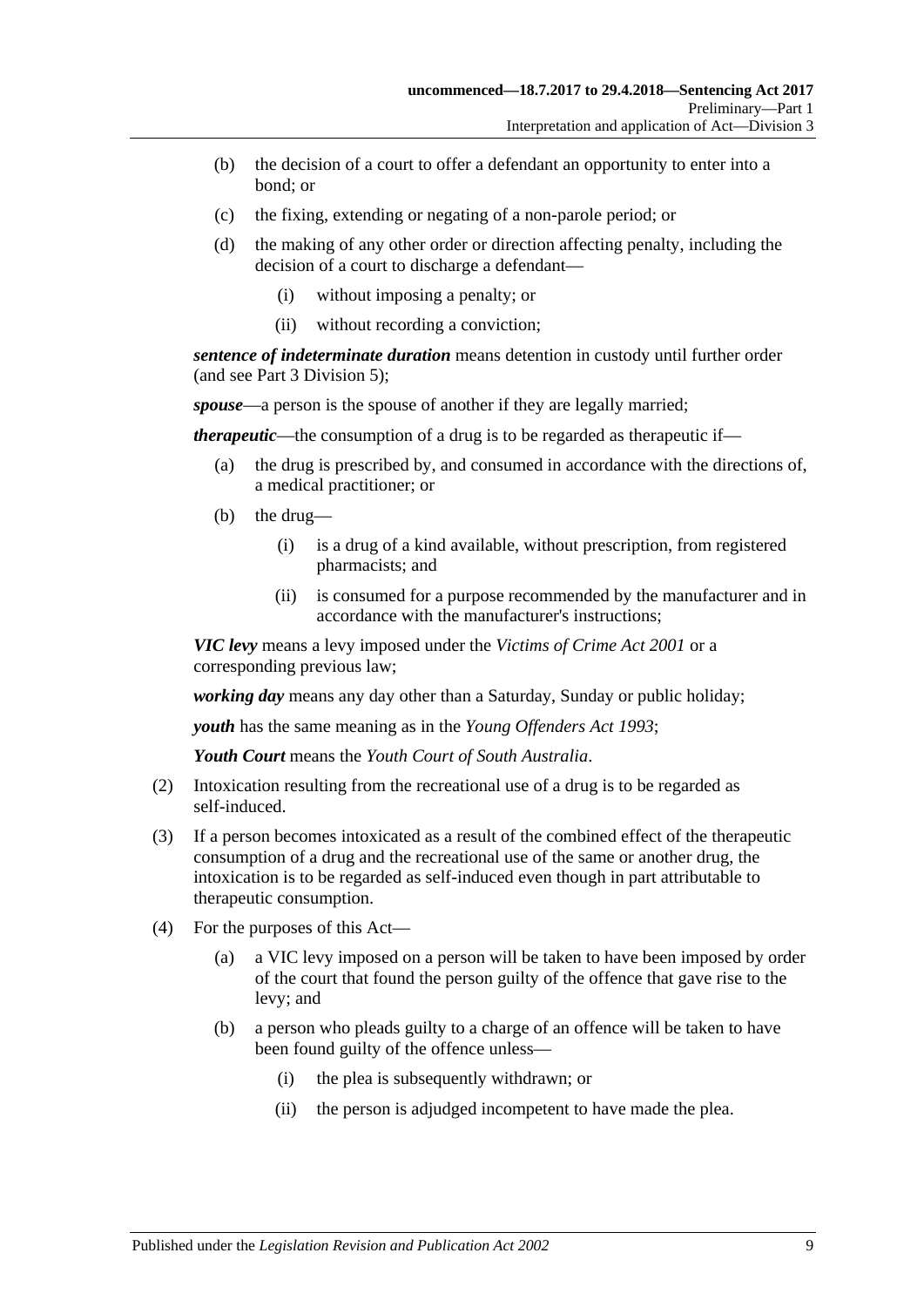# <span id="page-9-0"></span>**6—Application of Act to youths**

- (1) Subject to a provision of this Act to the contrary, this Act applies in relation to the sentencing of a youth and the enforcement of a sentence against a youth.
- (2) However, in the event of conflict between a provision of this Act and a provision of the *[Young Offenders Act](http://www.legislation.sa.gov.au/index.aspx?action=legref&type=act&legtitle=Young%20Offenders%20Act%201993) 1993* or the *[Youth Court Act](http://www.legislation.sa.gov.au/index.aspx?action=legref&type=act&legtitle=Youth%20Court%20Act%201993) 1993*, the latter provision prevails to the extent of that conflict.
- (3) In applying a provision of this Act to a youth who is being or has been dealt with as a youth (and not as an adult)—
	- (a) a reference to imprisonment is to be read as a reference to detention; and
	- (b) a reference to a warrant of commitment is to be read as an order for detention; and
	- (c) a reference to a prison is to be read as a reference to a training centre; and
	- (d) a reference to the CE is to be read as a reference to the chief executive of the administrative unit of the Public Service that is responsible for assisting a Minister in the administration of the *[Youth Justice Administration Act](http://www.legislation.sa.gov.au/index.aspx?action=legref&type=act&legtitle=Youth%20Justice%20Administration%20Act%202016) 2016*; and
	- (e) a reference to a community corrections officer is to be read as a reference to a community youth justice officer under the *[Youth Justice Administration](http://www.legislation.sa.gov.au/index.aspx?action=legref&type=act&legtitle=Youth%20Justice%20Administration%20Act%202016)  Act [2016](http://www.legislation.sa.gov.au/index.aspx?action=legref&type=act&legtitle=Youth%20Justice%20Administration%20Act%202016)*; and
	- (f) a reference to a bond, or to entering into a bond, is to be read as a reference to an order under section 26 of the *[Young Offenders Act](http://www.legislation.sa.gov.au/index.aspx?action=legref&type=act&legtitle=Young%20Offenders%20Act%201993) 1993*, or to becoming subject to such an order; and
	- (g) a reference to a probationer is to be read as a reference to a youth the subject of such an order; and
	- (h) a reference to the Minister for Correctional Services is to be read as a reference to the Minister for Youth Justice.

# <span id="page-9-1"></span>**7—Powers conferred by this Act are additional**

- (1) Subject to this Act, the powers conferred on a court by this Act are in addition to, and do not derogate from, the powers conferred by another Act or law to impose a penalty on, or make an order or give a direction in relation to, a person found guilty of an offence.
- (2) Nothing in this Act affects the powers of a court to punish a person for contempt of that court.

# <span id="page-9-2"></span>**8—Court may not impose bond except under this Act**

Despite any other Act or law to the contrary, a defendant may not enter into a bond except under this Act.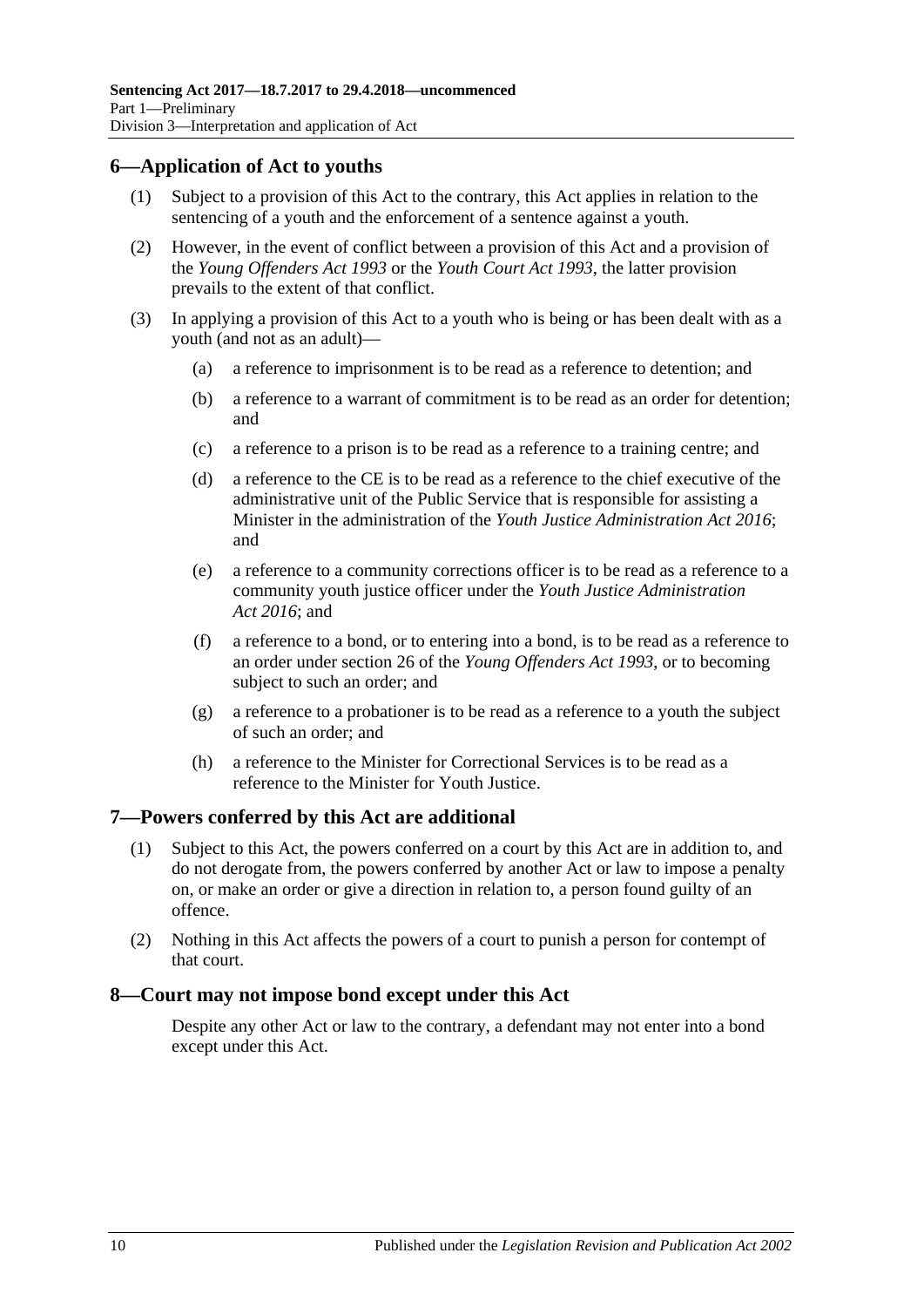# <span id="page-10-0"></span>**Part 2—Sentencing purposes, principles and factors**

# <span id="page-10-1"></span>**Division 1—Purposes, principles and factors**

# <span id="page-10-2"></span>**9—Primary purpose to be considered**

For the avoidance of doubt, the primary purpose for sentencing a defendant for an offence must be the paramount consideration when a court is determining and imposing the sentence.

# <span id="page-10-3"></span>**10—General principles of sentencing**

- (1) Subject to this Act or any other Act, in determining a sentence for an offence, a court must apply (although not to the exclusion of any other relevant principle) the common law concepts reflected in the following principles:
	- (a) proportionality;
	- (b) parity;
	- (c) totality;
	- (d) the rule that a defendant may not be sentenced on the basis of having committed an offence in respect of which the defendant was not convicted.
- (2) Subject to this Act or any other Act, a court must not impose a sentence of imprisonment on a defendant unless the court decides that—
	- (a) the seriousness of the offence is such that the only penalty that can be justified is imprisonment; or
	- (b) it is required for the purpose of protecting the safety of the community (whether as individuals or in general).

# <span id="page-10-5"></span><span id="page-10-4"></span>**11—Individual sentencing factors**

- <span id="page-10-6"></span>(1) In determining a sentence for an offence, a court must take into account such of the factors as are known to the court that relate to the following matters as may be relevant:
	- (a) the nature, circumstances and seriousness of the offence;
	- (b) the personal circumstances and vulnerability of any victim of the offence whether because of the victim's age, occupation, relationship to the defendant, disability or otherwise;
	- (c) the extent of any injury, emotional harm, loss or damage resulting from the offence or any significant risk or danger created by the offence, including any risk to national security;
	- (d) the defendant's character, general background and offending history;
	- (e) the likelihood of the defendant re-offending;
	- (f) the defendant's age, and physical and mental condition (including any cognitive impairment);
	- (g) the extent of the defendant's remorse for the offence, having regard in particular as to whether—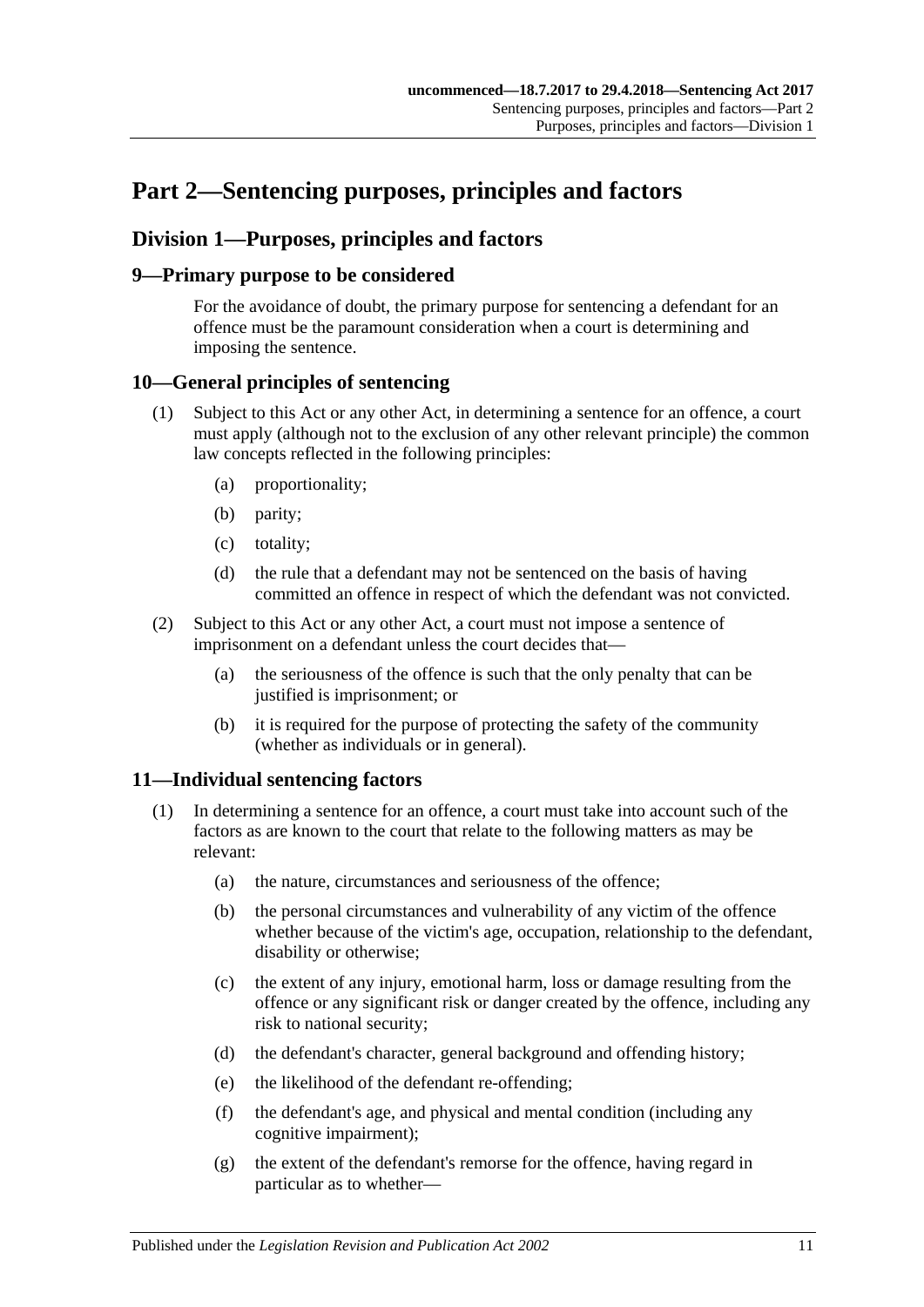- (i) the defendant has provided evidence that the defendant has accepted responsibility for the defendant's actions; and
- (ii) the defendant has acknowledged any injury, loss or damage caused by the defendant's actions, or voluntarily made reparation for any such injury, loss or damage, or both;
- (h) the defendant's prospects of rehabilitation.
- (2) The matters referred to in [subsection](#page-10-5) (1) are in addition to any other matter the court is required or permitted to take into account under this Act or any other Act or law.
- (3) The court must not have regard to any of the factors in sentencing if it would be contrary to an Act or law to do so (and the fact that any such factor is relevant and known to the court does not require the court to increase or reduce the sentence for the offence).
- (4) A court must determine the sentence for an offence without regard to—
	- (a) the fact that this Act or another Act prescribes a mandatory minimum non-parole period in respect of the offence; or
	- (b) any consequences that may arise under the *[Child Sex Offenders Registration](http://www.legislation.sa.gov.au/index.aspx?action=legref&type=act&legtitle=Child%20Sex%20Offenders%20Registration%20Act%202006)  Act [2006](http://www.legislation.sa.gov.au/index.aspx?action=legref&type=act&legtitle=Child%20Sex%20Offenders%20Registration%20Act%202006)*; or
	- (c) the good character or lack of previous convictions of the defendant if—
		- (i) the offence is a class 1 or class 2 offence within the meaning of the *[Child Sex Offenders Registration Act](http://www.legislation.sa.gov.au/index.aspx?action=legref&type=act&legtitle=Child%20Sex%20Offenders%20Registration%20Act%202006) 2006*; and
		- (ii) the court is satisfied that the defendant's alleged good character or lack of previous convictions was of assistance to the defendant in the commission of the offence.
- (5) For the purposes of [subsection](#page-10-6)  $(1)(a)$ , the court must only have regard to the matters personal to the defendant that the court is satisfied are causally connected with, or have materially contributed to, the commission of the offence, including (for example) the defendant's motivation in committing the offence and the degree to which the defendant participated in its commission.
- (6) If a defendant has participated in an intervention program, a court may treat the defendant's participation in the program, and the defendant's achievements in the program, as relevant to sentence.
- (7) However, the fact that a defendant—
	- (a) has not participated in, or has not had the opportunity to participate in, an intervention program; or
	- (b) has performed badly in, or has failed to make satisfactory progress in, such a program,

is not relevant to sentence.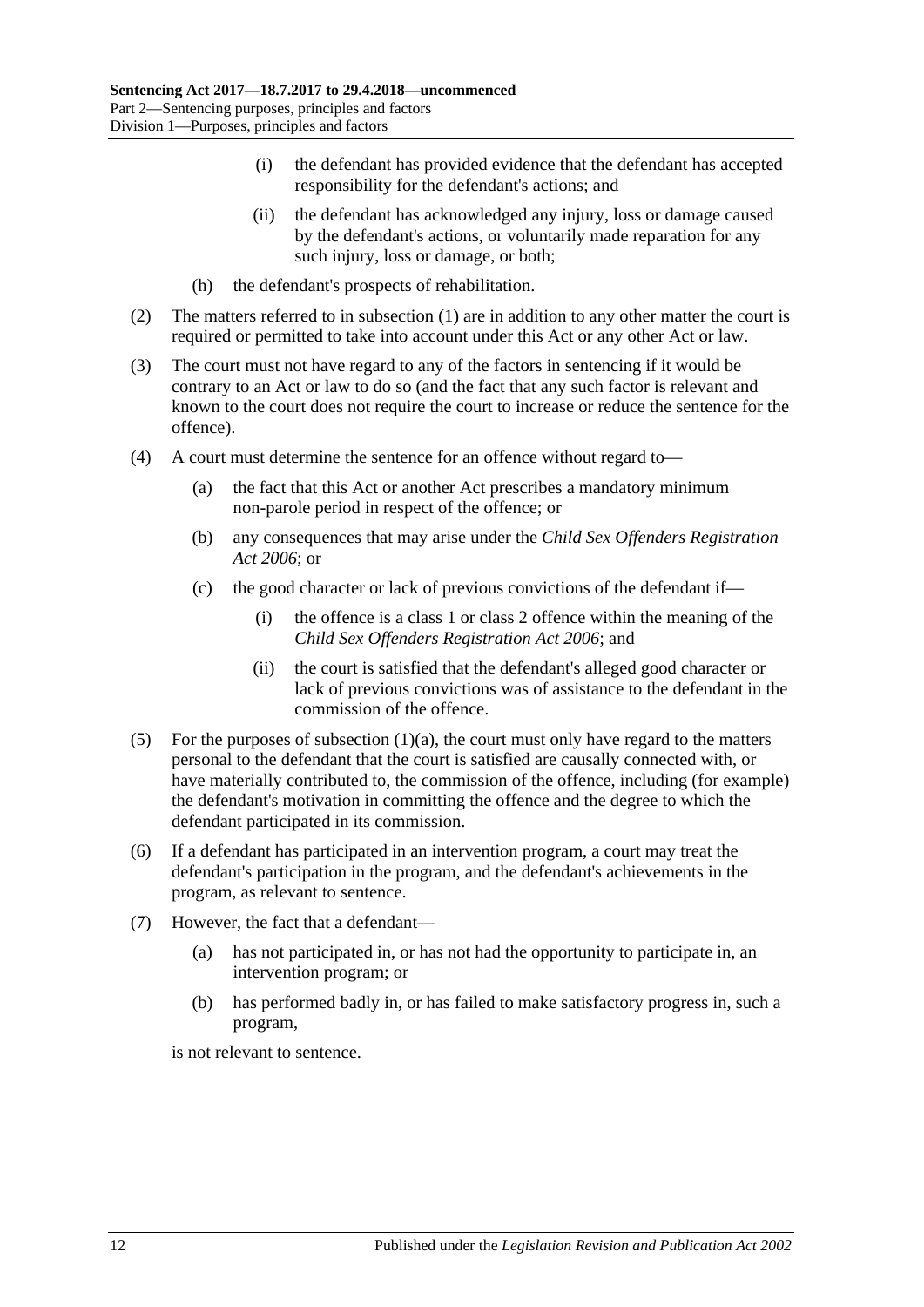# <span id="page-12-1"></span><span id="page-12-0"></span>**Division 2—General sentencing provisions**

# **Subdivision 1—Procedural provisions**

## <span id="page-12-2"></span>**12—Determination of sentence**

For the purpose of determining sentence, a court—

- (a) is not bound by the rules of evidence; and
- (b) may inform itself on matters relevant to the determination as it thinks fit; and
- (c) must act according to equity, good conscience and the substantial merits of the case without regard to technicalities and legal forms.

## <span id="page-12-3"></span>**13—Prosecutor to provide particulars of victim's injury etc**

- (1) Subject to [subsection](#page-12-5) (2), the prosecutor must, for the purpose of assisting a court to determine sentence for an offence, provide the court with particulars (that are reasonably ascertainable and not already before the court in evidence or a pre-sentence report) of—
	- (a) injury, loss or damage resulting from the offence; and
	- (b) injury, loss or damage resulting from—
		- (i) any other offence that is to be taken into account specifically in the determination of sentence; or
		- (ii) a course of conduct consisting of a series of criminal acts of the same or a similar character of which the offence for which sentence is to be imposed forms part.
- <span id="page-12-5"></span>(2) The prosecutor may refrain from providing the court with particulars of injury, loss or damage suffered by a person if the person has expressed a wish to that effect to the prosecutor.
- (3) If the offence is not an offence in relation to which a victim impact statement may be provided in accordance with [section](#page-12-4) 14, the court must still allow particulars provided under this section to include a victim impact statement unless the court determines that it would not be appropriate in the circumstances of the case (and the other provisions of this Division relating to victim impact statements apply to such a statement as if it were provided under [section](#page-12-4) 14).
- (4) The validity of a sentence is not affected by non-compliance or insufficient compliance with this section.

# <span id="page-12-4"></span>**14—Victim impact statements**

- (1) A person who has suffered injury, loss or damage resulting from an indictable offence or a prescribed summary offence committed by another may provide the sentencing court with a written personal statement (a *victim impact statement*) about the impact of that injury, loss or damage on the person and the person's family.
- (2) Before determining sentence for the offence, the court may, if the person so requested when providing the statement—
	- (a) allow the person an opportunity to read the statement aloud to the court; or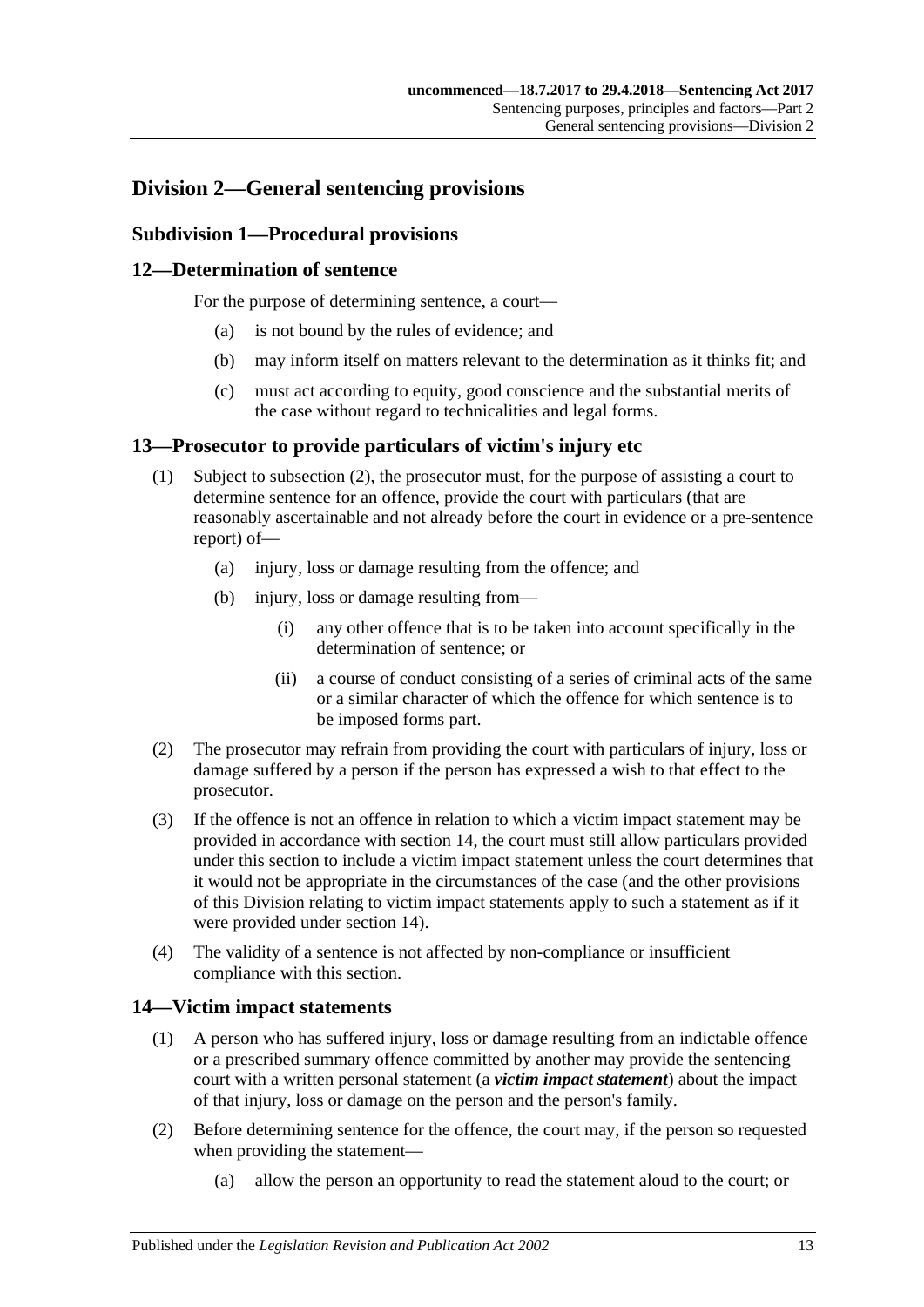- (b) cause the statement to be read aloud to the court; or
- (c) give consideration to the statement without the statement being read aloud to the court.
- (3) If the court considers there is good reason to do so, it may, in order to assist a person who wishes to read aloud a victim impact statement to the court—
	- (a) allow an audio visual record or audio record of the person reading the statement to be played to the court; or
	- (b) exercise any other powers that it has with regard to a vulnerable witness.
- <span id="page-13-1"></span>(4) Subject to [subsection](#page-13-0) (5) (but despite any other provision of this Act), the court must, if the person so requested when providing the statement, ensure that—
	- (a) the defendant; or
	- (b) if the defendant is a body corporate, a director or some other representative of the body corporate satisfactory to the court,

is present when the statement is read aloud to the court.

- <span id="page-13-0"></span>(5) [Subsection](#page-13-1) (4) does not apply if the court is satisfied that special reasons exist which make it inappropriate for the defendant or other person to be present, or that the presence of the defendant or other person may cause a disturbance or a threat to public order and safety (however, in such a case, the court must ensure that the defendant or other person is present by means of an audio visual link or audio link, if such facilities are reasonably available to the court, or that arrangements are otherwise made for an audio visual record of the statement to be made and played to the defendant or other person).
- (6) The validity of a sentence is not affected by non-compliance or insufficient compliance with this section.
- (7) In this section—

#### *prescribed summary offence* means—

- (a) a summary offence that results in the death of a victim or a victim suffering total incapacity; or
- (b) a summary offence (other than a summary offence of assault) that results in a victim suffering serious harm;

## *serious harm* means—

- (a) harm that endangers a person's life; or
- (b) harm that consists of loss of, or serious and protracted impairment of, a part of the body or a physical or mental function; or
- (c) harm that consists of serious disfigurement;

*total incapacity*—a victim suffers total incapacity if the victim is permanently physically or mentally incapable of independent function.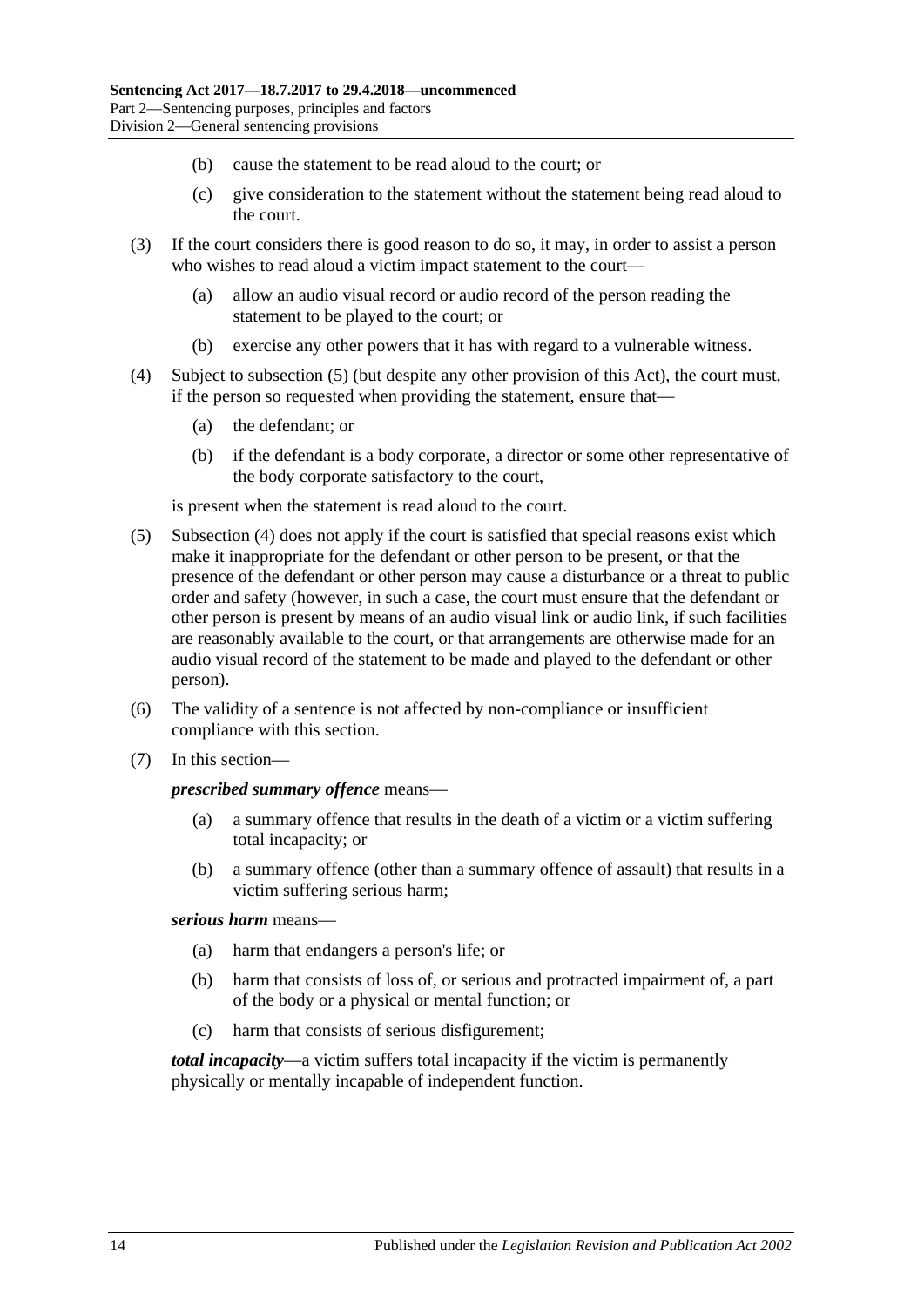## <span id="page-14-0"></span>**15—Community impact statements**

- (1) Any person may make a submission to the Commissioner for Victims' Rights for the purpose of assisting the Commissioner to compile information which may be included in a statement under this section.
- (2) In proceedings to determine sentence for an offence, the prosecutor or the Commissioner for Victims' Rights may, if they think fit, provide the sentencing court with—
	- (a) a written statement about the effect of the offence, or of offences of the same kind, on people living or working in the location in which the offence was committed (a *neighbourhood impact statement*); or
	- (b) a written statement about the effect of the offence, or of offences of the same kind, on the community generally or on any particular sections of the community (a *social impact statement*).
- (3) Before determining sentence for the offence, the court will cause the statement to be read aloud to the court by the prosecutor, or such other person as the court thinks fit, unless the court determines that it is inappropriate or would be unduly time consuming for the statement to be so read.
- (4) The validity of a sentence is not affected by non-compliance or insufficient compliance with this section.

## <span id="page-14-1"></span>**16—Statements to be provided in accordance with rules**

- (1) A statement to be provided to a court under [section](#page-12-4) 14 or [15](#page-14-0) must comply with and be provided in accordance with rules of court.
- (2) Nothing prevents a statement to be provided to a court under [section](#page-12-4) 14 or [15](#page-14-0) from containing recommendations relating to the sentence to be determined by the court.
- (3) A copy of a statement to be provided to a court under [section](#page-12-4) 14 or [15](#page-14-0) must be made available for inspection by the defendant or the defendant's counsel in accordance with rules of court and the defendant is entitled to make submissions to the court in relation to the statement.

## <span id="page-14-2"></span>**17—Pre-sentence reports**

- (1) A court may, if of the opinion that it would assist in determining sentence, order the preparation of a pre-sentence report on any or all of the following matters:
	- (a) the physical or mental condition of the defendant;
	- (b) the personal circumstances and history of the defendant;
	- (c) any other matter that would assist the court in determining sentence.
- (2) However, the court should not order the preparation of a pre-sentence report—
	- (a) if the information sought by the court cannot be provided within a reasonable time; or
	- (b) if the penalty to be imposed is a mandatory penalty for which no other penalty can be substituted and a non-parole period is not in question.
- (3) A pre-sentence report may be given orally or in writing.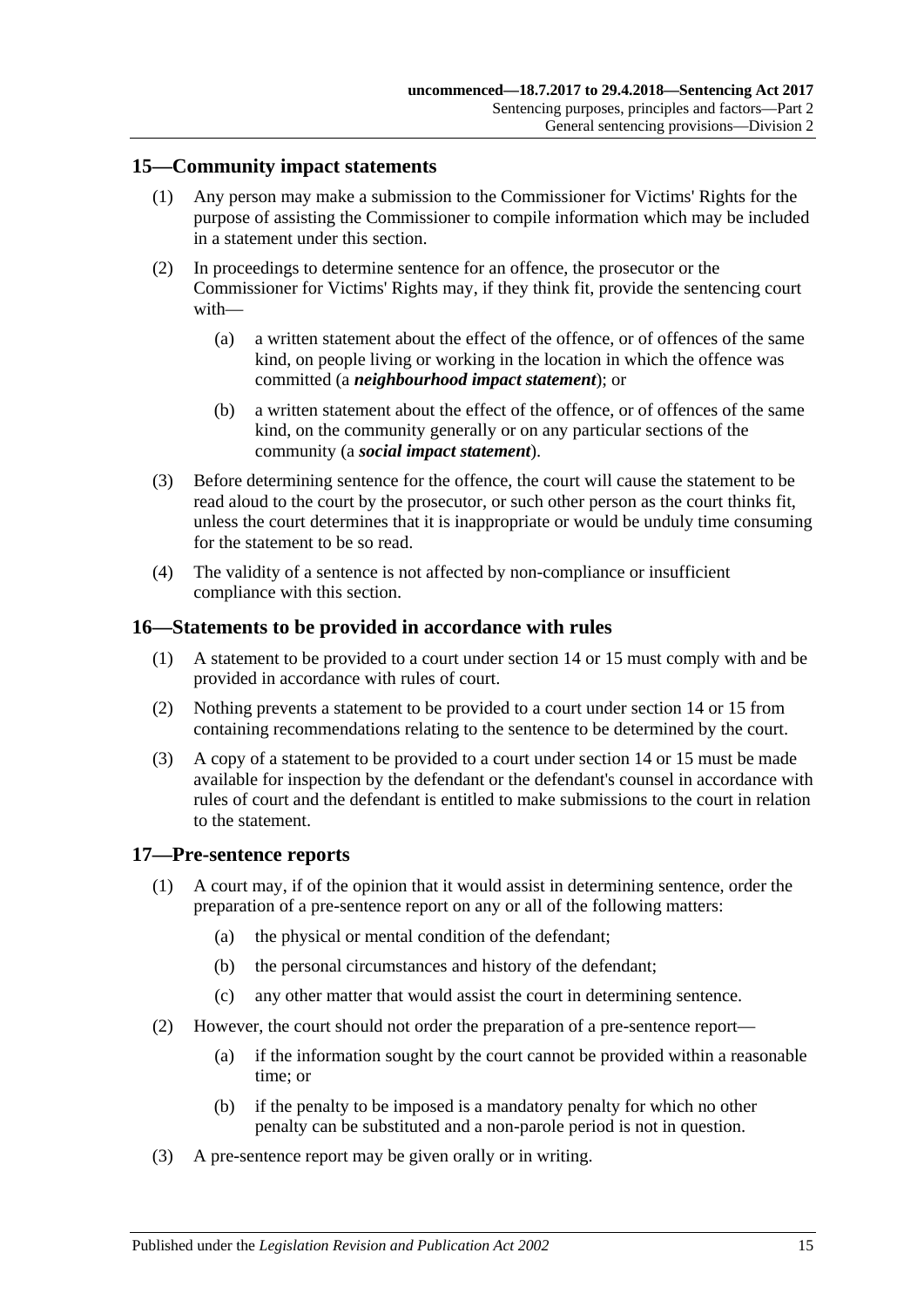- (4) A copy of every written pre-sentence report received by a court must be provided to the prosecutor and to the defendant or the defendant's counsel.
- (5) The person by whom a pre-sentence report is given is liable to be examined or cross-examined on any of the matters contained in the report and, in the case of a written report, must appear before the court for that purpose if requested to do so.
- (6) If a statement of fact or opinion in a pre-sentence report is challenged by the prosecutor or the defendant, the court must disregard the fact or opinion unless it is substantiated on oath.

## <span id="page-15-0"></span>**18—Expert evidence**

- (1) If a defendant is to be sentenced for an indictable offence and expert evidence is to be presented to the court by the defendant or the defendant's counsel, written notice of intention to introduce the evidence must be given to the DPP—
	- (a) at least 28 days before the date appointed for submissions on sentence; or
	- (b) if the evidence does not become available to the defence until later—as soon as practicable after it becomes available to the defence.
- (2) The notice must—
	- (a) set out the name and qualifications of the expert; and
	- (b) describe the general nature of the evidence and what it tends to establish.
- (3) The court may, on application by a defendant, exempt the defendant from the obligation imposed by this section.
- <span id="page-15-1"></span>(4) If the defence proposes to introduce expert psychiatric evidence or other expert medical evidence relevant to the defendant's mental state or medical condition at the time of an alleged offence, the court may, on application by the prosecutor, require the defendant to submit, at the prosecutor's expense, to an examination by an independent expert approved by the court.
- (5) If a defendant fails to comply with a requirement of or under this section, the evidence will not be admitted without the court's permission (but the court cannot allow the admission of evidence if the defendant fails to submit to an examination by an independent expert under [subsection](#page-15-1) (4)).
- <span id="page-15-2"></span>(6) If the DPP receives notice under this section of an intention to introduce expert evidence less than 28 days before the day appointed for submissions on sentence, the court may, on application by the prosecutor, adjourn the sentencing to allow the prosecution a reasonable opportunity to obtain expert advice on the proposed evidence.
- (7) The court should grant an application for an adjournment under [subsection](#page-15-2) (6) unless there are good reasons to the contrary.
- (8) The court may, on application by the prosecution, require the defendant to provide to the prosecution a copy of any report obtained by the defendant from a person proposed to be called to give expert evidence at the sentencing.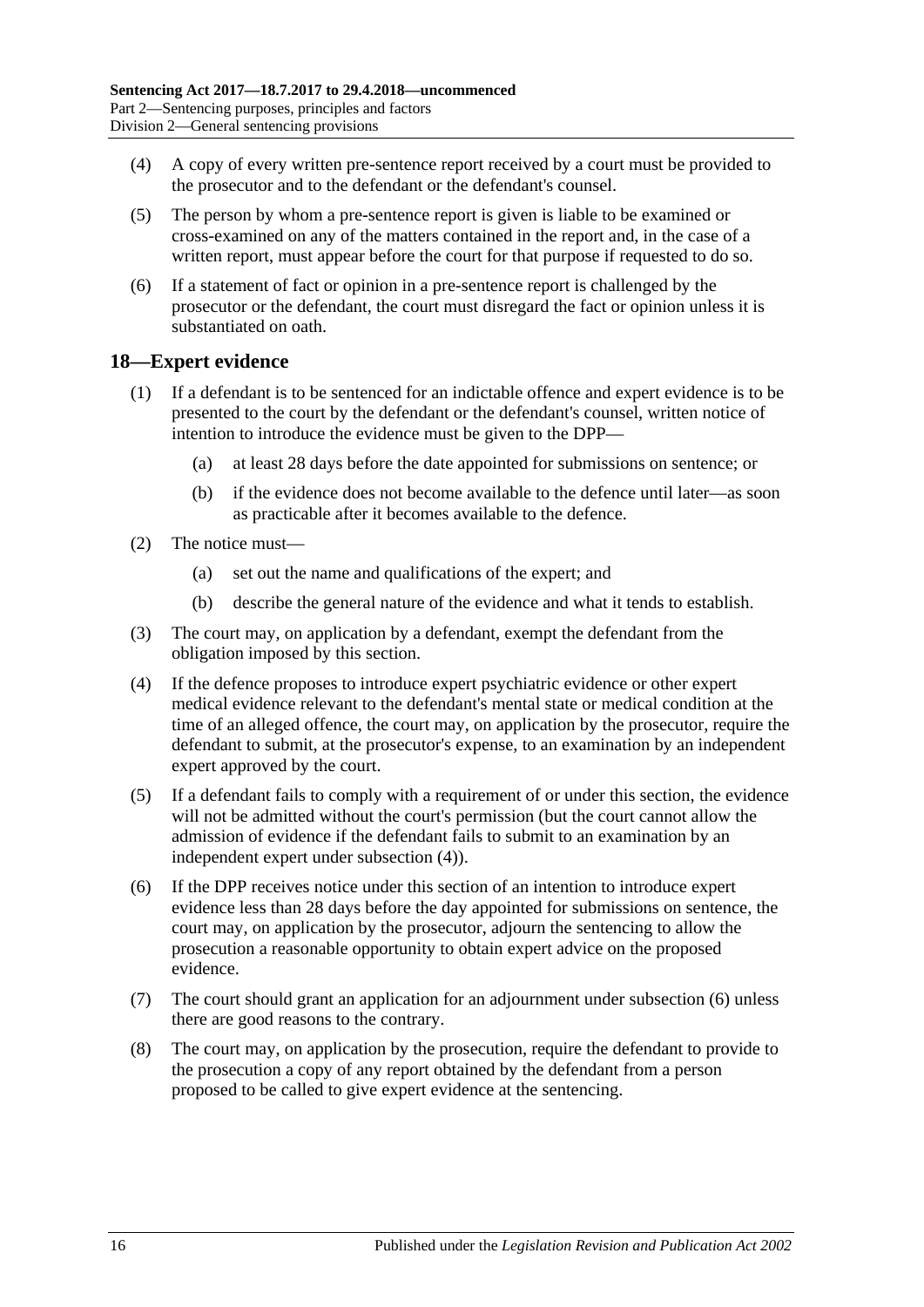## <span id="page-16-3"></span><span id="page-16-0"></span>**19—Court to inform defendant of reasons etc for sentence**

- (1) A court must, on sentencing a defendant who is present in court (whether in person or by audio visual link or audio link) for an offence or offences, state the sentence that it is imposing for the offence or offences and its reasons for imposing that sentence, including (for example) any reason why a sentence that would otherwise have been imposed for the offence or offences has been reduced.
- (2) Nothing in [subsection](#page-16-3) (1) requires a court to state any information that relates to a person's cooperation, or undertaking to cooperate, with a law enforcement agency.
- (3) The validity of a sentence is not affected by non-compliance or insufficient compliance with this section.

## <span id="page-16-1"></span>**20—Rectification of sentencing errors**

- (1) A court that imposes, or purports to impose, a sentence on a defendant, or a court of coordinate jurisdiction, may, on its own initiative or on application by the DPP or the defendant, make such orders as the court is satisfied are required to rectify an error of a technical nature made by the sentencing court in imposing, or purporting to impose, the sentence, or to supply a deficiency or remove an ambiguity in the sentencing order.
- (2) The DPP and the defendant are both parties to proceedings under this section.

## <span id="page-16-2"></span>**21—Presence of defendant during sentencing proceedings**

- (1) Subject to the exceptions set out in [subsection](#page-16-4) (2), a defendant who is to be sentenced for an indictable offence must be present when the sentence is imposed and throughout all proceedings relevant to the determination of sentence.
- <span id="page-16-4"></span>(2) The following exceptions apply:
	- (a) the defendant may, with the court's consent, be absent during the whole or part of the proceedings;
	- (b) if a defendant is in custody prior to sentence and facilities exist for dealing with proceedings by means of an audio visual link or audio link, the court may, if of the opinion that it is appropriate in the circumstances to do so, deal with the proceedings by audio visual link or audio link without requiring the personal attendance of the defendant;
	- (c) the court may exclude the defendant from the courtroom if satisfied that the exclusion is necessary in the interests of safety or for the orderly conduct of the proceedings (however, if such an exclusion is made, the court should (if practicable) make arrangements to enable the defendant to see and hear the proceedings by audio visual link).
- (3) If the defendant is a body corporate, the requirement is satisfied by the presence of a director or some other representative of the body corporate satisfactory to the court (but, in that case, either the prosecutor or the court may waive the requirement).
- (4) A court may make any order necessary to secure compliance with this section and, if necessary, issue a warrant to have the defendant (or, if the defendant is a body corporate, a director or other representative of the defendant) arrested and brought before the court.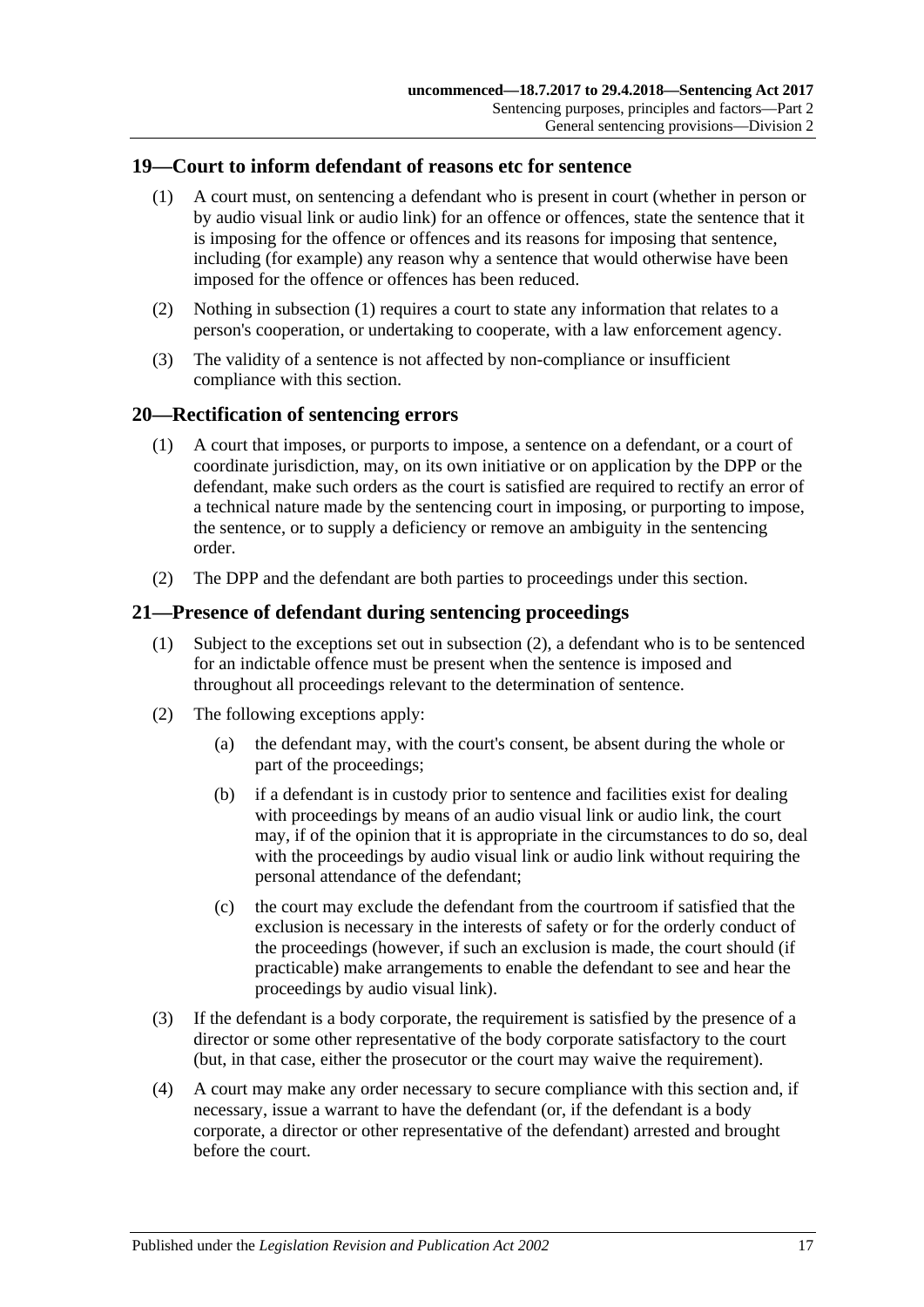- (5) This section—
	- (a) does not prevent the passing of sentence in the absence of the defendant in a case where the defendant cannot be found; and
	- (b) does not invalidate a sentence passed in the absence of the defendant.

# <span id="page-17-1"></span><span id="page-17-0"></span>**22—Sentencing of Aboriginal and Torres Strait Islander defendants**

- (1) Before sentencing an Aboriginal or Torres Strait Islander defendant, the court may, with the defendant's consent, and with the assistance of an Aboriginal and Torres Strait Islander Justice Officer—
	- (a) convene a sentencing conference; and
	- (b) take into consideration views expressed at the conference.
- (2) Nothing in [subsection](#page-17-1) (1) is to be taken to require the court to convene a sentencing conference if the court, after taking into account all relevant sentencing purposes, principles and factors, determines not to convene a sentencing conference.
- (3) A sentencing conference must comprise—
	- (a) the defendant and, if the defendant is a child, the defendant's parent or guardian; and
	- (b) the defendant's legal representative (if any); and
	- (c) the prosecutor; and
	- (d) if the victim chooses to be present at the conference—the victim and, if the victim so desires, a person of the victim's choice to provide assistance and support; and
	- (e) if the victim is a child—the victim's parent or guardian.
- (4) A sentencing conference may also include (if the court thinks the person may contribute usefully to the sentencing process) 1 or more of the following:
	- (a) a person regarded by the defendant, and accepted within the defendant's Aboriginal or Torres Strait Islander community, as an Aboriginal or Torres Strait Islander elder;
	- (b) a person accepted by the defendant's Aboriginal or Torres Strait Islander community as a person qualified to provide cultural advice relevant to sentencing of the defendant;
	- (c) a member of the defendant's family;
	- (d) a person who has provided support or counselling to the defendant;
	- (e) any other person.
- (5) A person will be taken to be an Aboriginal or Torres Strait Islander person for the purposes of this section if—
	- (a) the person is descended from an Aboriginal or Torres Strait Islander; and
	- (b) the person regards themself as an Aboriginal or Torres Strait Islander or, if the person is a young child, at least 1 of the parents regards the child as an Aboriginal or Torres Strait Islander; and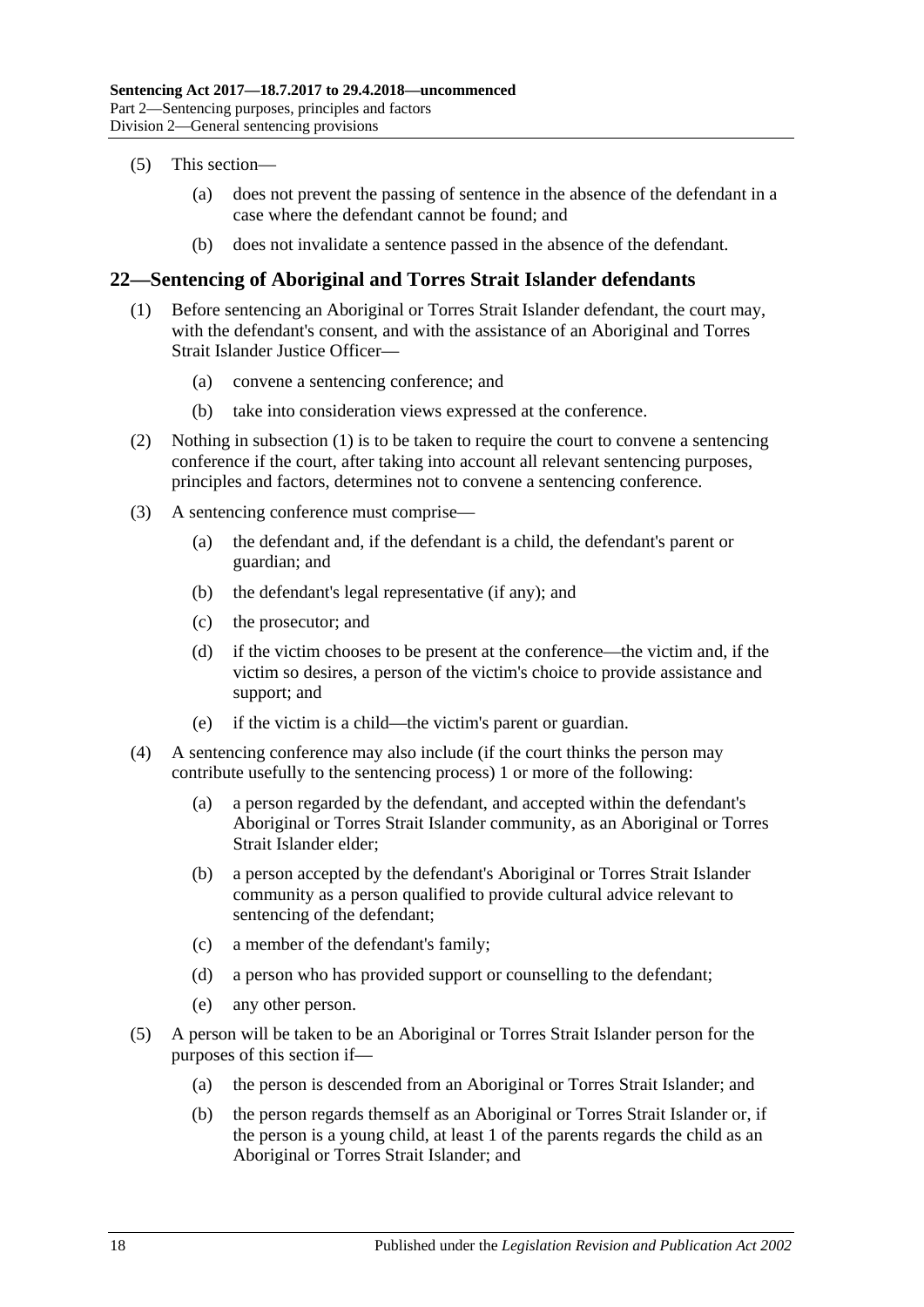- (c) the person is accepted as an Aboriginal or Torres Strait Islander by an Aboriginal or Torres Strait Islander community.
- (6) In this section—

*Aboriginal and Torres Strait Islander Justice Officer* means a person employed by the South Australian Courts Administration Authority whose duties include—

- (a) assisting the court in sentencing Aboriginal or Torres Strait Islander persons by providing advice on Aboriginal or Torres Strait Islander society and culture; and
- (b) assisting the court to convene sentencing conferences under this section; and
- (c) assisting Aboriginal or Torres Strait Islander persons to understand court procedures and sentencing options and to comply with court orders;

### *family* includes—

- (a) the defendant's spouse or domestic partner; and
- (b) any person to whom the defendant is related by blood; and
- (c) any person who is, or has been, a member of the defendant's household; and
- (d) any person held to be related to the defendant according to Aboriginal or Torres Strait Islander kinship rules and observances.

## <span id="page-18-0"></span>**Subdivision 2—General sentencing powers**

## <span id="page-18-1"></span>**23—Discharge without penalty**

- (1) If a court finds a person guilty of an offence but finds the offence so trifling that it is inappropriate to impose a penalty, the court may—
	- (a) without recording a conviction—dismiss the charge; or
	- (b) on recording a conviction—discharge the defendant without penalty.
- (2) If a court finds a person guilty of an offence and—
	- (a) the defendant has spent time in custody in respect of the offence; and
	- (b) the court is satisfied there is good reason not to impose any further penalty on the defendant,

the court may—

- (c) without recording a conviction—dismiss the charge; or
- (d) on recording a conviction—discharge the defendant without further penalty.
- (3) A court may exercise the powers conferred by this section despite any minimum penalty fixed by an Act or statutory instrument.

## <span id="page-18-2"></span>**24—Imposition of penalty without conviction**

If a court finds a person guilty of an offence for which it proposes to impose a fine, a sentence of community service, or both, and the court is of the opinion—

- (a) that the defendant is unlikely to commit such an offence again; and
- (b) that, having regard to—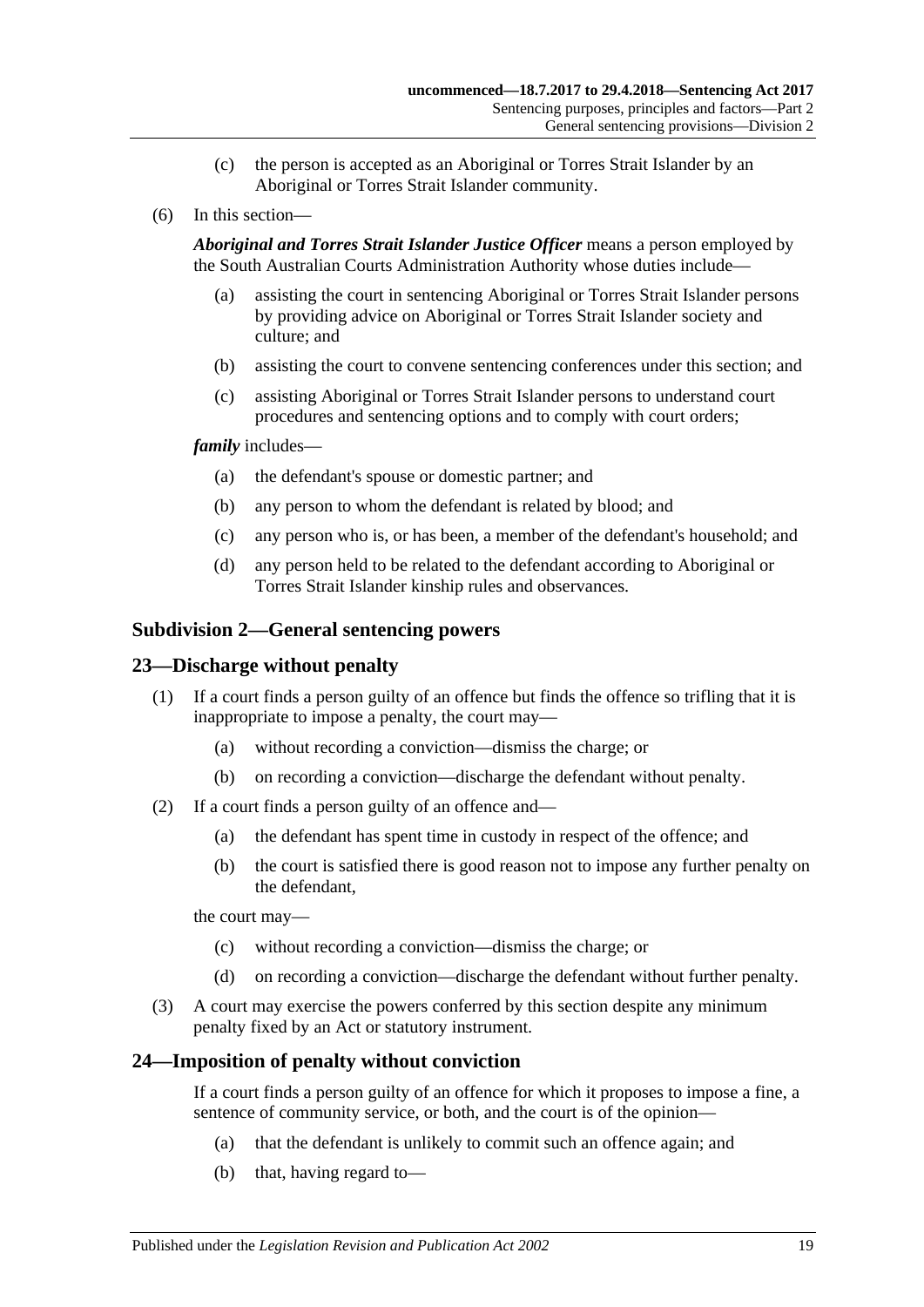- (i) the character, antecedents, age, or physical or mental condition, of the defendant; or
- (ii) the fact that the offence was trifling; or
- (iii) any other extenuating circumstances,

good reason exists for not recording a conviction,

the court may impose the penalty without recording a conviction.

#### <span id="page-19-0"></span>**25—Court may reduce, add or substitute certain penalties**

- (1) Subject to this Act or any other Act that prohibits the substitution or mitigation of a penalty prescribed under the Act, if, on convicting a defendant or finding a defendant guilty of an offence and after having regard to—
	- (a) the character, antecedents, age, or physical or mental condition, of the defendant; or
	- (b) the fact that the offence was trifling; or
	- (c) any other extenuating circumstances,

the court thinks that good reason exists for reducing the penalty below the minimum, the court may so reduce the penalty.

- <span id="page-19-1"></span>(2) Subject to this Act or any other Act that prohibits the substitution or mitigation of a penalty prescribed under the Act, if, on convicting a defendant or finding a defendant guilty of an offence, the court thinks that good reason exists for departing from the penalty provided for the offence under the Act, the court may—
	- (a) impose another type of sentence for the sentence prescribed under the Act for the offence; or
	- (b) impose more than 1 type of sentence as the court thinks appropriate in the circumstances.
- (3) For the purposes of [subsection](#page-19-1) (2)—
	- (a) if the Act prescribes a sentence of imprisonment only for the offence, the court may instead impose—
		- (i) a sentence of imprisonment (including a community based custodial sentence or a suspended sentence); or
		- (ii) a fine; or
		- (iii) a sentence of community service; or
		- (iv) both a fine and a sentence of community service; or
	- (b) if the Act prescribes a sentence of both imprisonment and a fine for the offence, the court may instead impose—
		- (i) a sentence of imprisonment (including a community based custodial sentence or a suspended sentence) only; or
		- (ii) a fine only; or
		- (iii) a sentence of community service; or
		- (iv) both a fine and a sentence of community service; or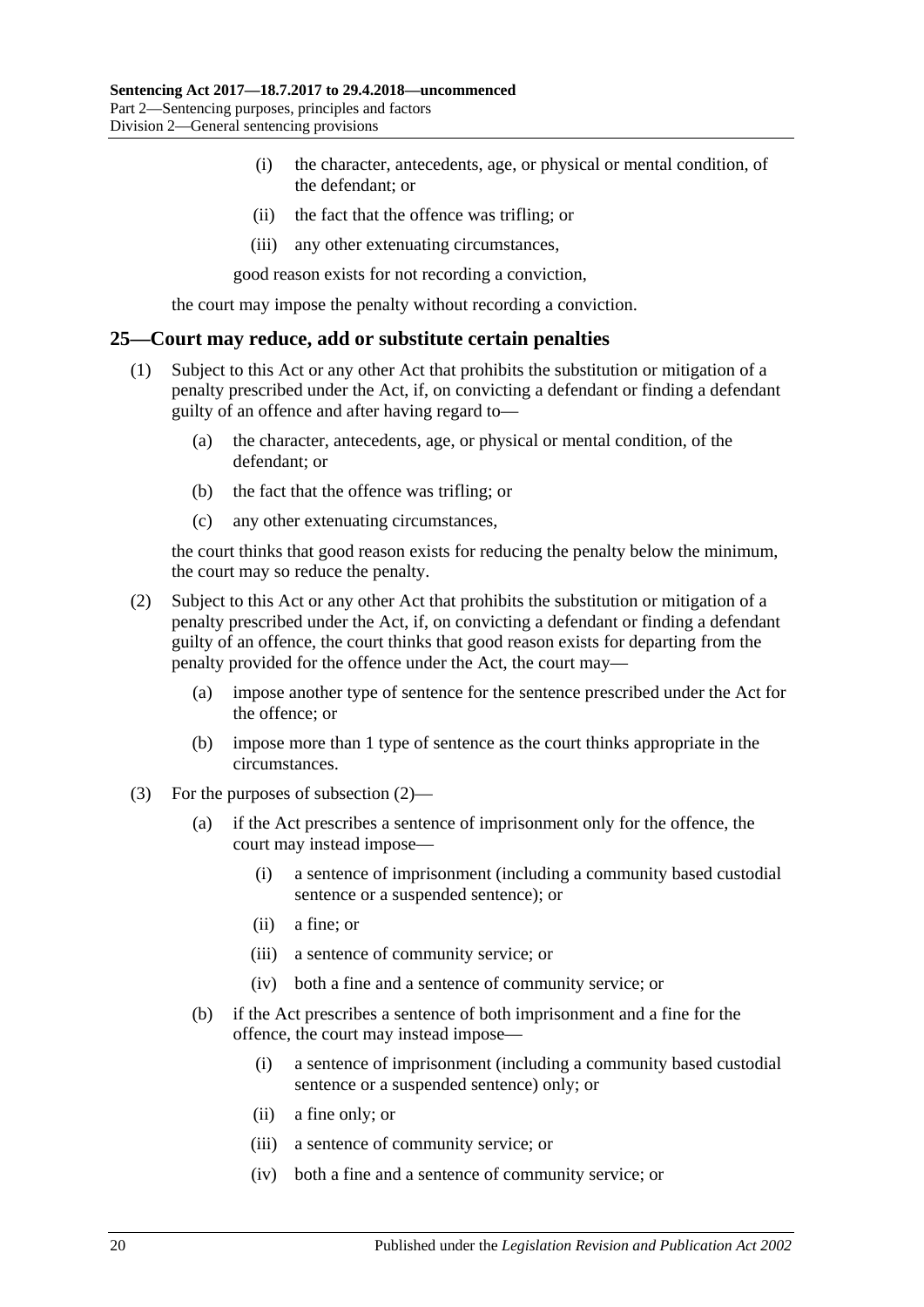- (c) if the Act prescribes a sentence of imprisonment or a fine in the alternative for the offence, the court may instead impose—
	- (i) a sentence of community service; or
	- (ii) both a fine and a sentence of community service; or
- (d) if the Act prescribes a fine only for the offence, the court may instead impose a sentence of community service.
- (4) In this section—

*Act* includes a statutory instrument;

*community based custodial sentence* means—

- (a) a sentence on home detention under a home detention order; or
- (b) a sentence to be served in the community while subject to intensive correction under an intensive correction order;

*suspended sentence* means a sentence of imprisonment that is suspended on condition that the defendant enter into a bond under Part [4 Division](#page-73-1) 2.

# <span id="page-20-2"></span><span id="page-20-0"></span>**26—Sentencing for multiple offences**

- (1) If a person is to be sentenced by a court for a number of offences, the court may sentence the person to the 1 penalty for all or some of those offences, but the sentence cannot exceed the total of the maximum penalties that could be imposed in respect of each of the offences to which the sentence relates.
- (2) However, if any of the offences for which the person is being sentenced is a prescribed designated offence, [subsection](#page-20-2) (1) does not apply to the sentencing of the person for that offence (but nothing in this subsection affects the operation of [subsection](#page-20-2) (1) in respect of the other offences).
- (3) In this section—

*prescribed designated offence* has the same meaning as in [section](#page-73-2) 96.

# <span id="page-20-1"></span>**27—Non-association or place restriction orders may be issued on sentence**

- (1) A court may, on sentencing a person for a prescribed offence, exercise the powers of the Magistrates Court to issue against the defendant a non-association order or a place restriction order under the *[Criminal Procedure Act](http://www.legislation.sa.gov.au/index.aspx?action=legref&type=act&legtitle=Criminal%20Procedure%20Act%201921) 1921* as if a complaint had been made under that Act against the defendant in relation to that conviction (and if the person is already subject to such an order, the court may vary or revoke that order as if an application for variation or revocation of the order had been made under that Act, regardless of whether the order was made by it or by some other court).
- (2) A non-association order or a place restriction order issued or varied under this section on sentencing a person for a prescribed offence—
	- (a) has effect as such an order under the *[Criminal Procedure Act](http://www.legislation.sa.gov.au/index.aspx?action=legref&type=act&legtitle=Criminal%20Procedure%20Act%201921) 1921*; and
	- (b) is not a sentence for the purposes of this Act but may be taken into account in determining the sentence for the prescribed offence.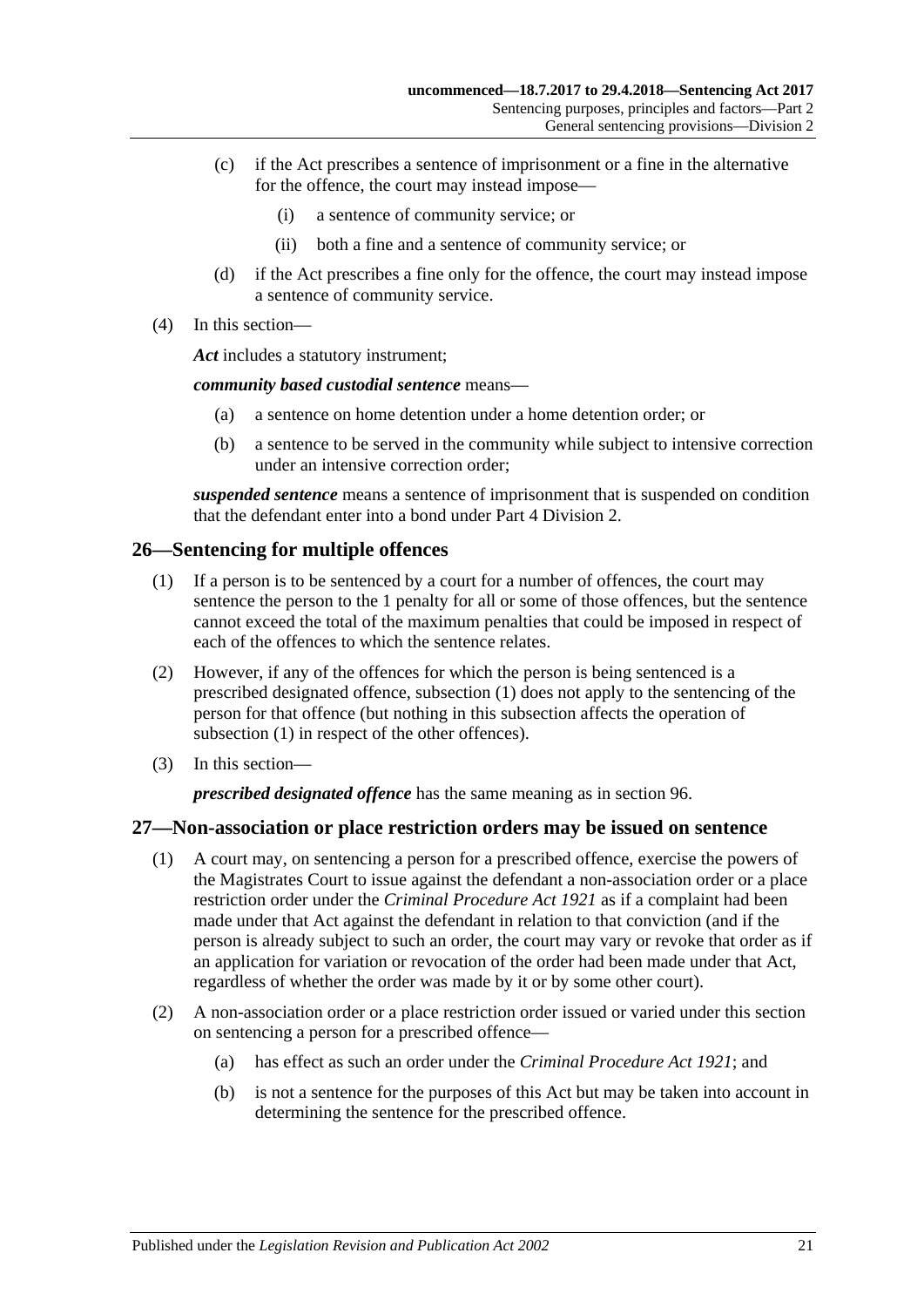(3) In this section—

*prescribed offence* has the same meaning as in Part 4 Division 5 of the *[Criminal](http://www.legislation.sa.gov.au/index.aspx?action=legref&type=act&legtitle=Criminal%20Procedure%20Act%201921)  [Procedure Act](http://www.legislation.sa.gov.au/index.aspx?action=legref&type=act&legtitle=Criminal%20Procedure%20Act%201921) 1921*.

## <span id="page-21-0"></span>**28—Intervention orders may be issued on finding of guilt or sentencing**

- (1) A court may, on finding a person guilty of an offence or on sentencing a person for an offence, exercise the powers of the Magistrates Court to issue against the defendant a restraining order under the *[Criminal Procedure Act](http://www.legislation.sa.gov.au/index.aspx?action=legref&type=act&legtitle=Criminal%20Procedure%20Act%201921) 1921* or an intervention order under the *[Intervention Orders \(Prevention of Abuse\) Act](http://www.legislation.sa.gov.au/index.aspx?action=legref&type=act&legtitle=Intervention%20Orders%20(Prevention%20of%20Abuse)%20Act%202009) 2009* as if an application had been made under the relevant Act against the defendant in relation to the matters alleged in the proceedings for the offence.
- (2) Before issuing an order under this section, the court must consider whether, if the whereabouts of the person for whose benefit the order would be issued are not known to the defendant, the issuing of the order would be counterproductive.
- (3) If a court, in accordance with this section, determines to exercise the powers of the Magistrates Court to issue a restraining order under section 99AAC of the *[Criminal](http://www.legislation.sa.gov.au/index.aspx?action=legref&type=act&legtitle=Criminal%20Procedure%20Act%201921)  [Procedure Act](http://www.legislation.sa.gov.au/index.aspx?action=legref&type=act&legtitle=Criminal%20Procedure%20Act%201921) 1921*, section 99KA of that Act applies to proceedings relating to the restraining order as if—
	- (a) the court were the Magistrates Court; and
	- (b) the proceedings were child protection restraining order proceedings within the meaning of that section.
- (4) An order issued under this section—
	- (a) has effect—
		- (i) as a restraining order under the *[Criminal Procedure Act](http://www.legislation.sa.gov.au/index.aspx?action=legref&type=act&legtitle=Criminal%20Procedure%20Act%201921) 1921*; or
		- (ii) as a final intervention order issued by the court under the *[Intervention Orders \(Prevention of Abuse\) Act](http://www.legislation.sa.gov.au/index.aspx?action=legref&type=act&legtitle=Intervention%20Orders%20(Prevention%20of%20Abuse)%20Act%202009) 2009*,

as the case may require; and

- (b) is not a sentence for the purposes of this Act.
- (5) A court must, on finding a person guilty of a sexual offence or on sentencing a person for a sexual offence—
	- (a) consider whether or not an order should be issued under this section; and
	- (b) if the court determines that an order should not be issued under this section—give reasons for that determination (and the determination is subject to appeal as if it were an order of the court made on sentence).
- (6) In this section—

*sexual offence* means—

- (a) rape; or
- (b) compelled sexual manipulation; or
- (c) indecent assault; or
- (d) any offence involving unlawful sexual intercourse or an act of gross indecency; or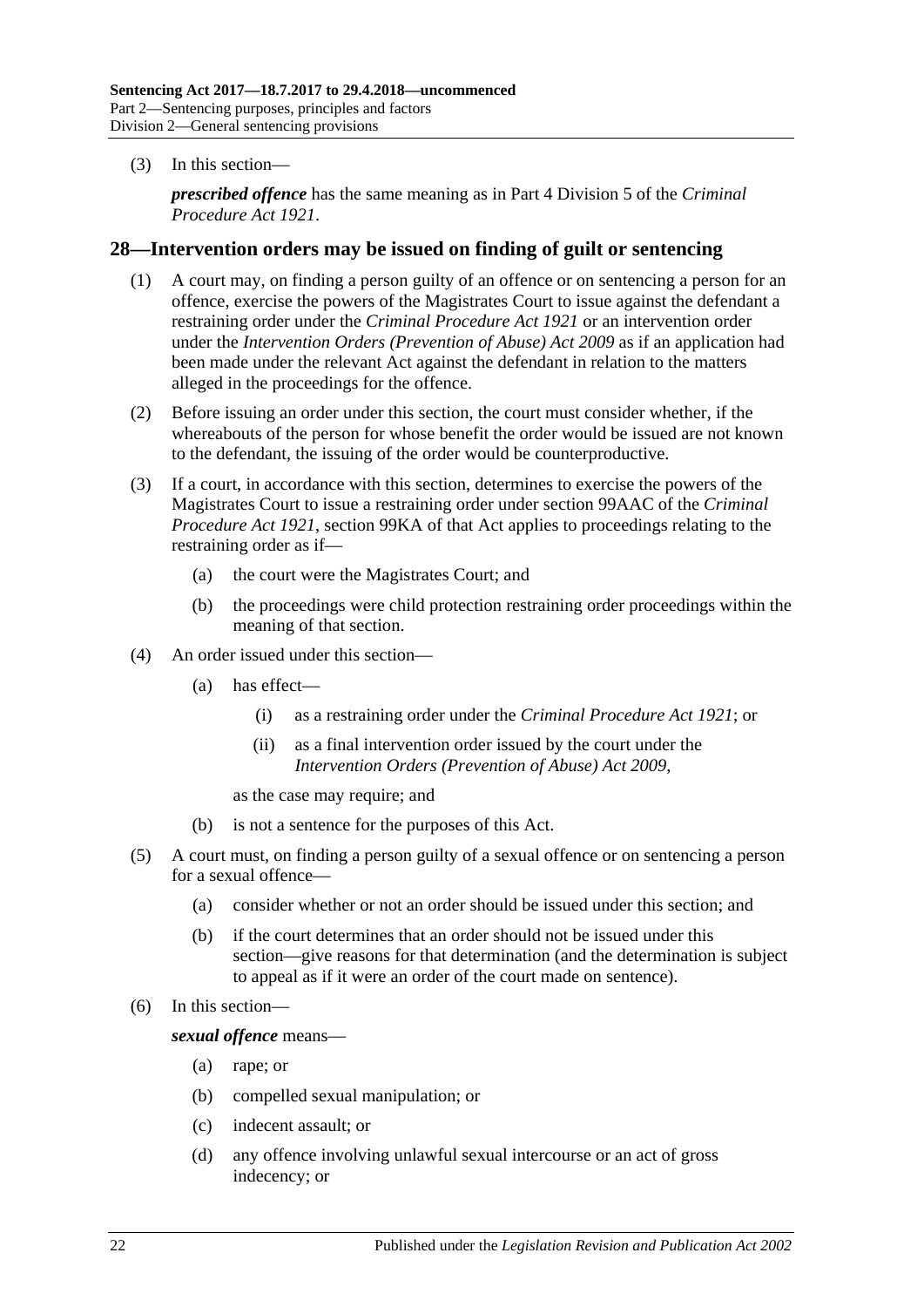- (e) incest; or
- (f) any offence involving sexual exploitation or abuse of a child, or exploitation of a child as an object of prurient interest; or
- (g) an offence of sexual exploitation of a person with a cognitive impairment under section 51 of the *[Criminal Law Consolidation Act](http://www.legislation.sa.gov.au/index.aspx?action=legref&type=act&legtitle=Criminal%20Law%20Consolidation%20Act%201935) 1935*; or
- (h) an attempt to commit, or assault with intent to commit, any of the offences referred to in a preceding paragraph.

## <span id="page-22-0"></span>**29—Deferral of sentence for rehabilitation and other purposes**

- (1) A court may, on finding a person guilty of an offence (whether or not it proceeds to conviction), make an order adjourning proceedings to a specified date, and granting bail to the defendant in accordance with the *[Bail Act](http://www.legislation.sa.gov.au/index.aspx?action=legref&type=act&legtitle=Bail%20Act%201985) 1985*—
	- (a) for the purpose of assessing the defendant's capacity and prospects for rehabilitation; or
	- (b) for the purpose of allowing the defendant to demonstrate that rehabilitation has taken place; or
	- (c) for the purpose of assessing the defendant's eligibility for participation in an intervention program; or
	- (d) for the purpose of allowing the defendant to participate in an intervention program; or
	- (e) for any other purpose the court considers appropriate in the circumstances.
- (2) As a general rule, proceedings may not be adjourned under this section (whether by a single adjournment or a series of adjournments) for more than 12 months from the date of the finding of guilt (the *usual maximum*).
- (3) A court may adjourn proceedings for a period exceeding the usual maximum if the defendant is, or will be, participating in an intervention program and the court is satisfied that—
	- (a) the defendant has, by participating in, or agreeing to participate in, the intervention program, demonstrated a commitment to addressing the problems out of which the defendant's offending arose; and
	- (b) if the proceedings were not adjourned for such a period—
		- (i) the defendant would be prevented from completing, or participating in, the intervention program; and
		- (ii) the defendant's rehabilitation would be prejudiced.
- (4) In considering whether to adjourn proceedings for a period exceeding the usual maximum, a court is not bound by the rules of evidence and may (in particular) inform itself on the basis of a written or oral report from a person who may be in a position to provide relevant information.
- (5) A person who provides information to the court by way of a written or oral report is liable to be cross-examined on any of the matters contained in the report.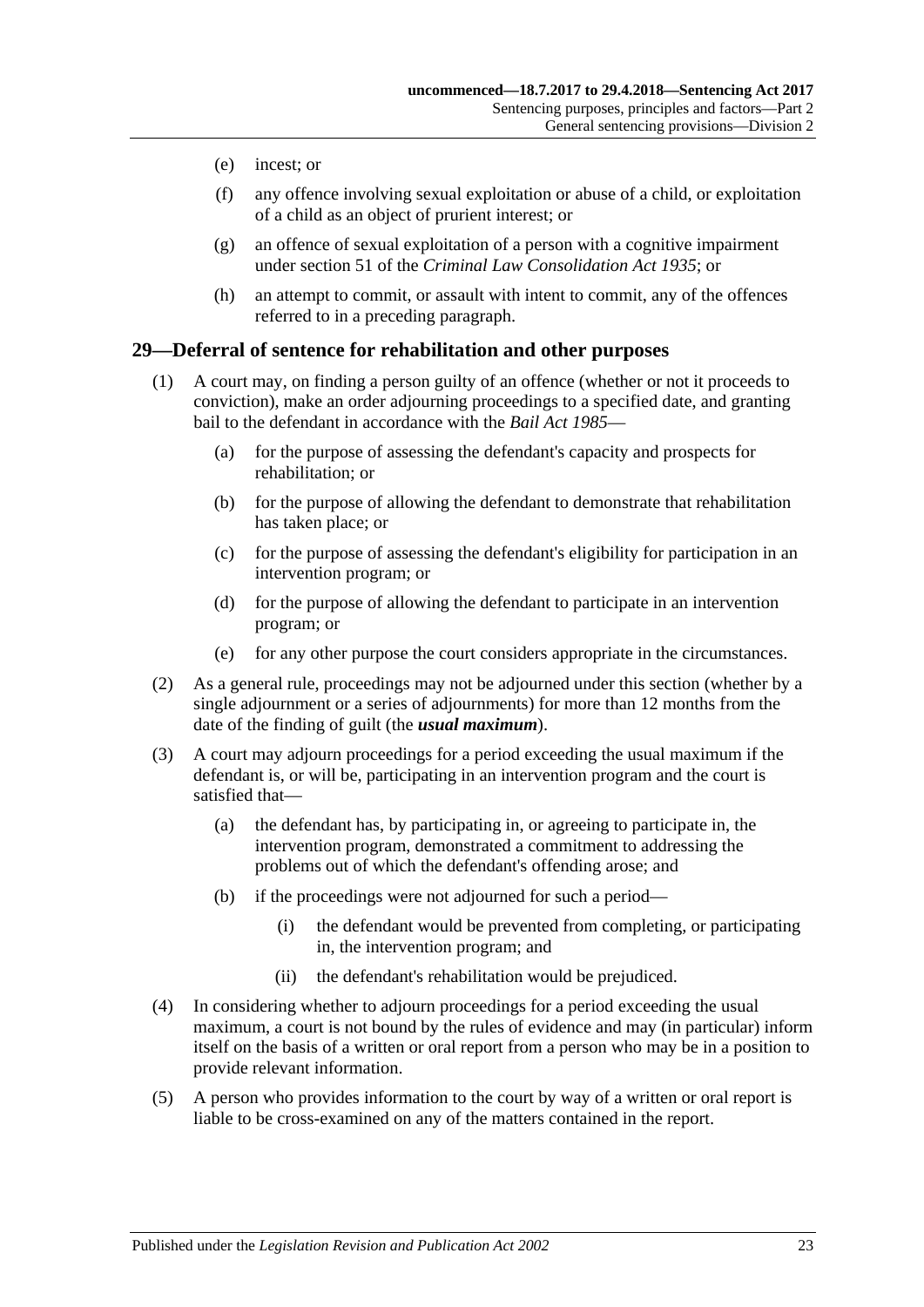- (6) If a statement of fact or opinion in a report is challenged by the prosecutor or the defendant, the court must disregard the fact or opinion unless it is substantiated on oath.
- (7) This section does not limit any power that a court has, apart from this section, to adjourn proceedings or to grant bail in relation to any period of adjournment.

# <span id="page-23-0"></span>**30—Mental impairment**

- (1) A court that finds a defendant guilty of a summary or minor indictable offence may release the defendant without conviction or penalty if satisfied—
	- (a) that the defendant—
		- (i) suffers from a mental impairment that explains and extenuates, at least to some extent, the conduct that forms the subject matter of the offence; and
		- (ii) has completed, or is participating to a satisfactory extent in, a suitable intervention program; and
		- (iii) recognises that the defendant suffers from the mental impairment and is making a conscientious attempt to overcome behavioural problems associated with it; and
	- (b) that the release of the defendant under this subsection would not involve an unacceptable risk to the safety of a particular person or the community.
- <span id="page-23-1"></span>(2) A court may, at any time before a charge of a summary or minor indictable offence has been finally determined, dismiss the charge if satisfied—
	- (a) that the defendant—
		- (i) suffers from a mental impairment that explains and extenuates, at least to some extent, the conduct that forms the subject matter of the offence; and
		- (ii) has completed, or participated to a satisfactory extent in, a suitable intervention program; and
		- (iii) recognises that the defendant suffers from the mental impairment and is making a conscientious attempt to overcome behavioural problems associated with it; and
	- (b) that dismissal of the charge under this subsection would not involve an unacceptable risk to the safety of a particular person or the community; and
	- (c) that the court would not, if a finding of guilt were made, make an order requiring the defendant to pay compensation for injury, loss or damage resulting from the offence.
- <span id="page-23-2"></span>(3) If the defendant is participating in, but has not completed, an intervention program, the court may, instead of dismissing the charge under [subsection](#page-23-1) (2), release the defendant on an undertaking—
	- (a) to complete the intervention program; and
	- (b) to appear before the court for determination of the charge—
		- (i) after the defendant has completed the intervention program; or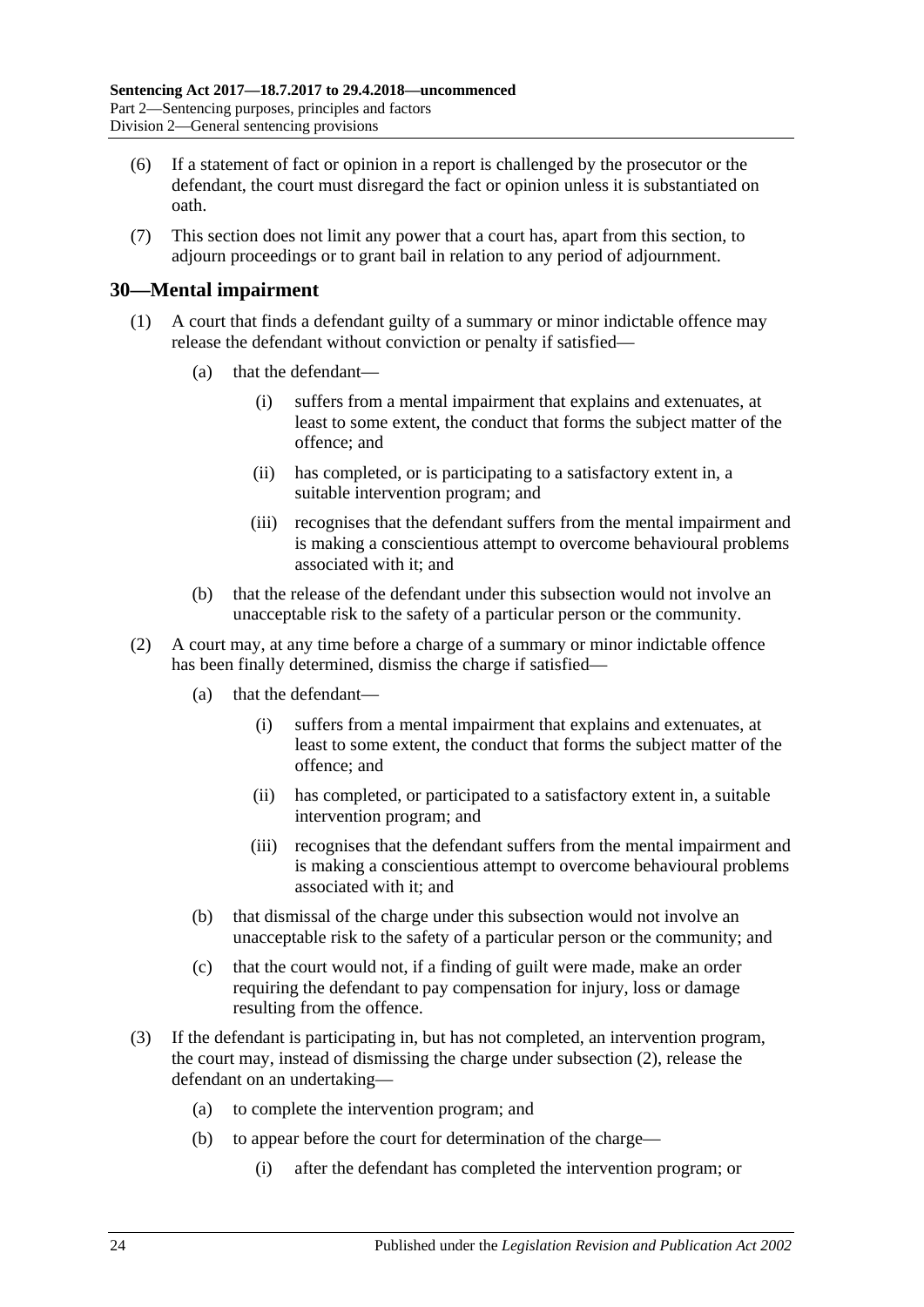- (ii) if the defendant fails to complete the intervention program.
- (4) In deciding whether to exercise its powers under this section, the court—
	- (a) may act on the basis of information that it considers reliable without regard to the rules of evidence; and
	- (b) should, if proposing to dismiss a charge under [subsection](#page-23-1) (2) or release a defendant on an undertaking under [subsection](#page-23-2) (3), consider any information about the interests of possible victims that is before it (but is not obliged to inform itself on the matter).
- (5) In this section—

*court* means—

- (a) the Magistrates Court; or
- (b) the Youth Court; or
- (c) any other court authorised by regulation to exercise the powers conferred by this section;

*mental impairment* means an impaired intellectual or mental function resulting from a mental illness, an intellectual disability, a personality disorder, or a brain injury or neurological disorder (including dementia);

*suitable intervention program*, in respect of a defendant, means an intervention program that, in the opinion of the court, provides—

- (a) supervised treatment; or
- (b) supervised rehabilitation; or
- (c) supervised behaviour management; or
- (d) supervised access to support services; or
- (e) a combination of any 1 or more of the above,

that is suited to address the particular behavioural problems of the defendant relating to the defendant's mental impairment.

# <span id="page-24-0"></span>**Subdivision 3—Taking further offences into account**

## <span id="page-24-1"></span>**31—Definitions**

For the purposes of this Subdivision—

*further offence* means an offence referred to in a list of additional charges;

*list of additional charges* means a document filed in court by the prosecutor as referred to in [section](#page-25-0) 32;

*principal offence* means an offence the subject of proceedings referred to in [section](#page-25-2) 32(1).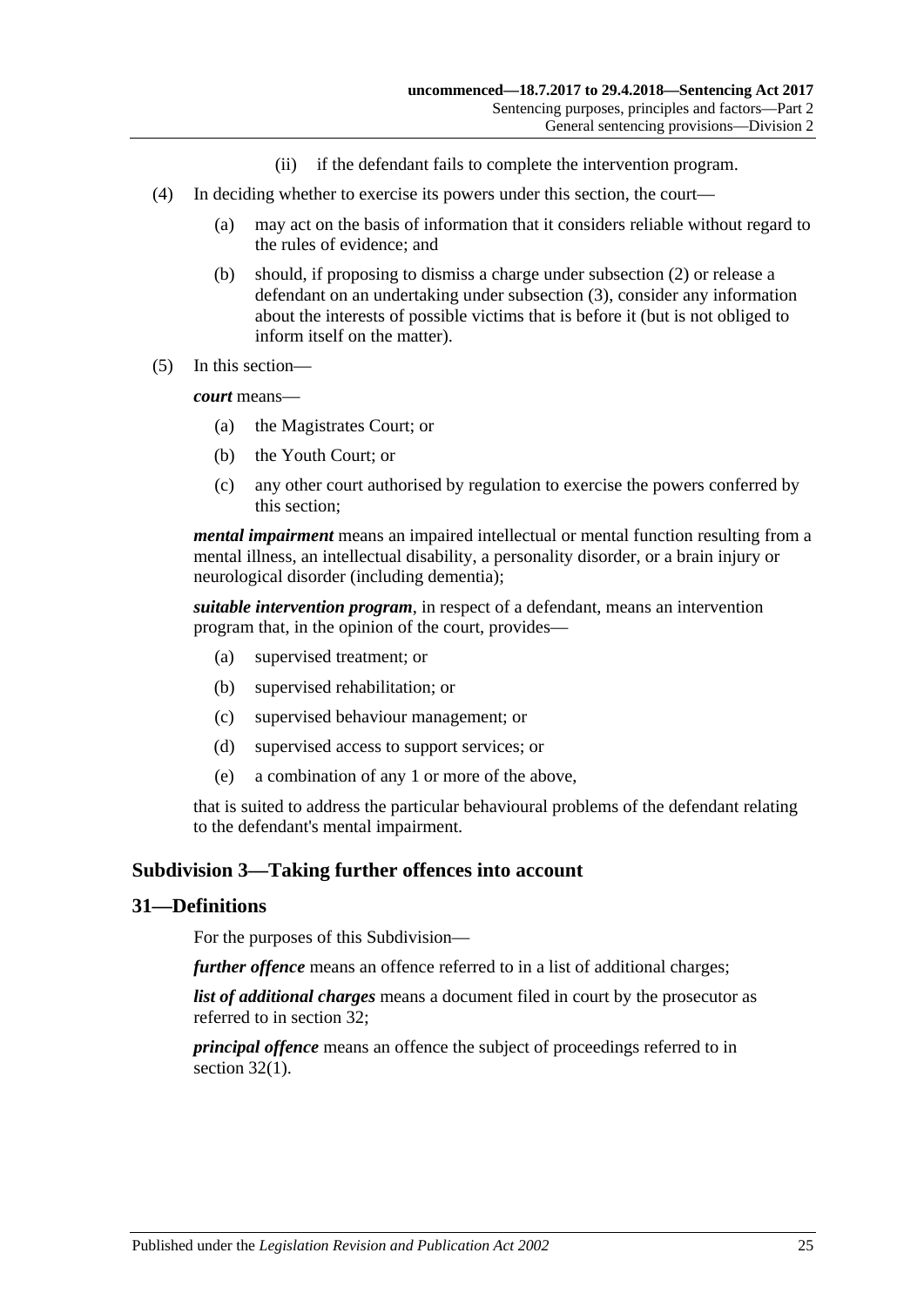# <span id="page-25-2"></span><span id="page-25-0"></span>**32—Prosecutor may file list of additional charges**

- (1) In any proceedings for an offence (the *principal offence*), the prosecutor may file in the court a document that specifies other offences with which the defendant has been charged, but not convicted, being offences that the defendant has indicated are offences that the defendant wants the court to take into account when dealing with the defendant for the principal offence.
- (2) A list of additional charges may be filed at any time—
	- (a) after the court finds the defendant guilty of the principal offence, and
	- (b) before the court deals with the defendant for the principal offence.
- (3) A copy of the list of additional charges, as filed in the court, must be given to the defendant.
- (4) A list of additional charges—
	- (a) must be signed by the defendant; and
	- (b) must be signed by or on behalf of the DPP or by a person, or a person belonging to a class of persons, prescribed by the regulations.
- (5) A failure to comply with the requirements of this section does not invalidate any sentence imposed by the court for the principal offence.

# <span id="page-25-1"></span>**33—Outstanding charges may be taken into account**

- (1) When dealing with the defendant for the principal offence, the court must ask the defendant whether the defendant wants the court to take any further offences into account in dealing with the defendant for the principal offence.
- (2) The court may take a further offence into account in dealing with the defendant for the principal offence—
	- (a) if the defendant—
		- (i) admits guilt to the further offence; and
		- (ii) indicates that the defendant wants the court to take the further offence into account in dealing with the defendant for the principal offence; and
	- (b) if, in all of the circumstances, the court considers it appropriate to do so.
- (3) If the court takes a further offence into account, the penalty imposed on the defendant for the principal offence must not exceed the maximum penalty that the court could have imposed for the principal offence had the further offence not been taken into account.
- <span id="page-25-3"></span>(4) A court may not take a further offence into account—
	- (a) if the offence is of a kind for which the court has no jurisdiction to impose a penalty; or
	- (b) if the offence is an indictable offence that is punishable with imprisonment for life.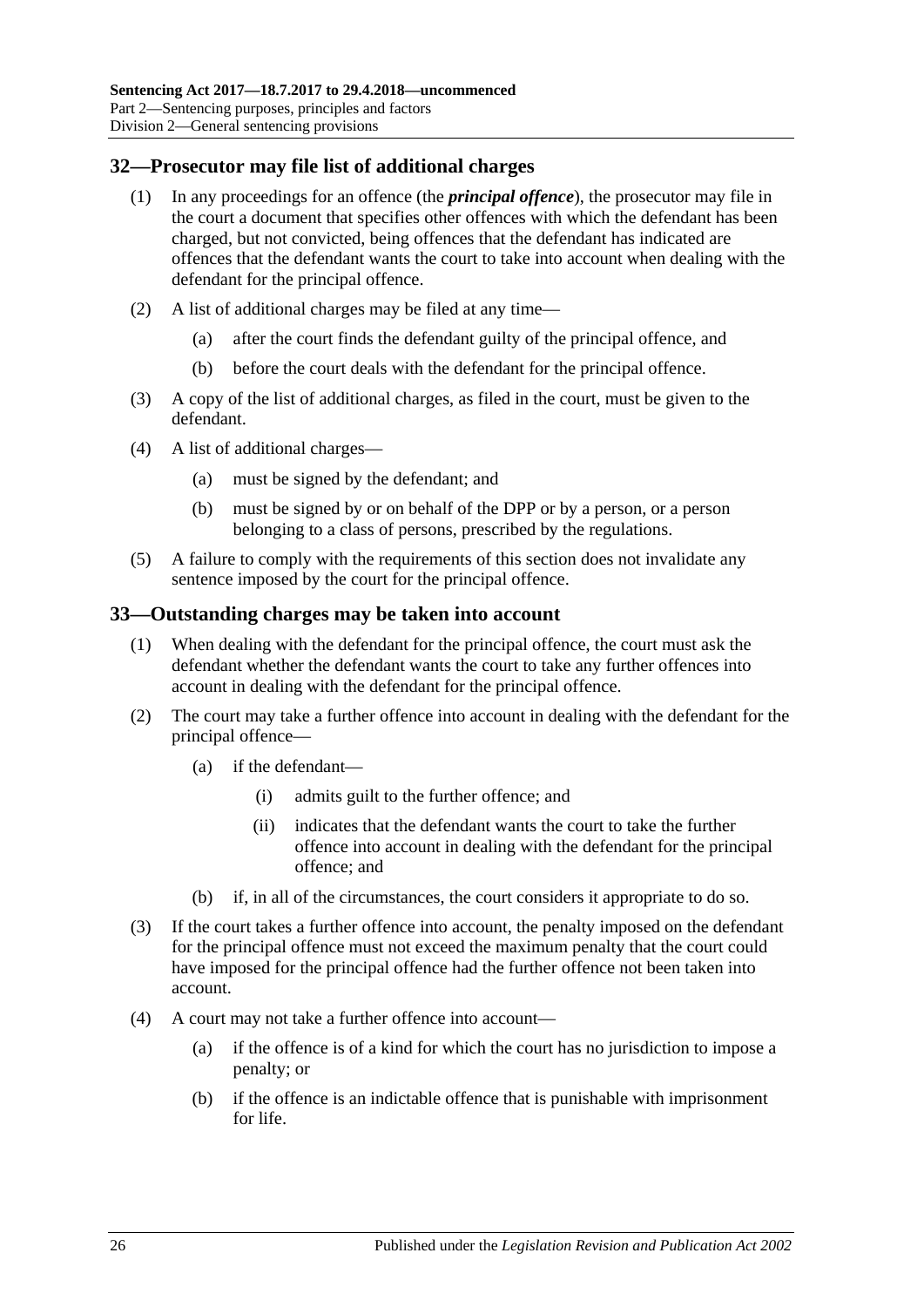- (5) For the purposes of [subsection](#page-25-3)  $(4)(a)$ , a court is taken to have jurisdiction to impose a penalty for an offence even if that jurisdiction may only be exercised with the consent of the defendant.
- (6) Despite [subsection](#page-25-3) (4)(a), the Supreme Court, the Court of Criminal Appeal and the District Court may take a summary offence into account.

# <span id="page-26-0"></span>**34—Ancillary orders relating to offences taken into account**

- (1) If a court takes a further offence into account under this Subdivision, the court may make such ancillary orders as it could have made had it convicted the offender of the offence when it took the offence into account, but may not impose a separate penalty for the offence.
- (2) A defendant with respect to whom an ancillary order is made has the same rights of appeal as the defendant would have had if the order had been made on the conviction of the defendant for the further offence.
- (3) An ancillary order for an offence taken into account lapses, by force of this subsection, if the defendant's conviction for the principal offence is quashed or set aside.
- (4) In this section—

*ancillary order* means an order or direction with respect to restitution, compensation, costs, forfeiture, destruction, disqualification or loss or suspension of a licence or privilege.

## <span id="page-26-1"></span>**35—Consequences of taking offences into account**

- (1) If a further offence is taken into account under this Subdivision—
	- (a) the court is to certify, on the list of additional charges, that the further offence has been taken into account, and
	- (b) no proceedings may be taken or continued in respect of the further offence unless the conviction for the principal offence is quashed or set aside.
- (2) This section does not prevent a court that has taken a further offence into account when dealing with a defendant for a principal offence from taking the further offence into account if it subsequently imposes a penalty when sentencing or re-sentencing the defendant for the principal offence.
- (3) An admission of guilt made for the purposes of this Subdivision is not admissible in evidence in any proceedings relating to—
	- (a) the further offence in respect of which the admission was made; or
	- (b) any other offence specified in the list of additional charges.
- (4) An offence taken into account under this Subdivision is not, merely because it is taken into account, to be regarded for any purpose as an offence of which a defendant has been convicted.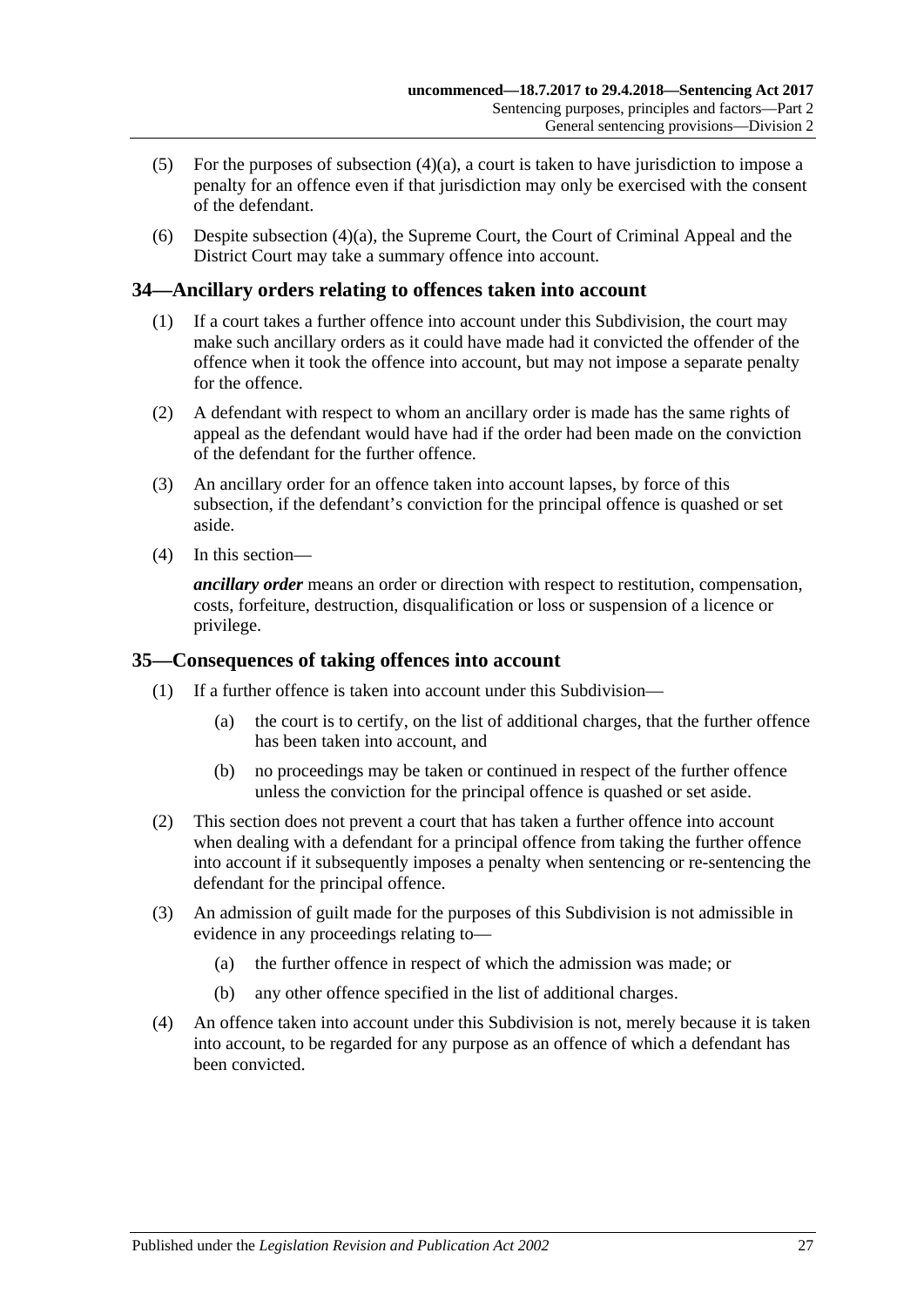- (5) In or in relation to any criminal proceedings, reference may lawfully be made to, or evidence may lawfully be given of, the fact that a further offence has been taken into account under this Subdivision in imposing a penalty for a principal offence of which a defendant has been found guilty if, in or in relation to those proceedings—
	- (a) reference may lawfully be made to, or evidence may lawfully be given of, the fact that the defendant was found guilty or convicted of the principal offence; and
	- (b) had the defendant been found guilty or convicted of the further offence so taken into account, reference could lawfully have been made to, or evidence could lawfully have been given of, the fact that the defendant had been found guilty or convicted of that further offence.
- (6) The fact that a further offence has been taken into account under this Subdivision may be proved in the same manner as the conviction for the principal offence.

# <span id="page-27-0"></span>**Subdivision 4—Sentencing reductions**

# <span id="page-27-1"></span>**36—Application of Subdivision**

Except where the contrary intention expressly appears, this Subdivision is in addition to, and does not derogate from, a provision of this Act or any other Act—

- (a) that expressly prohibits the reduction, mitigation or substitution of penalties or sentences; or
- (b) that limits or otherwise makes special provision in relation to the way a penalty or sentence for a particular offence under that Act may be imposed.

# <span id="page-27-3"></span><span id="page-27-2"></span>**37—Reduction of sentences for cooperation etc with law enforcement agency**

- (1) A court may declare a defendant to be a defendant to whom this section applies if the court is satisfied that the defendant has cooperated or undertaken to cooperate with a law enforcement agency and the cooperation—
	- (a) relates directly to combating serious and organised criminal activity; and
	- (b) is provided in exceptional circumstances; and
	- (c) contributes significantly to the public interest.
- (2) In determining sentence for an offence or offences to which a defendant has pleaded guilty or in respect of which a defendant has been found guilty, the court may, if the defendant is the subject of a declaration under [subsection](#page-27-3) (1), reduce the sentence that it would otherwise have imposed by such percentage as the court thinks appropriate in the circumstances.
- (3) In determining the percentage by which a sentence is to be reduced under this section, the court must have regard to such of the following as may be relevant:
	- (a) if the defendant has pleaded guilty to the offence or offences—that fact and the circumstances of the plea;
	- (b) the nature and extent of the defendant's cooperation or undertaking;
	- (c) the timeliness of the cooperation or undertaking;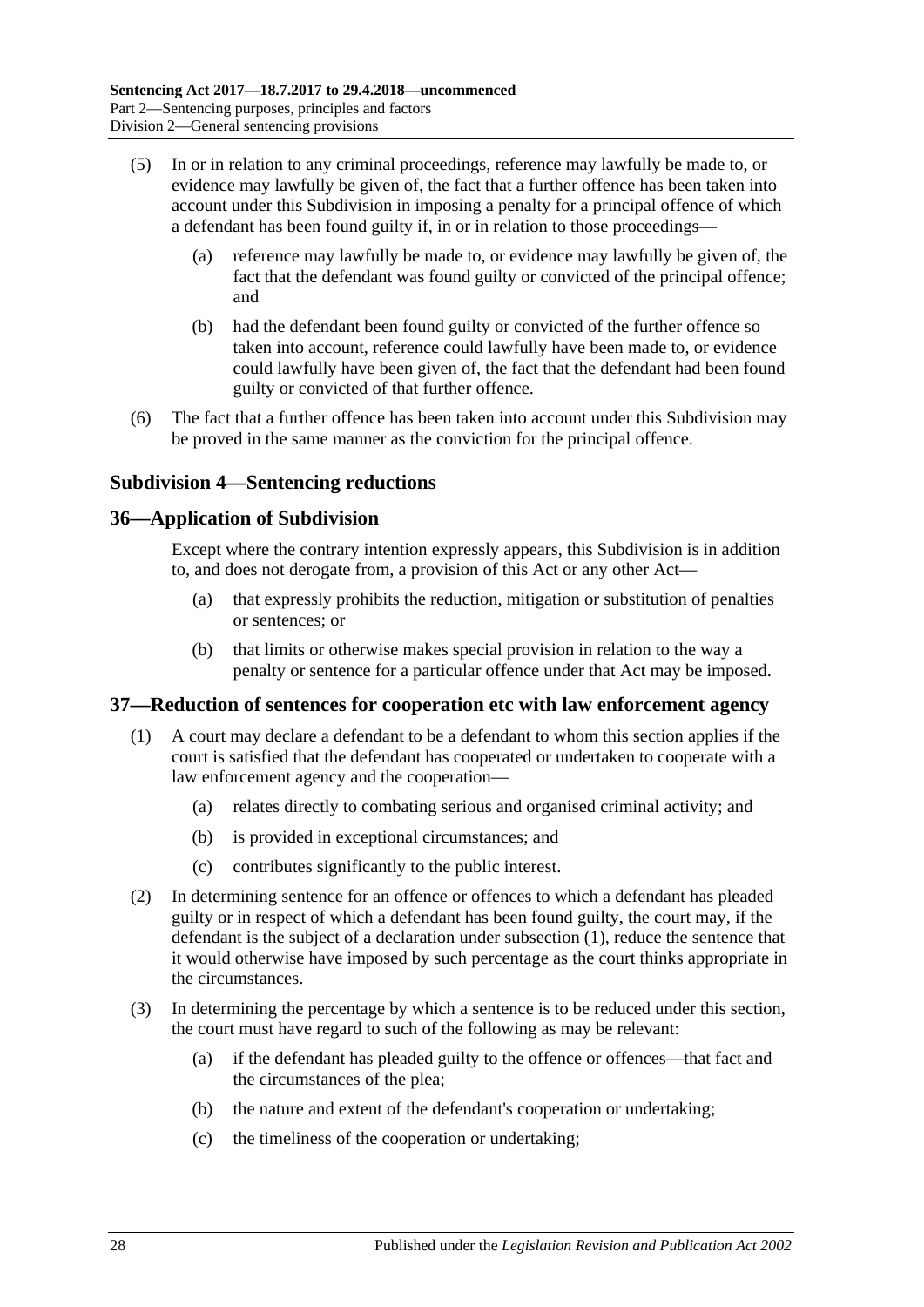- (d) the truthfulness, completeness and reliability of any information or evidence provided by the defendant;
- (e) the evaluation (if any) by the authorities of the significance and usefulness of the defendant's cooperation or undertaking;
- (f) any benefit that the defendant has gained or is likely to gain by reason of the cooperation or undertaking;
- (g) the degree to which the safety of the defendant (or some other person) has been put at risk of violent retribution as a result of the defendant's cooperation or undertaking;
- (h) whether the cooperation or undertaking concerns an offence for which the defendant is being sentenced or some other offence, whether related or unrelated (and, if related, whether the offence forms part of a criminal enterprise);
- (i) whether, as a consequence of the defendant's cooperation or undertaking, the defendant would be likely to suffer violent retribution while serving any term of imprisonment, or be compelled to serve any such term in particularly severe conditions;
- (j) the nature of any steps that would be likely to be necessary to protect the defendant on release from prison;
- (k) the likelihood that the defendant will commit further offences,

and may have regard to any other factor or principle the court thinks relevant.

(4) In this section—

*serious and organised criminal activity* includes any activity that may constitute a serious and organised crime offence within the meaning of the *[Criminal Law](http://www.legislation.sa.gov.au/index.aspx?action=legref&type=act&legtitle=Criminal%20Law%20Consolidation%20Act%201935)  [Consolidation Act](http://www.legislation.sa.gov.au/index.aspx?action=legref&type=act&legtitle=Criminal%20Law%20Consolidation%20Act%201935) 1935*.

# <span id="page-28-0"></span>**38—Reduction of sentences for cooperation with procedural requirements etc**

- (1) If a defendant has not pleaded guilty to an indictable offence but the sentencing court is satisfied that the defendant complied with all statutory or court ordered requirements relating to pre-trial disclosure and procedures and has otherwise conducted the case in a cooperative and expeditious manner, the sentencing court may reduce the sentence that it would otherwise have imposed by up to 10%.
- (2) In determining the percentage by which a sentence for an offence is to be reduced in accordance with this section, the court must have regard to—
	- (a) the impact of the proceedings on any victim of the offence; and
	- (b) the utilitarian benefit to the community of the defendant's conduct in relation to the proceedings,

and may have regard to any factor or principle the court thinks relevant.

## <span id="page-28-2"></span><span id="page-28-1"></span>**39—Reduction of sentences for guilty plea in Magistrates Court etc**

- (1) This section applies—
	- (a) if the offence is a summary offence; or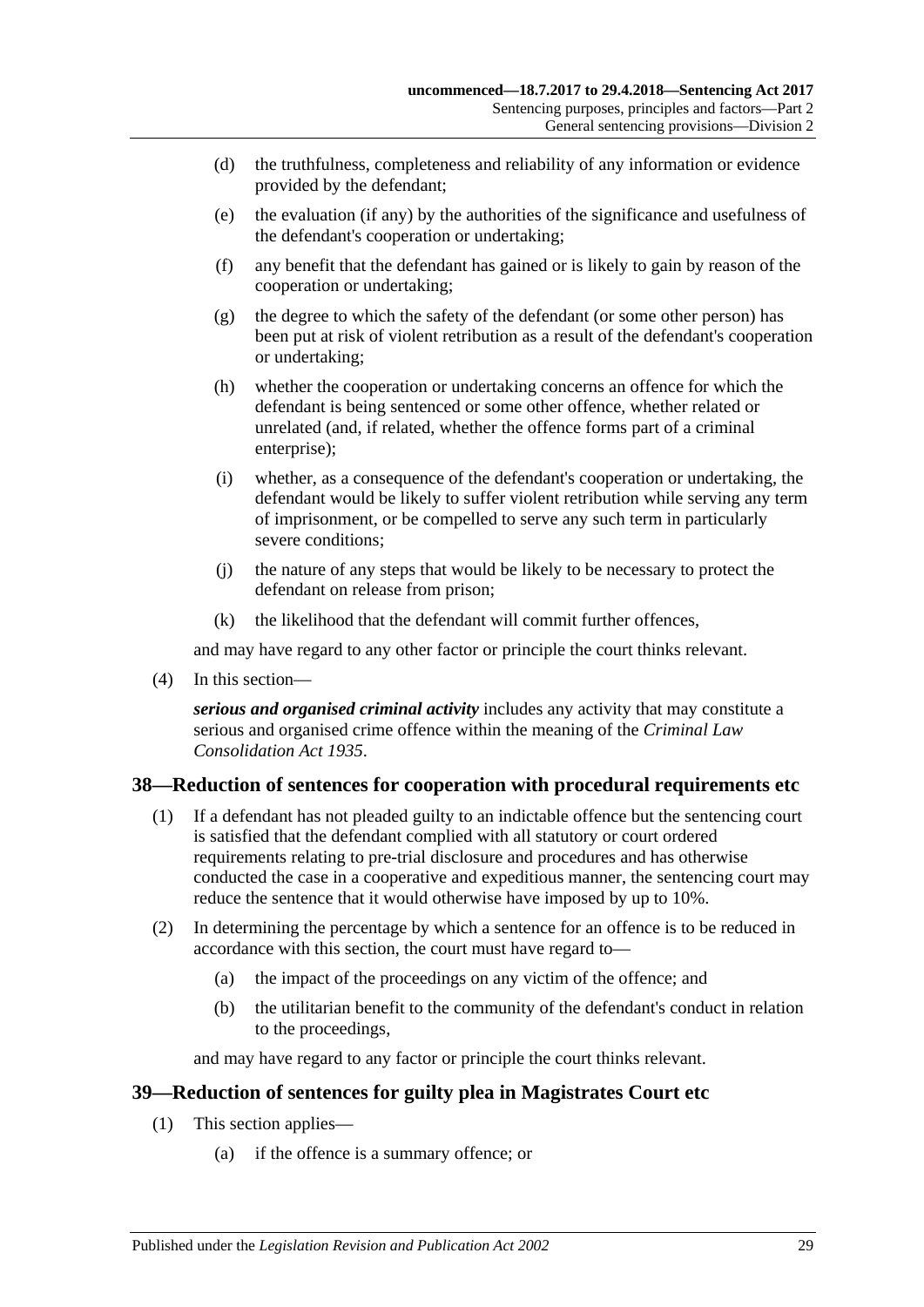- (b) if the sentencing court is sentencing in relation to a minor indictable offence that has been tried in the same way as a summary offence; or
- (c) in any other circumstances prescribed by the regulations.
- <span id="page-29-0"></span>(2) Subject to this section, if a defendant has pleaded guilty to an offence or offences—
	- (a) not more than 4 weeks after the defendant's first court appearance in relation to the relevant offence or offences—the sentencing court may reduce the sentence that it would otherwise have imposed by up to 40%;
	- (b) more than 4 weeks after the defendant's first court appearance in relation to the relevant offence or offences but—
		- (i) if a date has been set for a trial for the offence or offences—not less than 4 weeks before that day; or
		- (ii) in any other case—before the commencement of the trial for the offence or offences,

the sentencing court may reduce the sentence that it would otherwise have imposed by up to 30%;

- (c) less than 4 weeks before the day set for trial for the offence or offences, and if the defendant satisfies the sentencing court that the defendant could not reasonably have pleaded guilty at an earlier stage in the proceedings because of circumstances outside of the defendant's control—the sentencing court may reduce the sentence that it would otherwise have imposed by up to 30%;
- (d) in circumstances other than those referred to in a preceding paragraph—the sentencing court may, if satisfied that there is good reason to do so, reduce the sentence that it would otherwise have imposed by up to 10%.
- $(3)$  If—
	- (a) a maximum reduction available under [subsection](#page-29-0) (2) does not apply in relation to a defendant's plea of guilty because the defendant did not plead guilty within the relevant period; and
	- (b) the court is satisfied that the only reason that the defendant did not plead guilty within the relevant period was because—
		- (i) the court did not sit during that period; or
		- (ii) the court did not sit during that period at a place where the defendant could reasonably have been expected to attend; or
		- (iii) the court did not list the defendant's matter for hearing during that period; or
		- (iv) the court was, for any other reason outside of the control of the defendant, unable to hear the defendant's matter during that period; or
		- (v) the prosecution was, for any reason outside of the control of the defendant, unable to finalise negotiations with the defendant in relation to the plea during that period,

the court may nevertheless reduce the sentence that it would otherwise have imposed as if the defendant had pleaded guilty during the relevant period.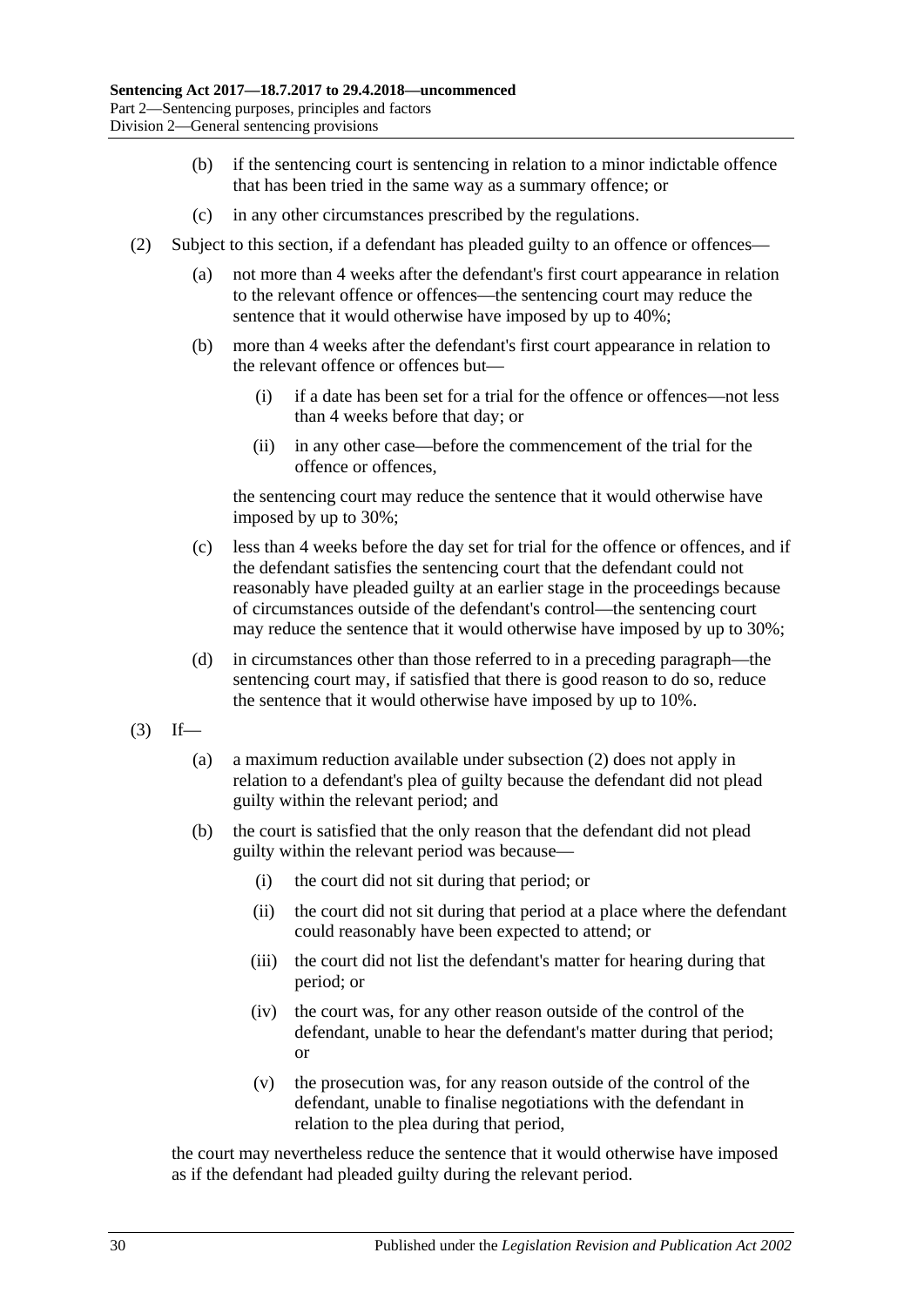- (4) In determining the percentage by which a sentence for an offence is to be reduced in respect of a guilty plea made within a particular period, a court must have regard to such of the following as may be relevant:
	- (a) whether the reduction of the defendant's sentence by the percentage contemplated would be so disproportionate to the seriousness of the offence, or so inappropriate in the case of that particular defendant, that it would, or may, affect public confidence in the administration of justice;
	- (b) the stage in the proceedings for the offence at which the defendant first indicated the defendant's intention to plead guilty (including whether it would, in the opinion of the court, have been reasonable to expect the defendant to have done so at an earlier stage in the proceedings);
	- (c) whether the defendant was initially charged with a different offence in respect of the same conduct and whether (and at what stage in the proceedings) negotiations occurred with the prosecution in relation to the offence charged;
	- (d) in the case where the defendant has been charged with more than 1 offence—whether the defendant pleaded guilty to all of the offences;
	- (e) whether or not the defendant was made aware of any relevant matter that would have enabled the defendant to plead guilty at an earlier stage in the proceedings,

and may have regard to any other factor or principle the court thinks relevant.

(5) For the purposes of this section, a reference to a defendant appearing in a court will be taken to include a reference to a person appearing in a court on behalf of the defendant.

# <span id="page-30-0"></span>**40—Reduction of sentences for guilty pleas in other cases**

- (1) This section applies to a court sentencing a defendant for an offence other than an offence described in [section](#page-28-2) 39(1).
- $(2)$  If
	- (a) a defendant in any proceedings is pleading guilty to more than 1 offence; and
	- (b) this section applies to at least 1 of the offences,

this section will be taken to apply to all of the offences (despite [section](#page-28-2) 39(1)).

- <span id="page-30-1"></span>(3) If a defendant has pleaded guilty to an offence or offences—
	- (a) not more than 4 weeks after the defendant's first court appearance in relation to the relevant offence or offences—the sentencing court may reduce the sentence that it would otherwise have imposed by up to 40%;
	- (b) more than 4 weeks after the defendant's first court appearance in relation to the relevant offence or offences but on the day of, or before, the defendant's committal appearance in relation to the relevant offence or offences—the sentencing court may reduce the sentence that it would otherwise have imposed by up to 30%;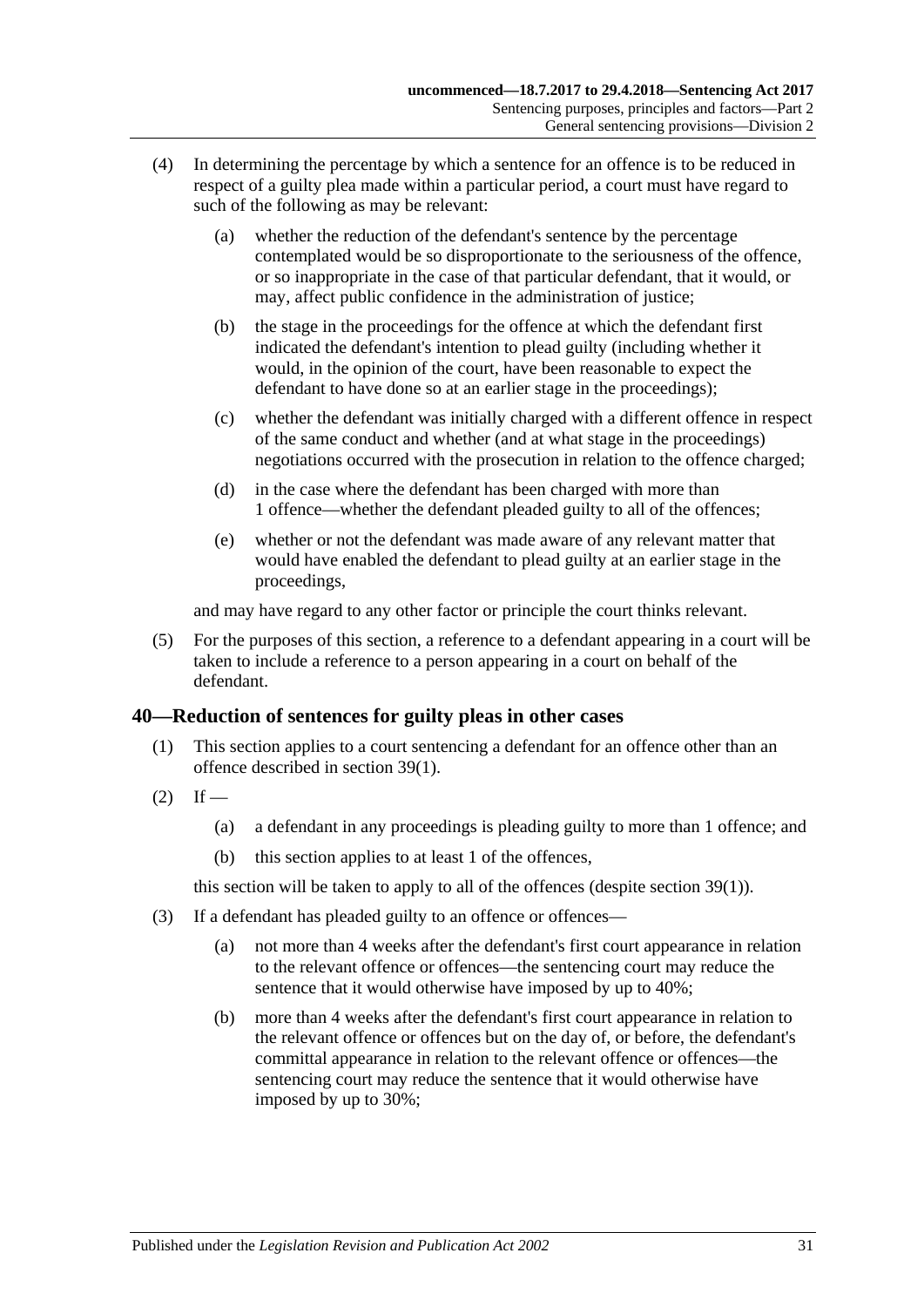(c) during the period commencing on the day after the defendant's committal appearance in relation to the relevant offence or offences and ending immediately before the defendant is committed for trial for the offence or offences—the sentencing court may reduce the sentence that it would otherwise have imposed by up to 20%;

**Note—**

See also section 110(3) of the *[Criminal Procedure Act](http://www.legislation.sa.gov.au/index.aspx?action=legref&type=act&legtitle=Criminal%20Procedure%20Act%201921) 1921*

- (d) during the period commencing immediately after the defendant is committed for trial for the relevant offence or offences and ending immediately after the arraignment appearance of the defendant in a superior court—the sentencing court may reduce the sentence that it would otherwise have imposed by up to 15%;
- (e) during the period commencing immediately after the defendant's arraignment appearance in a superior court in relation to the relevant offence or offences and ending at the commencement of the defendant's trial for the relevant offence or offences—the sentencing court may, if satisfied that there is good reason to do so, reduce the sentence that it would otherwise have imposed by up to 10%.

$$
(4) If
$$

- (a) a maximum reduction available under [subsection](#page-30-1) (3) does not apply in relation to a defendant's plea of guilty because the defendant did not plead guilty within the relevant period; and
- (b) the court is satisfied that the only reason that the defendant did not plead guilty within the relevant period was because—
	- (i) the court did not sit during that period; or
	- (ii) the court did not sit during that period at a place where the defendant could reasonably have been expected to attend; or
	- (iii) the court did not list the defendant's matter for hearing during that period; or
	- (iv) the court was, for any other reason outside of the control of the defendant, unable to hear the defendant's matter during that period; or
	- (v) after the making of the charge determination (within the meaning of section 106 of the *[Criminal Procedure Act](http://www.legislation.sa.gov.au/index.aspx?action=legref&type=act&legtitle=Criminal%20Procedure%20Act%201921) 1921*)—the prosecution was, for any reason outside of the control of the defendant, unable to finalise negotiations with the defendant in relation to the plea during that period,

the court may nevertheless reduce the sentence that it would otherwise have imposed as if the defendant had pleaded guilty during the relevant period.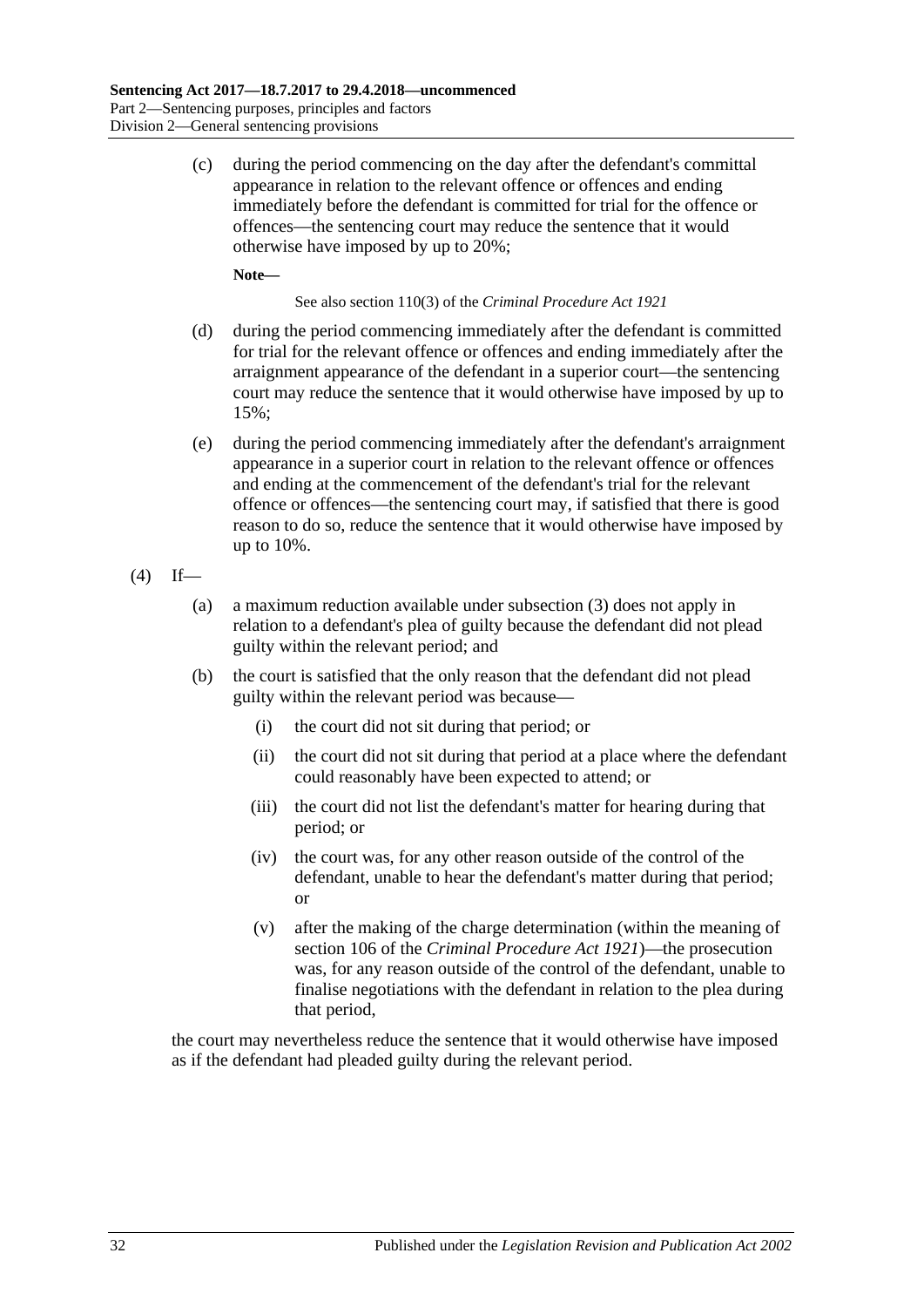- (5) In determining the percentage by which a sentence for an offence is to be reduced in respect of a guilty plea made within a particular period, a court must have regard to such of the following as may be relevant:
	- (a) whether the reduction of the defendant's sentence by the percentage contemplated would be so disproportionate to the seriousness of the offence, or so inappropriate in the case of that particular defendant, that it would, or may, affect public confidence in the administration of justice;
	- (b) the stage in the proceedings for the offence at which the defendant indicated an intention to plead guilty (including whether it would, in the opinion of the court, have been reasonable to expect the defendant to have done so at an earlier stage in the proceedings);
	- (c) whether the defendant was initially charged with a different offence in respect of the same conduct and whether (and at what stage in the proceedings) negotiations occurred with the prosecution in relation to the offence charged;
	- (d) in the case where the defendant has been charged with more than 1 offence—whether the defendant pleaded guilty to all of the offences;
	- (e) if the defendant satisfies the court that the defendant could not reasonably have been expected to plead guilty at an earlier stage in the proceedings because of circumstances outside of the defendant's control—that fact;
	- (f) whether or not the defendant was made aware of any relevant matter that would have enabled the defendant to plead guilty at an earlier stage in the proceedings,

and may have regard to any other factor or principle the court thinks relevant.

- (6) For the purposes of this section, a reference to a defendant appearing in a court will be taken to include a reference to a person appearing in a court on behalf of the defendant.
- (7) Where proceedings have been instituted in a superior court by the DPP laying an information ex officio in accordance with section 103 of the *[Criminal Procedure](http://www.legislation.sa.gov.au/index.aspx?action=legref&type=act&legtitle=Criminal%20Procedure%20Act%201921)  Act [1921](http://www.legislation.sa.gov.au/index.aspx?action=legref&type=act&legtitle=Criminal%20Procedure%20Act%201921)*, this section applies in relation to those proceedings with the modifications prescribed by the regulations.
- (8) In this section—

*committal appearance* has the same meaning as in section 109 of the *[Criminal](http://www.legislation.sa.gov.au/index.aspx?action=legref&type=act&legtitle=Criminal%20Procedure%20Act%201921)  [Procedure Act](http://www.legislation.sa.gov.au/index.aspx?action=legref&type=act&legtitle=Criminal%20Procedure%20Act%201921) 1921*.

# <span id="page-32-4"></span><span id="page-32-0"></span>**41—Application of sentencing reductions**

- <span id="page-32-3"></span><span id="page-32-2"></span><span id="page-32-1"></span>(1) For the purpose of applying [section](#page-27-2) 37, [38,](#page-28-0) [39](#page-28-1) or [40](#page-30-0) in sentencing a defendant for a particular offence, the sentencing court must—
	- (a) first determine the sentence that the court would apply but for the existence of those provisions; and
	- (b) then determine the maximum percentage reduction that is applicable to the sentencing in accordance with those provisions; and
	- (c) then determine the percentage reduction that is, in the opinion of the court, appropriate in the particular case (being not more than the maximum percentage determined in accordance with [paragraph](#page-32-1) (b)); and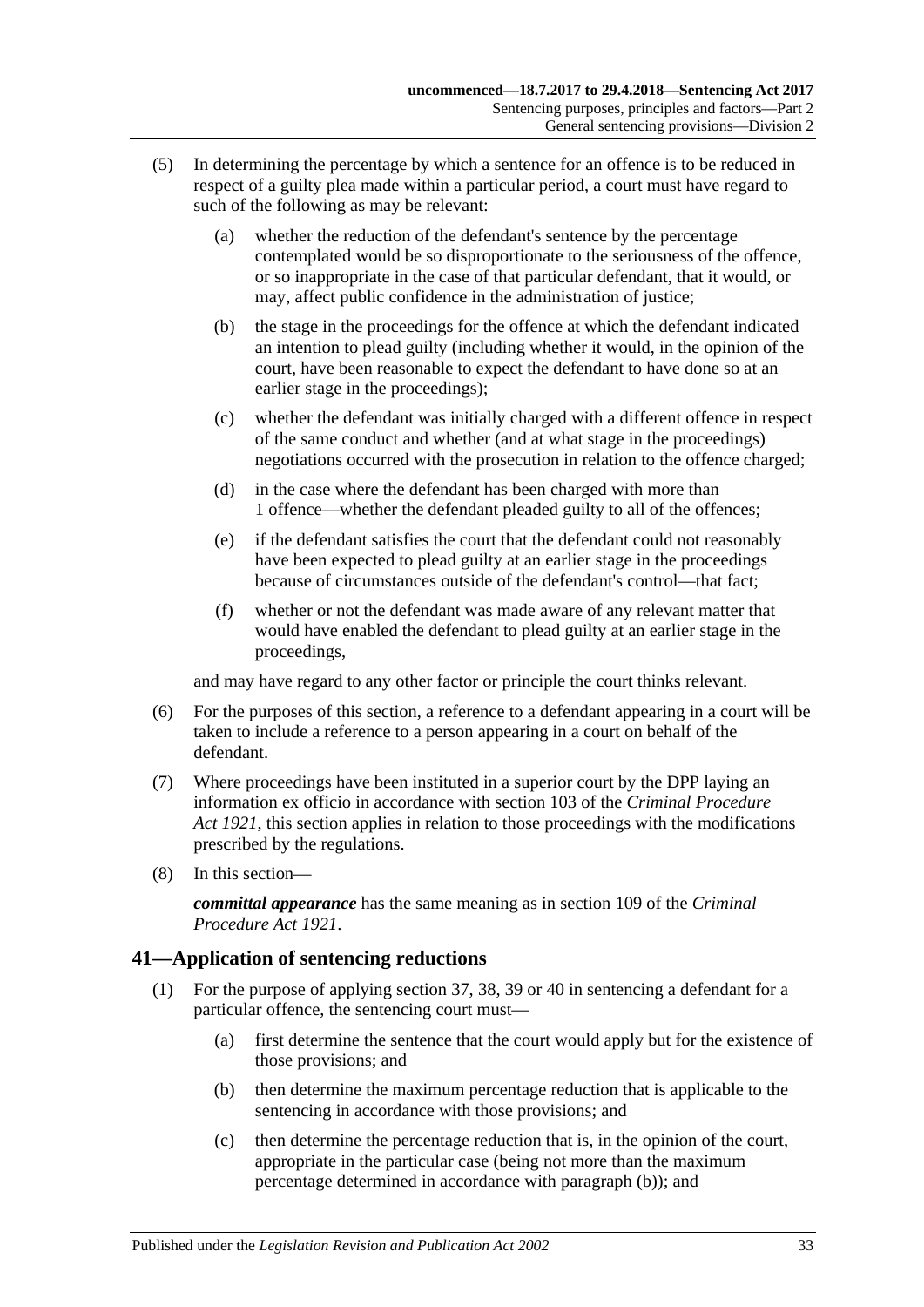- (d) finally, apply the percentage reduction determined in accordance with [paragraph](#page-32-2) (c) to the sentence determined in accordance with [paragraph](#page-32-3) (a).
- (2) A sentencing court that wants to apply [section](#page-20-0) 26 to sentence a defendant to a single penalty for more than 1 offence must, if the court would otherwise be required to apply [section](#page-27-2) 37, [38,](#page-28-0) [39](#page-28-1) or [40](#page-30-0) in sentencing the defendant for any 1 or more of those offences (the *discounted offences*), determine, in accordance with [subsection](#page-32-4) (1), the appropriate sentence for each discounted offence before applying [section](#page-20-0) 26 to determine the total sentence (and for the purposes of [section](#page-20-0) 26, a reference to the maximum penalty that could be imposed in respect of an offence will, in the case of each discounted offence, be a reference to the sentence determined, in accordance with [subsection](#page-32-4) (1), for that discounted offence).
- (3) Nothing in this Subdivision affects the operation of [sections 23,](#page-18-1) [24](#page-18-2) or [25.](#page-19-0)

# <span id="page-33-0"></span>**42—Re-sentencing for failure to cooperate in accordance with undertaking under [section](#page-27-2) 37**

- (1) This section applies if—
	- (a) a person is currently serving a sentence of imprisonment for an offence or offences that was reduced by the sentencing court under [section](#page-27-2) 37 (the *relevant sentence*); and
	- (b) the person has failed to cooperate with a law enforcement agency in accordance with the terms of an undertaking given by the person under that section.
- (2) The DPP may, with the permission of the court that imposed the relevant sentence on the person, apply to the court to have the sentence quashed and a new sentence imposed, taking into account the person's failure to cooperate with the law enforcement agency in accordance with the terms of an undertaking given by the person under [section](#page-27-2) 37.
- (3) The DPP, the chief officer of the law enforcement agency and the person are parties to the proceedings on the application.
- (4) Nothing in this section authorises a court to impose a new sentence that would exceed the sentence that would, but for the reduction given under [section](#page-27-2) 37, have been imposed by the sentencing court under that section.

## <span id="page-33-1"></span>**43—Re-sentencing for subsequent cooperation with law enforcement agency**

- (1) This section applies to a person if—
	- (a) the person is currently serving a period of imprisonment for an offence or offences (the *relevant sentence*); and
	- (b) the person has cooperated with a law enforcement agency.
- (2) A person to whom this section applies may, with the permission of the court that imposed the relevant sentence, apply to the court to have the sentence quashed and a new sentence imposed, taking into account the person's cooperation with the law enforcement agency in accordance with this section.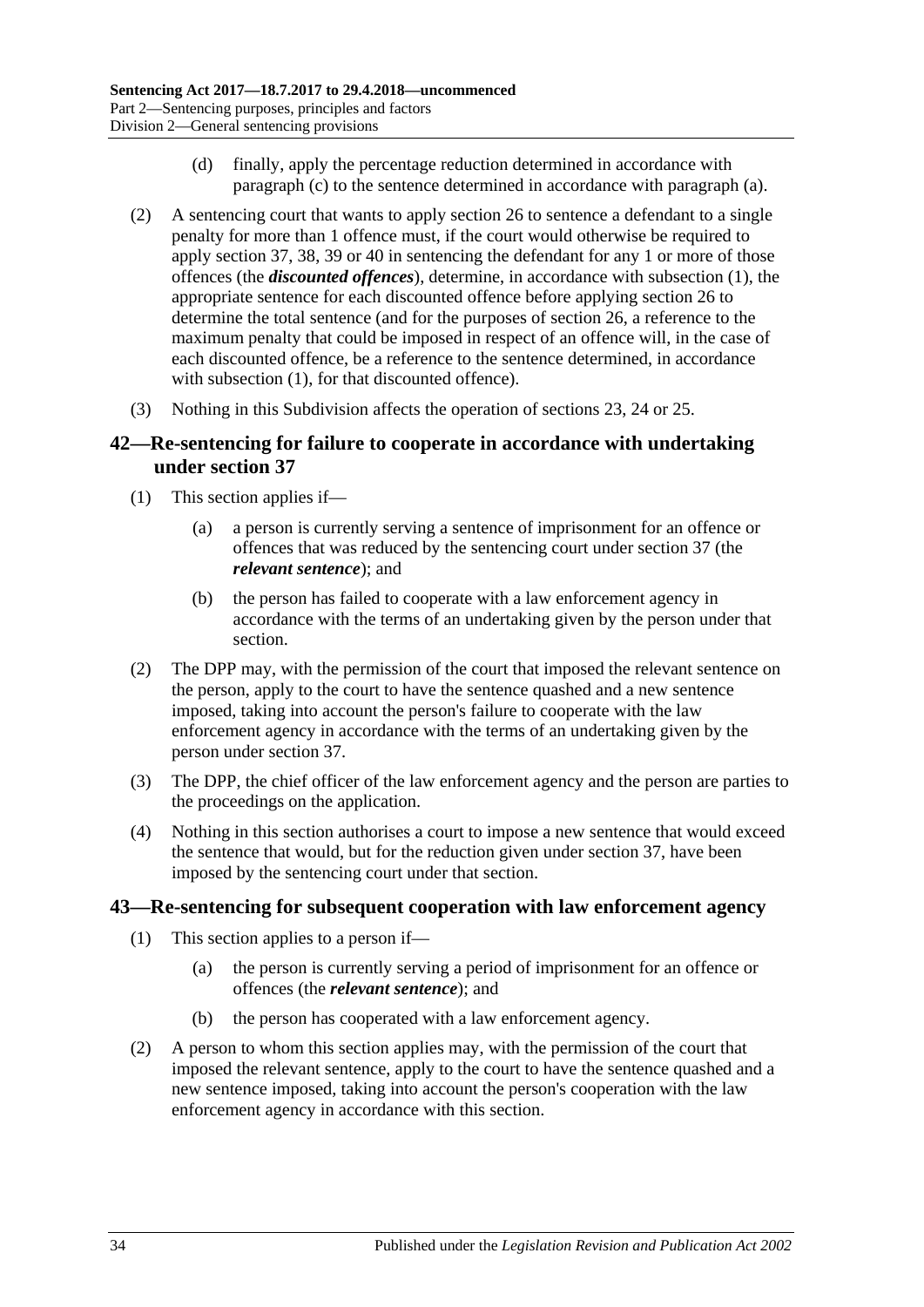- (3) The court may only grant permission to make an application under this section if the court is satisfied that the cooperation relates directly to an offence that is, in the opinion of the court, a serious offence that has been committed or may be committed in the future (whether in this or any other jurisdiction).
- (4) The chief officer of the law enforcement agency, the DPP and the applicant are parties to the proceedings on the application.
- (5) In determining a new sentence on an application under this section, the court must have regard to such of the following as may be relevant:
	- (a) the nature and extent of the person's cooperation;
	- (b) the timeliness of the cooperation;
	- (c) the truthfulness, completeness and reliability of any information or evidence provided by the person;
	- (d) the evaluation (if any) by the authorities of the significance and usefulness of the person's cooperation;
	- (e) any benefit that the person has gained or is likely to gain by reason of the cooperation;
	- (f) the degree to which the safety of the person (or some other person) has been put at risk of violent retribution as a result of the person's cooperation;
	- (g) whether the cooperation concerns the offence for which the person is being sentenced or some other offence, whether related or unrelated;
	- (h) whether, as a consequence of the person's cooperation, the person would be likely to suffer violent retribution while serving any term of imprisonment, or be compelled to serve any such term in particularly severe conditions;
	- (i) the nature of any steps that would be likely to be necessary to protect the person on release from prison;
	- (j) the likelihood that the person will commit further offences,

and may have regard to any other factor or principle the court thinks relevant.

- (6) Except as provided in this section, in determining a new sentence on an application under this section, the court must apply the law that was applicable in relation to the relevant sentence at the time that sentence was imposed (and this subsection applies to an application under this section, whether made or determined before or after the commencement of this subsection).
- (7) On an application by a person under this section, the court must not impose a sentence that is more severe than the relevant sentence, but the court may extend the non-parole period where the court passes a shorter sentence.
- (8) In this section—

*chief officer* of a law enforcement agency means—

- (a) in the case of SA Police—the Commissioner of Police;
- (b) in the case of the Independent Commissioner Against Corruption—the Independent Commissioner Against Corruption;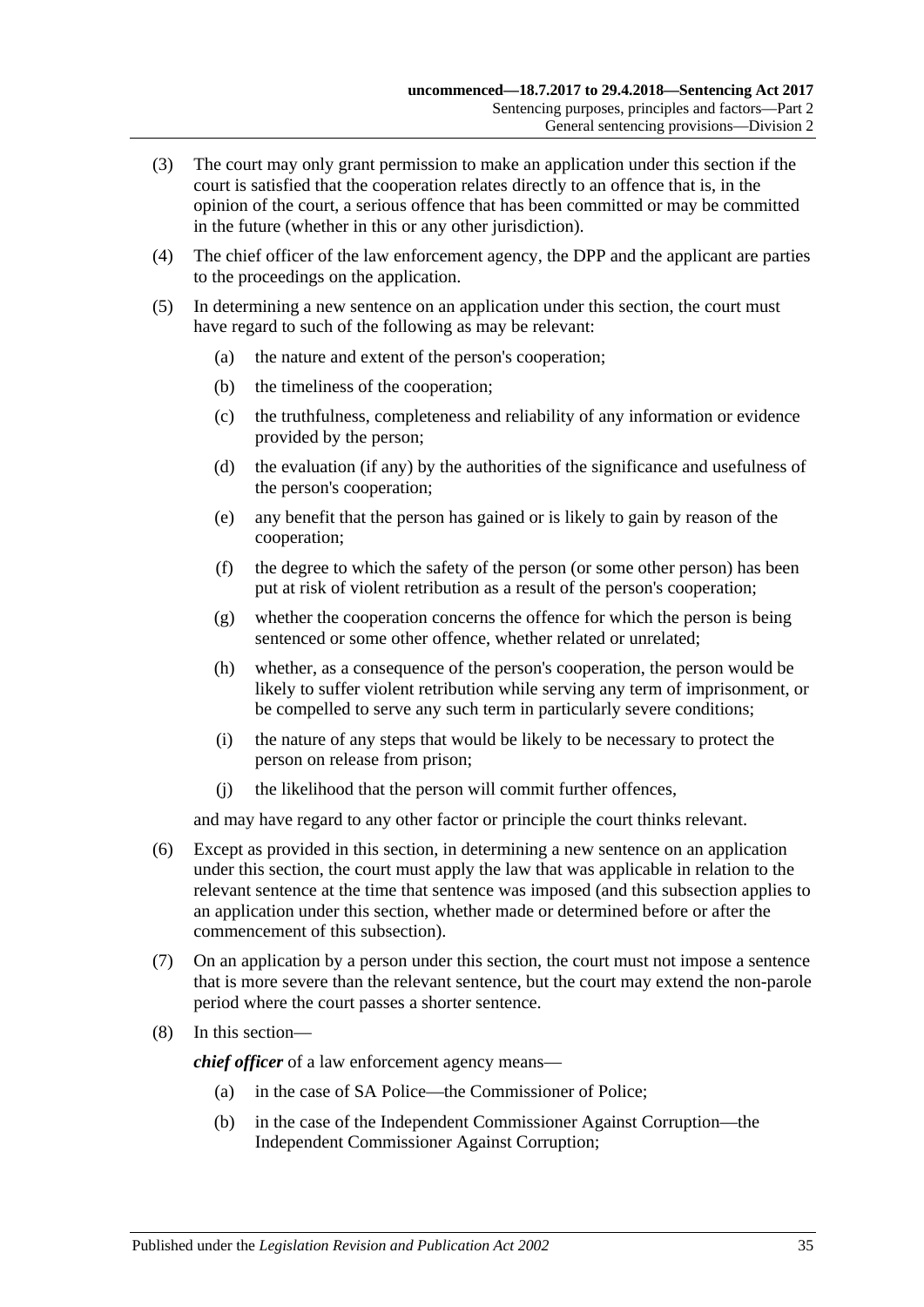(c) in any other case—the person for the time being occupying a position within the agency prescribed by the regulations.

# <span id="page-35-0"></span>**Part 3—Custodial sentences**

# <span id="page-35-1"></span>**Division 1—Imprisonment**

# <span id="page-35-2"></span>**44—Commencement of sentences and non-parole periods**

- (1) If a court imposes a sentence of imprisonment and does not suspend the sentence under Part 4 [Division](#page-73-1) 2, the court must specify the date on which, or the time at which, the sentence is to commence or is to be taken to have commenced.
- (2) If a defendant has spent time in custody in respect of an offence for which the defendant is subsequently sentenced to imprisonment, the court may, when sentencing the defendant, take into account the time already spent in custody and—
	- (a) make an appropriate reduction in the term of the sentence; or
	- (b) direct that the sentence will be taken to have commenced—
		- (i) on the day on which the defendant was taken into custody; or
		- (ii) on a date specified by the court that occurs after the day on which the defendant was taken into custody but before the day on which the defendant is sentenced.
- (3) If a court imposes a sentence of imprisonment on a defendant who is not present in court, the court must direct that the sentence is to commence—
	- (a) on the day on which the defendant is taken into custody under the warrant of commitment issued in respect of the sentence; or
	- (b) if the defendant is subject to some other sentence of imprisonment—on the completion of that other sentence of imprisonment or at some earlier time fixed by the court.
- (4) If a court fixes a non-parole period, the court must specify the date on which the non-parole period is to commence or is to be taken to have commenced.
- (5) If a court directs that a sentence of imprisonment is to be taken to have commenced on the day on which the defendant was taken into custody, any non-parole period fixed by the court in respect of that sentence will be taken to have commenced on that day.
- (6) If, on imposing a sentence of imprisonment, the court fails to specify the date on which or the time at which the sentence is to commence or is to be taken to have commenced, the sentence will—
	- (a) in the case of a defendant not then in custody—commence on the day on which the defendant is subsequently taken into custody for the offence; or
	- (b) in the case of a defendant already in custody for the offence—be taken to have commenced on the day on which the defendant was last so taken into custody; or
	- (c) in the case of a defendant in custody for some other offence—commence on the day on which the sentence is imposed, unless the sentence is to be served cumulatively under this Act or any other Act.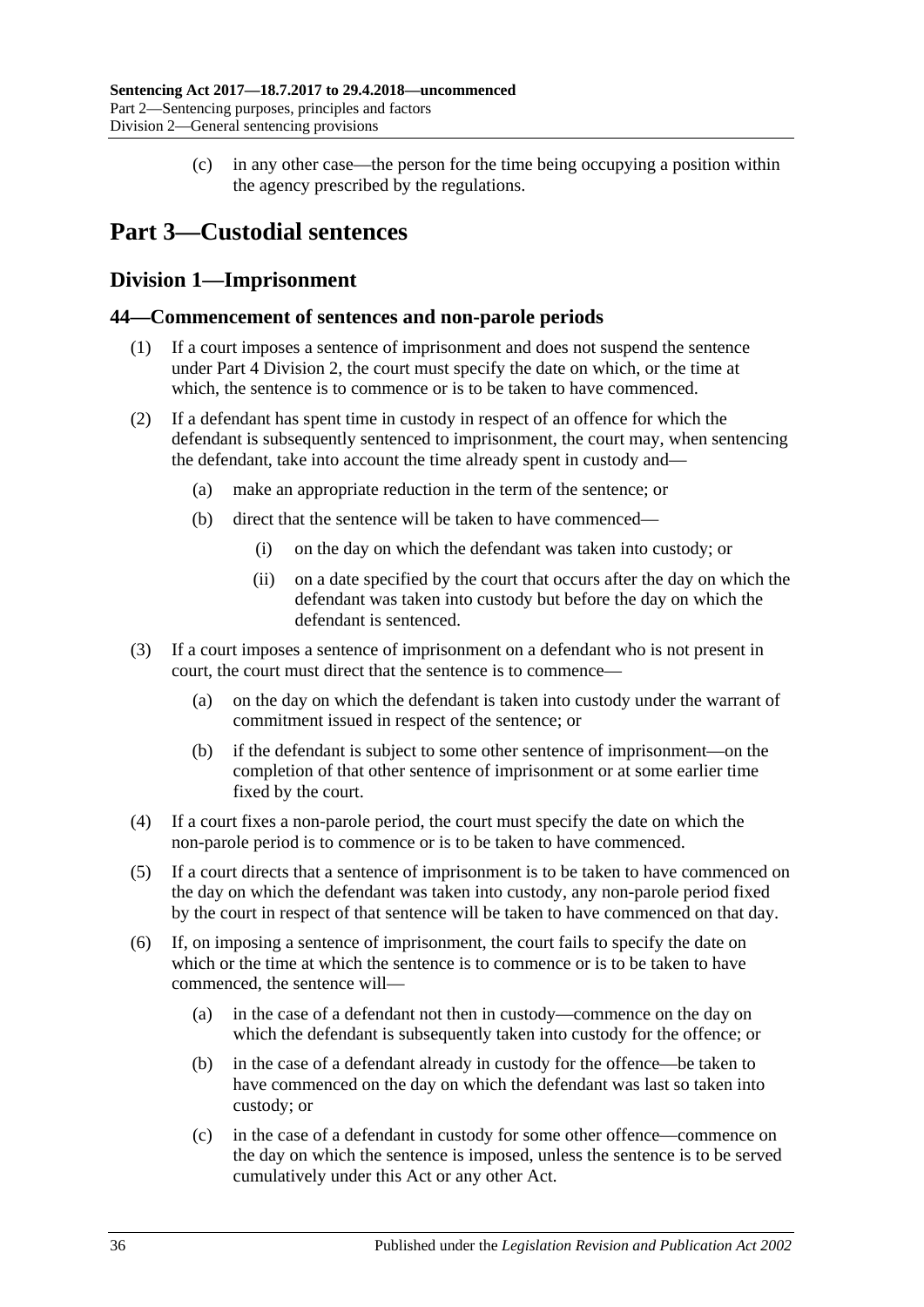### <span id="page-36-1"></span>**45—Cumulative sentences**

- (1) Subject to [subsection](#page-36-0) (2), the court by which a sentence of imprisonment is imposed may direct that the sentence be cumulative on any other sentence, or sentences, of imprisonment or detention in a training centre then being served, or to be served, by the defendant.
- <span id="page-36-0"></span>(2) If a sentence of imprisonment is imposed for an offence committed by the defendant—
	- (a) during a period of release on parole or conditional release; or
	- (b) while serving a period of imprisonment under an order of the Parole Board for breach of parole conditions,

the sentence will (except where 1 of the sentences to which the defendant is subject is life imprisonment) be cumulative on the sentence, or sentences, in respect of which the defendant was on parole.

- (3) A direction may be given under [subsection](#page-36-1) (1) irrespective of the number of cumulative sentences that the defendant is already serving or will, in consequence of the direction, be liable to serve.
- (4) This section does not apply in relation to a youth unless the youth is sentenced as an adult.

# **Division 2—Non-parole periods**

### **46—Application of Division to youths**

- (1) The following provisions of this Division do not apply in relation to a youth (whether or not the youth is sentenced as an adult, or is sentenced to detention to be served in a prison, or is otherwise transferred to or ordered to serve a period of detention in a prison):
	- (a) section  $47(5)(b)$ ;
	- (b) section  $47(5)(d)$ ;
	- (c) [section](#page-38-0)  $47(6)$ ;
	- (d) [section](#page-40-0) 48.
- (2) The remaining provisions of this Division do not apply in relation to a youth unless the youth is sentenced as an adult, or is sentenced to detention to be served in a prison, or is otherwise transferred to or ordered to serve a period of detention in a prison.
- (3) [Section](#page-36-2) 47 applies in relation to a person who is serving concurrent sentences of imprisonment and detention in a prison as if the person were serving concurrent sentences of imprisonment.

### <span id="page-36-2"></span>**47—Duty of court to fix or extend non-parole periods**

- <span id="page-36-3"></span>(1) Subject to this section, when a court, on convicting a person of an offence, sentences the person to imprisonment, the court must—
	- (a) if the person is not subject to an existing non-parole period—fix a non-parole period; or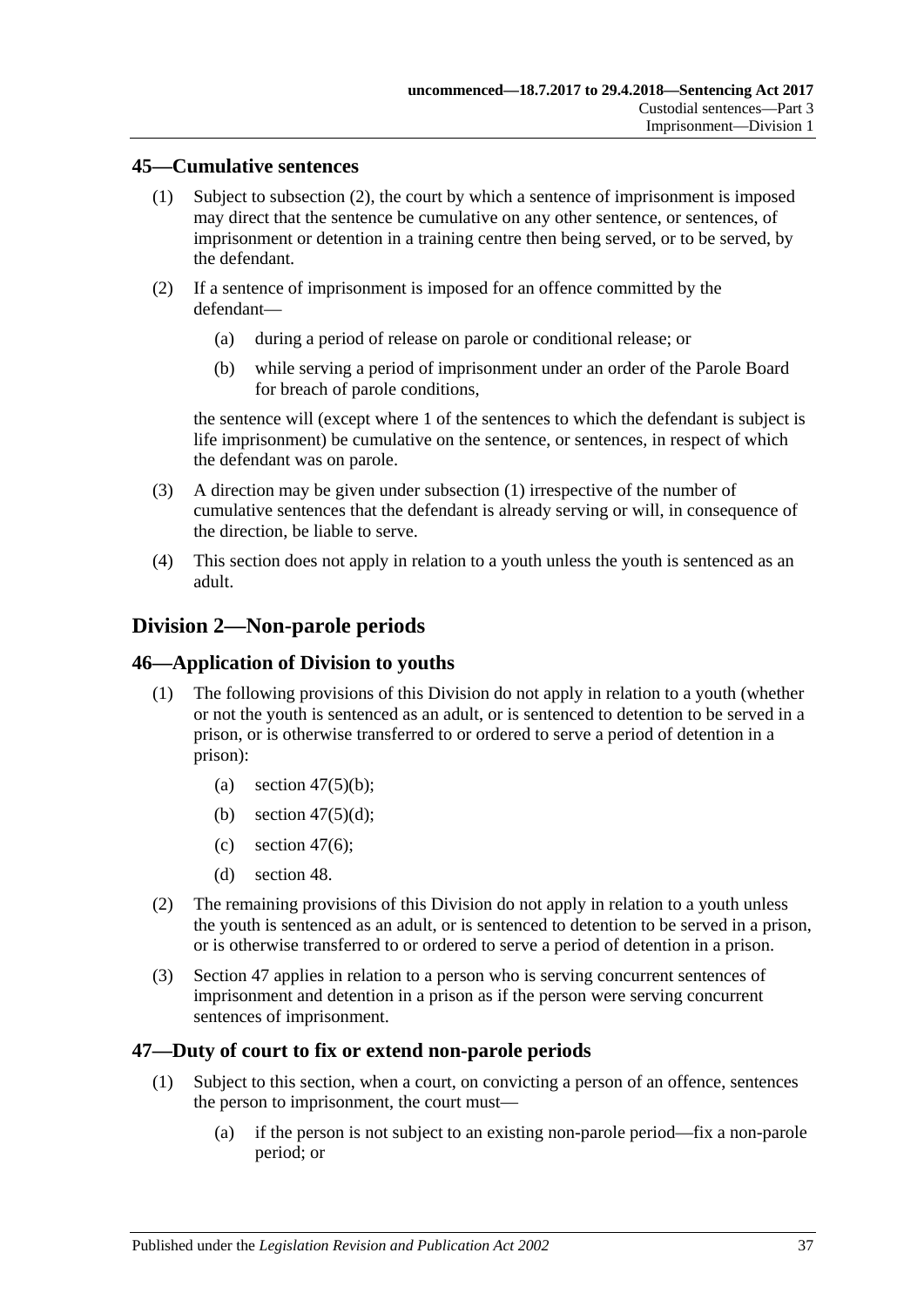- (b) if the person is subject to an existing non-parole period—review the non-parole period and extend it by such period as the court thinks fit (but not so that the period of extension exceeds the period of imprisonment that the person becomes liable to serve by virtue of the sentence, or sentences, imposed by the court); or
- (c) if the person is serving a minimum term imposed in respect of an offence under a law of the Commonwealth or is liable to serve such a term on the expiry of an existing non-parole period—fix a non-parole period in respect of the sentence, or sentences, to be served on the expiry of that minimum term.
- (2) If the sentence of imprisonment is imposed for an offence committed during a period of release on parole or conditional release from a previous sentence of imprisonment or detention, the court, in fixing a non-parole period under [subsection](#page-36-3)  $(1)(a)$ , must have regard to the total period of imprisonment (or detention and imprisonment) that the person is, by virtue of the new sentence and the balance of the previous sentence, liable to serve.
- <span id="page-37-3"></span>(3) If a prisoner is serving a sentence of imprisonment but is not subject to an existing non-parole period, the sentencing court may, subject to [subsection](#page-37-2) (5), fix a non-parole period, on application by the prisoner or the presiding member of the Parole Board.
- (4) The fact that the prisoner has completed a non-parole period previously fixed in respect of the same sentence of imprisonment, or that a court has previously declined to fix a non-parole period in respect of that sentence, does not preclude an application under [subsection](#page-37-3) (3).
- <span id="page-37-2"></span><span id="page-37-1"></span><span id="page-37-0"></span>(5) The above provisions are subject to the following qualifications:
	- (a) a non-parole period may not be fixed—
		- (i) in respect of a person who is liable to serve a total period of imprisonment (or detention and imprisonment) of less than 12 months; or
		- (ii) in respect of a person who is liable to serve a sentence in the community while subject to an intensive correction order;
	- (b) if fixing a non-parole period in respect of a person sentenced to life imprisonment for an offence of murder, the mandatory minimum non-parole period prescribed in respect of the offence is 20 years;
	- (c) if a person who is subject to a sentence of life imprisonment is further sentenced to imprisonment by the Magistrates Court or the Youth Court, the question of whether a non-parole period should be fixed or extended must be referred to the court by which the sentence of life imprisonment was imposed;
	- (d) if fixing a non-parole period in respect of a person sentenced to imprisonment for a serious offence against the person, the mandatory minimum non-parole period prescribed in respect of the offence is four-fifths the length of the sentence;
	- (e) a court may, by order, decline to fix a non-parole period in respect of a person sentenced to imprisonment if the court is of the opinion that it would be inappropriate to fix such a period because of—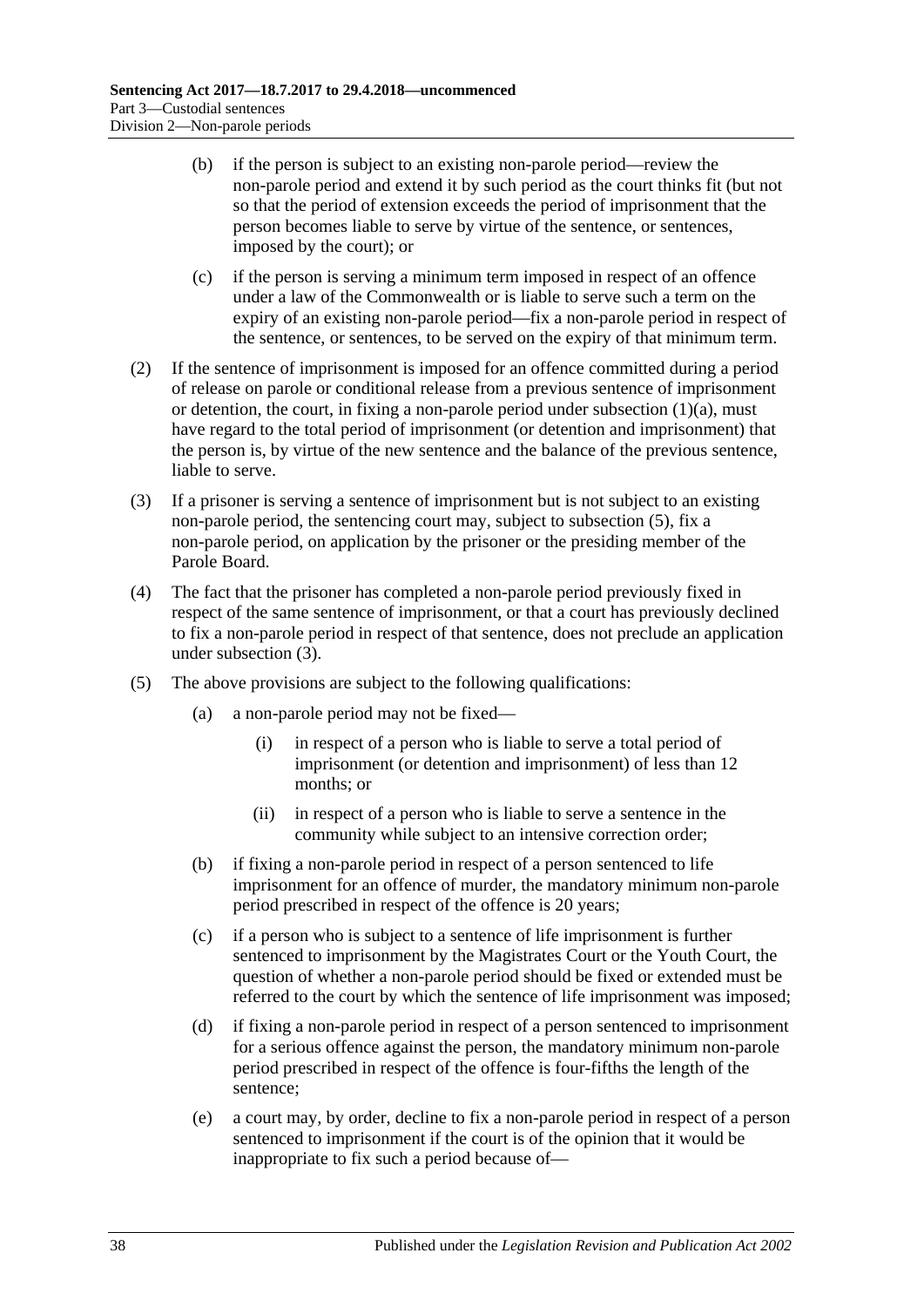- (i) the gravity of the offence or the circumstances surrounding the offence; or
- (ii) the criminal record of the person; or
- (iii) the behaviour of the person during any previous period of release on parole or conditional release; or
- (iv) any other circumstance.
- <span id="page-38-0"></span> $(6)$  If—
	- (a) a court sentences a person under [section](#page-20-0) 26 to the 1 penalty for a number of offences; and
	- (b) a mandatory minimum non-parole period is prescribed (*mandatory period*) in respect of any of those offences,

any non-parole period to be fixed by the court under that section—

- (c) must be a period not less than the mandatory period prescribed in respect of the relevant offence; and
- (d) if there is more than 1 such offence in respect of which a mandatory period is prescribed—must be a period not less than the greater of any such mandatory period; and
- (e) must be commenced or be taken to have commenced on the date specified by the court (which may be the day on which the person was first taken into custody or a later date specified by the court that occurs after the day on which the defendant was taken into custody but before the day on which the person is sentenced).

**Note—**

See PNJ v The Queen [2009] HCA 6.

- <span id="page-38-1"></span>(7) The DPP or the presiding member of the Parole Board or the Training Centre Review Board (as the case may require) may apply to the sentencing court for an order extending a non-parole period fixed in respect of the sentence, or sentences, of a prisoner, whether the non-parole period was fixed before or after the commencement of this Act.
- (8) The DPP must be notified of an application made by the presiding member of the Parole Board or Training Centre Review Board under this section.
- (9) In fixing or extending a non-parole period, the court—
	- (a) must, if the person in respect of whom the non-parole period is to be fixed or extended is in prison or a training centre serving a sentence of imprisonment or detention, take into account the period already served; and
	- (b) in the case of an application by the DPP or the presiding member of the Parole Board or Training Centre Review Board under [subsection](#page-38-1) (7), must have regard to—
		- (i) the likely behaviour of the person the subject of the application should the person be released from custody; and
		- (ii) the necessity (if any) to protect some other person or persons generally should the person be released from custody; and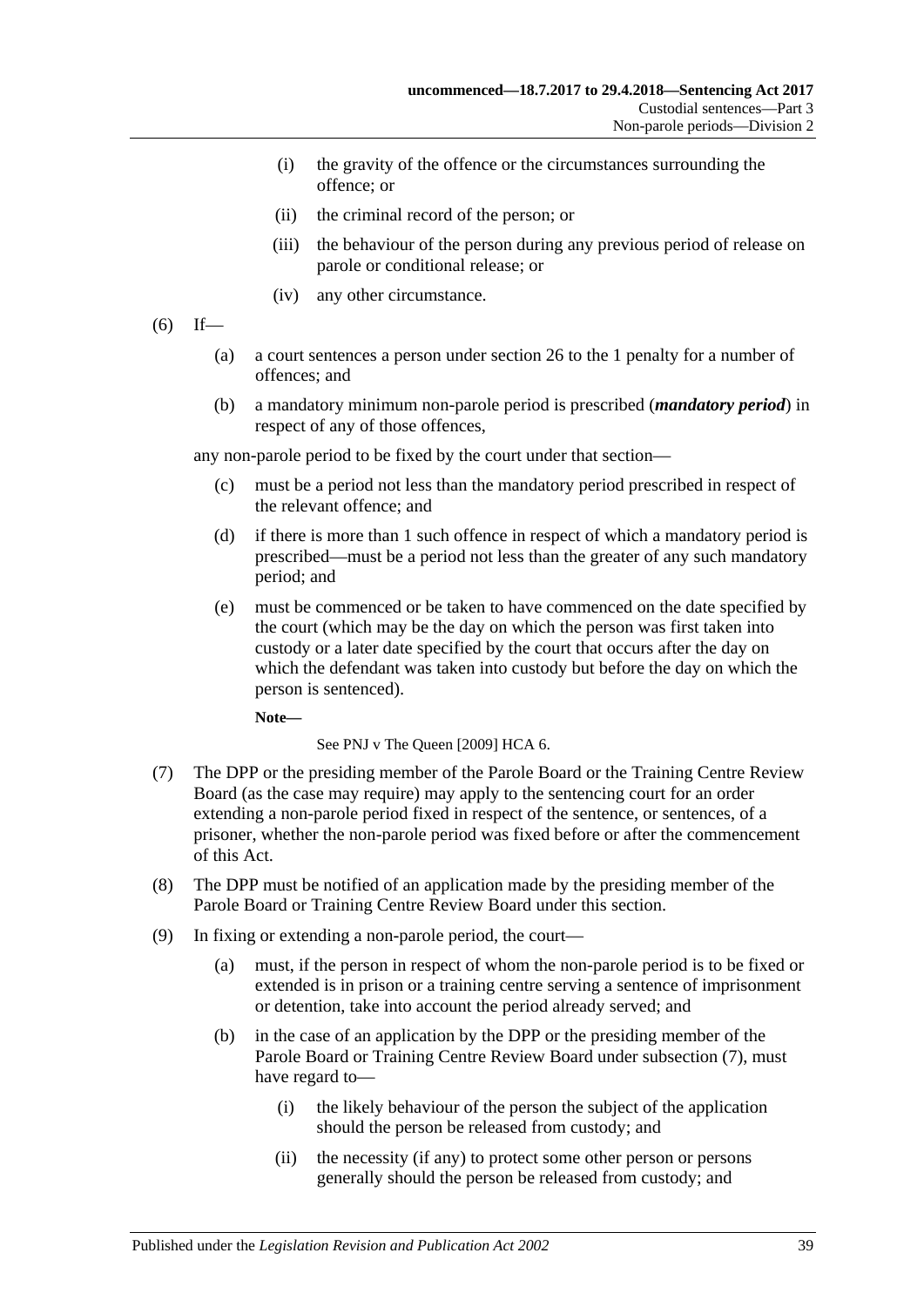- (iii) the behaviour of the person while in custody (but only insofar as it may assist the court to determine how the person is likely to behave should the person be released); and
- (iv) such other matters as the court thinks relevant.
- (10) This section does not apply in relation to a person who is serving, or is liable to serve, a sentence of indeterminate duration.
- (11) The Parole Board or the Training Centre Review Board (as the case may require) must, at the request of a sentencing court, make a report to the court on any person in respect of whom the court proposes to fix or extend a non-parole period.
- <span id="page-39-0"></span>(12) For the purposes of this section—
	- (a) a court that orders a suspended sentence of imprisonment to be carried into effect will be taken to have sentenced the person to whom the order relates to imprisonment; and
	- (b) the person the subject of an application by the DPP or the presiding member of the Parole Board or Training Centre Review Board under this section is a party to the application and the DPP is a party to an application under [subsection](#page-37-3) (3); and
	- (c) a reference to an *offence of murder* includes—
		- (i) an offence of conspiracy to murder; and
		- (ii) an offence of aiding, abetting, counselling or procuring the commission of murder; and
	- (d) the *sentencing court* means—
		- (i) if the prisoner is subject to a single sentence of imprisonment, or a number of sentences imposed by the 1 court or by a number of courts of coordinate jurisdiction—that court, or a court of coordinate jurisdiction; or
		- (ii) if the prisoner is subject to a number of sentences of imprisonment imposed by courts of different jurisdiction—the court of the highest jurisdiction or a court whose jurisdiction is coordinate with the jurisdiction of that court; and
	- (e) a *serious offence against the person* means—
		- (i) a major indictable offence (other than an offence of murder) that results in the death of the victim or the victim suffering total incapacity; or
		- (ii) a conspiracy to commit an offence referred to in [subparagraph](#page-39-0) (i); or
		- (iii) aiding, abetting, counselling or procuring the commission of an offence referred to in [subparagraph](#page-39-0) (i); and
	- (f) a victim suffers *total incapacity* if the victim is permanently physically or mentally incapable of independent function.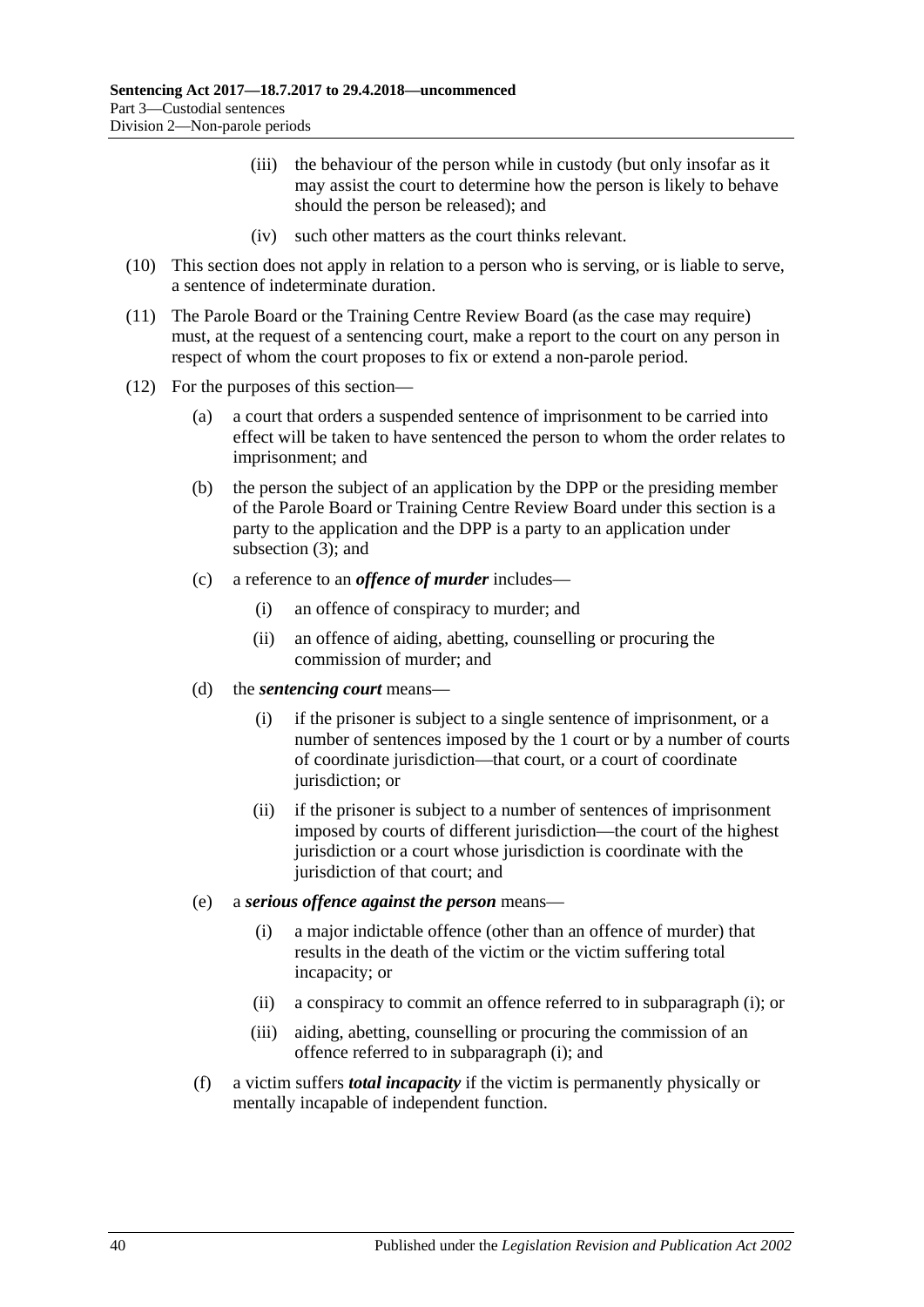## <span id="page-40-0"></span>**48—Mandatory minimum non-parole periods and proportionality**

- (1) If a mandatory minimum non-parole period is prescribed in respect of an offence, the period prescribed represents the non-parole period for an offence at the lower end of the range of objective seriousness for offences to which the mandatory minimum non-parole period applies.
- (2) In fixing a non-parole period in respect of an offence for which a mandatory minimum non-parole period is prescribed, the court may—
	- (a) if satisfied that a non-parole period that is longer than the prescribed period is warranted because of any objective or subjective factors affecting the relative seriousness of the offence, fix such longer non-parole period as it thinks fit; or
	- (b) if satisfied that special reasons exist for fixing a non-parole period that is shorter than the prescribed period, fix such shorter non-parole period as it thinks fit.
- <span id="page-40-1"></span>(3) In deciding whether special reasons exist for the purposes of [subsection](#page-40-1)  $(2)(b)$ , the court must have regard to the following matters and only those matters:
	- (a) the offence was committed in circumstances in which the victim's conduct or condition substantially mitigated the offender's conduct;
	- (b) if the offender pleaded guilty to the charge of the offence—that fact and the circumstances surrounding the plea;
	- (c) the degree to which the offender has cooperated in the investigation or prosecution of that or any other offence and the circumstances surrounding, and likely consequences of, any such cooperation.
- (4) This section applies whether a mandatory minimum non-parole period is prescribed under this Act or some other Act.

# <span id="page-40-2"></span>**Division 3—Serious firearm offenders**

## **49—Interpretation**

(1) In this Division—

*serious drug offence* means an offence under section 32, 33, 33A, 33B, 33C, 33F, 33G, 33H, 33I, 33J, 33K, 33LA or 33LB of the *[Controlled Substances Act](http://www.legislation.sa.gov.au/index.aspx?action=legref&type=act&legtitle=Controlled%20Substances%20Act%201984) 1984*;

*serious firearm offence* means—

- (a) an offence under the *[Criminal Law Consolidation Act](http://www.legislation.sa.gov.au/index.aspx?action=legref&type=act&legtitle=Criminal%20Law%20Consolidation%20Act%201935) 1935* or the *[Firearms](http://www.legislation.sa.gov.au/index.aspx?action=legref&type=act&legtitle=Firearms%20Act%202015)  Act [2015](http://www.legislation.sa.gov.au/index.aspx?action=legref&type=act&legtitle=Firearms%20Act%202015)* involving the use or carriage of—
	- (i) a category H firearm—
		- (A) that is unregistered at the time of the offence or is registered in the name of a person other than the defendant; and
		- (B) for which the defendant does not, at the time of the offence, hold a firearms licence authorising possession of the firearm; or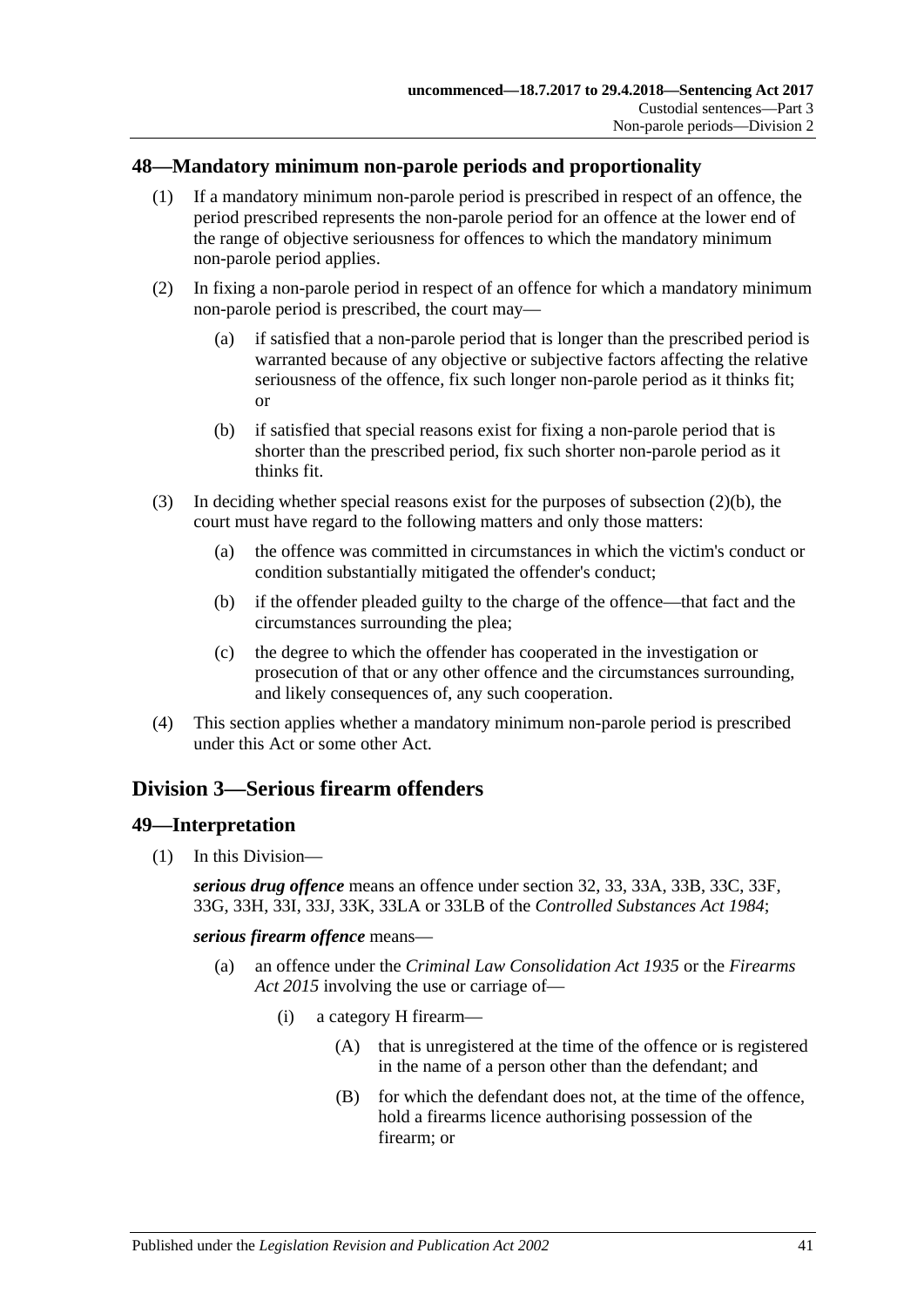- (ii) a category C firearm or category D firearm that is an automatic firearm; or
- (iii) a prescribed firearm (other than a firearm declared by the regulations to be excluded from the ambit of this subparagraph); or
- (iv) any other firearm declared by the regulations to be included in the ambit of this paragraph; or
- (b) an offence under the *[Criminal Law Consolidation Act](http://www.legislation.sa.gov.au/index.aspx?action=legref&type=act&legtitle=Criminal%20Law%20Consolidation%20Act%201935) 1935* or the *[Firearms](http://www.legislation.sa.gov.au/index.aspx?action=legref&type=act&legtitle=Firearms%20Act%202015)  Act [2015](http://www.legislation.sa.gov.au/index.aspx?action=legref&type=act&legtitle=Firearms%20Act%202015)* involving the use or possession of a firearm and committed—
	- (i) while the defendant is the subject of a control order under the *[Serious](http://www.legislation.sa.gov.au/index.aspx?action=legref&type=act&legtitle=Serious%20and%20Organised%20Crime%20(Control)%20Act%202008)  [and Organised Crime \(Control\) Act](http://www.legislation.sa.gov.au/index.aspx?action=legref&type=act&legtitle=Serious%20and%20Organised%20Crime%20(Control)%20Act%202008) 2008*; or
	- (ii) in the circumstances contemplated by section  $5AA(1)(ga)$  of the *[Criminal Law Consolidation Act](http://www.legislation.sa.gov.au/index.aspx?action=legref&type=act&legtitle=Criminal%20Law%20Consolidation%20Act%201935) 1935*; or
	- (iii) while the defendant is the subject of a firearms prohibition order; or
- (c) an offence under section 29A of the *[Criminal Law Consolidation Act](http://www.legislation.sa.gov.au/index.aspx?action=legref&type=act&legtitle=Criminal%20Law%20Consolidation%20Act%201935) 1935*; or
- (d) an offence under the *[Firearms Act](http://www.legislation.sa.gov.au/index.aspx?action=legref&type=act&legtitle=Firearms%20Act%202015) 2015* involving the use or possession of a firearm if the use or possession of the firearm occurred in the course of, or was for a purpose related to, the commission of a serious drug offence; or
- (e) an offence under the *[Firearms Act](http://www.legislation.sa.gov.au/index.aspx?action=legref&type=act&legtitle=Firearms%20Act%202015) 2015* committed while the defendant—
	- (i) is on bail (being bail that was, at the relevant time, subject to the condition imposed by section 11(1)(a) of the *[Bail Act](http://www.legislation.sa.gov.au/index.aspx?action=legref&type=act&legtitle=Bail%20Act%201985) 1985*); or
	- (ii) is the subject of a bond under this or any other Act (being a bond that was, at the relevant time, subject to the condition imposed by section  $96(2)(a)$ , or a condition of a similar kind); or
	- (iii) is serving a sentence on home detention under a home detention order subject to the condition imposed by section [72\(1\)\(e\);](#page-60-0) or
	- (iv) is on release from prison on home detention (being a release subject to the condition imposed by section 37A(3)(ca) of the *[Correctional](http://www.legislation.sa.gov.au/index.aspx?action=legref&type=act&legtitle=Correctional%20Services%20Act%201982)  [Services Act](http://www.legislation.sa.gov.au/index.aspx?action=legref&type=act&legtitle=Correctional%20Services%20Act%201982) 1982*); or
	- (v) is on parole (being parole that was, at the relevant time, subject to the condition imposed by section 68(1)(a)(ia) of the *[Correctional](http://www.legislation.sa.gov.au/index.aspx?action=legref&type=act&legtitle=Correctional%20Services%20Act%201982)  [Services Act](http://www.legislation.sa.gov.au/index.aspx?action=legref&type=act&legtitle=Correctional%20Services%20Act%201982) 1982*); or
	- (vi) is on release on licence from custody under this or any other Act (being a licence that was, at the relevant time, subject to a condition prohibiting the defendant from possessing a firearm, part of a firearm or ammunition); or
- (f) an offence under section 45(9) of the *[Firearms Act](http://www.legislation.sa.gov.au/index.aspx?action=legref&type=act&legtitle=Firearms%20Act%202015) 2015*; or
- (g) an offence under section 22(2)(a) of the *[Firearms Act](http://www.legislation.sa.gov.au/index.aspx?action=legref&type=act&legtitle=Firearms%20Act%202015) 2015*; or
- (h) an offence that was a *serious firearms offence* within the meaning of section 20AA of the *[Criminal Law \(Sentencing\) Act](http://www.legislation.sa.gov.au/index.aspx?action=legref&type=act&legtitle=Criminal%20Law%20(Sentencing)%20Act%201988) 1988* at the time of the commission of the offence;

*serious firearm offender* means a person who is, by virtue of the operation of [section](#page-42-0) 50, a serious firearm offender.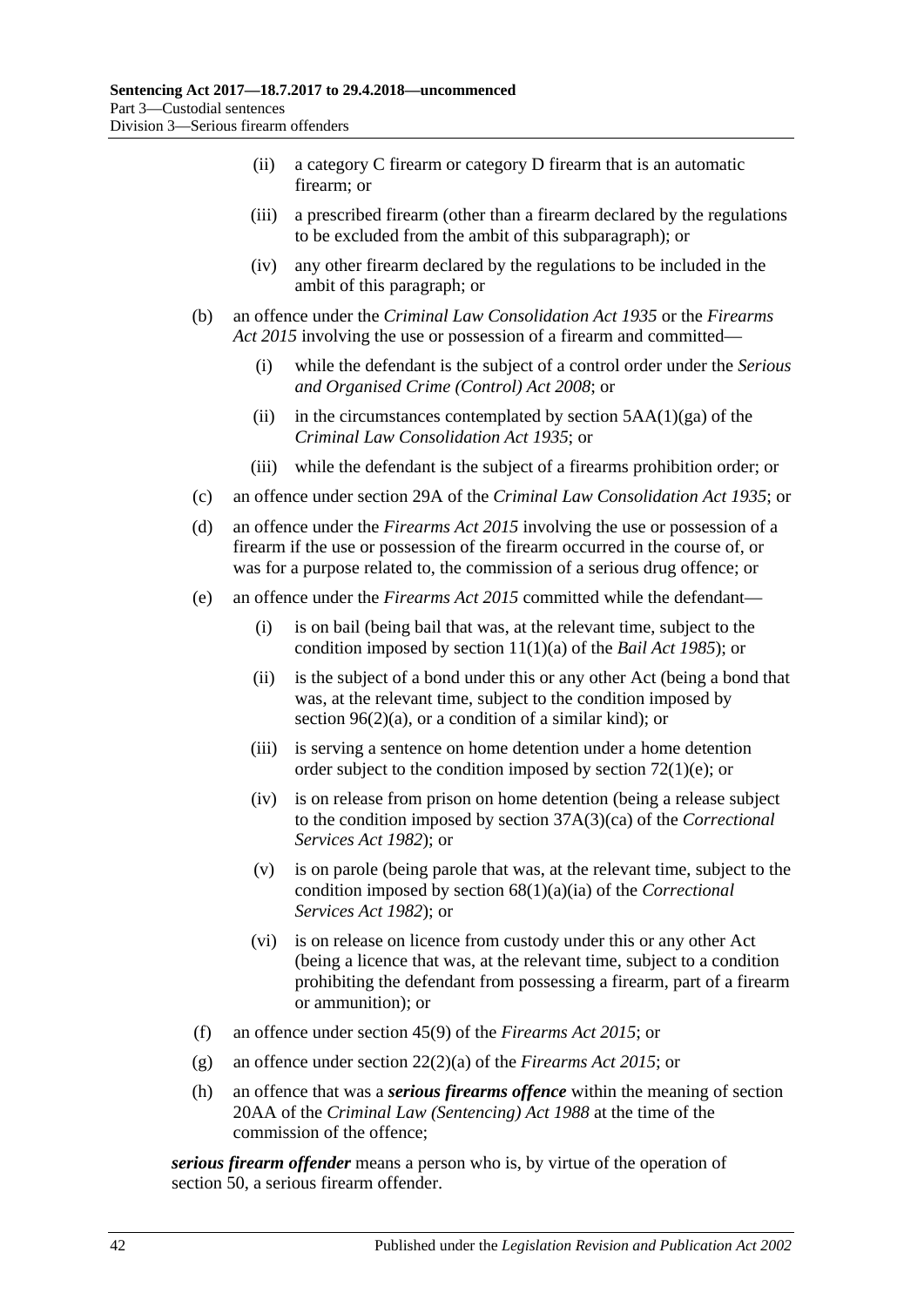- (2) In this Division, the following terms have the same meaning as in the *[Firearms](http://www.legislation.sa.gov.au/index.aspx?action=legref&type=act&legtitle=Firearms%20Act%202015)  Act [2015](http://www.legislation.sa.gov.au/index.aspx?action=legref&type=act&legtitle=Firearms%20Act%202015)*:
	- (a) automatic firearm;
	- (b) category C firearm;
	- (c) category D firearm;
	- (d) category H firearm;
	- (e) firearm;
	- (f) firearms prohibition order;
	- (g) prescribed firearm.
- (3) For the purposes of this Division, a reference to imprisonment includes, in the case of a youth, a reference to detention in a training centre or home detention (within the meaning of the *[Young Offenders Act](http://www.legislation.sa.gov.au/index.aspx?action=legref&type=act&legtitle=Young%20Offenders%20Act%201993) 1993*).

# <span id="page-42-1"></span><span id="page-42-0"></span>**50—Serious firearm offenders**

- (1) A person will, by force of this section, be taken to be a *serious firearm offender* if the person is convicted of a serious firearm offence (whether the offence was committed as an adult or as a youth).
- (2) [Subsection](#page-42-1) (1) does not apply in relation to a conviction of a serious firearm offence if—
	- (a) the defendant was prosecuted and punished as a principal offender in respect of the offence under section 267 of the *[Criminal Law Consolidation](http://www.legislation.sa.gov.au/index.aspx?action=legref&type=act&legtitle=Criminal%20Law%20Consolidation%20Act%201935)  Act [1935](http://www.legislation.sa.gov.au/index.aspx?action=legref&type=act&legtitle=Criminal%20Law%20Consolidation%20Act%201935)*; or
	- (b) the defendant's liability in respect of the offence derives solely from the defendant's involvement in a joint criminal enterprise (however described).

## **51—Sentence of imprisonment not to be suspended**

- (1) Subject to [subsection](#page-42-2) (2), but despite any other provision of this Act or any other Act or law, the following provisions apply in relation to the sentencing of a person who is a serious firearm offender for a serious firearm offence (including where the offence is the serious firearm offence that resulted in the person being a serious firearm offender):
	- (a) if the maximum penalty for the serious firearm offence includes a period of imprisonment—a sentence of imprisonment must be imposed on the person;
	- (b) the sentence of imprisonment cannot be suspended;
	- (c) [section](#page-19-0) 25 does not apply in respect of the sentencing of the person.
- <span id="page-42-3"></span><span id="page-42-2"></span>(2) A court sentencing a person who is a serious firearm offender for a serious firearm offence may declare that [subsection](#page-42-3) (1)(b) does not apply to the person if the person satisfies the court, by evidence given on oath, that—
	- (a) the person's personal circumstances are so exceptional as to outweigh the paramount consideration of protecting the safety of the community (whether as individuals or in general) and personal and general deterrence; and
	- (b) it is, in all the circumstances, appropriate to suspend the sentence.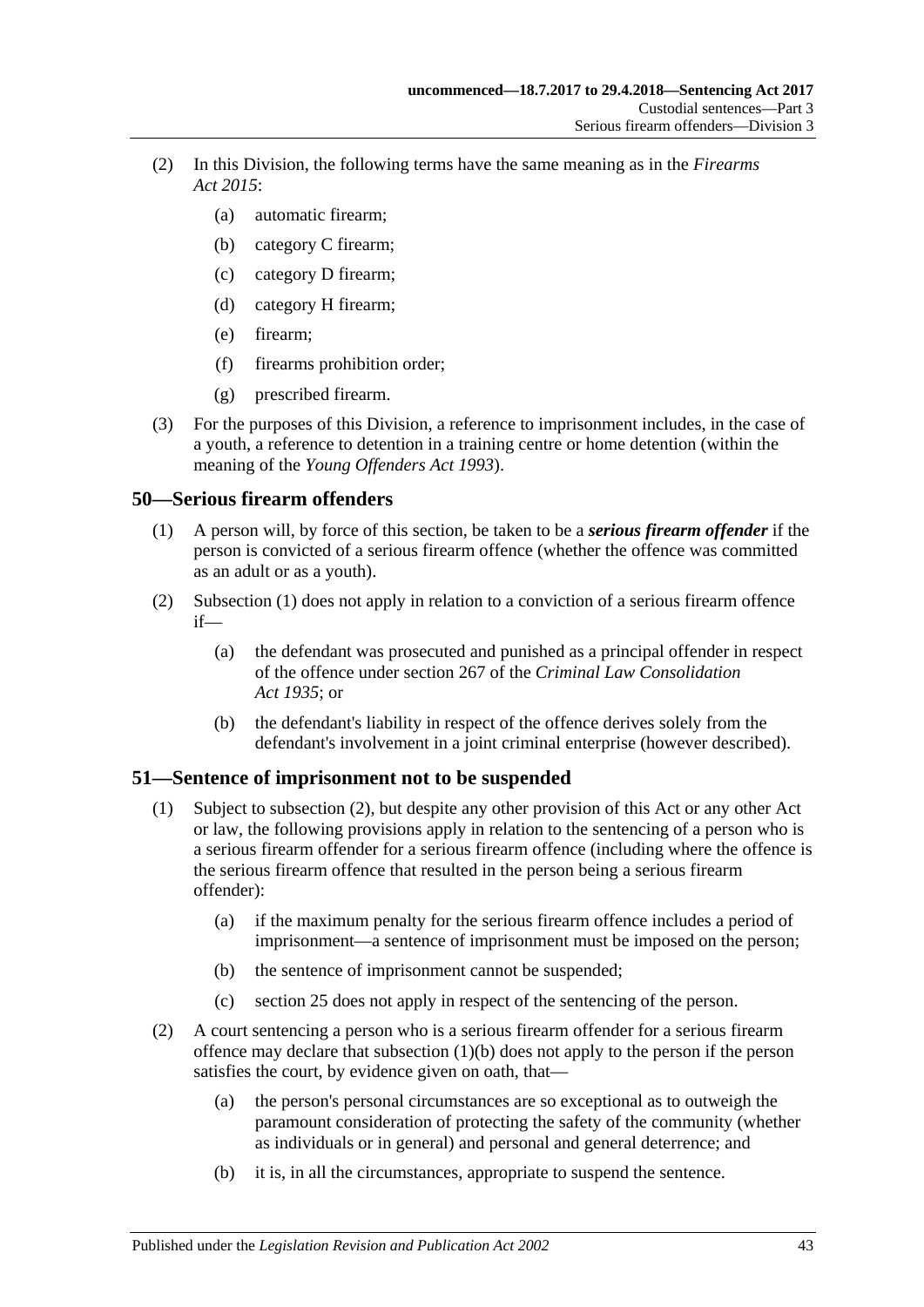# **Division 4—Serious repeat adult offenders and recidivist young offenders**

# **52—Interpretation and application**

(1) In this Division—

*category A serious offence* means any of the following serious offences:

- (a) home invasion;
- (b) a serious and organised crime offence;
- (c) a serious firearm offence;

*home invasion* means a criminal trespass committed in a place of residence while a person is lawfully present in the place and the trespasser knows of the person's presence or is reckless about whether anyone is in the place;

*serious and organised crime offence* has the same meaning as in the *[Criminal Law](http://www.legislation.sa.gov.au/index.aspx?action=legref&type=act&legtitle=Criminal%20Law%20Consolidation%20Act%201935)  [Consolidation Act](http://www.legislation.sa.gov.au/index.aspx?action=legref&type=act&legtitle=Criminal%20Law%20Consolidation%20Act%201935) 1935*;

*serious drug offence* means—

- (a) an offence under Part 5 Division 2 or 3 of the *[Controlled Substances Act](http://www.legislation.sa.gov.au/index.aspx?action=legref&type=act&legtitle=Controlled%20Substances%20Act%201984) 1984* or a substantially similar offence under a corresponding previous enactment; or
- (b) a conspiracy to commit, or an attempt to commit, such an offence;

*serious firearm offence* means a serious firearm offence within the meaning of [Division](#page-40-2) 3;

### *serious offence* means—

- (a) a serious drug offence; or
- (b) an offence under a law of the Commonwealth dealing with the unlawful importation of drugs into Australia; or
- (c) an offence involving a terrorist act (within the meaning of the *Terrorism (Commonwealth Powers) Act 2002*); or
- <span id="page-43-0"></span>(d) one of the following offences:
	- (i) an offence under Part 3 of the *[Criminal Law Consolidation Act](http://www.legislation.sa.gov.au/index.aspx?action=legref&type=act&legtitle=Criminal%20Law%20Consolidation%20Act%201935) 1935*;
	- (ii) an offence of robbery or aggravated robbery;
	- (iii) home invasion;
	- (iv) an offence of damage to property by fire or explosives;
	- (v) an offence of causing a bushfire;
	- (vi) an offence under a corresponding previous enactment substantially similar to an offence referred to in any of the preceding subparagraphs;
	- (vii) a conspiracy to commit, or an attempt to commit, an offence referred to in any of the preceding subparagraphs; or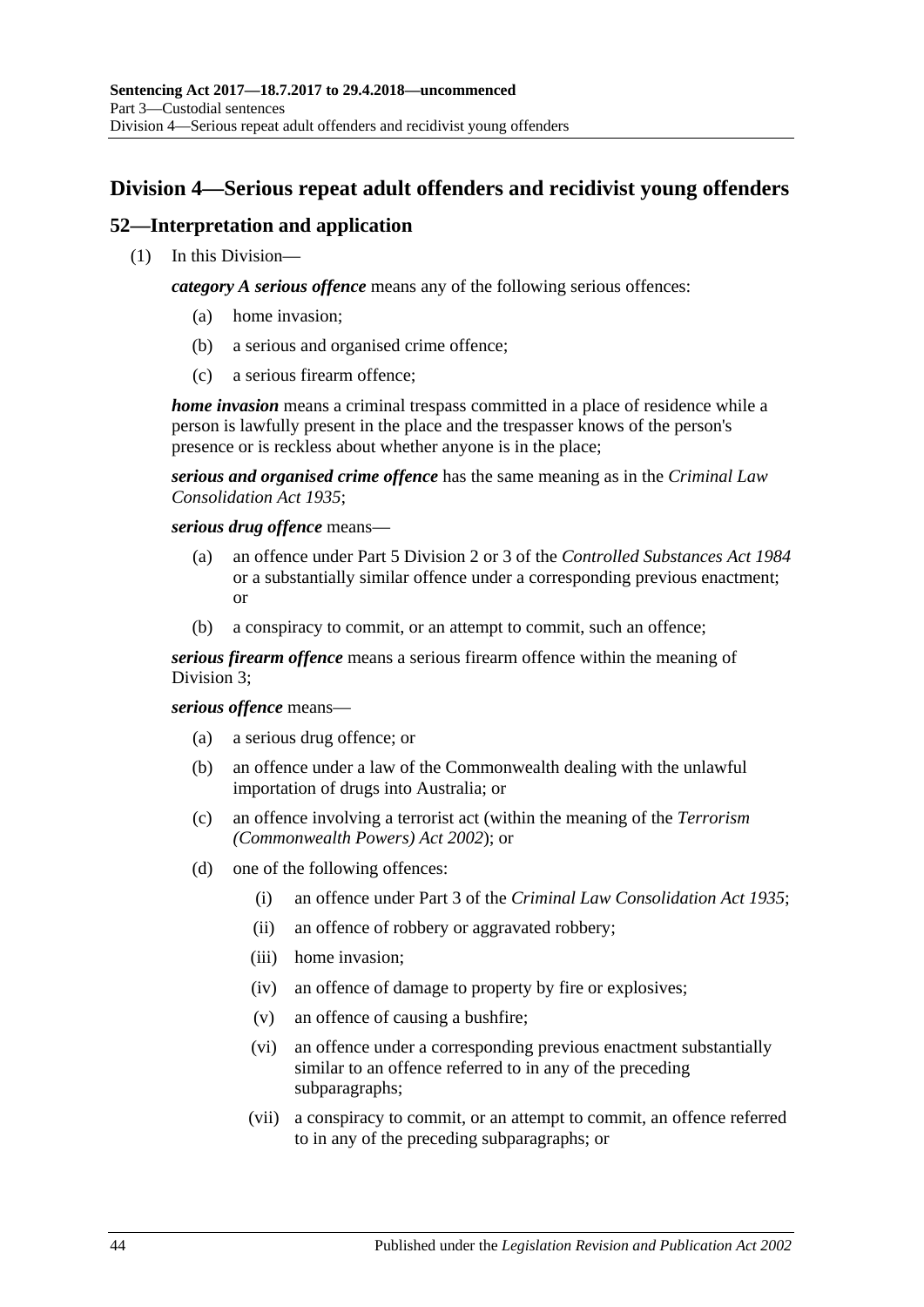#### **Note—**

A person who acts as an accessary to the commission of an offence described in [paragraph](#page-43-0) (d) is, by virtue of section 267 of the *[Criminal Law Consolidation](http://www.legislation.sa.gov.au/index.aspx?action=legref&type=act&legtitle=Criminal%20Law%20Consolidation%20Act%201935)  Act [1935](http://www.legislation.sa.gov.au/index.aspx?action=legref&type=act&legtitle=Criminal%20Law%20Consolidation%20Act%201935)*, guilty of the principal offence and has, therefore, committed a serious offence.

- (e) an offence that is committed in circumstances in which the offender uses violence or a threat of violence for the purpose of committing the offence, in the course of committing the offence, or for the purpose of escaping from the scene of the offence; or
- (f) a serious firearm offence; or
- (g) a serious and organised crime offence; or
- (h) an offence under the law of another State or a Territory that would, if committed in this State, be a serious offence;

#### *serious repeat offender* means—

- (a) a person who is a serious repeat offender under [section](#page-45-0) 53(1); or
- (b) a person declared to be a serious repeat offender under section 20B of the *[Criminal Law \(Sentencing\) Act](http://www.legislation.sa.gov.au/index.aspx?action=legref&type=act&legtitle=Criminal%20Law%20(Sentencing)%20Act%201988) 1988* as in force immediately before the commencement of section 17 of the *[Statutes Amendment \(Serious Firearm](http://www.legislation.sa.gov.au/index.aspx?action=legref&type=act&legtitle=Statutes%20Amendment%20(Serious%20Firearm%20Offences)%20Act%202012)  [Offences\) Act](http://www.legislation.sa.gov.au/index.aspx?action=legref&type=act&legtitle=Statutes%20Amendment%20(Serious%20Firearm%20Offences)%20Act%202012) 2012*; or
- (c) a person declared to be a serious repeat offender under section 20B of the *[Criminal Law \(Sentencing\) Act](http://www.legislation.sa.gov.au/index.aspx?action=legref&type=act&legtitle=Criminal%20Law%20(Sentencing)%20Act%201988) 1988* as in force immediately before the repeal of that Act;

### <span id="page-44-1"></span><span id="page-44-0"></span>*serious sexual offence* means—

- (a) any of the following serious offences:
	- (i) an offence under section 48, 48A, 49, 50, 56, 58, 59, 60, 63, 63B, 66, 67, 68 or 72 of the *[Criminal Law Consolidation Act](http://www.legislation.sa.gov.au/index.aspx?action=legref&type=act&legtitle=Criminal%20Law%20Consolidation%20Act%201935) 1935*;
	- (ii) an offence under a corresponding previous enactment substantially similar to an offence referred to in [subparagraph](#page-44-0) (i);
	- (iii) an attempt to commit or an assault with intent to commit any of those offences; or
- (b) an offence under the law of another State or a Territory corresponding to an offence referred to in [paragraph](#page-44-1) (a).
- (2) For the purposes of this Division, an offence (other than a serious firearm offence) will not be regarded as a serious offence unless the maximum penalty prescribed for the offence is, or includes, imprisonment for at least 5 years.
- (3) An offence is one to which this Division applies if the offence is a serious offence and—
	- (a) a sentence of imprisonment (other than a suspended sentence) has been imposed for the offence; or
	- (b) if a penalty is yet to be imposed—a sentence of imprisonment (other than a suspended sentence) is, in the circumstances, the appropriate penalty.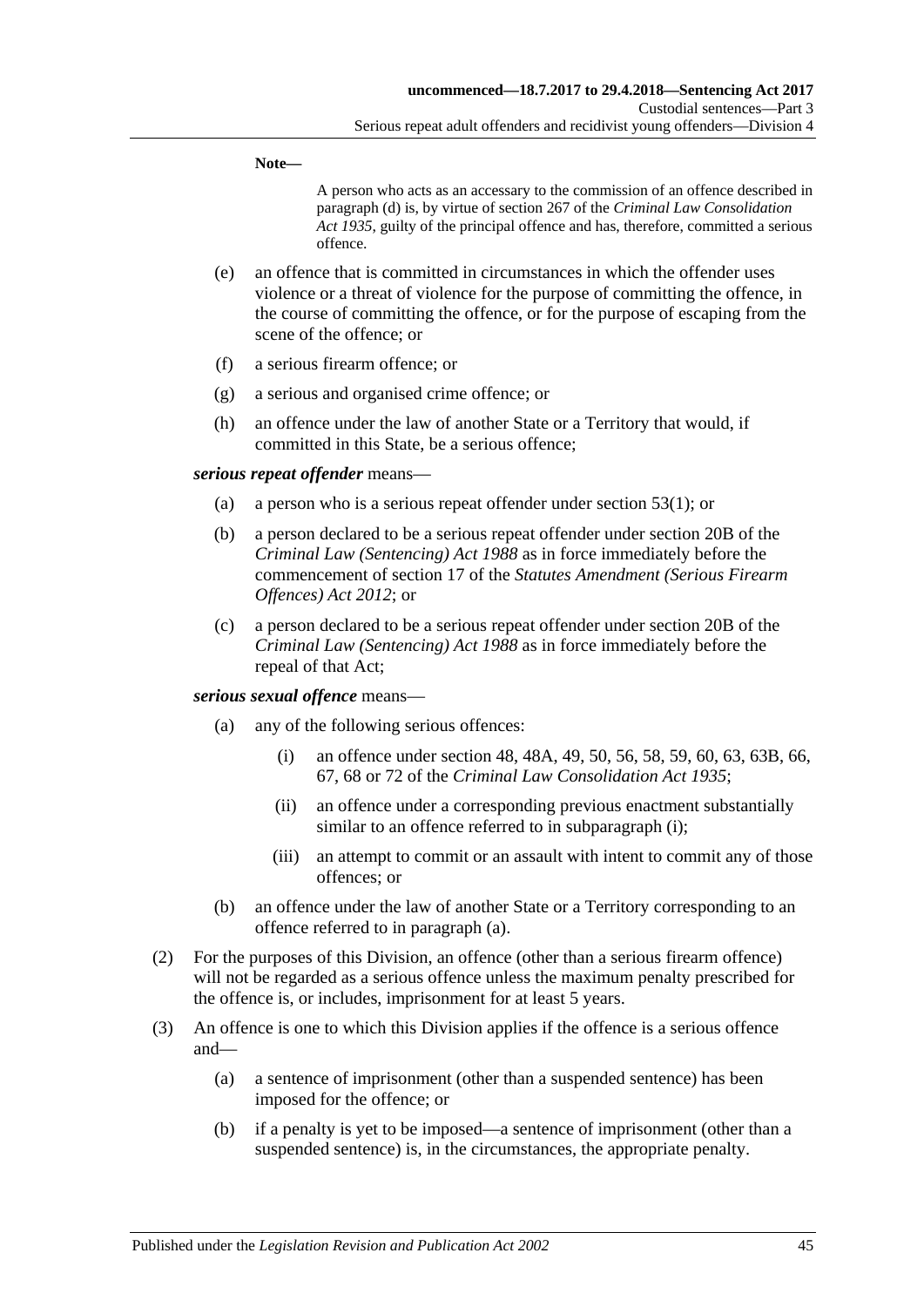# <span id="page-45-0"></span>**53—Serious repeat offenders**

- (1) A person will, by force of this subsection, be taken to be a *serious repeat offender* if—
	- (a) the person (whether as an adult or as a youth)—
		- (i) has committed on at least 3 separate occasions a category A serious offence to which this Division applies (whether or not the same offence on each occasion); and
		- (ii) has been convicted of those offences; or
	- (b) the person (whether as an adult or as a youth)—
		- (i) has committed on at least 3 separate occasions an offence to which this Division applies (whether or not the same offence on each occasion); and
		- (ii) has been convicted of those offences; or
	- (c) the person (whether as an adult or as a youth)—
		- (i) has committed on at least 2 separate occasions a serious sexual offence against a person or persons under the age of 14 years (whether or not the same offence on each occasion); and
		- (ii) has been convicted of those offences; or
	- (d) the person (whether as an adult or as a youth)—
		- (i) has committed on at least 2 separate occasions a category A serious offence (whether or not the same offence on each occasion); and
		- (ii) has been convicted of those offences.
- (2) For the purposes of this section, when determining the number of occasions on which a person has committed a particular kind of offence, the offence for which the person is being sentenced is to be included if it is of the relevant kind.

## <span id="page-45-1"></span>**54—Sentencing of serious repeat offenders**

- (1) The following provisions apply in relation to the sentencing of a person who is a serious repeat offender for an offence (including an offence that resulted in the person being a serious repeat offender):
	- (a) the court sentencing the person is not bound to ensure that the sentence it imposes for the offence is proportional to the offence;
	- (b) any non-parole period fixed in relation to the sentence must be at least four-fifths the length of the sentence.
- (2) However, a court that is sentencing a person who is a serious repeat offender for an offence may declare that [subsection](#page-45-1) (1) does not apply if the person satisfies the court, by evidence given on oath, that—
	- (a) the person's personal circumstances are so exceptional as to outweigh the paramount consideration of protecting the safety of the community (whether as individuals or in general) and personal and general deterrence; and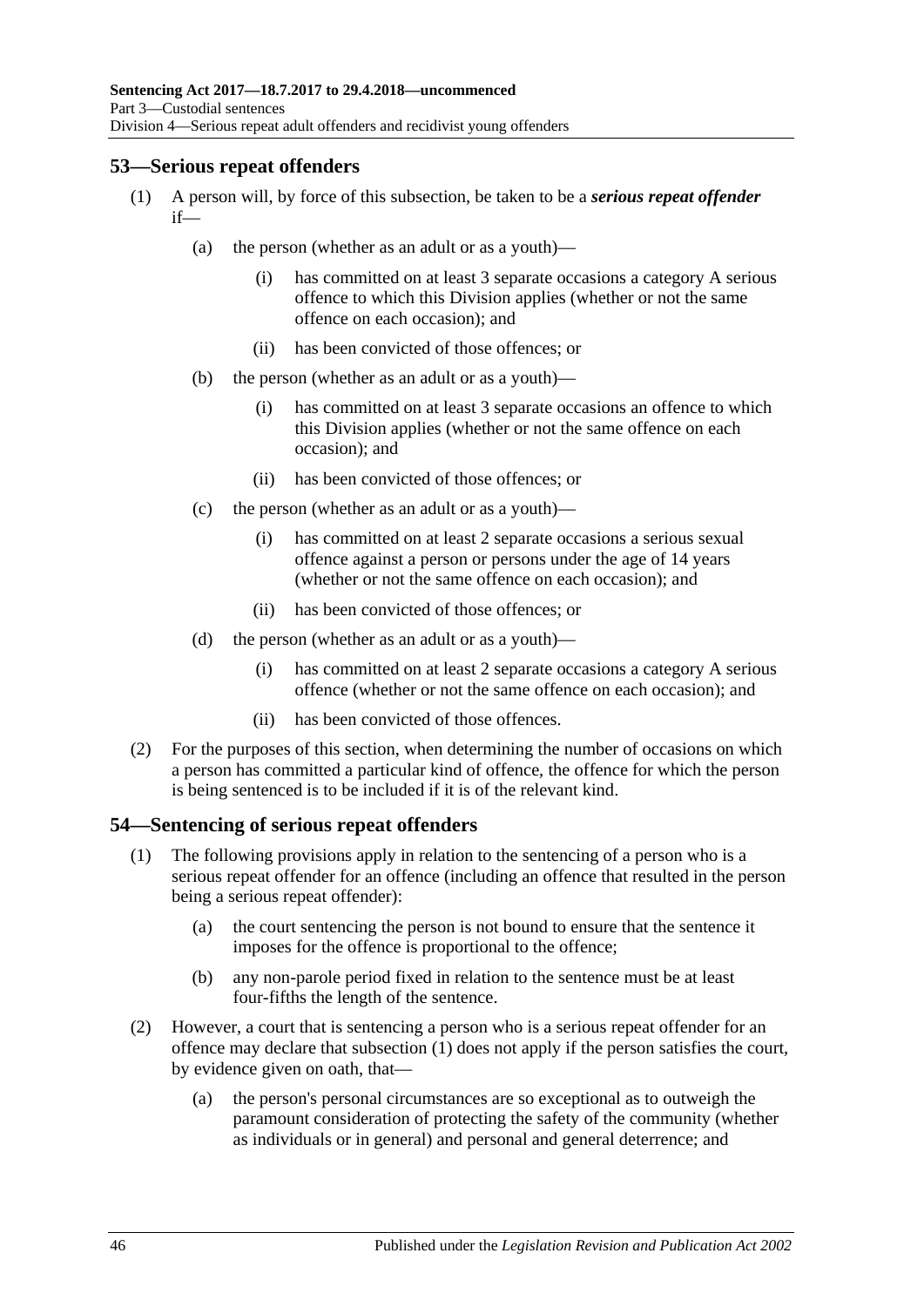(b) it is, in all the circumstances, not appropriate that the person be sentenced as a serious repeat offender.

# **55—Declaration that youth is recidivist young offender**

- (1) A youth is liable to be declared a recidivist young offender if—
	- (a) the youth—
		- (i) has committed on at least 3 separate occasions an offence to which this Division applies (whether or not the same offence on each occasion); and
		- (ii) has been convicted of those offences; or
	- (b) the youth—
		- (i) has committed on at least 2 separate occasions a serious sexual offence against a person or persons under the age of 14 years (whether or not the same offence on each occasion); and
		- (ii) has been convicted of those offences.
- (2) If a court convicts a youth of a serious offence, and the youth is liable, or becomes liable as a result of the conviction, to a declaration that the youth is a recidivist young offender, the court—
	- (a) must consider whether to make such a declaration; and
	- (b) if of the opinion that the youth's history of offending warrants a particularly severe sentence in order to protect the community—should make such a declaration.
- (3) If a court convicts a youth of a serious offence, and the youth is declared (or has previously been declared) to be a recidivist young offender—
	- (a) the court is not bound to ensure that the sentence it imposes for the offence is proportional to the offence (but, in the case of the Youth Court, the limitations relating to a sentence of detention under section 23 of the *[Young](http://www.legislation.sa.gov.au/index.aspx?action=legref&type=act&legtitle=Young%20Offenders%20Act%201993)  [Offenders Act](http://www.legislation.sa.gov.au/index.aspx?action=legref&type=act&legtitle=Young%20Offenders%20Act%201993) 1993* apply to the sentence that may be imposed by the Youth Court on the recidivist young offender); and
	- (b) any non-parole period fixed in relation to the sentence must be at least four-fifths the length of the sentence.

# **Division 5—Offenders incapable of controlling, or unwilling to control, sexual instincts**

## **56—Application of this Division**

- (1) Subject to [subsection](#page-46-0) (2), this Division does not apply in relation to a youth.
- <span id="page-46-0"></span>(2) The Supreme Court may exercise its powers under [section](#page-47-0) 57 in relation to a youth who is sentenced as an adult under the *[Young Offenders Act](http://www.legislation.sa.gov.au/index.aspx?action=legref&type=act&legtitle=Young%20Offenders%20Act%201993) 1993*.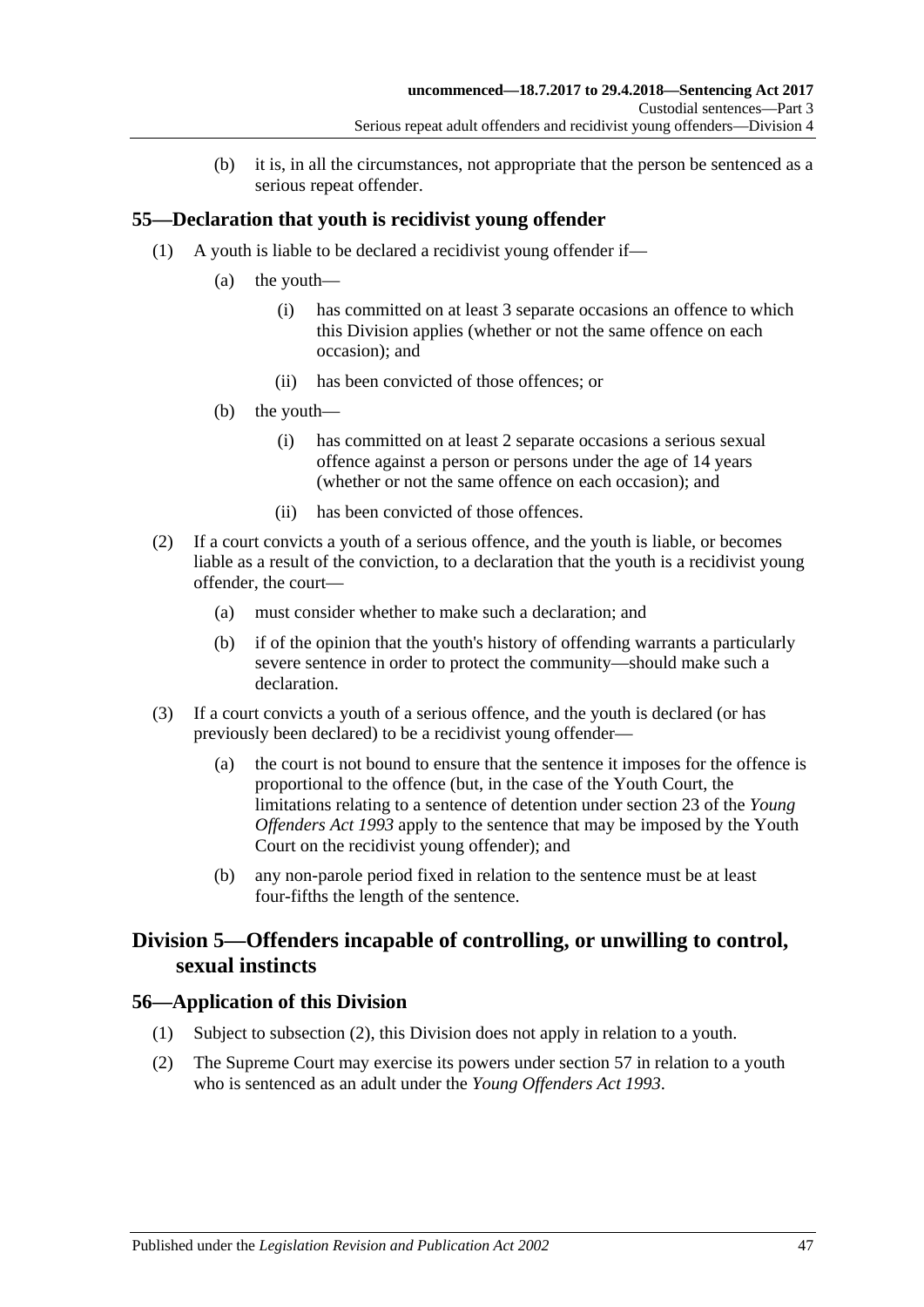# <span id="page-47-0"></span>**57—Offenders incapable of controlling, or unwilling to control, sexual instincts**

(1) In this section—

### *institution* means—

- (a) a prison; and
- (b) a place declared by the Governor by proclamation to be a place in which persons may be detained under this section; and
- (c) in relation to a youth, includes a training centre;

### *person to whom this section applies* means—

- (a) a person convicted by the Supreme Court of a relevant offence; or
- (b) a person remanded by the District Court or the Magistrates Court under [subsection](#page-47-1) (2) to be dealt with by the Supreme Court under this section; or
- (c) a person who is the subject of an application by the Attorney-General under [subsection](#page-47-2) (3);

*relevant offence* means—

- (a) an offence under section 48, 48A, 49, 50, 56, 58, 59, 63, 63A, 63B, 69 or 72 of the *[Criminal Law Consolidation Act](http://www.legislation.sa.gov.au/index.aspx?action=legref&type=act&legtitle=Criminal%20Law%20Consolidation%20Act%201935) 1935*; or
- (b) an offence under section 23 of the *[Summary Offences Act](http://www.legislation.sa.gov.au/index.aspx?action=legref&type=act&legtitle=Summary%20Offences%20Act%201953) 1953*; or
- (c) an offence under a corresponding previous enactment substantially similar to an offence referred to in either of the preceding paragraphs; or
- (d) any other offence where the evidence indicates that the defendant may be incapable of controlling, or unwilling to control, the defendant's sexual instincts; or
- (e) an offence of failing to comply with a reporting obligation relating to reportable contact with a child without a reasonable excuse where the defendant is a registrable offender within the meaning of the *[Child Sex](http://www.legislation.sa.gov.au/index.aspx?action=legref&type=act&legtitle=Child%20Sex%20Offenders%20Registration%20Act%202006)  [Offenders Registration Act](http://www.legislation.sa.gov.au/index.aspx?action=legref&type=act&legtitle=Child%20Sex%20Offenders%20Registration%20Act%202006) 2006*;

*unwilling*—a person to whom this section applies will be regarded as unwilling to control sexual instincts if there is a significant risk that the person would, given an opportunity to commit a relevant offence, fail to exercise appropriate control of the person's sexual instincts.

- <span id="page-47-1"></span>(2) If, in proceedings before the District Court or Magistrates Court, a person is convicted of a relevant offence and—
	- (a) the court is of the opinion that the defendant should be dealt with under this section; or
	- (b) the prosecutor applies to have the defendant dealt with under this section,

the court will, instead of sentencing the defendant itself, remand the convicted person, in custody or on bail, to appear before the Supreme Court to be dealt with under this section.

<span id="page-47-2"></span>(3) If a person has been convicted of a relevant offence, the Attorney-General may, while the person remains in prison serving a sentence of imprisonment, apply to the Supreme Court to have the person dealt with under this section.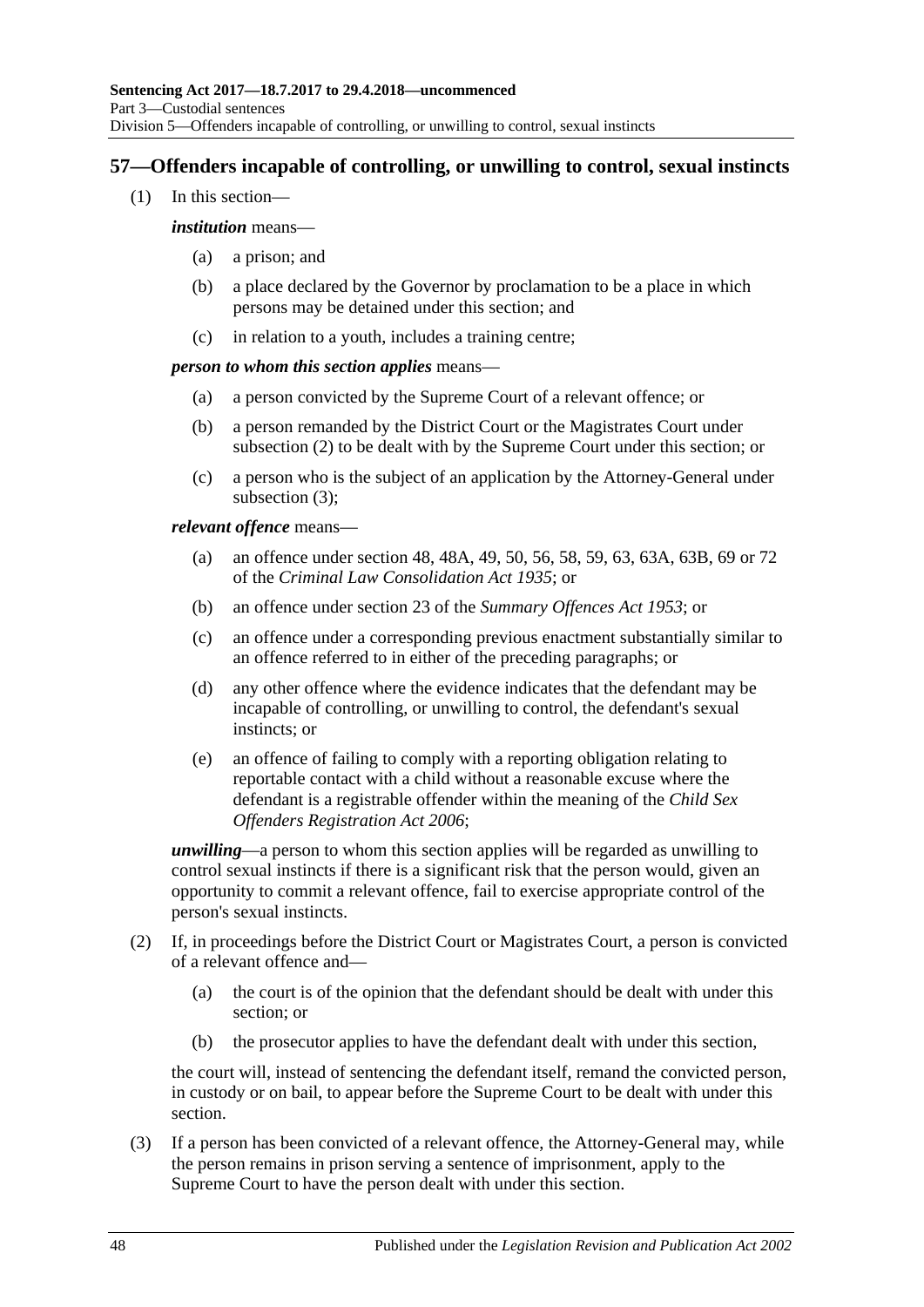- (4) The Attorney-General may make an application under [subsection](#page-47-2) (3) in respect of a person serving a sentence of imprisonment whether or not an application to the Supreme Court to have the person dealt with under this section has previously been made (but, if a previous application has been made, a further application cannot be made more than 12 months before the person is eligible to apply for release on parole).
- (5) The Supreme Court may, if the Attorney-General has made an application under [subsection](#page-47-2) (3) in respect of a person who is in prison serving a sentence of imprisonment, make an interim order that the person is to remain in custody pending determination by the Supreme Court as to whether to make an order under this section that the person be detained in custody until further order.
- <span id="page-48-0"></span>(6) The Supreme Court must, before determining whether to make an order that a person to whom this section applies be detained in custody until further order, direct that at least 2 legally qualified medical practitioners (to be nominated by a prescribed authority for the purpose) inquire into the mental condition of a person to whom this section applies and report to the Court on whether the person is incapable of controlling, or unwilling to control, the person's sexual instincts.
- (7) The Supreme Court may order that a person to whom this section applies be detained in custody until further order if satisfied that the order is appropriate.
- (8) The paramount consideration of the Supreme Court in determining whether to make an order that a person to whom this section applies be detained in custody until further order must be to protect the safety of the community (whether as individuals or in general).
- <span id="page-48-1"></span>(9) The Supreme Court must also take the following matters into consideration in determining whether to make an order that a person to whom this section applies be detained in custody until further order:
	- (a) the reports of the medical practitioners (as directed and nominated under [subsection](#page-48-0) (6)) provided to the Court;
	- (b) any relevant evidence or representations that the person may desire to put to the Court;
	- (c) any report required by the Court under [section](#page-53-0) 61;
	- (d) any other matter that the Court thinks relevant.
- (10) A copy of a report provided to the Supreme Court under [subsection](#page-48-1) (9) must be given to each party to the proceedings or to counsel for those parties.
- (11) If a person to whom this section applies refuses to cooperate with an inquiry or examination for the purposes of this section, the Supreme Court may, if satisfied that the order is appropriate, order that the person be detained in custody until further order having given—
	- (a) paramount consideration to protecting the safety of the community (whether as individuals or in general); and
	- (b) consideration to any relevant evidence and representations that the person may desire to put to the Court.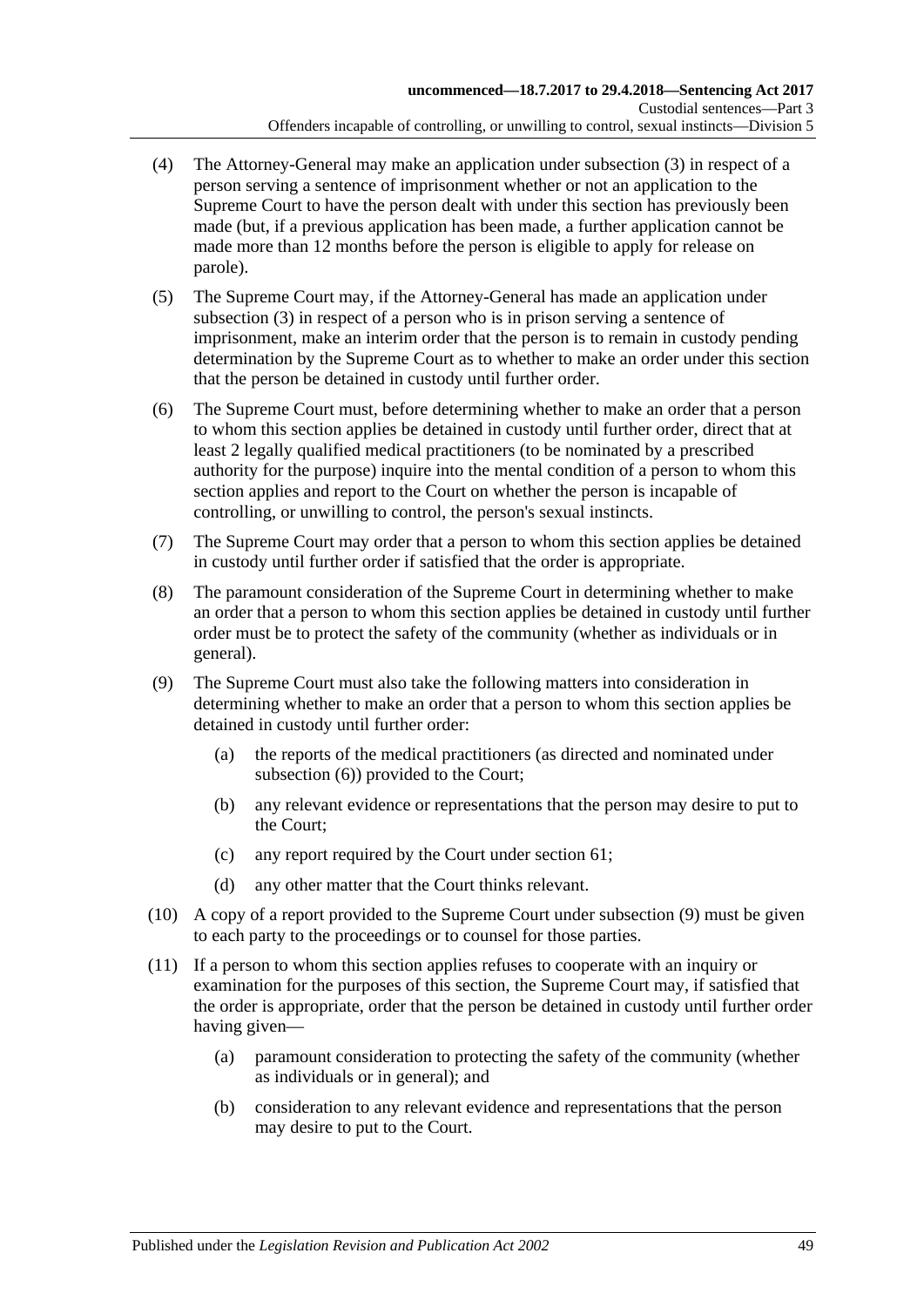- (12) If a person to whom this section applies has not been sentenced for a relevant offence, the Supreme Court will deal with the question of sentence at the same time as it deals with the question whether an order is to be made under this section and, if the Court decides to make such an order, the order may be made in addition to, or instead of, a sentence of imprisonment.
- (13) If the detention is in addition to a sentence of imprisonment, the detention will commence on the expiration of the term of imprisonment, or of all terms of imprisonment, that the person is liable to serve.
- (14) A person detained in custody under this section will be detained—
	- (a) if the defendant is under 18 years of age—in such institution (not being a prison) as the Minister for Youth Justice from time to time directs;
	- (b) in any other case—in such institution as the Minister for Correctional Services from time to time directs.
- <span id="page-49-0"></span>(15) The progress and circumstances of a person subject to an order under this section must be reviewed at least once in each period of 12 months—
	- (a) if the person is detained in, or released on licence from, a training centre—by the Training Centre Review Board; or
	- (b) in any other case—by the Parole Board,

for the purpose of making a recommendation about whether the person is—

- (c) if the person is in custody—suitable for release on licence under [section](#page-50-0) 59; or
- (d) if the person has been authorised to be released, or has been released, on licence under [section](#page-50-0) 59—suitable to be so released.
- (16) The results of a review under [subsection](#page-49-0) (15), including the recommendation of the relevant Board, must be embodied in a written report, a copy of which must be provided to the person the subject of the report, the Attorney-General and—
	- (a) in the case of a report of the Training Centre Review Board—the Minister for Youth Justice;
	- (b) in the case of a report of the Parole Board—the Minister for Correctional Services.

## **58—Discharge of detention order under [section](#page-47-0) 57**

- (1) Subject to this Act, a person subject to an order for detention under [section](#page-47-0) 57 will not be released from detention under that section until the Supreme Court, on application by the DPP or the person, discharges the order for detention.
- <span id="page-49-1"></span>(2) The Supreme Court must, before determining an application under this section for the discharge of an order for detention under [section](#page-47-0) 57, direct that at least 2 legally qualified medical practitioners (to be nominated by a prescribed authority for the purpose) inquire into the mental condition of the person subject to the order and report to the Court on whether the person is incapable of controlling, or unwilling to control, the person's sexual instincts.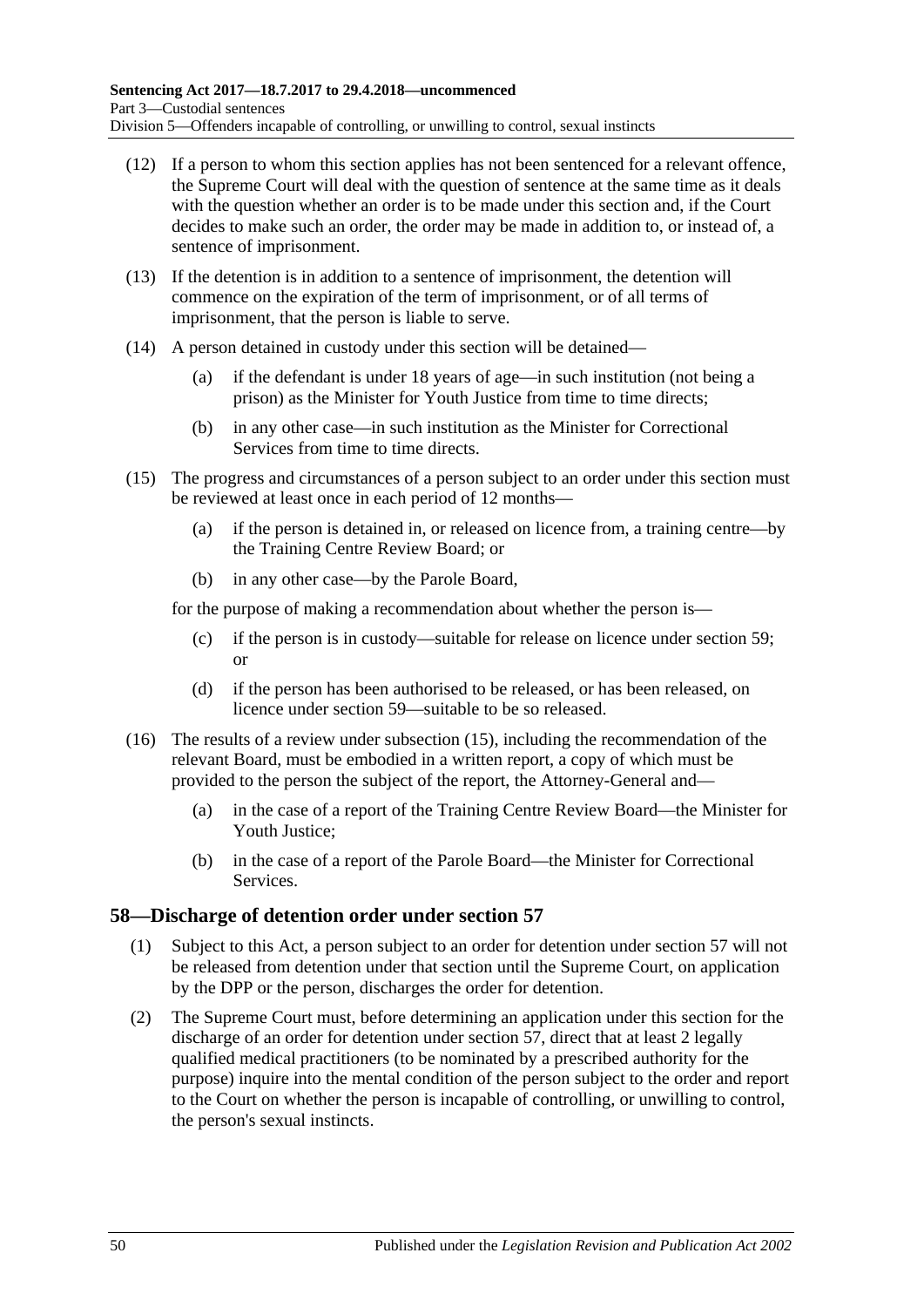- (3) The paramount consideration of the Supreme Court when determining an application for the discharge of an order for detention under [section](#page-47-0) 57 must be to protect the safety of the community (whether as individuals or in general).
- <span id="page-50-1"></span>(4) The Supreme Court must also take the following matters into consideration when determining an application for the discharge of an order for detention under [section](#page-47-0) 57:
	- (a) the reports of the medical practitioners (as directed and nominated under [subsection](#page-49-1) (2)) provided to the Court;
	- (b) any relevant evidence or representations that the person may desire to put to the Court;
	- (c) a report provided to the Court by the Training Centre Review Board or Parole Board (as the case may be) in accordance with the direction of the Court for the purposes of assisting the Court to determine the application, including—
		- (i) any opinion that the relevant Board may have about the effect the discharge of the order may have on the safety of the community; and
		- (ii) a report as to the probable circumstances of the person if the order is discharged; and
		- (iii) the recommendation of the relevant Board about whether the order should be discharged;
	- (d) the reports resulting from the periodic reviews under [section](#page-49-0) 57(15) on the progress and circumstances of the person tendered to the Court;
	- (e) any other report required by the Court under [section](#page-53-0) 61;
	- (f) any other matter that the Court thinks relevant.
- (5) A copy of a report provided to the Supreme Court under [subsection](#page-50-1) (4) must be given to each party to the proceedings or to counsel for those parties.

## <span id="page-50-3"></span><span id="page-50-0"></span>**59—Release on licence**

- (1) The Supreme Court may, on application by the DPP or the person, authorise the release on licence of a person detained in custody under this Division.
- <span id="page-50-2"></span>(2) The Supreme Court must, before determining an application under this section for the release on licence of a person detained in custody under this Division, direct that at least 2 legally qualified medical practitioners (to be nominated by a prescribed authority for the purpose) inquire into the mental condition of the person and report to the Court on whether the person is incapable of controlling, or unwilling to control, the person's sexual instincts.
- (3) The paramount consideration of the Supreme Court when determining an application under this section for the release on licence of a person detained in custody under this Division must be to protect the safety of the community (whether as individuals or in general).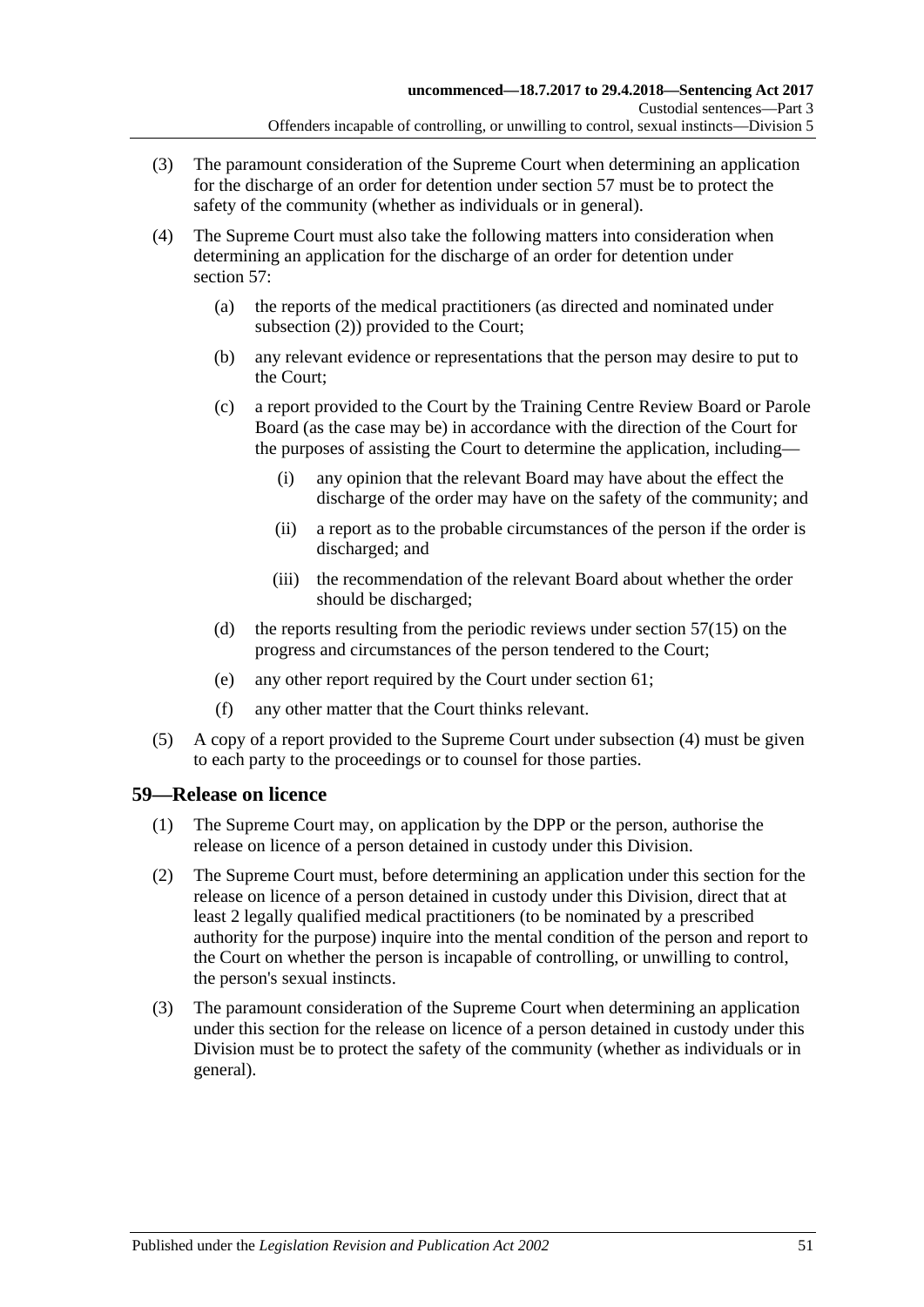- <span id="page-51-0"></span>(4) The Supreme Court must also take the following matters into consideration when determining an application under this section for the release on licence of a person detained in custody under this Division:
	- (a) the reports of the medical practitioners (as directed and nominated under [subsection](#page-50-2) (2)) provided to the Court;
	- (b) any relevant evidence or representations that the person may desire to put to the Court;
	- (c) a report provided to the Court by the appropriate board in accordance with the direction of the Court for the purposes of assisting the Court to determine the application, including—
		- (i) any opinion of the appropriate board on the effect that the release on licence of the person would have on the safety of the community; and
		- (ii) a report as to the probable circumstances of the person if the person is released on licence; and
		- (iii) the recommendation of the appropriate board as to whether the person should be released on licence;
	- (d) evidence tendered to the Court of the estimated costs directly related to the release of the person on licence;
	- (e) the reports resulting from the periodic reviews under [section](#page-49-0) 57(15) on the progress and circumstances of the person tendered to the Court;
	- (f) any other report required by the Court under [section](#page-53-0) 61;
	- (g) any other matter that the Court thinks relevant.
- (5) A copy of any report provided to the Supreme Court under [subsection](#page-51-0) (4) must be given to each party to the proceedings or to counsel for those parties.
- (6) On the Supreme Court authorising the release of a person under [subsection](#page-50-3) (1), the appropriate board must order the release of the person on licence on the day specified by the Court.
- <span id="page-51-2"></span><span id="page-51-1"></span>(7) Subject to this Act, every release of a person on licence under this section is subject to the following conditions:
	- (a) a condition prohibiting the person from possessing a firearm or ammunition or any part of a firearm;
	- (b) a condition requiring the person to submit to such tests (including testing without notice) for gunshot residue as may be reasonably required by a person or class of persons or body specified by the appropriate board.
- (8) Without limiting [subsection](#page-51-1) (7), the release of a person on licence under this section will be subject to such conditions as the appropriate board thinks fit and specifies in the licence (including a condition that the person be monitored by use of an electronic device approved under section 4 of the *[Correctional Services Act](http://www.legislation.sa.gov.au/index.aspx?action=legref&type=act&legtitle=Correctional%20Services%20Act%201982) 1982*).
- (9) If the Supreme Court has refused a person's application for release on licence, the person may not further apply for release for a period of 6 months, or such lesser or greater period as the Court may have directed on refusing the application.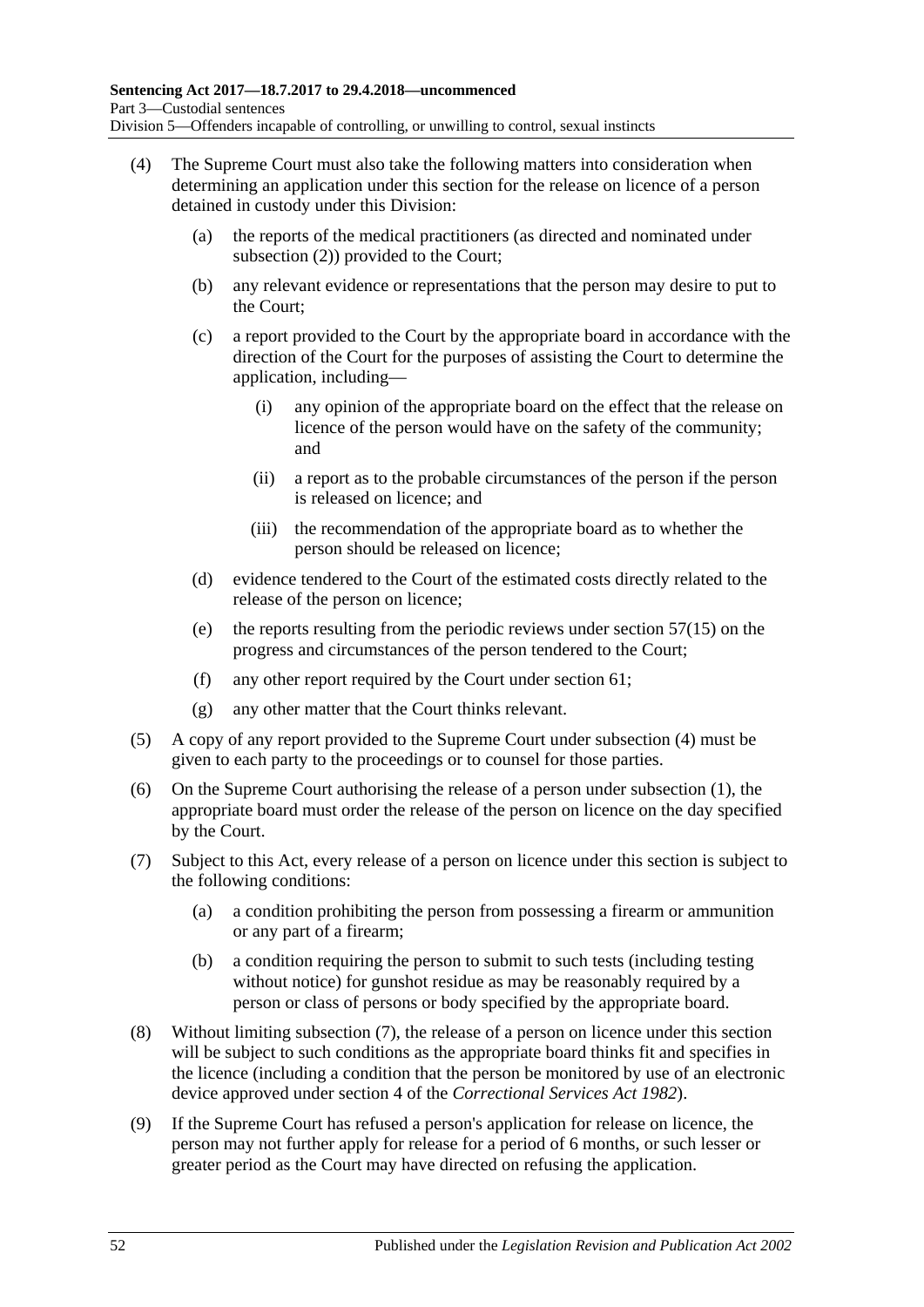- <span id="page-52-0"></span>(10) The appropriate board may—
	- (a) on application by the DPP or the person, or on its own initiative, vary or revoke a condition of a licence or impose further conditions; or
	- (b) on application by the DPP, or on its own initiative, cancel the release of a person on licence, if satisfied that the person has contravened, or is likely to contravene, a condition of the licence.
- (11) A board cannot exercise its powers under [subsection](#page-52-0) (10) on its own initiative in relation to a person released on licence unless the person and the Crown have been afforded a reasonable opportunity to make submissions to the board on the matter, and the board has considered any submissions so made.
- (12) The appropriate board may only vary or revoke the conditions imposed by [subsection](#page-51-1) (7) on the release of a person on licence if the board is satisfied that—
	- (a) there are cogent reasons to do so; and
	- (b) the possession of a firearm, ammunition or part of a firearm by the person does not represent an undue risk to the safety of the public.
- (13) For the purposes of proceedings under [subsection](#page-52-0) (10), a member of the appropriate board may—
	- (a) summon the person the subject of the proceedings to appear before the board; or
	- (b) in the case of proceedings for cancellation of release—
		- (i) with the concurrence of a second member of the board—issue a warrant for the apprehension and detention of the person pending determination of the proceedings; or
		- (ii) apply to a magistrate for a warrant for the apprehension and detention of the person pending determination of the proceedings.
- (14) If a person who has been summoned to appear before the appropriate board fails to attend in compliance with the summons, the board may—
	- (a) determine the proceedings in the person's absence; or
	- (b) direct a member of the board to—
		- (i) issue a warrant; or
		- (ii) apply to a magistrate for a warrant,

for the apprehension and detention of the person for the purpose of bringing the person before the board.

- (15) A member of the appropriate board may apply to a magistrate for a warrant for the apprehension and return to custody of a person whose release on licence has been cancelled by the board.
- (16) A magistrate must, on application under this section, issue a warrant for the apprehension and detention of a person or for the apprehension and return to custody of a person, as the case may require, unless it is apparent, on the face of the application, that no reasonable grounds exist for the issue of the warrant.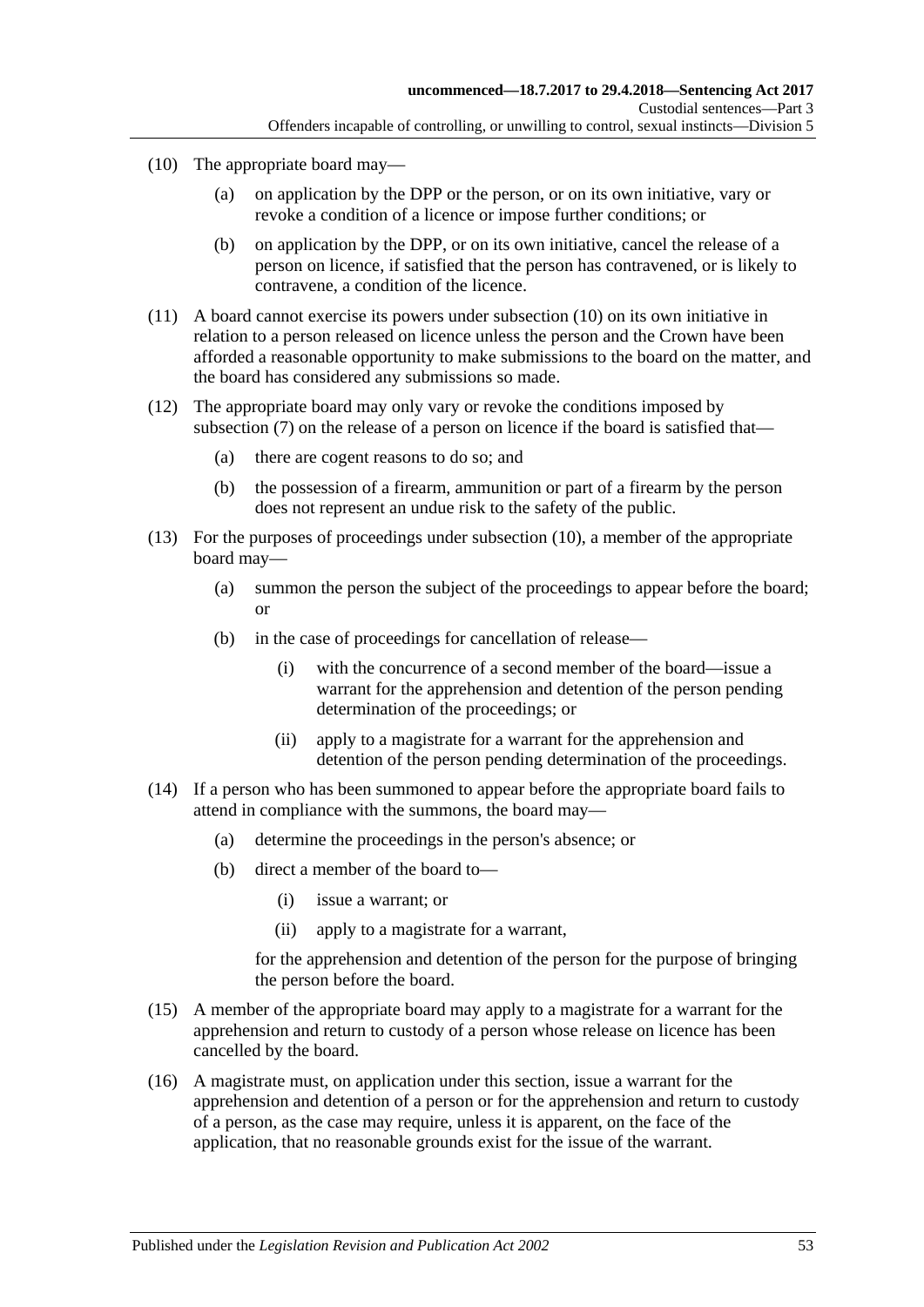- (17) The appropriate board may, if it thinks good reason exists for doing so, cancel a warrant issued under this section at any time before its execution.
- (18) If a person who has been released on licence commits an offence while subject to that licence and is sentenced to imprisonment for the offence, the release on licence is, by virtue of this subsection, cancelled.
- <span id="page-53-3"></span>(19) If a person has been subject to a licence under this section for a continuous period of 3 years, the order for the person's detention under this Division will, unless the Supreme Court, on application by the DPP, orders otherwise, be taken to have been discharged on the expiration of that period.
- (20) For the purposes of this section, the *appropriate board*, in relation to proceedings under this section, means—
	- (a) if the person the subject of the proceedings is being detained in a training centre, or has been released on licence from a training centre—the Training Centre Review Board;
	- (b) in any other case—the Parole Board.

## <span id="page-53-1"></span>**60—Appropriate board may direct person to surrender firearm etc**

- (1) The appropriate board may, in relation to the release of a person on licence under [section](#page-50-0) 59 that is subject to the condition imposed by section [59\(7\)\(a\),](#page-51-2) direct the person to immediately surrender at a police station specified by the appropriate board any firearm, ammunition or part of a firearm owned or possessed by the person.
- (2) A person who refuses or fails to comply with a direction under [subsection](#page-53-1) (1) is guilty of an offence.

Maximum penalty: \$10 000 or imprisonment for 2 years.

- (3) No criminal liability attaches to a person to the extent that the person is complying with a direction under this section.
- (4) The Commissioner of Police must deal with any surrendered firearm, ammunition or part of a firearm in accordance with the scheme set out in the regulations.
- (5) No compensation is payable by the Crown or any other person in respect of the exercise of a function or power under this section.
- (6) The regulations may provide for the payment, recovery or waiver of fees in respect of this section.
- (7) In this section—

*appropriate board* has the same meaning as in [section](#page-50-0) 59.

### <span id="page-53-2"></span><span id="page-53-0"></span>**61—Court may obtain reports**

- (1) A court may, for the purpose of obtaining assistance in making a determination under this Division, require the Parole Board, the Training Centre Review Board or any other body or person to provide the court with a report on any matter.
- (2) A copy of a report provided to a court under [subsection](#page-53-2) (1) must be given to each party to the proceedings or to counsel for those parties.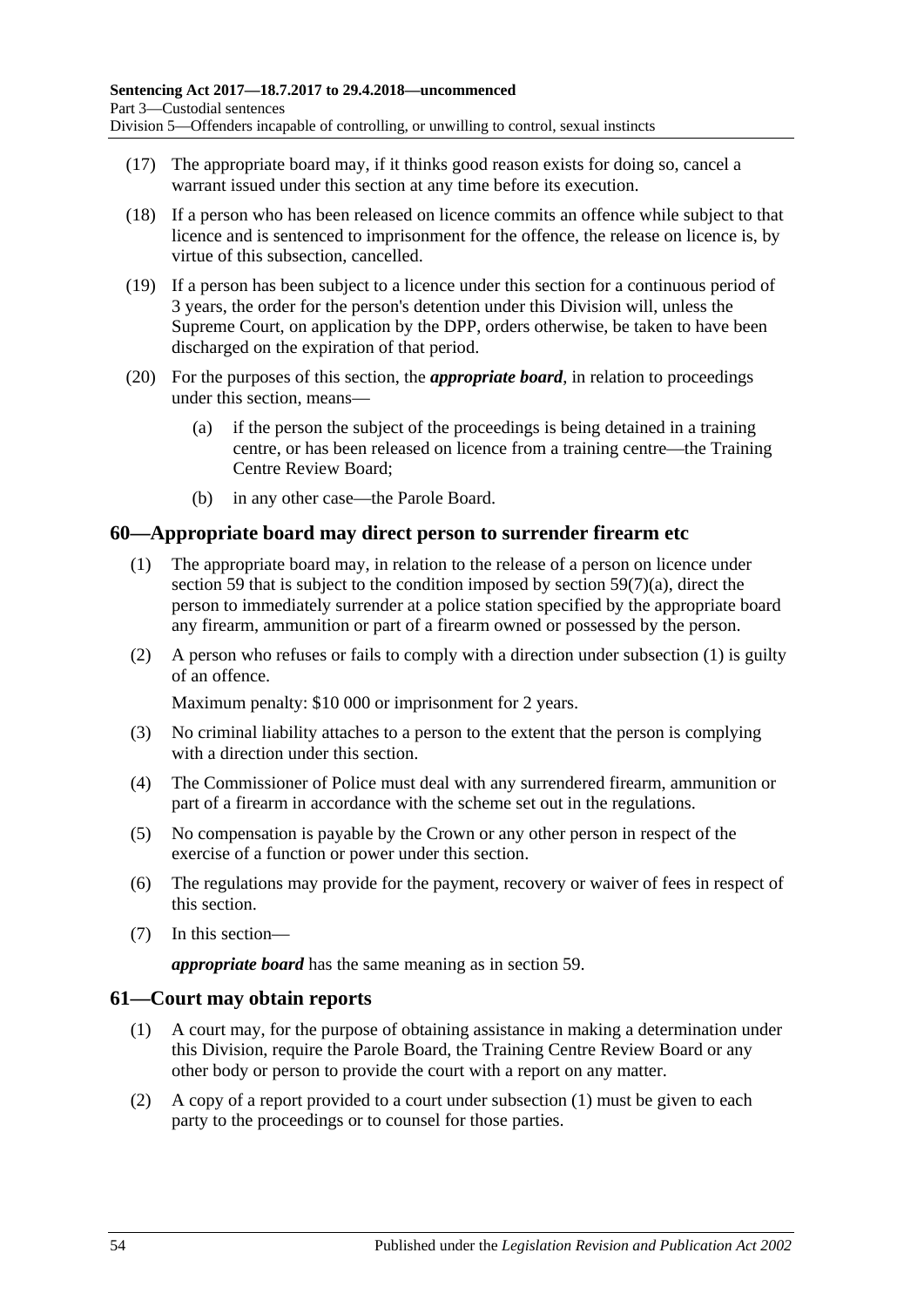# **62—Inquiries by medical practitioners**

If, for the purposes of this Division, the Supreme Court directs that at least 2 legally qualified medical practitioners (to be nominated by a prescribed authority) inquire into the mental condition of a person and report to the Court on whether the person is incapable of controlling, or unwilling to control, the person's sexual instincts, each medical practitioner so nominated—

- (a) must carry out an independent personal examination of the person; and
- (b) may have access to any evidence before the court by which the person was convicted; and
- (c) may obtain the assistance of a psychologist, social worker, community corrections officer or any other person.

### **63—Parties**

Both the DPP and the person to whom an application under this Division relates are parties to the application.

### **64—Service on guardian**

If the person to whom an application under this Division relates is under 18 years of age, a copy of the application must be served on a guardian of the child, unless—

- (a) it is not practicable to do so; or
- (b) the whereabouts of all of the guardians of the child cannot, after reasonable inquiries, be ascertained.

## **65—Appeals**

- (1) An appeal lies to the Full Court against—
	- (a) a decision of the Supreme Court on an application to discharge an order for detention under this Division;
	- (b) a decision of the Supreme Court on an application to release a person on licence under this Division;
	- (c) a decision of the Supreme Court on an application by the DPP under section [59\(19\).](#page-53-3)
- (2) An appeal under this section may be instituted by the DPP or by the person to whom the particular decision relates.
- (3) Subject to a contrary order of the Full Court, an appeal cannot be commenced after 10 days from the date of the decision against which the appeal lies.
- (4) On an appeal, the Full Court may—
	- (a) confirm, reverse or annul the decision subject to appeal;
	- (b) make any order that it considers should have been made in the first instance;
	- (c) make any consequential or ancillary orders.
- <span id="page-54-0"></span>(5) Subject to [subsection](#page-55-0) (6), if—
	- (a) the Supreme Court decides—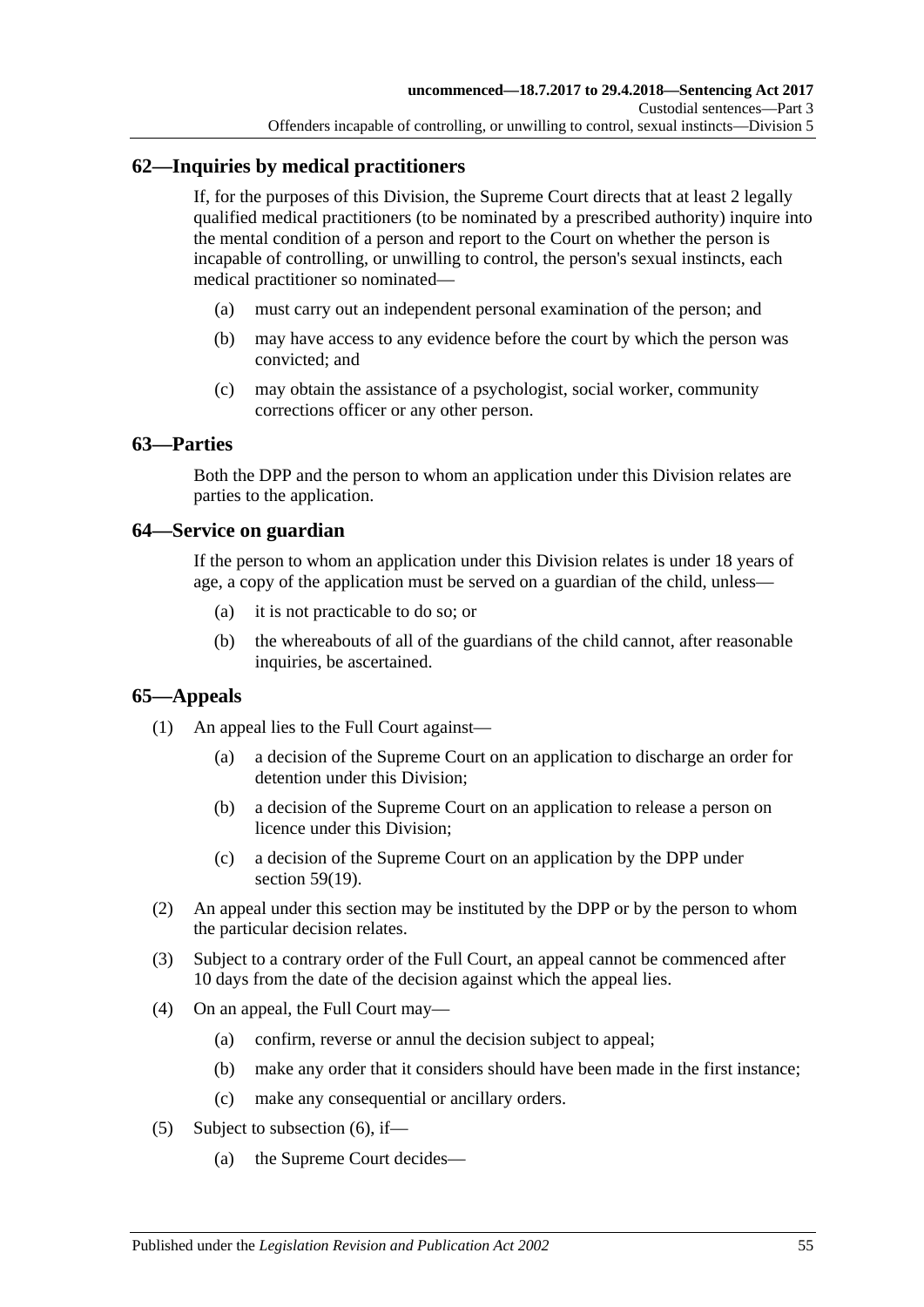- (i) to discharge an order for detention under this Division; or
- (ii) to release a person on licence under this Division; or
- (iii) to refuse an application by the DPP under [section](#page-53-3) 59(19); and
- (b) counsel appearing on behalf of the DPP gives immediate notice that an appeal against the decision will be instituted,

the decision has no force or effect pending the outcome of the appeal.

<span id="page-55-0"></span>(6) If the DPP gives notice under [subsection](#page-54-0) (5) of an appeal against a decision of the Supreme Court but then a person acting on behalf of the DPP subsequently files with the Supreme Court a notice that the DPP does not desire to proceed with the appeal, the decision will take effect.

### **66—Proclamations**

The Governor may, by proclamation, vary or revoke a proclamation under this Division.

### **67—Regulations**

The Governor may make regulations—

- (a) providing for the care, treatment, rights and duties of a person detained in custody under this Division in consequence of being found to be incapable of controlling the person's sexual instincts;
- (b) providing for the granting of periods of leave for a person so detained;
- (c) providing for any other related matter.

## **Division 6—Sentencing standards for offences involving paedophilia**

### **68—Sentencing standards for offences involving paedophilia**

- (1) The Parliament declares that—
	- (a) the 1997 amendment of sentencing standards reflected an emerging recognition by the judiciary and the community generally of the inherent seriousness of offences involving paedophilia; and
	- (b) the reformed standards should be applied to offences involving paedophilia committed before or after the enunciation of the 1997 amendment of sentencing standards (or committed in part before, and in part after, the enunciation of the 1997 amendment of sentencing standards).
- (2) In this section—

*1997 amendment of sentencing standards* means the change to sentencing standards enunciated in *R v D* (1997) 69 SASR 413;

*offences involving paedophilia* means all offences to which the 1997 amendment of sentencing standards is applicable, whether individual sentences for the offences have been, or are to be, imposed or a global sentence covering a series of offences (see [section](#page-20-0) 26) or a course of conduct involving a number of criminal incidents (see section 74 of the *[Criminal Law Consolidation Act](http://www.legislation.sa.gov.au/index.aspx?action=legref&type=act&legtitle=Criminal%20Law%20Consolidation%20Act%201935) 1935*);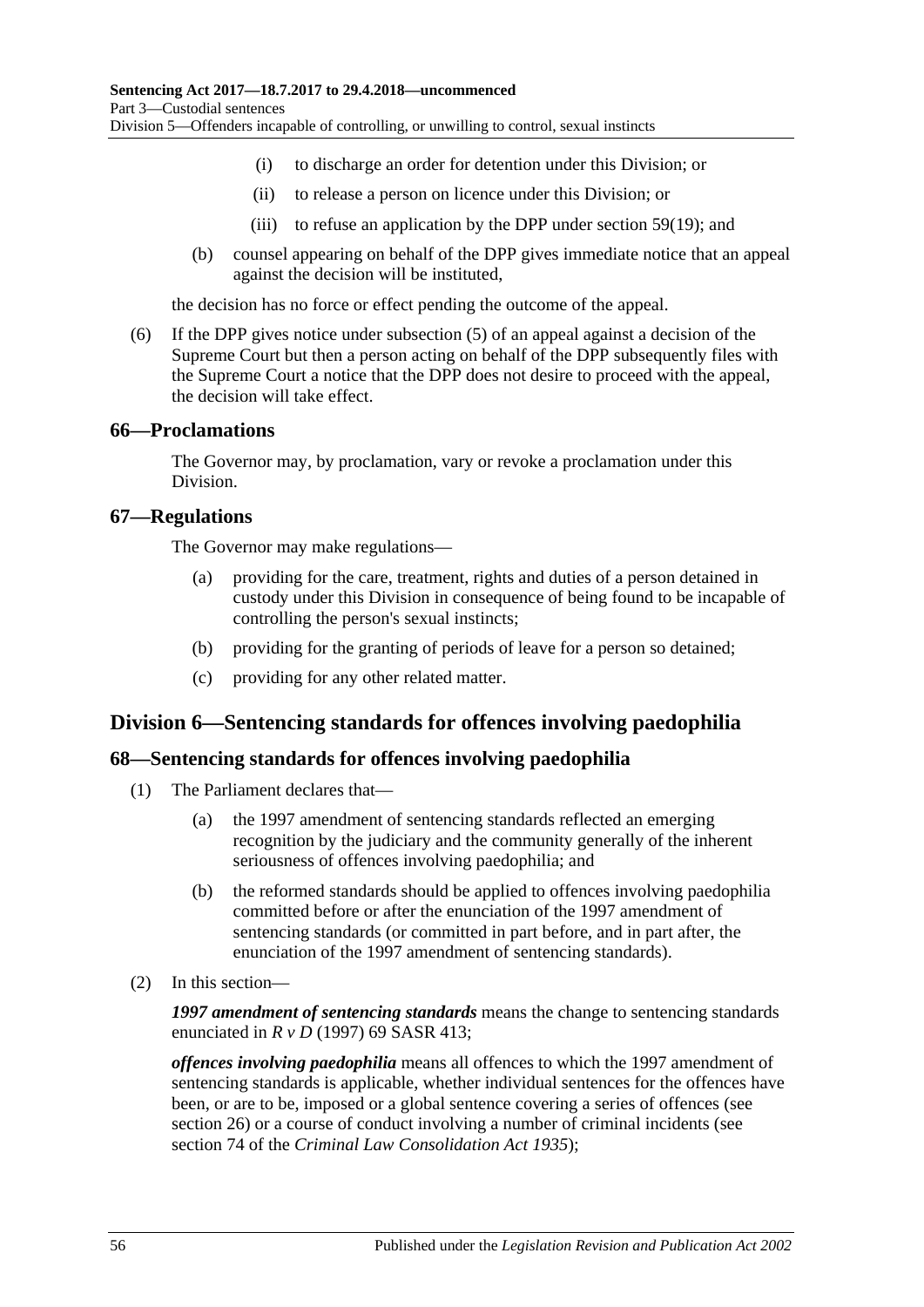*reformed standards* means sentencing standards as changed by the 1997 amendment of sentencing standards.

# **Division 7—Community based custodial sentences**

# **Subdivision 1—Home detention**

## **69—Purpose of home detention**

- (1) The purpose of a home detention order is to allow a court to impose a custodial sentence but direct that the sentence be served on home detention.
- (2) The paramount consideration of the court when determining whether to make a home detention order must be to protect the safety of the community (whether as individuals or in general).

## **70—Home detention not available for certain offences**

- (1) The powers vested in a court by this Subdivision—
	- (a) are exercisable despite the fact that an Act prescribes a minimum penalty; but
	- (b) are not exercisable in relation to—
		- (i) a defendant who is serving or is liable to serve a sentence of indeterminate duration and who has not had a non-parole period fixed; or
		- (ii) a defendant who is being sentenced for—
			- (A) an offence of murder; or
			- (B) treason; or
			- (C) an offence involving a terrorist act; or
			- (D) any other offence in respect of which an Act expressly prohibits the reduction, mitigation or substitution of penalties or sentences.
- (2) In this section—

Act includes a statutory instrument;

*terrorist act* has the same meaning as in the *[Terrorism \(Commonwealth Powers\)](http://www.legislation.sa.gov.au/index.aspx?action=legref&type=act&legtitle=Terrorism%20(Commonwealth%20Powers)%20Act%202002)  Act [2002](http://www.legislation.sa.gov.au/index.aspx?action=legref&type=act&legtitle=Terrorism%20(Commonwealth%20Powers)%20Act%202002)*.

- (3) For the purposes of this Division, a reference to an *offence of murder* includes—
	- (a) an offence of conspiracy to murder; and
	- (b) an offence of aiding, abetting, counselling or procuring the commission of murder.

## **71—Home detention orders**

- (1) Subject to this section, if—
	- (a) a court has imposed a sentence of imprisonment on a defendant; and
	- (b) the court considers that the sentence should not be suspended under [Part](#page-73-1) 4 [Division](#page-73-1) 2; and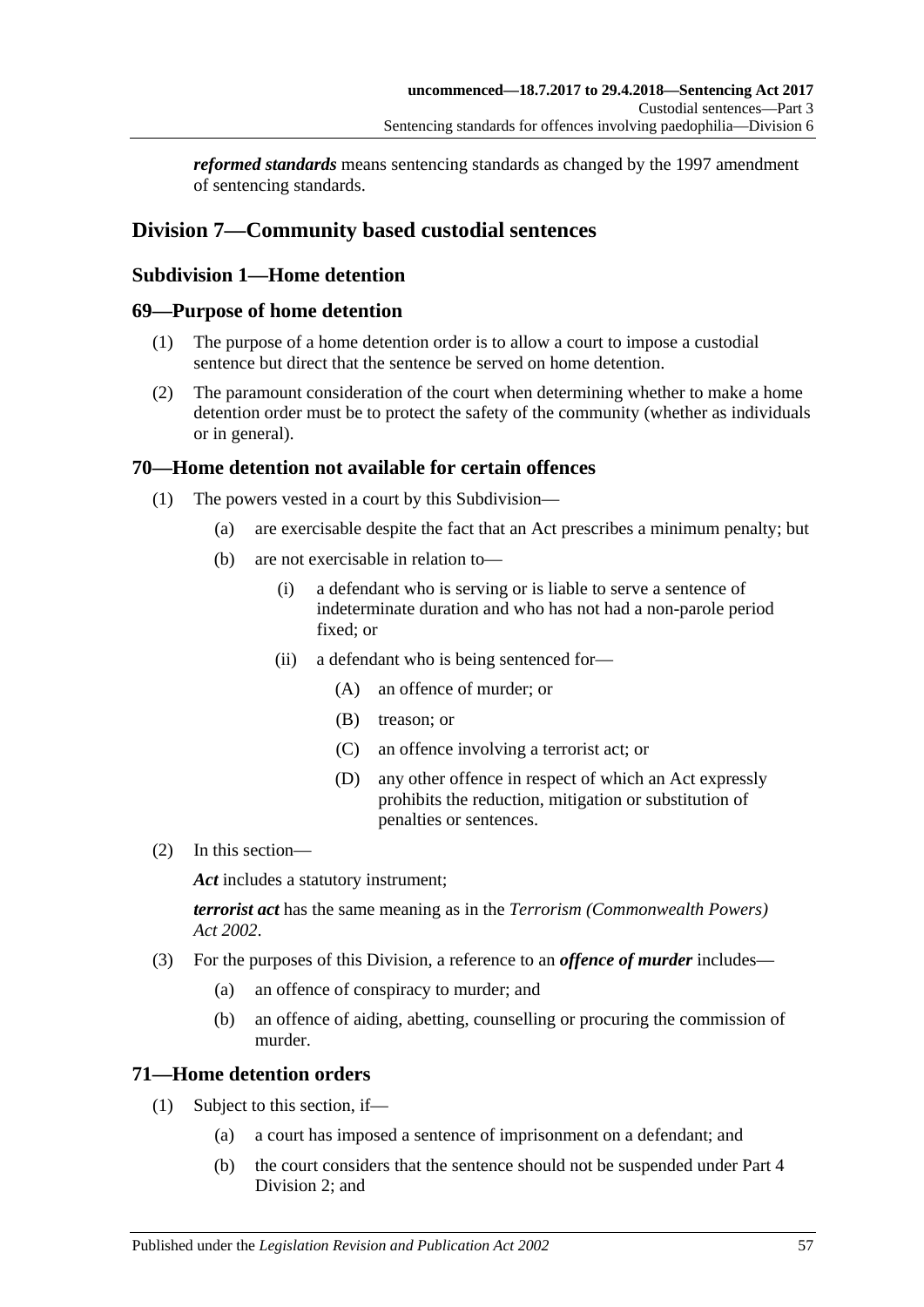(c) the court considers that the defendant is a suitable person to serve the sentence on home detention,

the court may order that the defendant serve the sentence on home detention (a *home detention order*).

- <span id="page-57-0"></span>(2) The following provisions apply to a home detention order:
	- (a) a home detention order must not be made if the court considers that the making of such an order would, or may, affect public confidence in the administration of justice;
	- (b) a home detention order must not be made if the defendant is being sentenced—
		- (i) as an adult to a period of imprisonment with a non-parole period of 2 years or more for a prescribed designated offence; or
		- (ii) as an adult for a serious sexual offence unless the court is satisfied that special reasons exist for the making of a home detention order; or
		- (iii) as an adult for a serious and organised crime offence or specified offence against police; or
		- (iv) as an adult for a designated offence and, during the 5 year period immediately preceding the date on which the relevant offence was committed, a court has sentenced the defendant to imprisonment (other than where the sentence is suspended) or home detention for a designated offence;
	- (c) a home detention order must not be made unless the court is satisfied that the residence the court proposes to specify in its order is suitable and available for the detention of the defendant and that the defendant will be properly maintained and cared for while detained in that place;
	- (d) a home detention order must not be made if the home detention is to be served concurrently with a term of imprisonment then being served, or about to be served, by the defendant;
	- (e) a home detention order should not be made unless the court is satisfied that adequate resources exist for the proper monitoring of the defendant while on home detention by a home detention officer.
- (3) The court must take the following matters into consideration when determining whether to make a home detention order:
	- (a) the impact that the home detention order is likely to have on—
		- (i) any victim of the offence for which the defendant is being sentenced; and
		- (ii) any spouse or domestic partner of the defendant; and
		- (iii) any person residing at the residence at which the prisoner would, if released, be required to reside;
	- (b) the pre-sentence report (if any) ordered by the court;
	- (c) any other matter the court thinks relevant.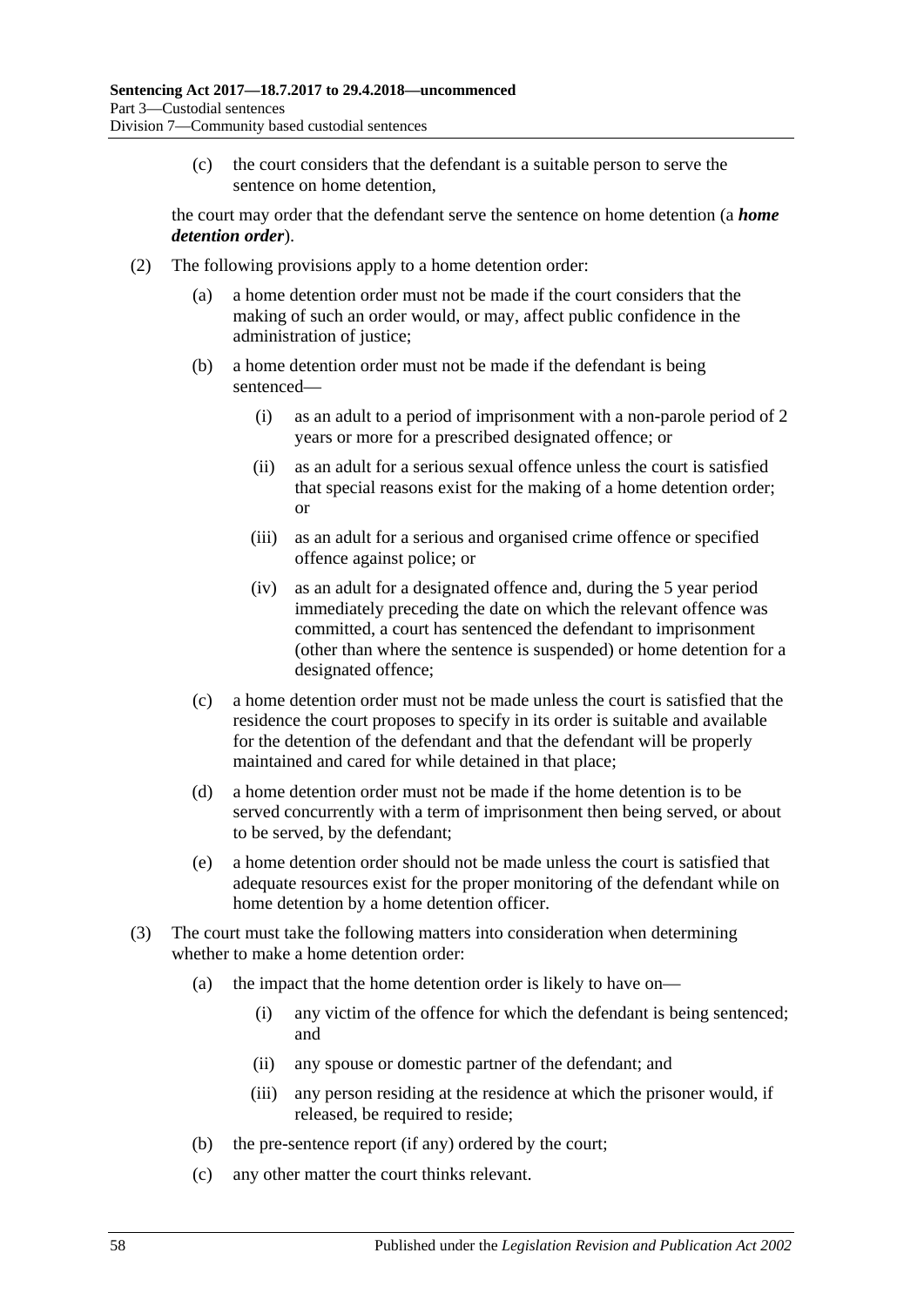- (4) In deciding whether special reasons exist for the purposes of [subsection](#page-57-0) (2)(b)(ii), the court must have regard to both of the following matters and only those matters:
	- (a) whether the defendant's advanced age or infirmity means that the defendant no longer presents an appreciable risk to the safety of the community (whether as individuals or in general);
	- (b) whether the interest of the community as a whole would be better served by the defendant serving the sentence on home detention rather than in custody.
- (5) In this section—

*designated offence* means any of the following offences under the *[Criminal Law](http://www.legislation.sa.gov.au/index.aspx?action=legref&type=act&legtitle=Criminal%20Law%20Consolidation%20Act%201935)  [Consolidation Act](http://www.legislation.sa.gov.au/index.aspx?action=legref&type=act&legtitle=Criminal%20Law%20Consolidation%20Act%201935) 1935*:

- (a) an offence under section 12, 12A, 13 or 13A;
- (b) an offence under section 19;
- (c) an offence under section 19AA;
- (d) an offence under section 19AC;
- (e) an offence under section 19A;
- (f) an offence under section 23 or 24;
- (g) an offence under section 29A;
- (h) an offence under section 39;
- (i) an offence under section 137;
- (j) an offence under section 170;
- (k) an offence under section 270B if the offence against the person to which that section applies is a relevant offence referred to in a preceding paragraph;

*prescribed designated offence* means an offence under section 13 or 23 of the *[Criminal Law Consolidation Act](http://www.legislation.sa.gov.au/index.aspx?action=legref&type=act&legtitle=Criminal%20Law%20Consolidation%20Act%201935) 1935*;

### *serious and organised crime offence* means—

- (a) any of the following offences under the *[Criminal Law Consolidation](http://www.legislation.sa.gov.au/index.aspx?action=legref&type=act&legtitle=Criminal%20Law%20Consolidation%20Act%201935)  Act [1935](http://www.legislation.sa.gov.au/index.aspx?action=legref&type=act&legtitle=Criminal%20Law%20Consolidation%20Act%201935)*:
	- (i) an offence under section 83E;
	- (ii) an aggravated offence under section 172 or 251, where the aggravating circumstances of the offence are the circumstances referred to in section  $5AA(1)(ga)(i)$  or (ii) of that Act;
	- (iii) an offence under section 244 or 245; or
- (b) any of the following offences under the *[Controlled Substances Act](http://www.legislation.sa.gov.au/index.aspx?action=legref&type=act&legtitle=Controlled%20Substances%20Act%201984) 1984*:
	- (i) an offence under section  $32(1)$ ;
	- (ii) an aggravated offence under section  $32(2)$ ,  $32(2a)$  or  $32(3)$ ;
	- (iii) an offence under section 33(1);
	- (iv) an aggravated offence under section 33(2) or 33(3);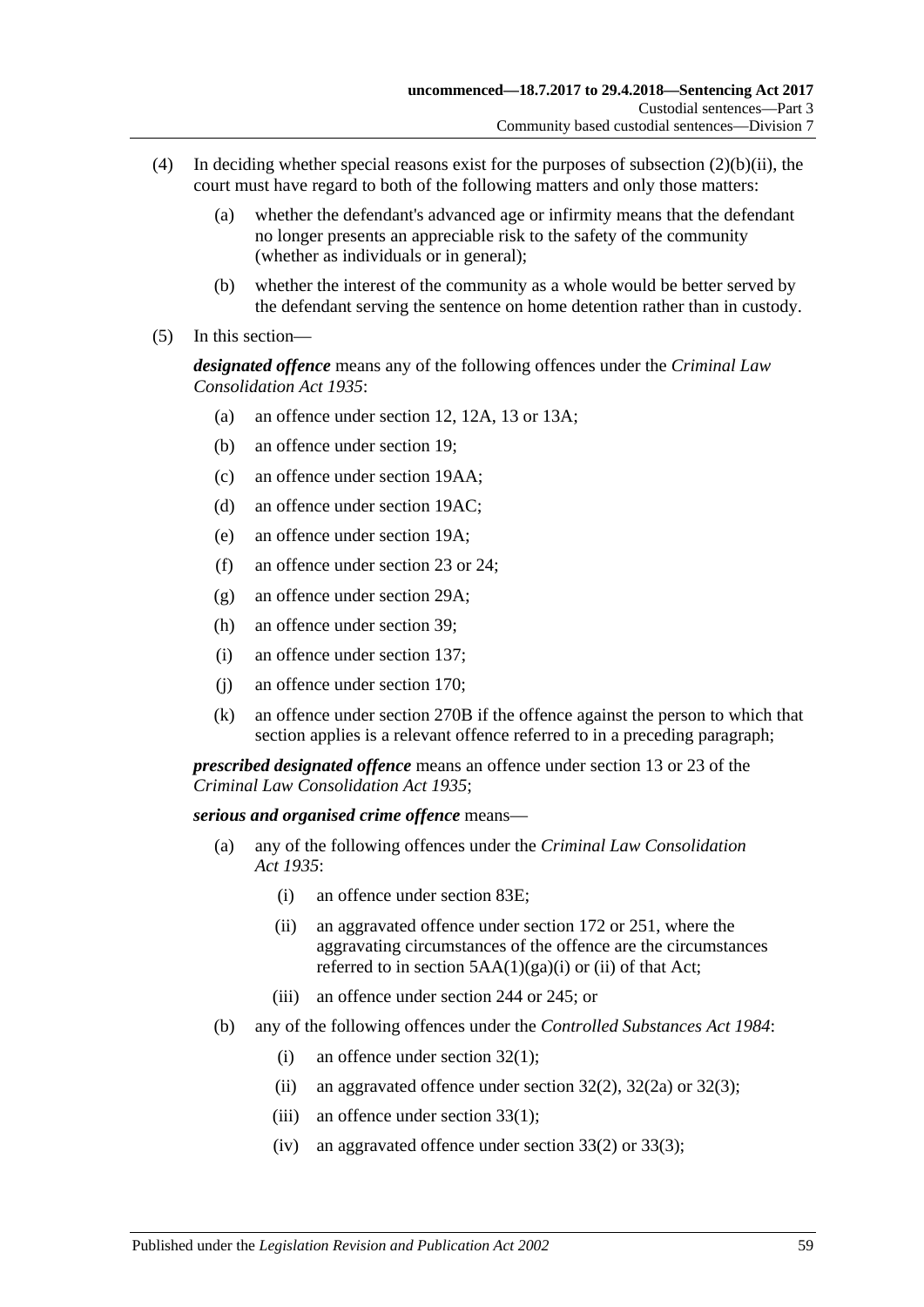(v) an aggravated offence under section  $33A(1)$ ,  $33A(2)$ ,  $33A(3)$ ,  $33A(4)$ or 33A(5);

<span id="page-59-1"></span>*serious sexual offence* means any of the following offences where the maximum penalty prescribed for the offence is, or includes, imprisonment for at least 5 years:

<span id="page-59-0"></span> $(a)$ 

- (i) an offence under section 48, 48A, 49, 50, 51, 56, 58, 59, 60, 63, 63B, 66, 67, 68 or 72 of the *[Criminal Law Consolidation Act](http://www.legislation.sa.gov.au/index.aspx?action=legref&type=act&legtitle=Criminal%20Law%20Consolidation%20Act%201935) 1935*;
- (ii) an offence against a corresponding previous enactment substantially similar to an offence referred to in [subparagraph](#page-59-0) (i);
- (iii) an attempt to commit or an assault with intent to commit any of the offences referred to in either of the preceding subparagraphs;
- (b) an offence against the law of another State or a Territory corresponding to an offence referred to in [paragraph](#page-59-1) (a);

*specified offence against police* means—

- (a) an aggravated offence under section 23(1) or 23(3) of the *[Criminal Law](http://www.legislation.sa.gov.au/index.aspx?action=legref&type=act&legtitle=Criminal%20Law%20Consolidation%20Act%201935)  [Consolidation Act](http://www.legislation.sa.gov.au/index.aspx?action=legref&type=act&legtitle=Criminal%20Law%20Consolidation%20Act%201935) 1935* where the aggravating circumstances of the offence are the circumstances referred to in section 5AA(1)(c) of that Act and the victim is a police officer; or
- (b) an offence of attempted murder or attempted manslaughter under the *[Criminal Law Consolidation Act](http://www.legislation.sa.gov.au/index.aspx?action=legref&type=act&legtitle=Criminal%20Law%20Consolidation%20Act%201935) 1935* where the victim is a police officer and the offender committed the offence—
	- (i) knowing the victim to be acting in the course of the victim's official duty; or
	- (ii) in retribution for something the offender knows or believes to have been done by the victim in the course of the victim's official duty.

## **72—Conditions of home detention order**

- (1) A home detention order is subject to the following conditions:
	- (a) a condition requiring the person subject to the order to remain at the residence specified by the court throughout the period of the home detention order and not to leave that residence at any time during that period except for the following purposes:
		- (i) attendance at such remunerated employment at such times and places as approved from time to time by the home detention officer to whom the person is assigned during the period of the home detention order;
		- (ii) urgent medical or dental treatment for the person;
		- (iii) attendance at—
			- (A) a place for the purpose of undergoing assessment or treatment (or both) relating to the person's mental or physical condition; or
			- (B) an intervention program; or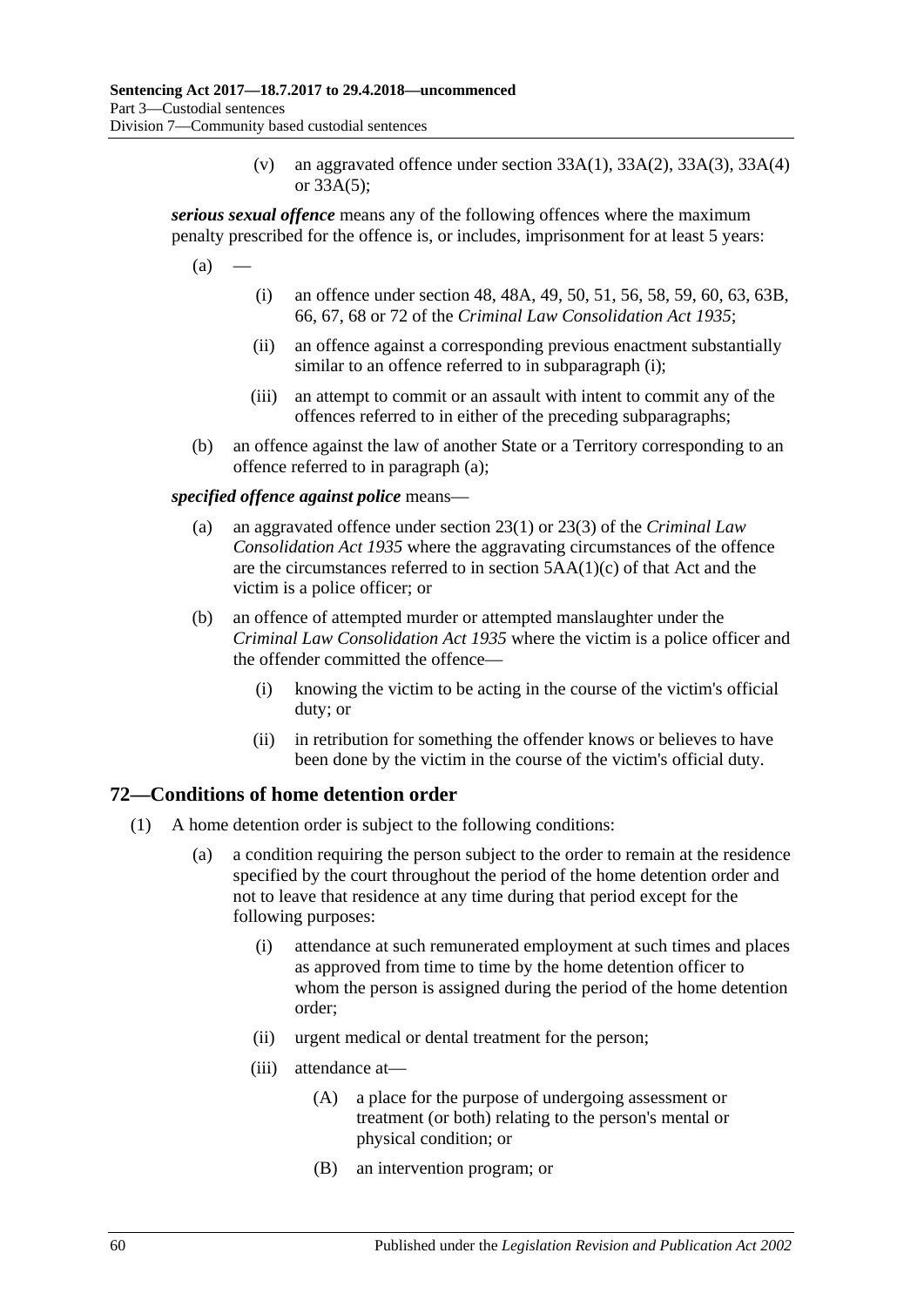(C) any other course of education, training or instruction, or other activity,

as approved or directed by the home detention officer to whom the person is assigned;

- (iv) any other purposes as approved or directed by the home detention officer to whom the person is assigned;
- (b) a condition requiring the person to be of good behaviour;
- (c) a condition requiring the person to be under the supervision of a home detention officer;
- (d) a condition requiring the person to obey the lawful directions of the home detention officer to whom the person is assigned;
- <span id="page-60-0"></span>(e) a condition prohibiting the person from possessing a firearm or ammunition or any part of a firearm;
- (f) a condition relating to the use of drugs by the person other than for therapeutic purposes;
- <span id="page-60-2"></span>(g) a condition requiring the person to submit to such tests (including testing without notice)—
	- (i) for gunshot residue; or
	- (ii) relating to drug use,

as a home detention officer may reasonably require;

- <span id="page-60-3"></span>(h) a condition that the person be monitored by use of an electronic device approved under section 4 of the *[Correctional Services Act](http://www.legislation.sa.gov.au/index.aspx?action=legref&type=act&legtitle=Correctional%20Services%20Act%201982) 1982*;
- (i) such other conditions as the court thinks appropriate and specifies in the order.
- (2) A person subject to a home detention order will, unless the home detention order is earlier revoked, remain on home detention—
	- (a) in the case of a person subject to a non-parole period—until the person is released on parole; or
	- (b) in the case of any other person—in accordance with Part 4 Division 7 of the *[Correctional Services Act](http://www.legislation.sa.gov.au/index.aspx?action=legref&type=act&legtitle=Correctional%20Services%20Act%201982) 1982*.
- (3) Subject to [subsection](#page-60-1) (4), the court may vary or revoke a condition imposed under this section.
- <span id="page-60-1"></span>(4) The court may only vary or revoke the following conditions in the following circumstances:
	- (a) the conditions imposed by [subsection](#page-60-0) (1)(e) and [\(g\)\(i\)—](#page-60-2)if the court is satisfied, by evidence given on oath, that—
		- (i) there are cogent reasons to do so; and
		- (ii) the possession of a firearm, ammunition or part of a firearm by the person does not represent an undue risk to the safety of the public;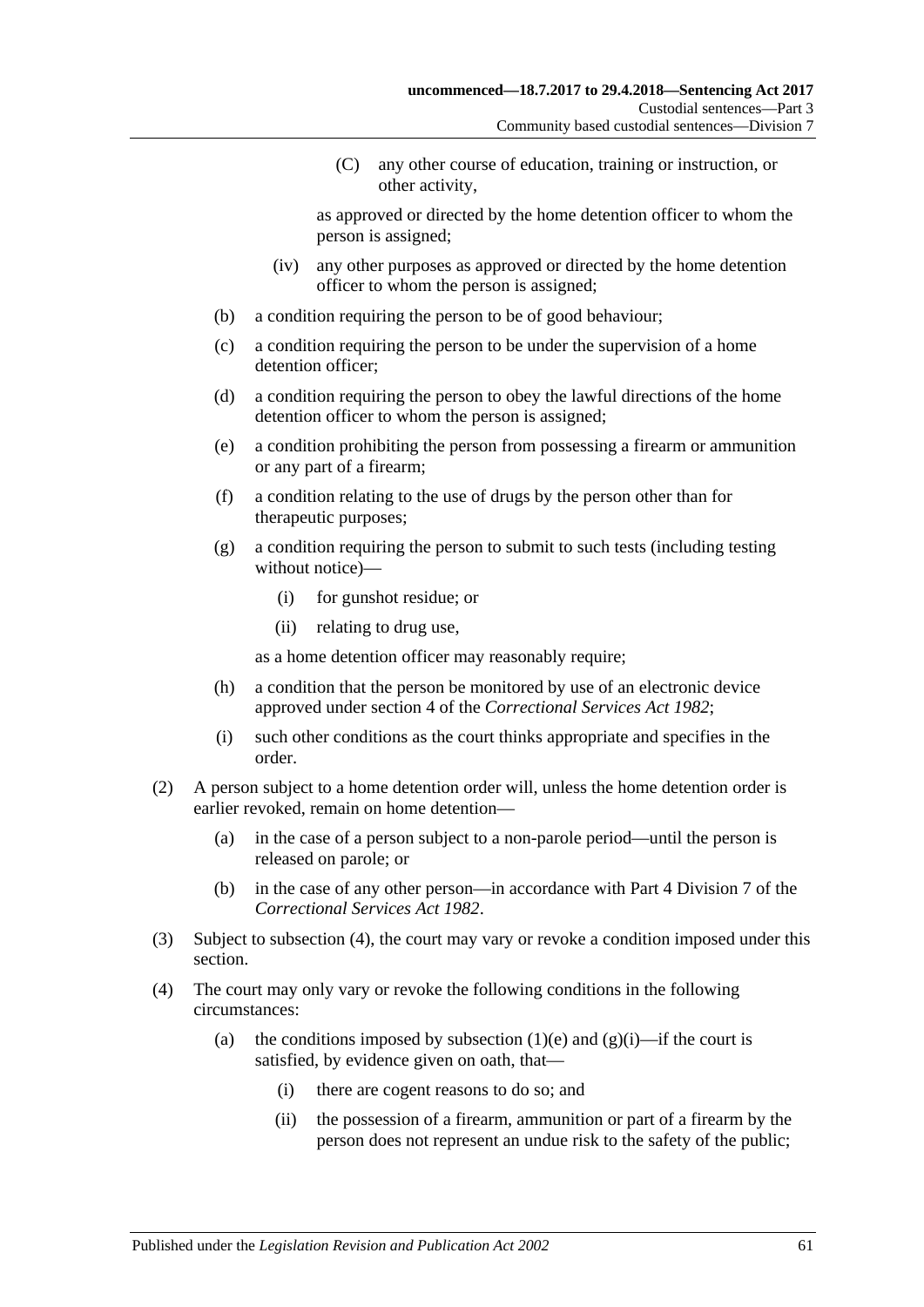(b) the condition imposed by [subsection](#page-60-3)  $(1)(h)$ —if the court is satisfied, by evidence given on oath, that removal of the electronic device is necessary for medical reasons.

# <span id="page-61-2"></span>**73—Orders that court may make on breach of condition of home detention order etc**

- <span id="page-61-1"></span><span id="page-61-0"></span>(1) Subject to this section, if the court that imposed a home detention order on a person is satisfied that—
	- (a) a person subject to a home detention order has breached a condition of the order; or
	- (b) the residence specified by the court at which the person is required to remain throughout the period of the home detention order is no longer suitable for the person and no other suitable residence is available for the person's detention,

the court must revoke the home detention order and order that the balance of the sentence the person was serving on home detention be served in custody.

- (2) Despite [subsection](#page-61-0) (1)(a), if the court is satisfied that the failure of the person to comply with the conditions of the home detention order was trivial or there are proper grounds on which the failure should be excused, the court—
	- (a) may refrain from revoking the order; and
	- (b) may impose a further condition on, or revoke or vary a condition of, the order.
- (3) A person subject to a home detention order is not in breach of a condition requiring the person to remain at the person's residence if the person leaves the residence for the purpose of averting or minimising a serious risk of death or injury (either to the person or some other person).
- (4) If a court revokes a home detention order and orders that the balance of the sentence be served in custody under [subsection](#page-61-1) (1), the court—
	- (a) must take the following periods into account:
		- (i) the period of compliance by the person with the conditions of the home detention order;
		- (ii) the period spent by the person on home detention or in custody pending determination of the proceedings under this section; and
	- (b) may, if it considers that there are special circumstances justifying it in so doing, reduce the term of the sentence of imprisonment; and
	- (c) may direct that the sentence be cumulative on any other sentence, or sentences, of imprisonment then being served, or to be served, by the person.
- (5) The court may, if it thinks it is necessary to do so for the purpose of proceedings under this section—
	- (a) issue a summons to a person subject to a home detention order requiring the person to appear before the court at the time and place specified in the summons; or
	- (b) issue a warrant for the person's arrest.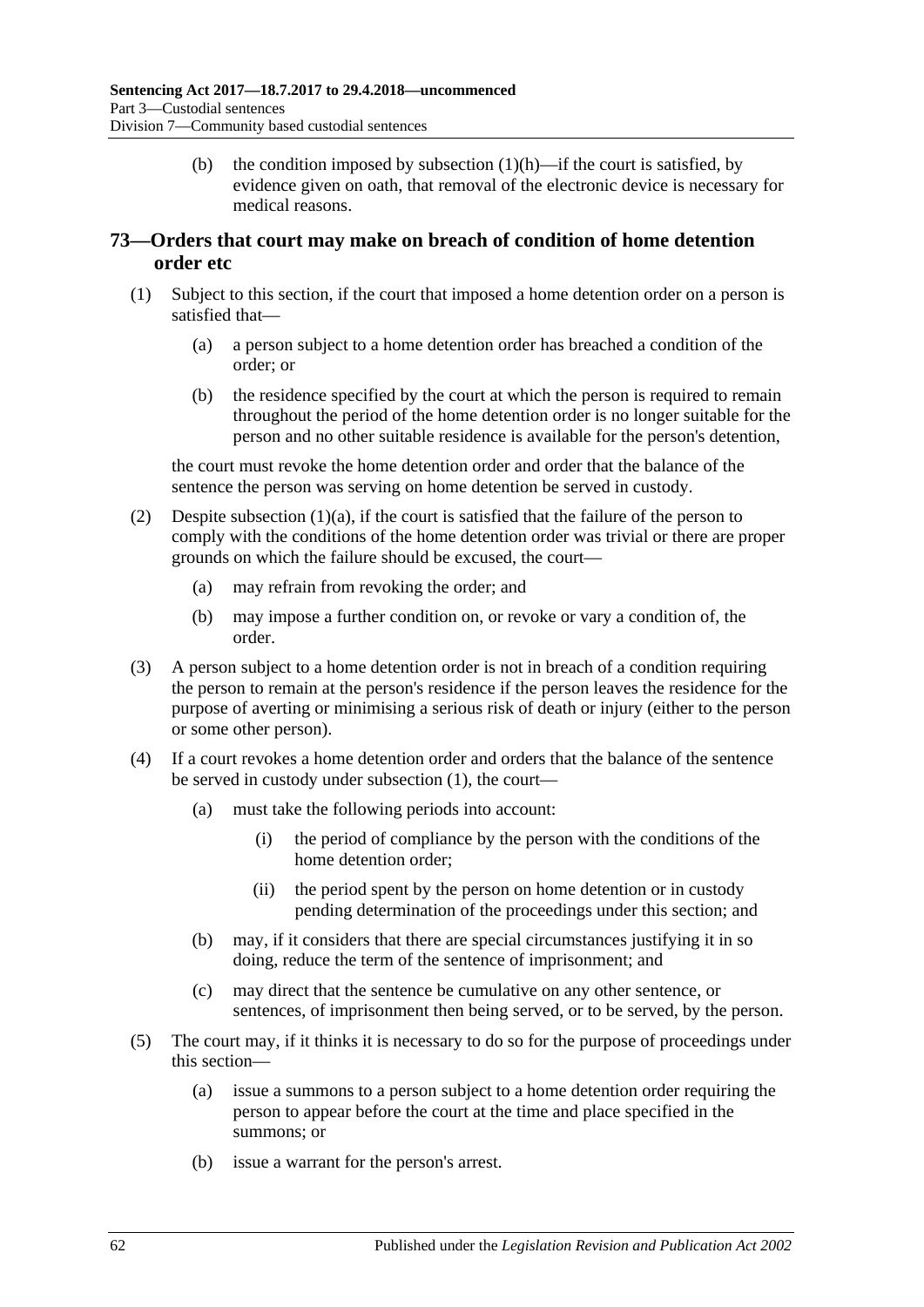- (6) A person who appears before the court as required by a summons issued under this section may be remanded in custody pending determination of the proceedings.
- (7) If a person fails to appear before the court as required by a summons issued under this section, the court may issue a warrant for the person's arrest.
- <span id="page-62-0"></span>(8) If a person is arrested pursuant to a warrant issued under this section, the person must be brought before the court or the Magistrates Court not later than the next working day and may be remanded in custody pending determination of the proceedings.
- (9) A warrant issued under this section authorises the detention of the person in custody pending appearance before the court.
- <span id="page-62-1"></span>(10) The obligations of a person subject to a home detention order are suspended during any period the person is in custody.
- (11) If a person subject to a home detention order is found guilty of an offence by a court of a superior jurisdiction to that of the court that made the order, being an offence committed during the period of the home detention order, any proceedings for breach of condition arising out of the offence are to be taken in the court of superior jurisdiction.
- (12) If a person subject to a home detention order is found guilty of an offence by a court of an inferior jurisdiction to that of the court that made the order, being an offence committed during the period of the home detention order, the court of inferior jurisdiction must-
	- (a) sentence the person for the offence and remand the person to the court that made the home detention order to be dealt with for breach of condition of the order; or
	- (b) remand the person to the court that made the home detention order to be sentenced for the offence and dealt with for breach of condition of the order.
- (13) The court dealing with a person for breach of condition of a home detention order must hear any evidence adduced tending to establish that the person has failed to comply with a condition of the order and any evidence or representations that the person may wish to adduce or make in reply.
- (14) In this section—

*court of an inferior jurisdiction* means—

- (a) if the court that made the home detention order is the Supreme Court—the District Court or the Magistrates Court;
- (b) if the court that made the home detention order is the District Court—the Magistrates Court;

### *court of a superior jurisdiction* means—

- (a) if the court that made the home detention order is the Magistrates Court—the Supreme Court or the District Court;
- (b) if the court that made the home detention order is the District Court—the Supreme Court.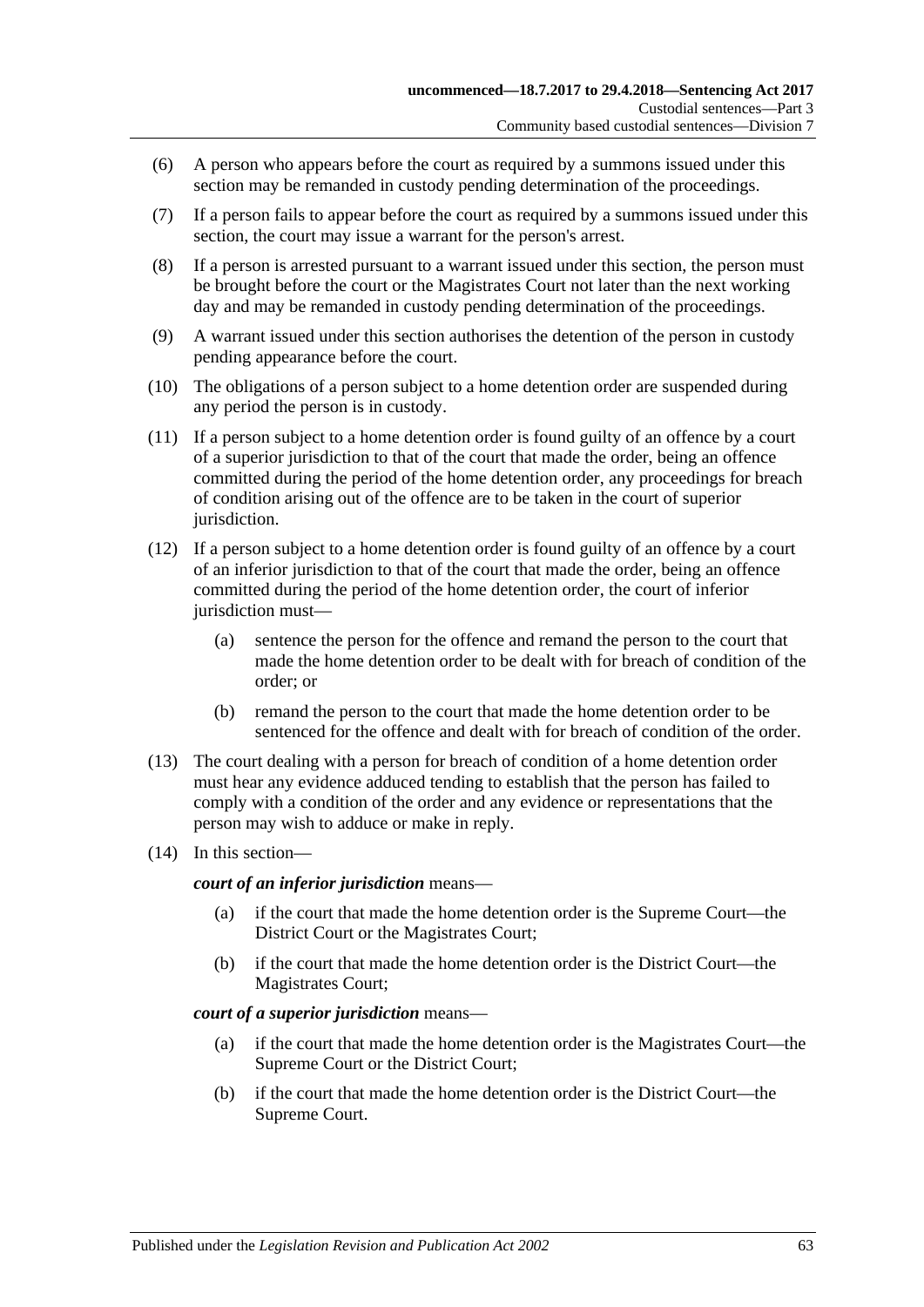# **74—Court to provide CE with copy of home detention order**

If a home detention order is made in respect of a person, or the order or conditions of the order are varied or revoked, or a further order is made in respect of the person, the court must notify the CE of the terms of the order, variation, revocation or further order, as the case may require.

## **75—CE must assign home detention officer**

- (1) The CE must, on receiving a copy of a home detention order (and may after then from time to time) assign the person to whom the order relates to a home detention officer.
- (2) The CE must ensure that the person is notified in writing of the name of the home detention officer to whom the person has been assigned and, if necessary, of the place and time at which the person must first report to that officer.
- (3) It is the duty of a home detention officer to endeavour to ensure that any person assigned to the officer complies with the conditions of the order.

### **76—Powers of home detention officers**

- (1) A home detention officer may, at any time—
	- (a) enter or telephone the residence of a person to whom the officer has been assigned; or
	- (b) telephone the person's place of employment or any other place at which the person is permitted or required to attend; or
	- (c) question any person who is at that residence or place as to the whereabouts of the person to whom the officer has been assigned,

for the purposes of ascertaining whether or not the person is complying with a condition of the home detention order.

- (2) A person must not—
	- (a) hinder a home detention officer in the exercise of powers under this section; or
	- (b) fail to answer truthfully any question put to the person by a home detention officer under those powers.

Maximum penalty: \$2 500.

## **77—Apprehension and detention of person subject to home detention order without warrant**

- (1) If the CE suspects on reasonable grounds that a person subject to a home detention order has breached a condition of the order, the person may be apprehended, without warrant, by a police officer or home detention officer and detained in custody for the purposes of proceedings relating to the suspected breach under [section](#page-61-2) 73 before the court that imposed the order.
- (2) [Section](#page-62-0) 73(8) to [\(10\)](#page-62-1) (inclusive) apply to a person apprehended under this section as if the person were arrested pursuant to a warrant issued under [section](#page-61-2) 73.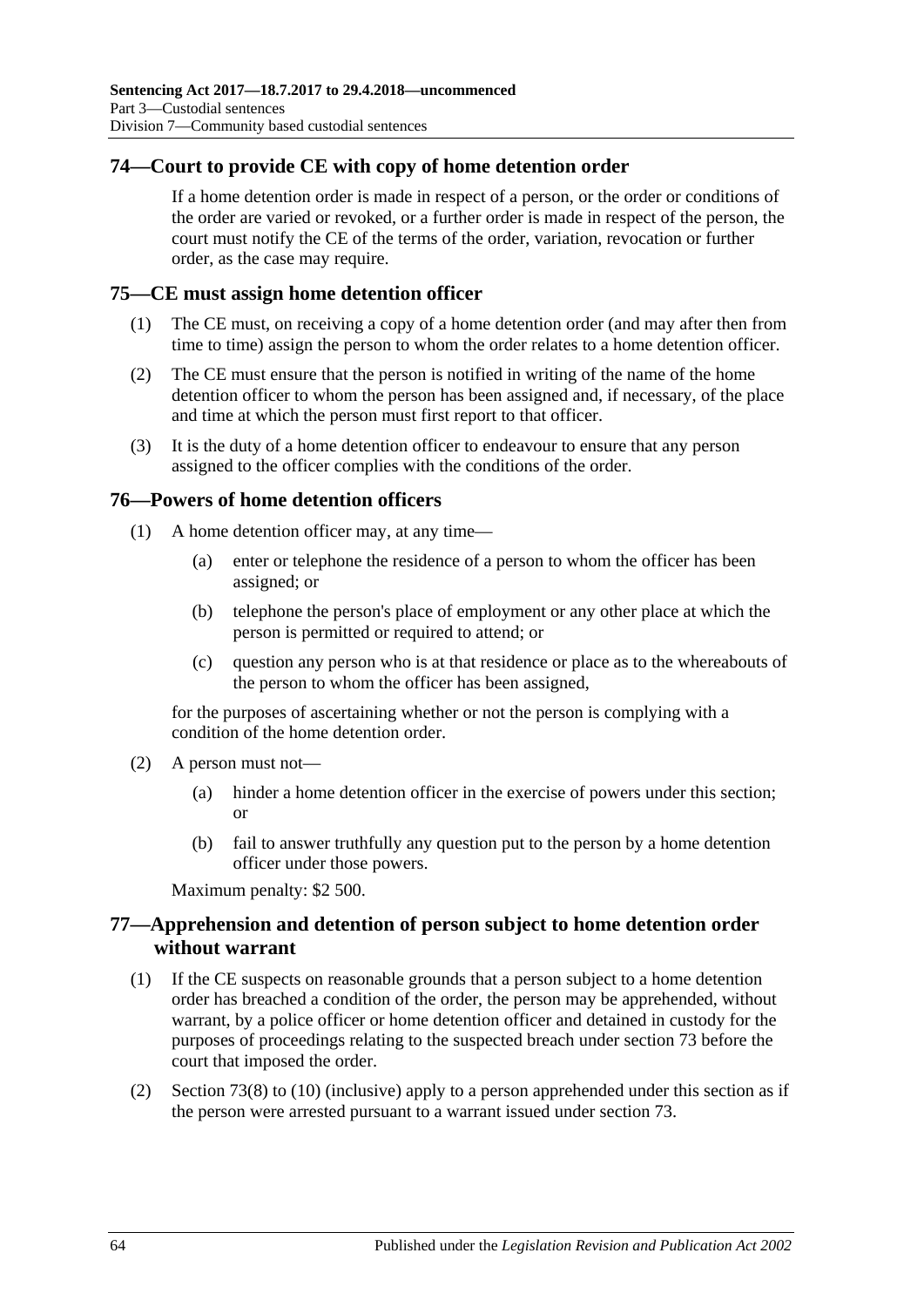# **78—Offence to contravene or fail to comply with condition of home detention order**

A person subject to a home detention order who contravenes or fails to comply with a condition of the order is guilty of an offence.

Maximum penalty: \$10 000 or imprisonment for 2 years.

### **Subdivision 2—Intensive correction**

### **79—Purpose of intensive correction order**

- (1) The purpose of an intensive correction order is to provide a court with an alternative sentencing option for a defendant where the court—
	- (a) is considering imposing a sentence of imprisonment of 12 months or less; and
	- (b) considers there is a genuine risk that the defendant will re-offend if not provided with a suitable intervention program for rehabilitation purposes.
- (2) The court should not impose an intensive correction order on a defendant unless the court considers that, given the short custodial sentence that the court would otherwise have imposed, rehabilitation of the defendant is more likely to be achieved by allowing the defendant to serve the sentence in the community while subject to strict conditions of intensive correction.
- (3) Despite the preceding subsections, the paramount consideration of the court when determining whether to make an intensive correction order must be to protect the safety of the community (whether as individuals or in general).

### **80—Intensive correction not available for certain offences**

- (1) The powers vested in a court by this Subdivision—
	- (a) are exercisable despite the fact that an Act prescribes a minimum penalty; but
	- (b) are not exercisable in relation to any offence in respect of which an Act expressly prohibits the reduction, mitigation or substitution of penalties or sentences.
- (2) In this section—

*Act* includes a statutory instrument.

### **81—Intensive correction orders**

- (1) Subject to this section, if—
	- (a) a court has imposed a sentence of imprisonment on a defendant of a term that is 2 years or less; and
	- (b) the court considers that the sentence should not be suspended under [Part](#page-73-1) 4 [Division](#page-73-1) 2; and
	- (c) the court determines that there is good reason for the defendant to serve the sentence in the community while subject to intensive correction,

<span id="page-64-0"></span>the court may order that the defendant serve the sentence in the community while subject to intensive correction (an *intensive correction order*).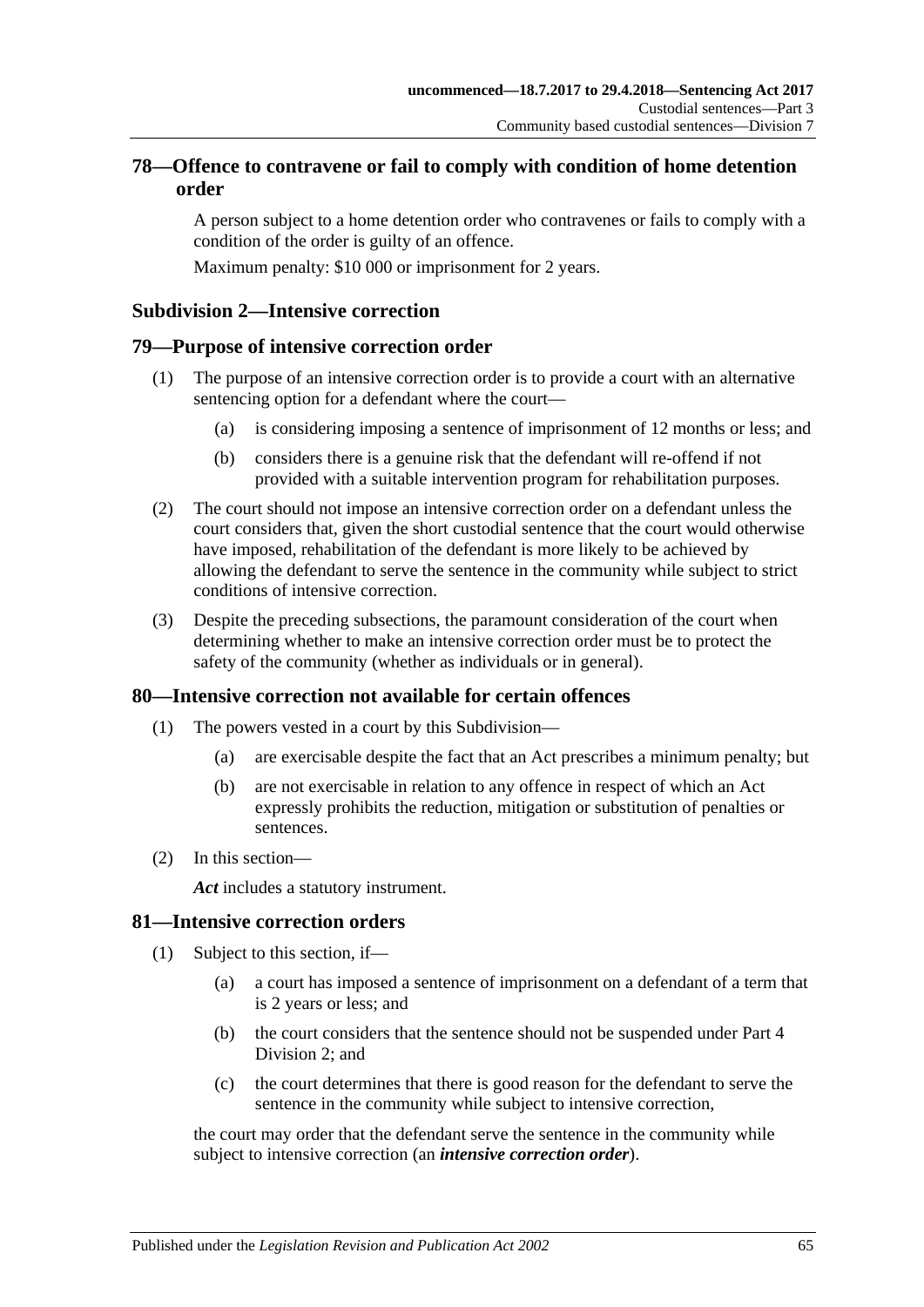- (2) For the purposes of [subsection](#page-64-0)  $(1)(c)$ , the court may determine that, even though a custodial sentence is warranted and there is a moderate to high risk of the defendant re-offending, any rehabilitation achieved during the period that would be spent in prison is likely to be limited compared to the likely rehabilitative effect if the defendant were instead to spend that period in the community while subject to intensive correction.
- (3) The following provisions apply to an intensive correction order:
	- (a) an intensive correction order must not be made if the sentence is to be served concurrently with a term of imprisonment then being served, or about to be served, by the defendant;
	- (b) an intensive correction order should not be made if the court is not satisfied that adequate resources exist for the proper monitoring of the defendant while subject to an intensive correction order by a community corrections officer.
- (4) The court must take the following matters into consideration when determining whether to make an intensive correction order:
	- (a) the impact that the intensive correction order is likely to have on—
		- (i) any victim of the offence for which the defendant is being sentenced; and
		- (ii) any spouse or domestic partner of the defendant; and
		- (iii) any person residing at the residence at which the defendant may, if released, reside;
	- (b) the pre-sentence report (if any) ordered by the court;
	- (c) any other matter the court thinks relevant.

### **82—Conditions of intensive correction order**

- <span id="page-65-1"></span><span id="page-65-0"></span>(1) An intensive correction order is subject to the following conditions:
	- (a) a condition requiring the person to be of good behaviour;
	- (b) a condition requiring the person to be under the supervision of a community corrections officer;
	- (c) a condition requiring the person to obey the lawful directions of the community corrections officer to whom the person is assigned;
	- (d) a condition requiring the person to report to a specified place not later than 2 working days after the date of the order unless, within that period, the defendant receives a notice from the CE to the contrary;
	- (e) a condition prohibiting the person from possessing a firearm or ammunition or any part of a firearm;
	- (f) a condition requiring the person to submit to such tests (including testing without notice) for gunshot residue as a community corrections officer may reasonably require;
	- (g) a condition that the person undergo assessment or treatment (or both) relating to the person's mental or physical condition;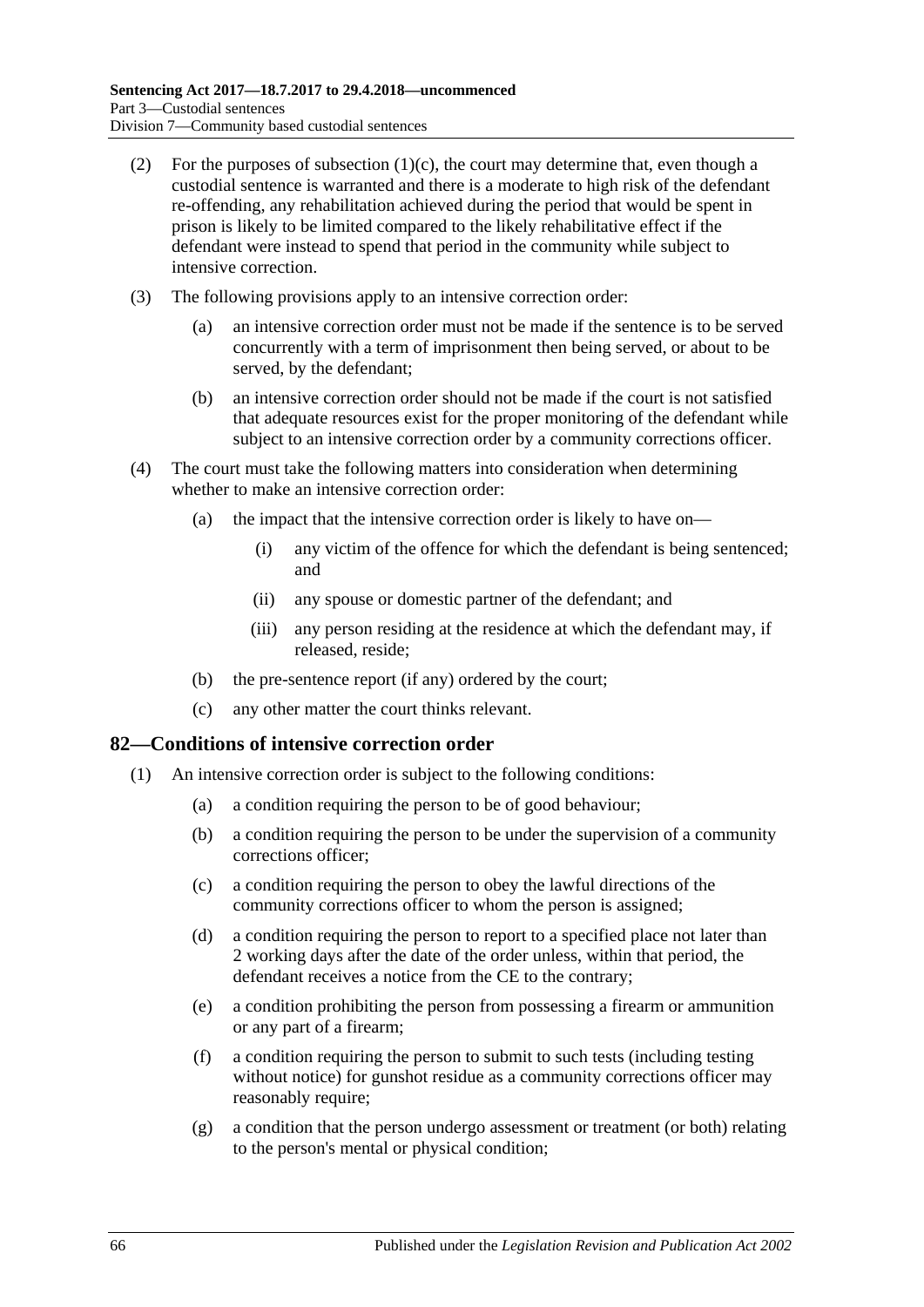- (h) a condition requiring the person to report to the community corrections officer to whom the person is assigned any change of address or employment, not later than 2 working days after the date of the change;
- (i) a condition that the person must not leave the State for any reason except in accordance with the written permission of the CE;
- (j) if the defendant is unemployed—a condition requiring the person to perform a specified number of hours of community service;
- (k) a condition requiring the person to comply with the following:
	- (i) regulations made for the purposes of this section;
	- (ii) the lawful directions of the CE;
- (l) such other conditions as the court thinks appropriate and specifies in the order.
- <span id="page-66-1"></span><span id="page-66-0"></span>(2) Without limiting the generality of [subsection](#page-66-0) (1)(l), an intensive correction order may (for example) be subject to any of the following conditions:
	- (a) a condition that the person subject to the order reside at specified premises;
	- (b) a condition that the defendant be monitored by use of an electronic device approved under section 4 of the *[Correctional Services Act](http://www.legislation.sa.gov.au/index.aspx?action=legref&type=act&legtitle=Correctional%20Services%20Act%201982) 1982*;
	- (c) a condition requiring the defendant to abstain from drugs of a specified class (including alcohol);
	- (d) a condition requiring the defendant to undertake an intervention program;
	- (e) a condition requiring the person to submit to such tests (including testing without notice) relating to drug use, as a community corrections officer may reasonably require;
	- (f) a condition that the person contribute financially to any course or treatment program that the person is required to undertake;
	- (g) any other condition that the court thinks fit.
- (3) Without limiting the generality of [subsection](#page-66-1)  $(1)(k)(ii)$ , the CE may (for example) direct the person subject to the order to do 1 or more of the following during the period of the order:
	- (a) reside at specified premises;
	- (b) be monitored (for a period not exceeding 28 days) by use of an electronic device approved under section 4 of the *[Correctional Services Act](http://www.legislation.sa.gov.au/index.aspx?action=legref&type=act&legtitle=Correctional%20Services%20Act%201982) 1982*;
	- (c) submit to such tests (including testing without notice) relating to drug use, as a community corrections officer may reasonably require;
	- (d) if the defendant is unemployed—perform a specified number of hours of community service per week (which must be at least 12 hours but not more than 20 hours per week).
- (4) A person subject to an intensive correction order will, unless the intensive correction order is earlier revoked, remain subject to intensive correction in the community until the expiry of the order.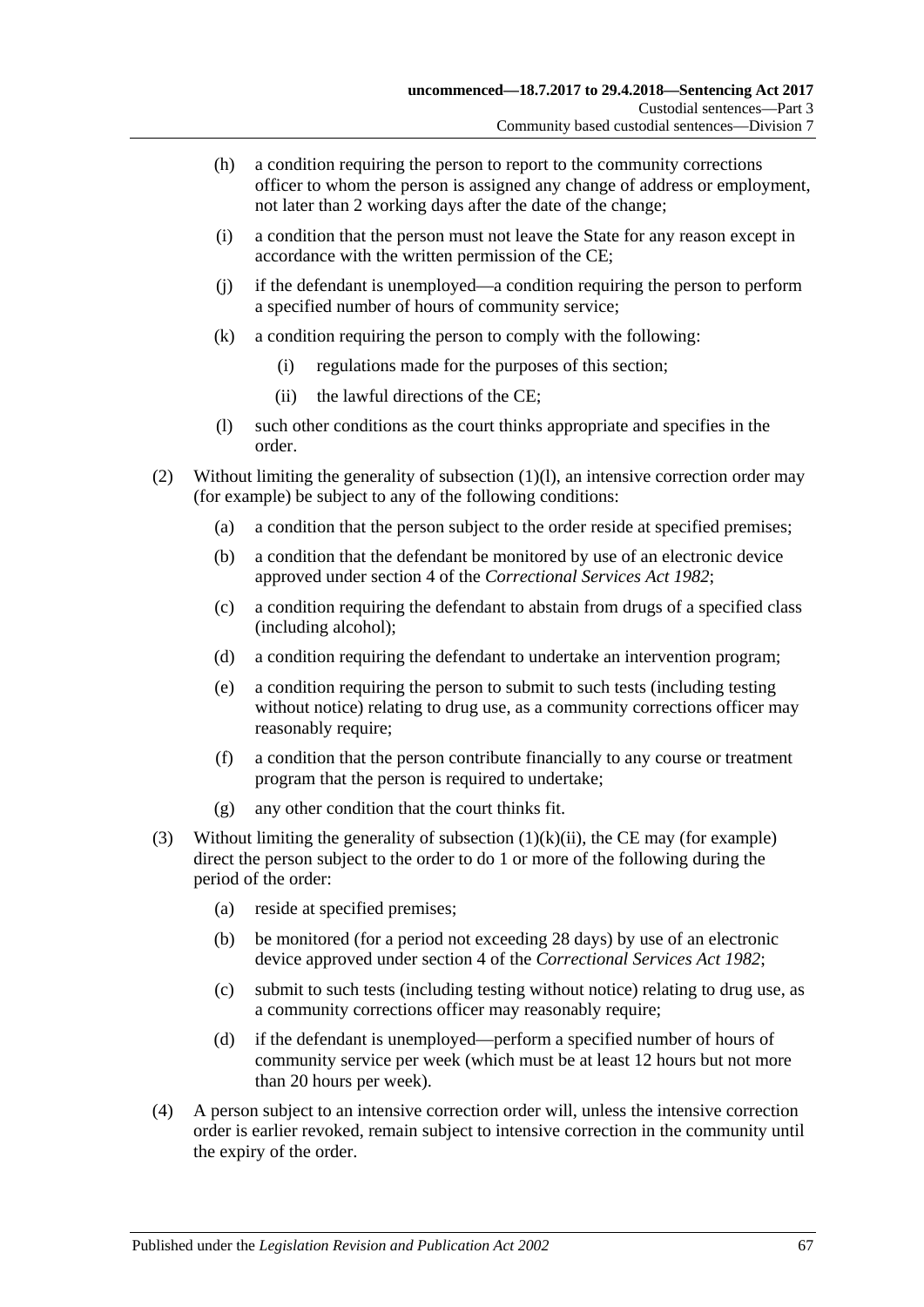- (5) Subject to [subsection](#page-67-0) (6), the court may vary or revoke a condition imposed under this section.
- <span id="page-67-0"></span>(6) The court may only vary or revoke the conditions imposed by [subsection](#page-65-0)  $(1)(e)$  and  $(f)$ if the court is satisfied, by evidence given on oath, that—
	- (a) there are cogent reasons to do so; and
	- (b) the possession of a firearm, ammunition or part of a firearm by the person does not represent an undue risk to the safety of the public.

## <span id="page-67-2"></span>**83—Orders that court may make on breach of condition of intensive correction order etc**

- <span id="page-67-1"></span>(1) Subject to this section, if the court that imposed an intensive correction order on a person is satisfied that a person subject to an intensive correction order has breached a condition of the order, the court must revoke the intensive correction order and order that the balance of the sentence the person was serving in the community be served in custody.
- (2) Despite [subsection](#page-67-1) (1), if the court is satisfied that the failure of the person to comply with the conditions of the intensive correction order was trivial or there are proper grounds on which the failure should be excused, the court—
	- (a) may refrain from revoking the order; and
	- (b) may vary the order (including by extending the term of the order but not so that the order would exceed in aggregate a period of 2 years or imposing a condition of home detention); and
	- (c) may impose a further condition on, or revoke or vary a condition of, the order.
- (3) If a court revokes an intensive correction order and orders that the balance of the sentence be served in custody under [subsection](#page-67-1) (1), the court—
	- (a) must take the following periods into account:
		- (i) the period of compliance by the person with the conditions of the intensive correction order;
		- (ii) the period spent by the person in custody or in the community subject to intensive correction pending determination of the proceedings under this section; and
	- (b) may, if it considers that there are special circumstances justifying it in so doing, reduce the term of the sentence of imprisonment; and
	- (c) may direct that the sentence be cumulative on any other sentence, or sentences, of imprisonment then being served, or to be served, by the person.
- (4) If the court imposes a condition of home detention, the terms of the condition require the defendant to reside in a specified place and to remain at that place for a specified period (which may not exceed the balance of the term of the sentence), not leaving it except for 1 of the following purposes:
	- (a) remunerated employment;
	- (b) necessary medical or dental treatment for the defendant;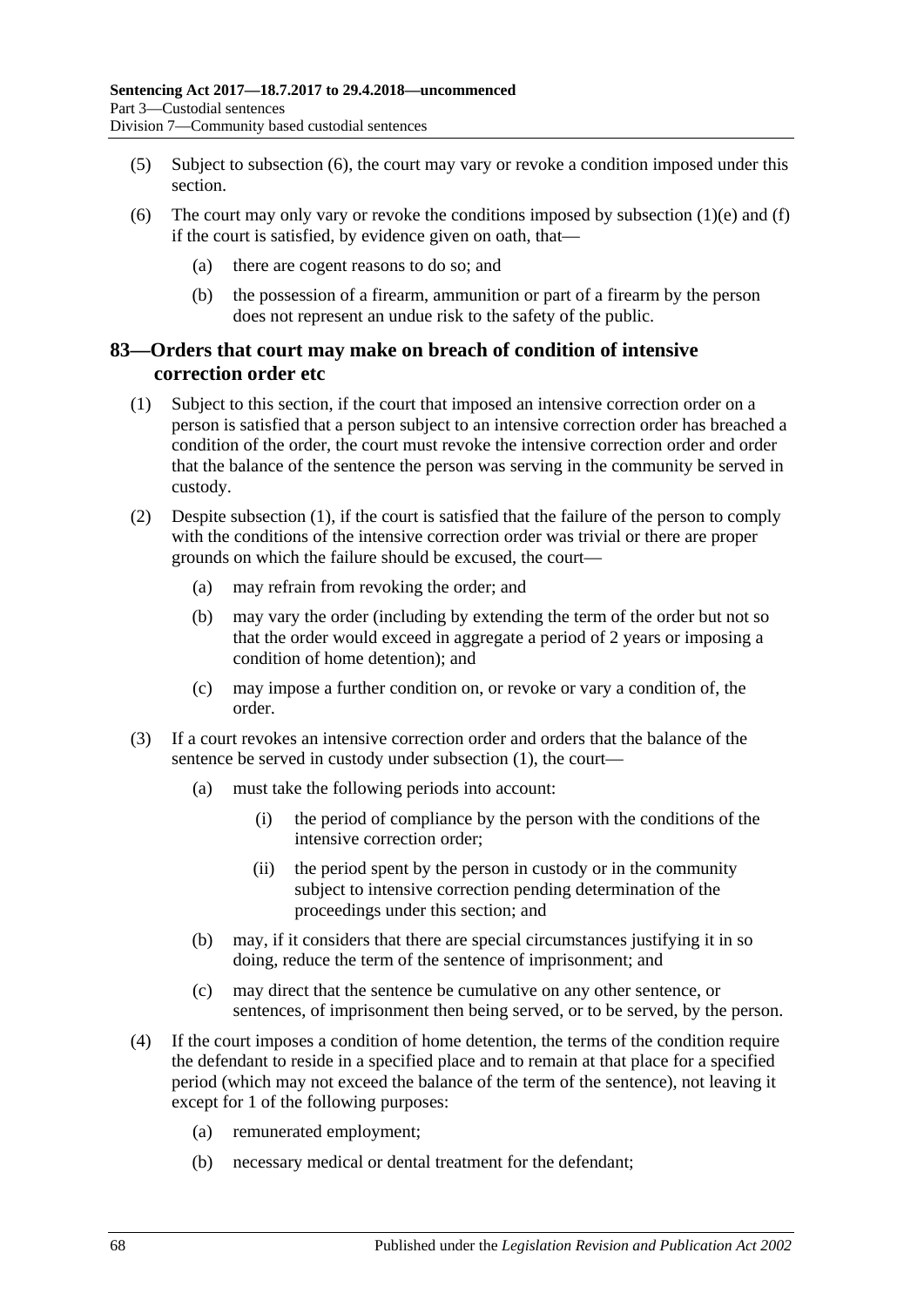- (c) averting or minimising a serious risk of death or injury (whether to the defendant or some other person);
- (d) any other purpose approved or directed by the community corrections officer to whom the defendant is assigned.
- (5) The court may, if it thinks it is necessary to do so for the purpose of proceedings under this section—
	- (a) issue a summons to a person subject to an intensive correction order requiring the person to appear before the court at the time and place specified in the summons; or
	- (b) issue a warrant for the person's arrest.
- (6) A person who appears before the court as required by a summons issued under this section may be remanded in custody pending determination of the proceedings.
- (7) If a person fails to appear before the court as required by a summons issued under this section, the court may issue a warrant for the person's arrest.
- (8) If a person is arrested pursuant to a warrant issued under this section, the person must be brought before the court or the Magistrates Court not later than the next working day and may be remanded in custody pending determination of the proceedings.
- <span id="page-68-0"></span>(9) A warrant issued under this section authorises the detention of the person in custody pending appearance before the court.
- (10) The obligations of a person subject to an intensive correction order are suspended during any period the person is in custody.
- <span id="page-68-1"></span>(11) If a person subject to an intensive correction order is found guilty of an offence by a court of a superior jurisdiction to that of the court that made the order, being an offence committed during the period of the intensive correction order, any proceedings for breach of condition arising out of the offence are to be taken in the court of superior jurisdiction.
- (12) If a person subject to an intensive correction order is found guilty of an offence by a court of an inferior jurisdiction to that of the court that made the order, being an offence committed during the period of the intensive correction order, the court of inferior jurisdiction must—
	- (a) sentence the person for the offence and remand the person to the court that made the intensive correction order to be dealt with for breach of condition of the order; or
	- (b) remand the person to the court that made the intensive correction order to be sentenced for the offence and dealt with for breach of condition of the order.
- (13) The court dealing with a person for breach of condition of an intensive correction order must hear any evidence adduced tending to establish that the person has failed to comply with a condition of the order and any evidence or representations that the person may wish to adduce or make in reply.
- (14) In this section—

### *court of an inferior jurisdiction* means—

(a) if the court that made the intensive correction order is the Supreme Court—the District Court or the Magistrates Court;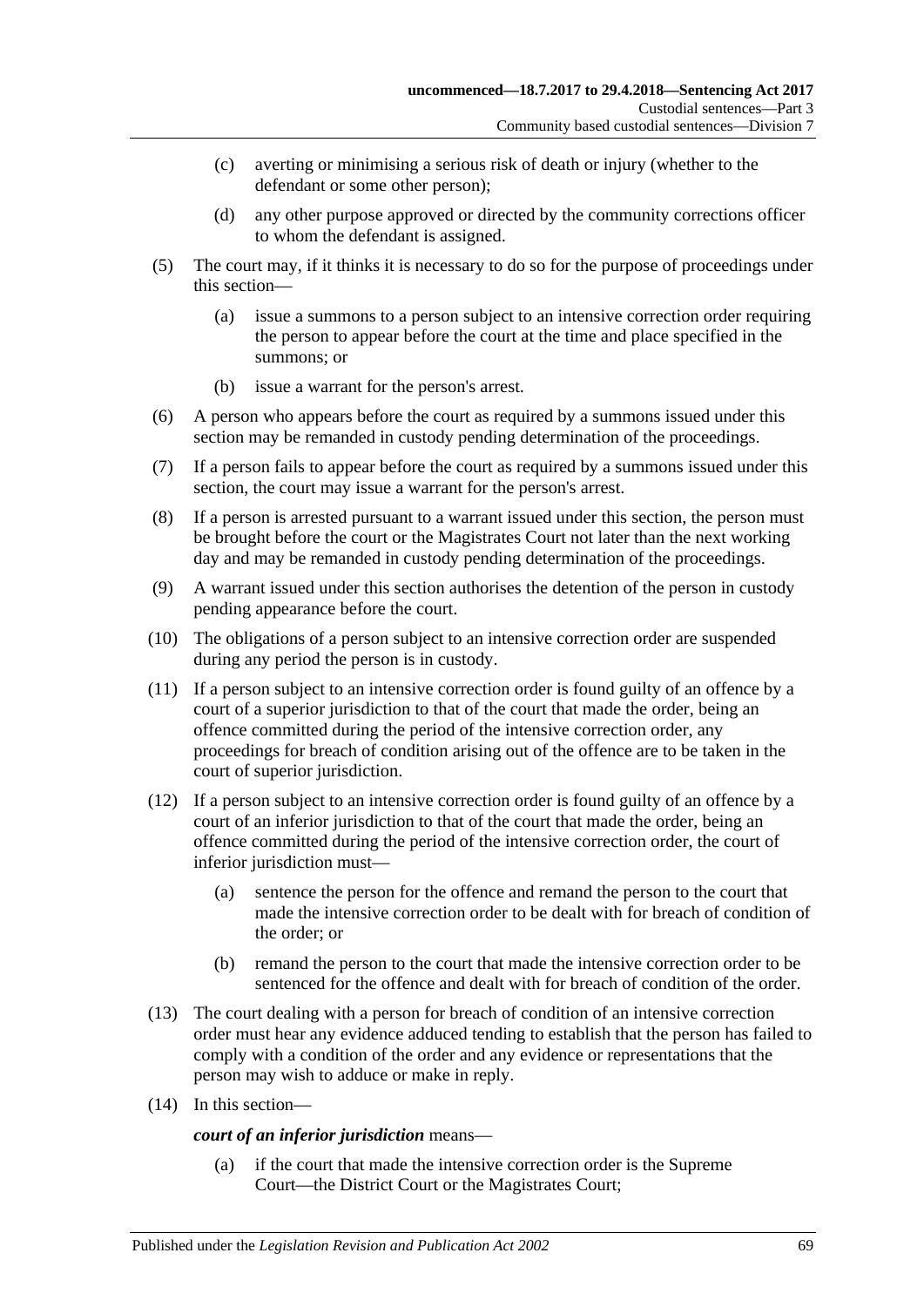(b) if the court that made the intensive correction order is the District Court—the Magistrates Court;

### *court of a superior jurisdiction* means—

- (a) if the court that made the intensive correction order is the Magistrates Court—the Supreme Court or the District Court;
- (b) if the court that made the intensive correction order is the District Court—the Supreme Court.

### **84—Court to provide CE with copy of intensive correction order**

If an intensive correction order is made in respect of a person, or the order or conditions of the order are varied or revoked, or a further order is made in respect of the person, the court must notify the CE of the terms of the order, variation, revocation or further order, as the case may require.

### **85—CE must assign community corrections officer**

- (1) The CE must, on receiving a copy of an intensive correction order (and may after then from time to time) assign the person to whom the order relates to a community corrections officer.
- (2) The CE must ensure that the person is notified in writing of the name of the community corrections officer to whom the person has been assigned and, if necessary, of the place and time at which the person must first report to that officer.
- (3) It is the duty of a community corrections officer to endeavour to ensure that any person assigned to the officer complies with the conditions of the order.

### **86—Provisions relating to community service**

- (1) The following provisions apply to an intensive correction order that includes a condition requiring the performance of community service:
	- (a) the court must specify the number of hours of community service to be performed by the person to whom the sentence relates, being not less than 15 or more than 300;
	- (b) the court must not specify a number of hours of community service to be performed by a person who is already performing, or is liable to perform, community service, where the aggregate of that number and the number of hours previously specified would exceed 300;
	- (c) the court must specify a period, not exceeding 18 months, within which the community service is to be performed;
	- (d) the person is required to report to a specified place not later than 2 working days after the date of the order unless, within that period, the person receives a notice from the CE to the contrary;
	- (e) the person is required to perform community service for not less than 4 hours each week and on such day, or days, as the community corrections officer to whom the person is assigned may direct;
	- (f) the person may not, except in circumstances approved by the Minister for Correctional Services, be required to perform community service for a continuous period exceeding 7.5 hours;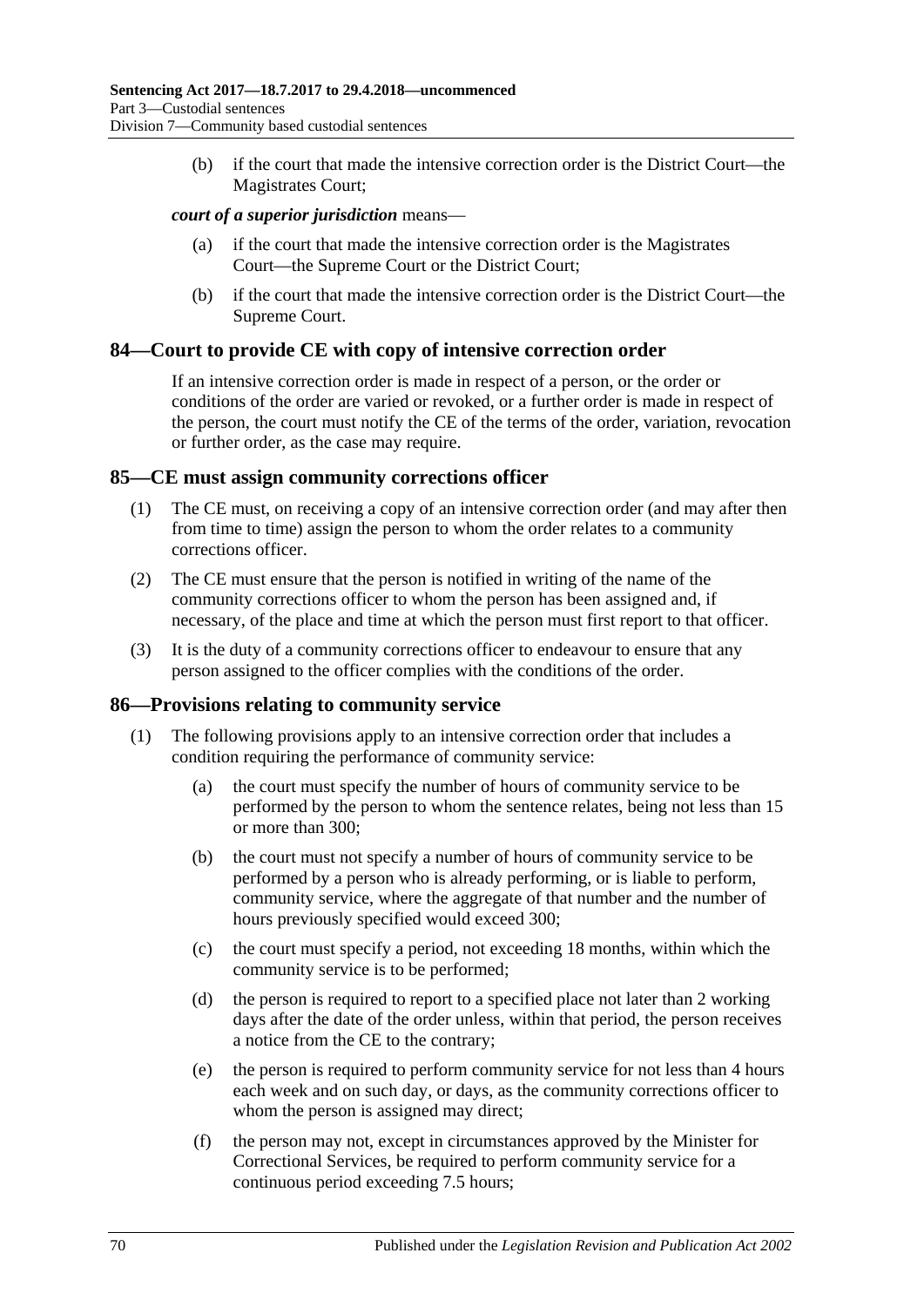- (g) if on any day a period of community service is to exceed 4 continuous hours, the next hour must be a meal break;
- (h) the person may not be required to perform community service at a time that would interfere with the person's remunerated employment or with a course of training or instruction relating to, or likely to assist the person to obtain, remunerated employment, or that would cause unreasonable disruption of the person's commitments in caring for the person's dependants;
- (i) the person may not be required to perform community service at a time that would cause the person to offend against a rule of a religion that the person practises;
- (j) the attendance of the person at any educational or recreational course of instruction approved by the Minister for Correctional Services will be taken to be performance of community service;
- (k) the person will not be remunerated for the performance of community service under the order;
- (l) the person must obey the lawful directions of the community corrections officer to whom the person is assigned.
- (2) This section does not apply in relation to the performance of community service by a youth.

# <span id="page-70-0"></span>**87—Court to be notified if suitable community service placement not available**

- (1) If the CE, on being notified that a court has included in an intensive correction order a condition requiring the performance of community service, is of the opinion that suitable community service work cannot be found for the defendant, whether because of the defendant's physical or mental disability, the location of the defendant, or for some other reason, the CE must notify the court in writing of that fact.
- (2) On receiving a notification under [subsection](#page-70-0) (1), the court may revoke the condition or discharge the intensive correction order (as the case may be) and may require the defendant to appear before the court for further order.

## **88—Community corrections officer to give reasonable directions**

- (1) A community corrections officer responsible for supervising a person in the community under this Subdivision—
	- (a) must give reasonable directions to the person requiring the person to report to the officer on a regular basis; and
	- (b) may give reasonable directions to the person—
		- (i) requiring the person to notify the officer of any change in the person's place of residence or employment; or
		- (ii) requiring the person to reside, or not to reside, in any particular place or area or with any particular person; or
		- (iii) requiring the person to take up, or not to take up, any particular employment, to be punctual in reporting to work or not to give up some particular employment; and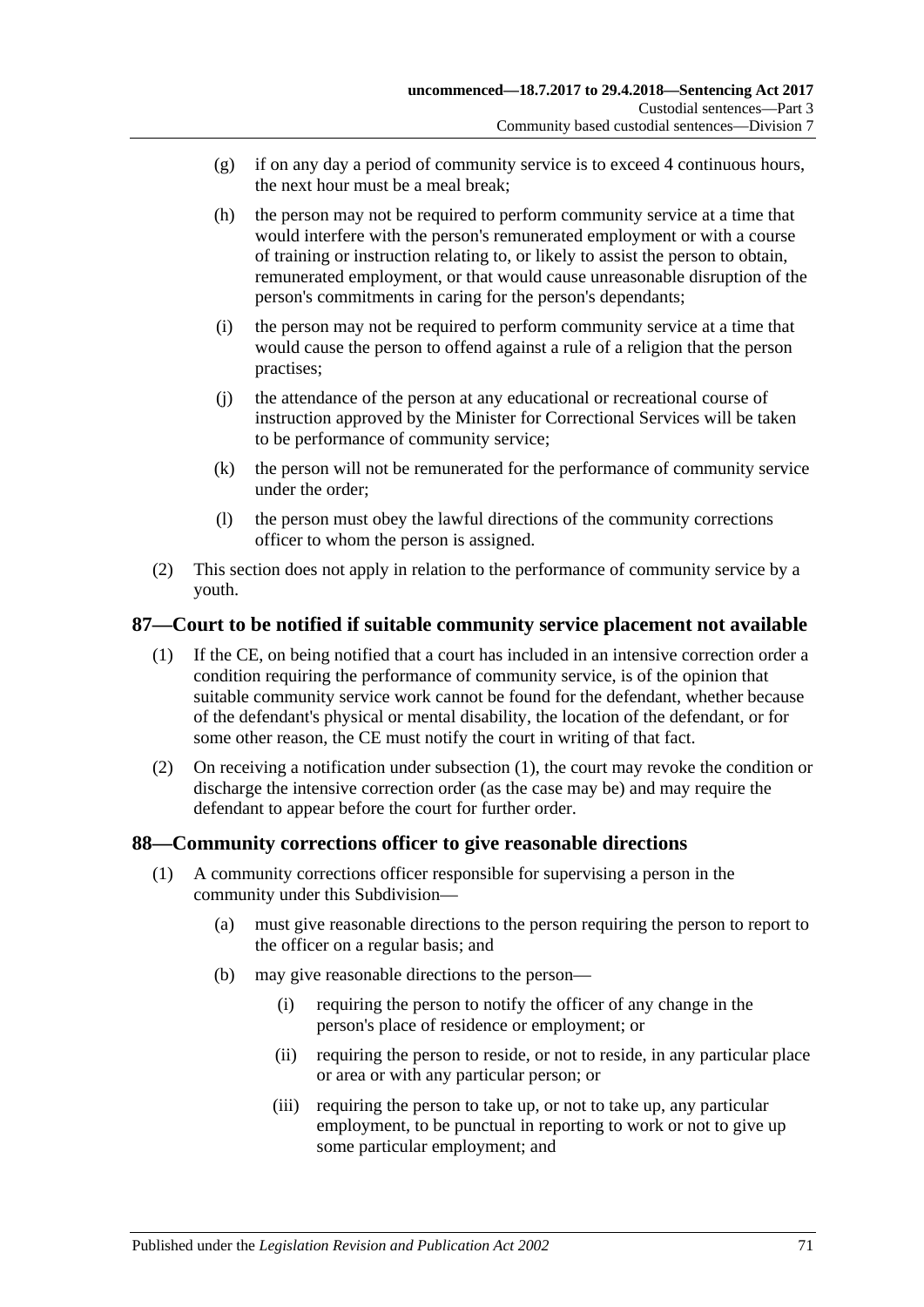- (c) may give the person other directions of a kind authorised by the Minister for Correctional Services, either generally or in relation to that person.
- (2) If the person is required to perform community service as a condition of an intensive correction order, the community corrections officer may also give reasonable directions to the person—
	- (a) requiring the person to report to a community service centre or other place at certain times; or
	- (b) requiring the person to perform certain projects or tasks as community service; or
	- (c) requiring the person to undertake or participate in courses of instruction at a community service centre or other place; or
	- (d) requiring the person to behave in a particular manner while undertaking community service.

# **89—Power of Minister in relation to default in performance of community service**

- <span id="page-71-0"></span>(1) If the Minister for Correctional Services is satisfied that a person who is required to perform community service as a condition of an intensive correction order has failed to obey a direction given by the community corrections officer to whom the person is assigned, the Minister may, instead of commencing proceedings for breach of order, by notice in writing served personally, increase the number of hours of community service that the person is required to perform.
- (2) If the Minister increases the hours of community service to be performed under a condition of an intensive correction order, the order will be taken to have been amended accordingly.
- (3) The number of hours of community service may not be increased unde[r subsection](#page-71-0) (1) by more than 24 in aggregate, but such an increase may be made despite the fact that its effect is to increase the total number of hours to be performed beyond the normal limit.
- (4) If the Minister for Correctional Services is satisfied that a person has failed to comply with a condition of an intensive correction order requiring performance of community service, the Minister may, by notice in writing served personally or by post, suspend the operation of the order until proceedings for breach of the intensive correction order have been determined.

## **90—Apprehension and detention of person subject to intensive correction order without warrant**

- (1) If the CE suspects on reasonable grounds that a person subject to an intensive correction order has breached a condition of the order, the person may be apprehended, without warrant, by a police officer or community corrections officer and detained in custody for the purposes of proceedings relating to the suspected breach under [section](#page-67-2) 83 before the court that imposed the order.
- (2) [Section](#page-68-0) 83(9) to [\(11\)](#page-68-1) (inclusive) apply to a person apprehended under this section as if the person were arrested pursuant to a warrant issued under [section](#page-67-2) 83.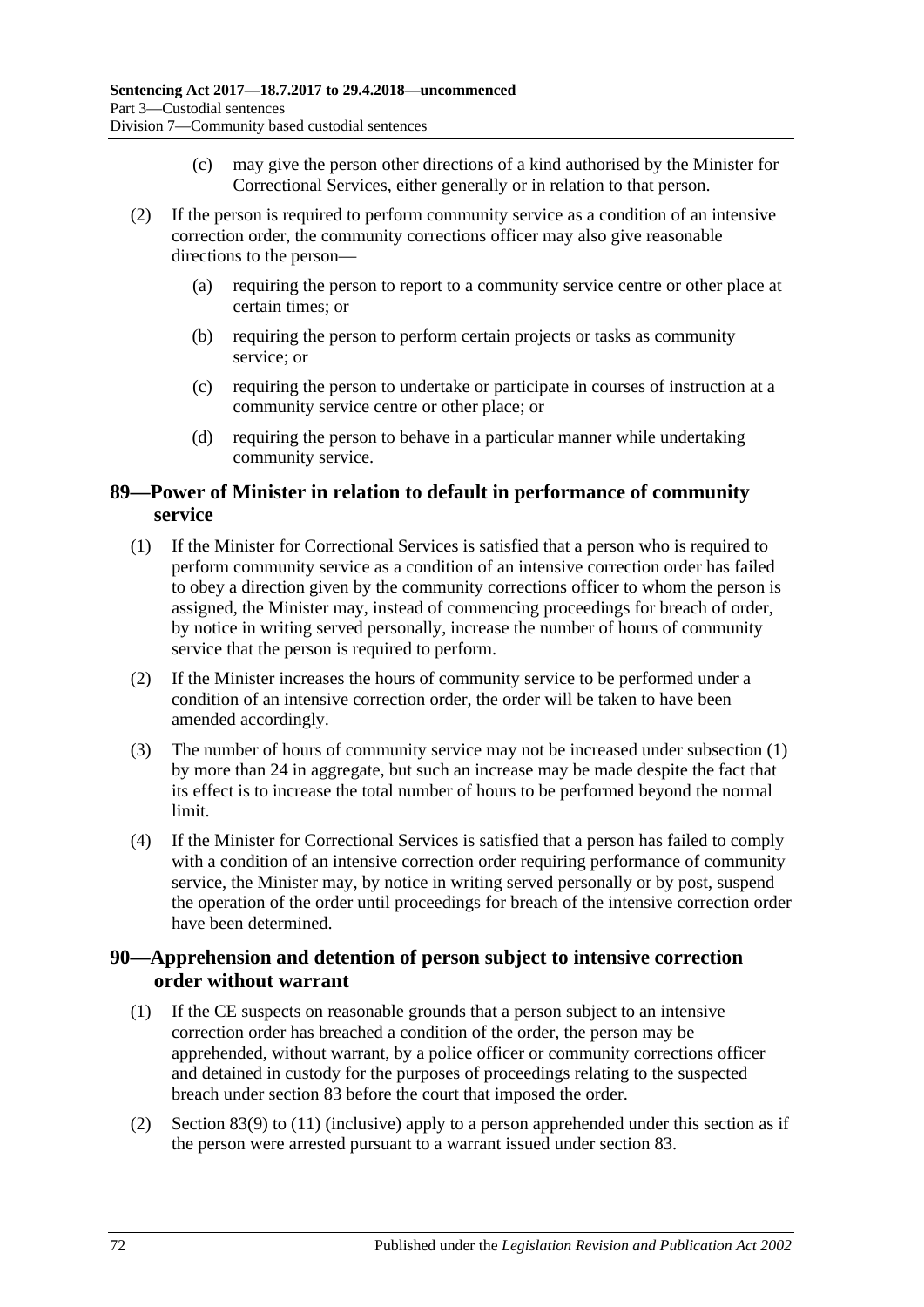## **91—Offence to contravene or fail to comply with condition of intensive correction order**

A person subject to an intensive correction order who contravenes or fails to comply with a condition of the order is guilty of an offence.

Maximum penalty: \$2 500 or imprisonment for 6 months.

## **Subdivision 3—General**

#### **92—Court may direct person to surrender firearm etc**

- (1) This section applies to the following persons:
	- (a) a person subject to a home detention order under [Subdivision](#page-56-0) 1;
	- (b) a person subject to an intensive correction order under [Subdivision](#page-64-0) 2.
- (2) A court may, when imposing a sentence on a person to whom this section applies, direct the person to immediately surrender at a police station specified by the court any firearm, ammunition or part of a firearm owned or possessed by the person.
- (3) No criminal liability attaches to a person to the extent that the person is complying with a direction under this section
- (4) The Commissioner of Police must deal with any surrendered firearm, ammunition or part of a firearm in accordance with the scheme set out in the regulations.
- (5) No compensation is payable by the Crown or any other person in respect of the exercise of a function or power under this section.
- (6) The regulations may provide for the payment, recovery or waiver of fees in respect of this section.

# **Division 8—Effect of imprisonment for contempt**

#### **93—Effect of imprisonment for contempt**

If a person is imprisoned for contempt of court—

- (a) any sentence of imprisonment that the person has not yet begun to serve (and any non-parole period in respect of that sentence) will not commence until the expiry of the period of imprisonment for contempt; and
- (b) any sentence of imprisonment that the person is then serving (and any non-parole period in respect of that sentence) ceases to run for the period of imprisonment for contempt.

# **Part 4—Other community based sentences**

# **Division 1—Purpose, interpretation and application**

## **94—Purpose of Part**

The purpose of this Part is to provide a court with an option to impose a non-custodial community based sentence on a defendant.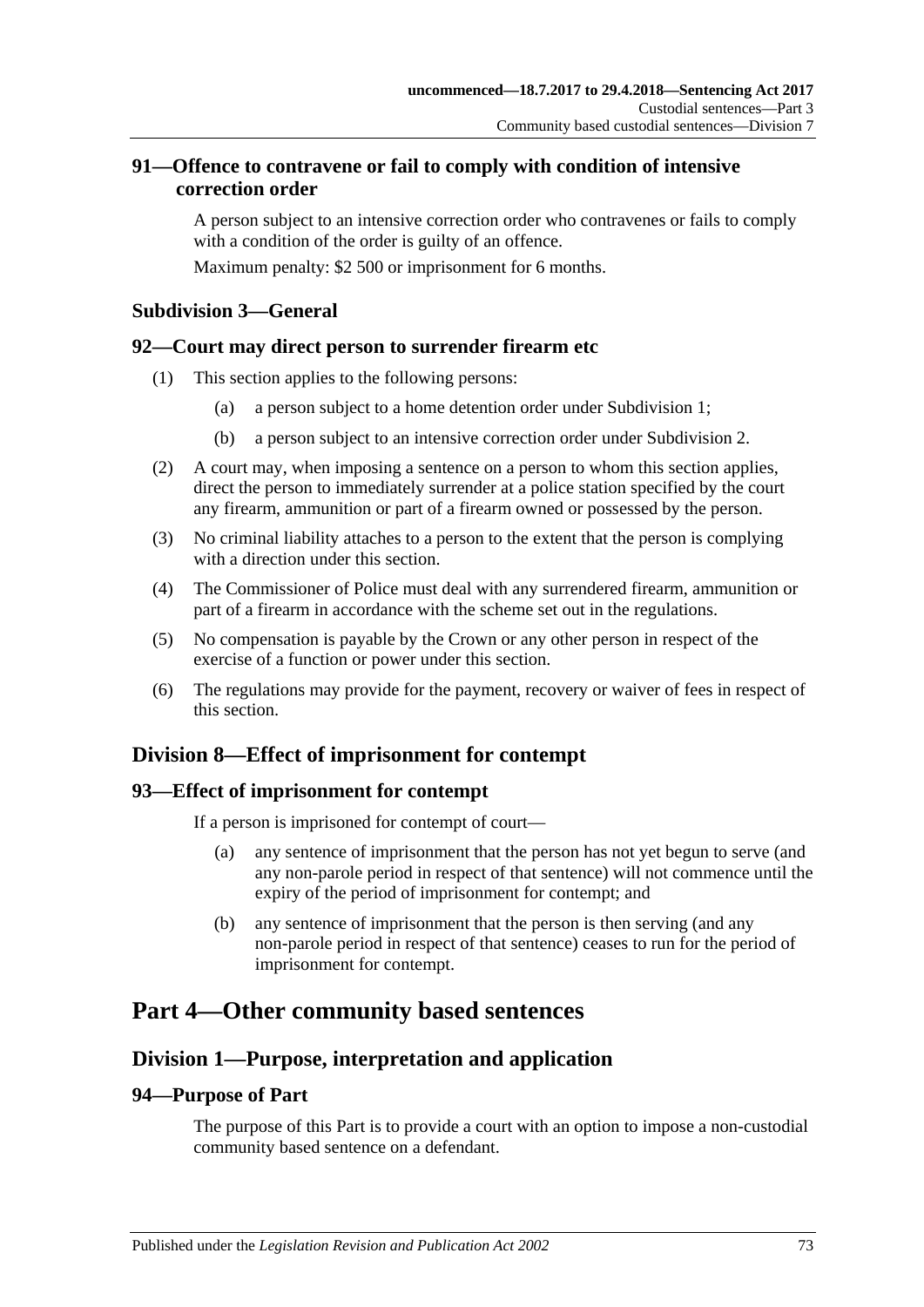#### **95—Interpretation and application of Part**

- (1) In this Part, a reference to a *bond under this Act* is a reference to a bond under [section](#page-73-0) 96 or [97,](#page-76-0) as the case requires.
- <span id="page-73-1"></span>(2) The powers vested in a court by this Part—
	- (a) are exercisable despite the fact that an Act prescribes a minimum penalty; but
	- (b) are not exercisable in relation to—
		- (i) murder or treason; or
		- (ii) any other offence in respect of which an Act expressly prohibits the reduction, mitigation or substitution of penalties or sentences.
- (3) In [subsection](#page-73-1)  $(2)$ —

*Act* includes a statutory instrument.

#### **Division 2—Bonds, community service and supervision in community**

#### <span id="page-73-4"></span><span id="page-73-0"></span>**96—Suspension of imprisonment on defendant entering into bond**

- (1) Subject to this section, if a court has imposed a sentence of imprisonment on a defendant, the court may, if it thinks that good reason exists for doing so, suspend the sentence on condition that the defendant enter into a bond—
	- (a) to be of good behaviour; and
	- (b) to comply with the conditions of the bond referred to in [subsection](#page-73-2) (2); and
	- (c) to comply with any other conditions of the bond as the court thinks appropriate and specifies in the bond.
- <span id="page-73-8"></span><span id="page-73-2"></span>(2) Subject to this Act, a bond under this section is subject to the following conditions:
	- (a) a condition prohibiting the defendant from possessing a firearm or ammunition or any part of a firearm;
	- (b) a condition requiring the defendant to submit to such tests (including testing without notice) for gunshot residue as may be reasonably required by a person or class of persons or body specified by the court.
- <span id="page-73-7"></span><span id="page-73-6"></span><span id="page-73-5"></span><span id="page-73-3"></span>(3) A sentence of imprisonment may not be suspended under this section if the defendant is being sentenced—
	- (a) to a sentence of imprisonment that is to be served cumulatively on another term of imprisonment, or concurrently with another term of imprisonment then being served, or about to be served, by the defendant; or
	- (b) as an adult to a period of imprisonment of 2 years or more for a prescribed designated offence; or
	- (c) as an adult for a serious and organised crime offence or specified offence against police; or
	- (d) as an adult for a designated offence and, during the 5 year period immediately preceding the date on which the relevant offence was committed, a court has suspended a sentence of imprisonment or period of detention imposed on the defendant for a designated offence.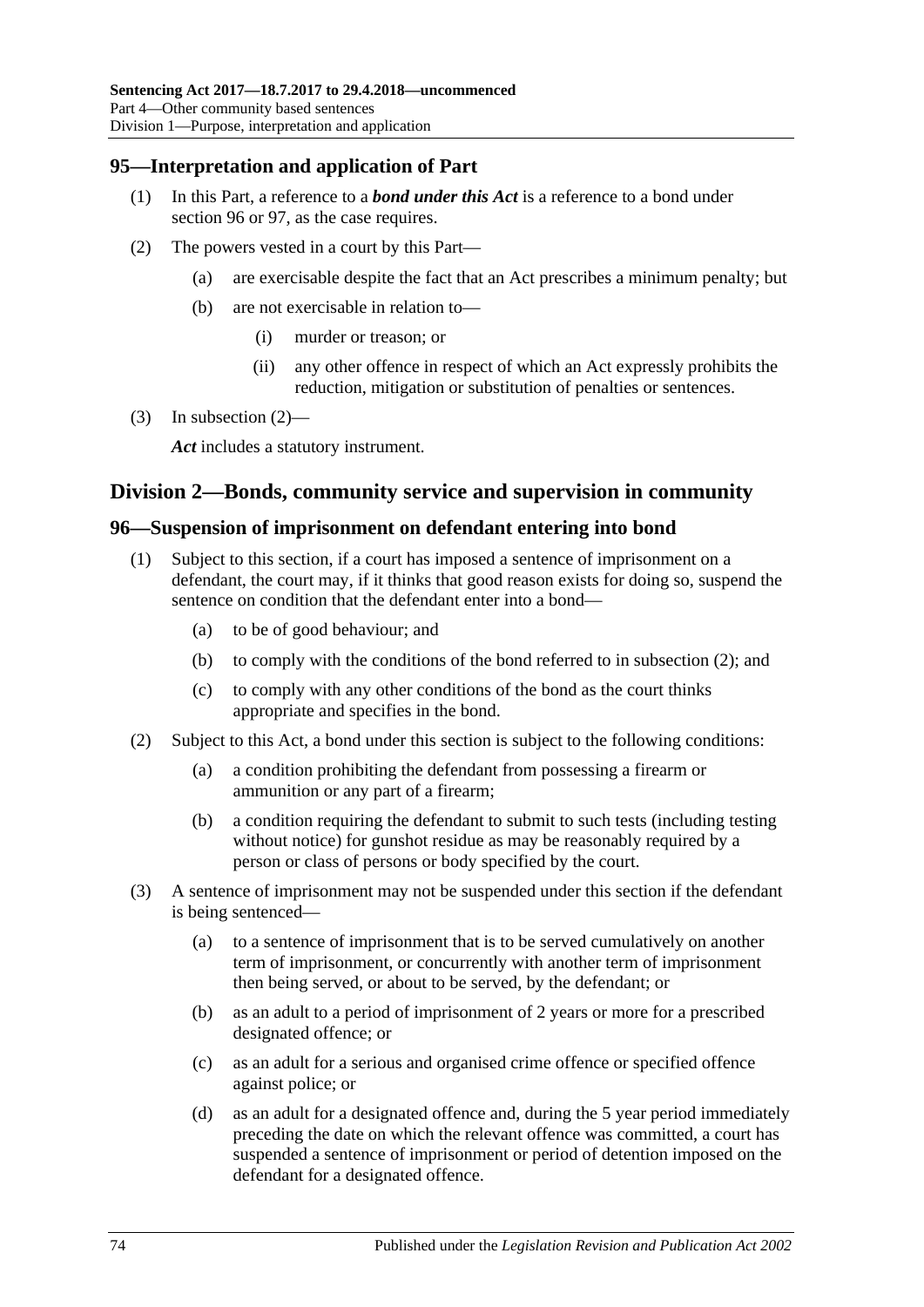- <span id="page-74-0"></span>(4) Despite [subsection](#page-73-3)  $(3)(a)$ , if the period of imprisonment to which a defendant is liable under 1 or more sentences is more than 3 months but less than 12 months, the sentencing court may, by order—
	- (a) direct that the defendant serve a specified period (being not less than 1 month) of the imprisonment in prison; and
	- (b) suspend the remainder of the sentence on condition that the defendant enter into a bond of a kind described in [subsection](#page-73-4) (1) that will have effect on the defendant's release from prison.
- <span id="page-74-1"></span>(5) Despite [subsection](#page-73-5) (3)(b), if a defendant is being sentenced as an adult to a period of imprisonment of 2 years or more for a prescribed designated offence, the sentencing court may, by order—
	- (a) direct that the defendant serve a specified period of the imprisonment in prison (which, if a non-parole period has been fixed in respect of the defendant, must be a period that is one-fifth of the non-parole period fixed); and
	- (b) suspend the remainder of the sentence on condition that the defendant enter into a bond of a kind described in [subsection](#page-73-4) (1) that will have effect on the defendant's release from prison.
- (6) Despite [subsection](#page-73-6)  $(3)(c)$  and  $(d)$ , the court may, if satisfied that exceptional circumstances exist for doing so—
	- (a) suspend a sentence of imprisonment imposed on a defendant for a serious and organised crime offence or specified offence against police, or for a designated offence in the circumstances described in [subsection](#page-73-7) (3)(d), on condition that the defendant enter into a bond of a kind described in [subsection](#page-73-4) (1); or
	- (b) make an order under [subsection](#page-74-0) (4) in respect of a defendant being sentenced for a serious and organised crime offence or specified offence against police, or for a designated offence in the circumstances described in [subsection](#page-73-7) (3)(d), if the period of imprisonment to which the defendant is liable under 1 or more sentences is more than 3 months but less than 12 months.
- (7) If the court suspends a sentence of imprisonment under this section on the ground that, because of the defendant's ill health, disability or frailty, it would be unduly harsh for the defendant to serve any time in prison, the court may, in addition to any other conditions included in the bond, include a condition (a *home detention condition*) requiring the defendant to reside in a specified place and to remain at that place for a specified period of no more than 12 months, not leaving it except for 1 of the following purposes:
	- (a) remunerated employment;
	- (b) necessary medical or dental treatment for the defendant;
	- (c) averting or minimising a serious risk of death or injury (whether to the defendant or some other person);
	- (d) any other purpose approved or directed by the community corrections officer to whom the defendant is assigned,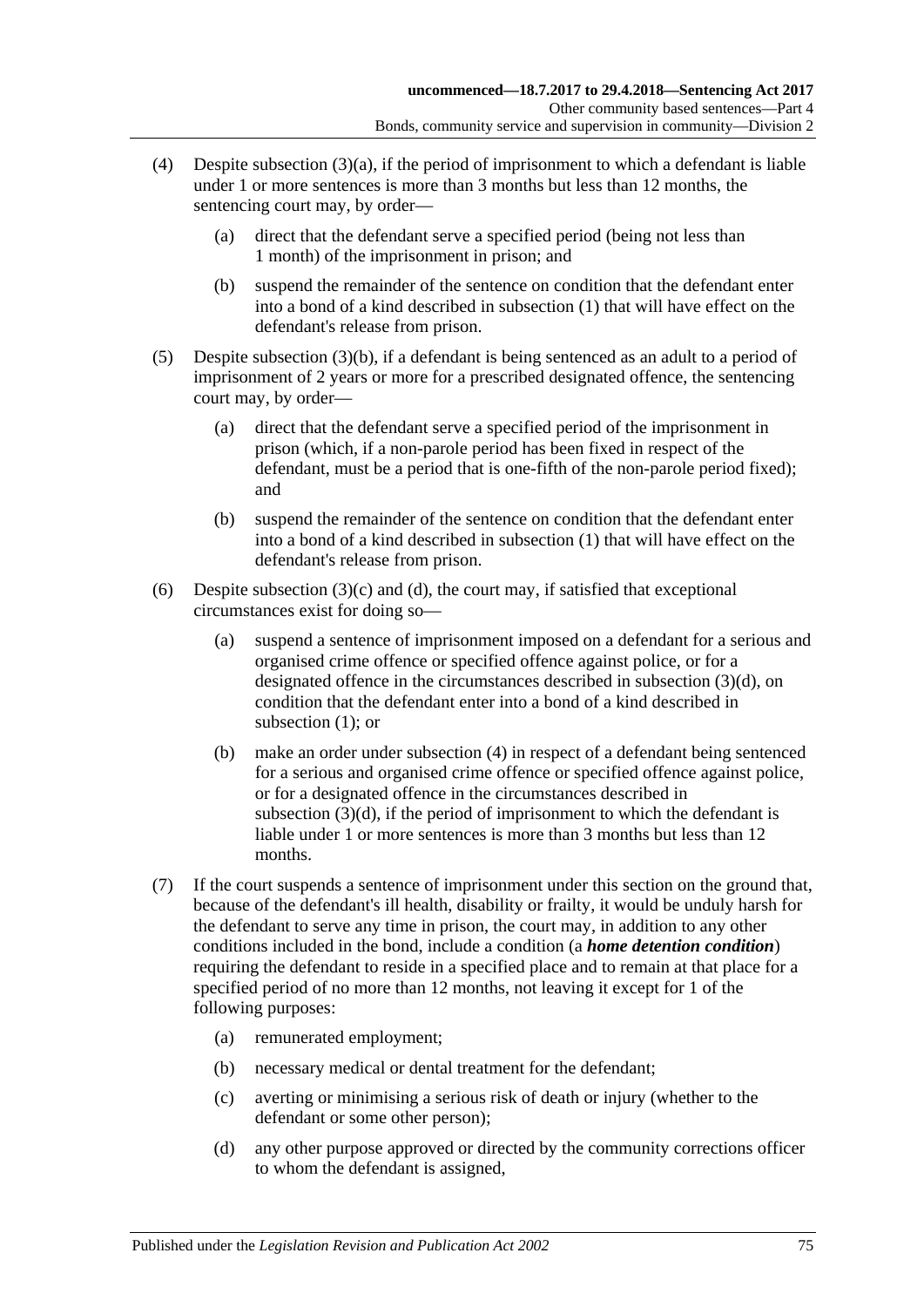(and if the court includes a home detention condition it must also include a condition requiring the defendant to be under the supervision of a community corrections officer for at least the same period).

- (8) If a probationer under a bond entered into under this section complies with the conditions of the bond, the sentence of imprisonment is, on the expiration of the bond, wholly extinguished.
- (9) In this section—

*designated offence* means any of the following offences under the *[Criminal Law](http://www.legislation.sa.gov.au/index.aspx?action=legref&type=act&legtitle=Criminal%20Law%20Consolidation%20Act%201935)  [Consolidation Act](http://www.legislation.sa.gov.au/index.aspx?action=legref&type=act&legtitle=Criminal%20Law%20Consolidation%20Act%201935) 1935*:

- (a) an offence under section 12, 12A, 13 or 13A;
- (b) an offence under section 19;
- (c) an offence under section 19AA;
- (d) an offence under section 19AC;
- (e) an offence under section 19A;
- (f) an offence under section 23 or 24;
- (g) an offence under section 29A;
- (h) an offence under section 39;
- (i) an offence under section 48, 48A, 49, 50, 56, 58 or 59;
- (j) an offence under section 137;
- (k) an offence under section 170;
- (l) an offence under section 270B if the offence against the person to which that section applies is a relevant offence referred to in a preceding paragraph;

*prescribed designated offence* means an offence under section 13 or 23 of the *[Criminal Law Consolidation Act](http://www.legislation.sa.gov.au/index.aspx?action=legref&type=act&legtitle=Criminal%20Law%20Consolidation%20Act%201935) 1935*;

#### *serious and organised crime offence* means—

- (a) any of the following offences under the *[Criminal Law Consolidation](http://www.legislation.sa.gov.au/index.aspx?action=legref&type=act&legtitle=Criminal%20Law%20Consolidation%20Act%201935)  Act [1935](http://www.legislation.sa.gov.au/index.aspx?action=legref&type=act&legtitle=Criminal%20Law%20Consolidation%20Act%201935)*:
	- (i) an offence under section 83E;
	- (ii) an aggravated offence under section 172 or 251, where the aggravating circumstances of the offence are the circumstances referred to in section  $5AA(1)(ga)(i)$  or (ii) of that Act;
	- (iii) an offence under section 244 or 245; or
- (b) any of the following offences under the *[Controlled Substances Act](http://www.legislation.sa.gov.au/index.aspx?action=legref&type=act&legtitle=Controlled%20Substances%20Act%201984) 1984*:
	- (i) an offence under section 32(1);
	- (ii) an aggravated offence under section  $32(2)$ ,  $32(2a)$  or  $32(3)$ ;
	- (iii) an offence under section 33(1);
	- (iv) an aggravated offence under section  $33(2)$  or  $33(3)$ ;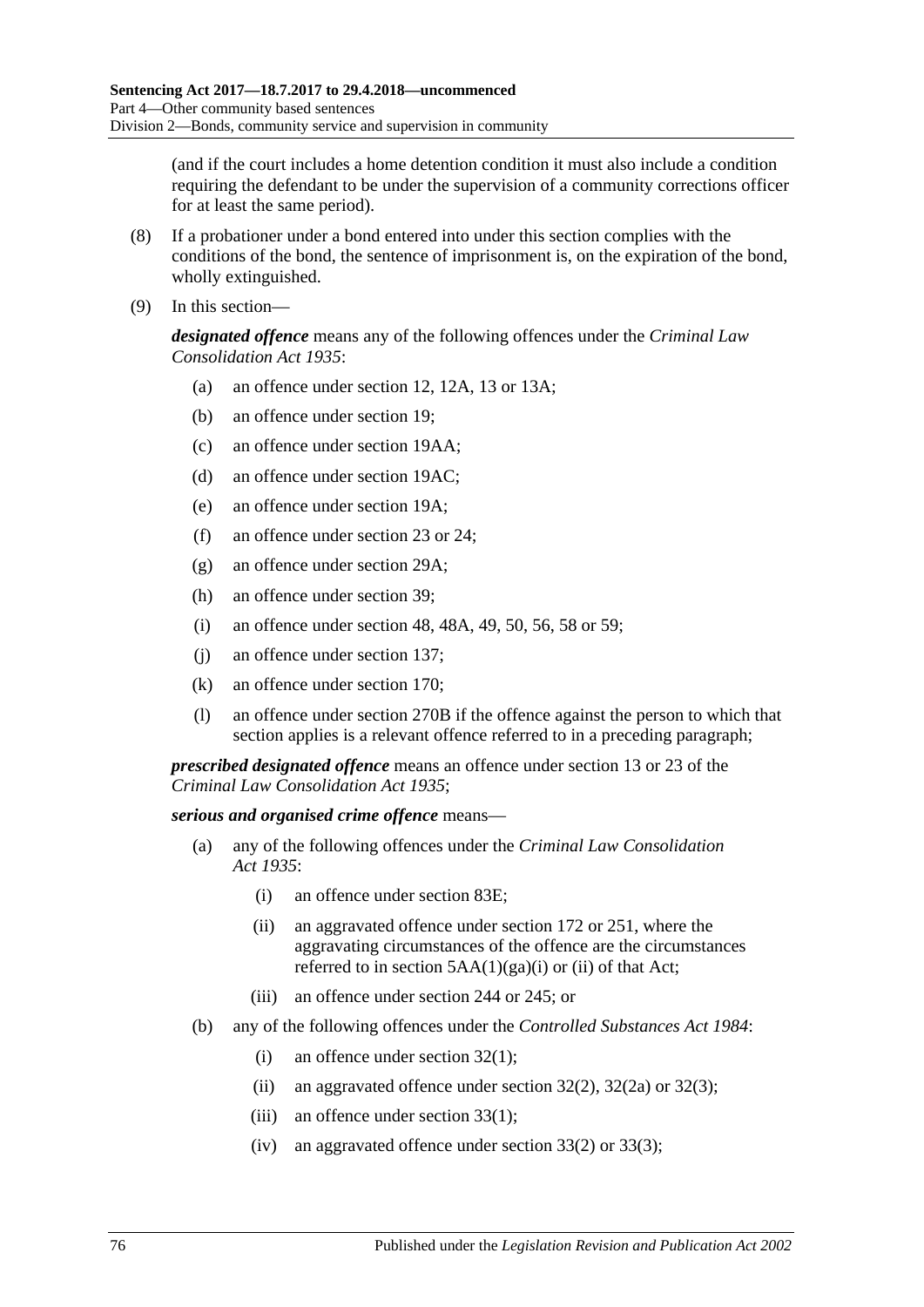(v) an aggravated offence under section  $33A(1)$ ,  $33A(2)$ ,  $33A(3)$ ,  $33A(4)$ or 33A(5);

#### *specified offence against police* means—

- (a) an aggravated offence under section 23(1) or 23(3) of the *[Criminal Law](http://www.legislation.sa.gov.au/index.aspx?action=legref&type=act&legtitle=Criminal%20Law%20Consolidation%20Act%201935)  [Consolidation Act](http://www.legislation.sa.gov.au/index.aspx?action=legref&type=act&legtitle=Criminal%20Law%20Consolidation%20Act%201935) 1935* where the aggravating circumstances of the offence are the circumstances referred to in section 5AA(1)(c) of that Act and the victim is a police officer; or
- (b) an offence of attempted murder or attempted manslaughter under the *[Criminal Law Consolidation Act](http://www.legislation.sa.gov.au/index.aspx?action=legref&type=act&legtitle=Criminal%20Law%20Consolidation%20Act%201935) 1935* where the victim is a police officer and the offender committed the offence—
	- (i) knowing the victim to be acting in the course of the victim's official duty; or
	- (ii) in retribution for something the offender knows or believes to have been done by the victim in the course of the victim's official duty.

#### <span id="page-76-0"></span>**97—Discharge of other defendants on entering into good behaviour bond**

- <span id="page-76-1"></span>(1) If a court finds a person guilty of an offence, the court may, if it thinks that good reason exists for doing so, discharge the defendant with or without recording a conviction, and without imposing any other penalty, on condition that the defendant enter into a bond—
	- (a) to be of good behaviour; and
	- (b) to comply with the other conditions (if any) included in the bond; and
	- (c) if the terms of the bond so require, to appear before the court for sentence, or conviction and sentence, if the defendant fails during the term of the bond to comply with a condition of the bond.
- (2) However, if the defendant is not to be so required to appear before the court, the court cannot impose any conditions under [subsection](#page-76-1) (1)(b).
- (3) If a defendant is discharged on a bond under this section—
	- (a) no fresh prosecution may be commenced in respect of the offence; and
	- (b) the defendant will only be liable to sentence, or conviction and sentence, if the defendant fails to comply with a condition of the bond and the terms of the bond require the defendant to appear before the court for sentencing in that event.

#### **98—Conditions of bonds under this Act**

- (1) Subject to this Act, a bond under this Act may include such of the following conditions as the court thinks appropriate and directs be included:
	- (a) a condition requiring the defendant to be under the supervision of a community corrections officer for a specified period;
	- (b) a condition requiring the defendant to reside with a specified person or in a specified place or area;
	- (c) a condition requiring the defendant not to reside with a specified person or in a specified place or area;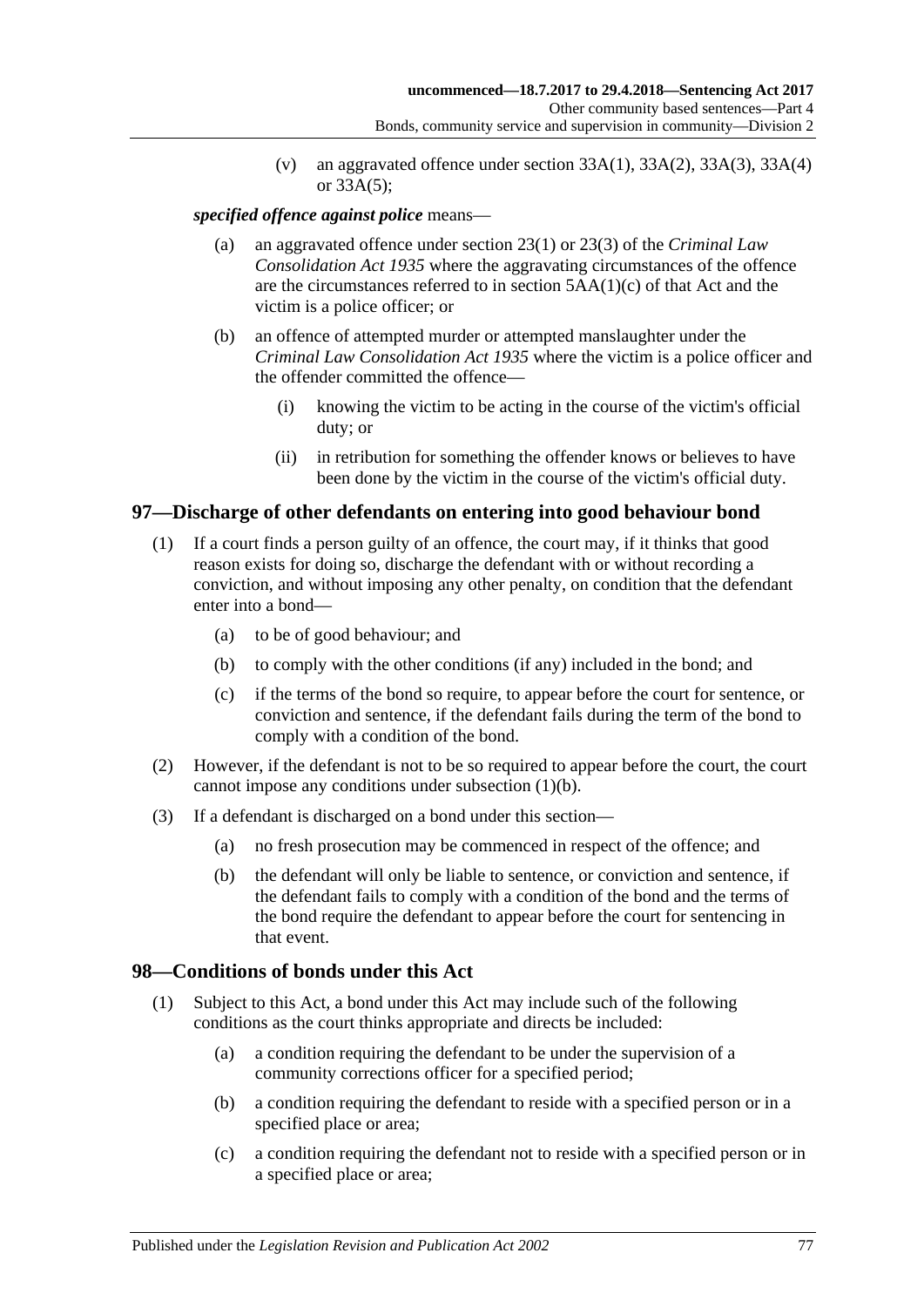- (d) a condition requiring the defendant to perform a specified number of hours of community service;
- (e) a condition requiring the defendant to undertake an intervention program;
- (f) a condition requiring the defendant to undergo medical or psychiatric treatment in accordance with the terms of the bond;
- (g) a condition requiring the defendant to abstain from drugs of a specified class (including alcohol);
- (h) a condition requiring the person to submit to such tests (including testing without notice) relating to drug use as a community corrections officer may reasonably require;
- (i) a condition requiring the defendant—
	- (i) to restore misappropriated property to any person apparently entitled to possession of it; or
	- (ii) to pay compensation of a specified amount to any person for injury, loss or damage resulting from the offence;
- (j) a condition requiring the defendant to attend and complete, within the term of the bond or such lesser period as the court may specify, a specified education program approved by the Attorney-General for the offence of which the defendant has been found guilty;
- (k) a condition requiring the defendant to comply with—
	- (i) regulations (if any) made for the purposes of this section; or
	- (ii) the lawful directions of the CE;
- (l) any other condition that the court thinks appropriate and specifies in the bond.
- (2) A court must not include a condition (whether under this or any other section) requiring the defendant to reside with a specified person or in a specified place unless the court is satisfied that accommodation is available for the defendant with that person or in that place and that the accommodation is suitable in all the circumstances.
- (3) A court must not include a condition requiring the defendant to undergo specified medical or psychiatric treatment unless it is satisfied that treatment of the nature specified in the bond has been recommended for the defendant by a legally qualified medical practitioner and is available to the defendant.
- (4) The following provisions apply in relation to an education program approved or to be approved for the purposes of this section:
	- (a) the Attorney-General may approve such a program unconditionally or subject to such conditions as the Attorney-General thinks fit and specifies in the instrument of approval;
	- (b) the Attorney-General may, by written notice to the program provider, revoke an approval or vary the conditions of an approval;
	- (c) any fees for undertaking an approved education program are to be borne by the defendant, subject to any relief from payment given by the program provider in accordance with conditions imposed by the Attorney-General under this subsection.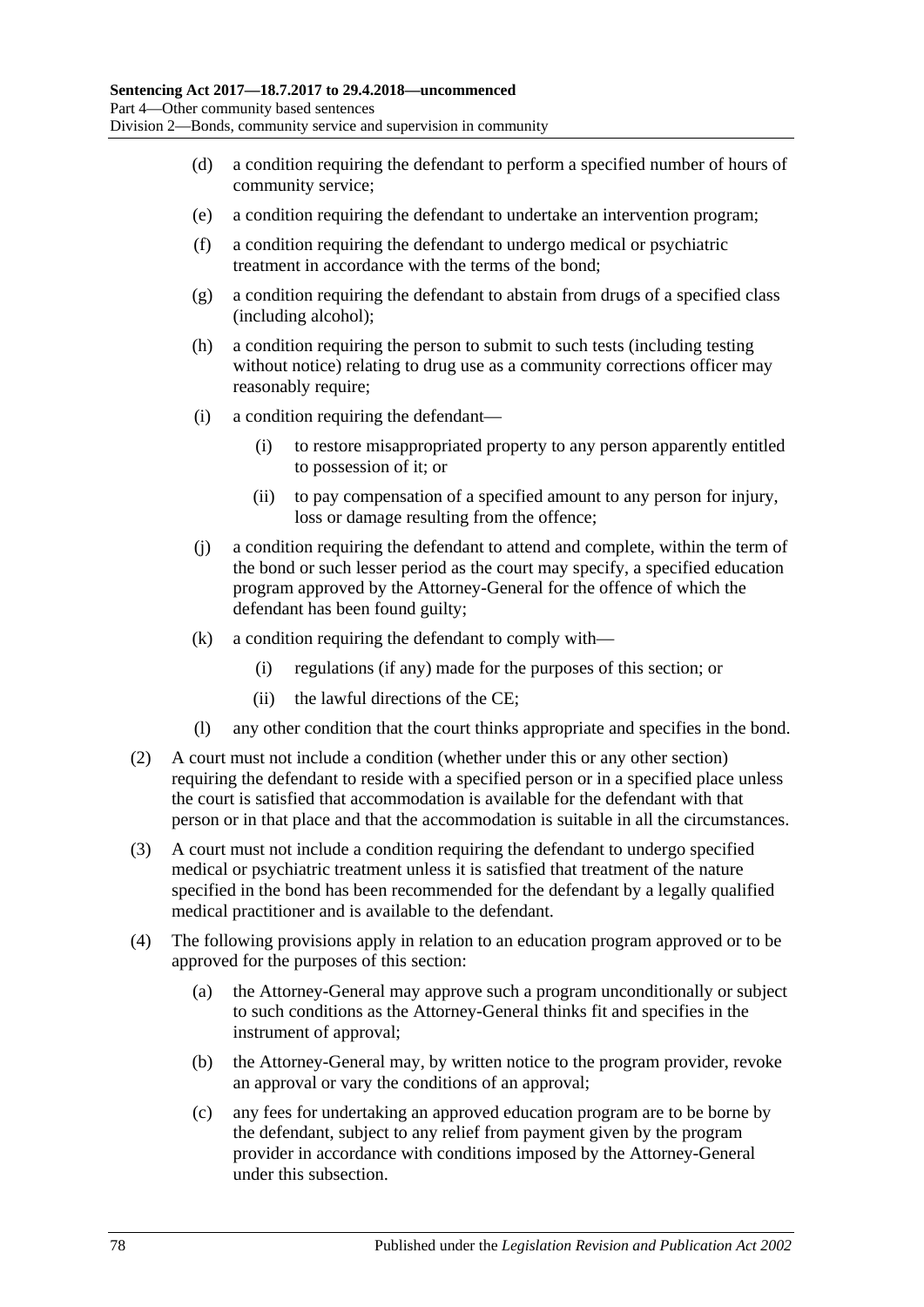- (5) Before the court imposes a condition requiring a defendant to undertake an intervention program, the court must satisfy itself that—
	- (a) the defendant is eligible for the services to be included on the program in accordance with applicable eligibility criteria (if any); and
	- (b) the services are available for the defendant at a suitable time and place.
- (6) The court may make appropriate orders for assessment of a defendant to determine—
	- (a) a form of intervention program that is appropriate for the defendant; and
	- (b) the defendant's eligibility for the services included on the program,

and may release the defendant on bail on condition that the defendant undertake the assessment as ordered.

- (7) A certificate apparently signed by—
	- (a) an intervention program manager as to—
		- (i) whether the services to be included on an intervention program are available for a particular person and, if so, when and where they will be available; or
		- (ii) whether a particular person is eligible for the services to be included on the program; or
	- (b) a case manager as to whether a particular person has complied with conditions regulating the person's participation in an intervention program,

is admissible as evidence of the matter so certified.

#### **99—Term of bond**

Subject to this Act, a bond under this Act is effective for the term that is specified in the bond.

#### **100—Guarantors etc**

- (1) If the court thinks it appropriate—
	- (a) a bond under this Act may oblige the defendant to pay a sum specified in the bond in the event of non-compliance with a condition of the bond; and
	- (b) the court may require the defendant to find 1 or more guarantors of such an obligation.
- $(2)$  A court—
	- (a) may require a defendant to find 1 or more persons to guarantee the defendant's compliance with the conditions of the bond; and
	- (b) if such a requirement is made, must specify the amount that any such guarantor will be liable to pay in the event of the defendant's non-compliance with a condition of the bond.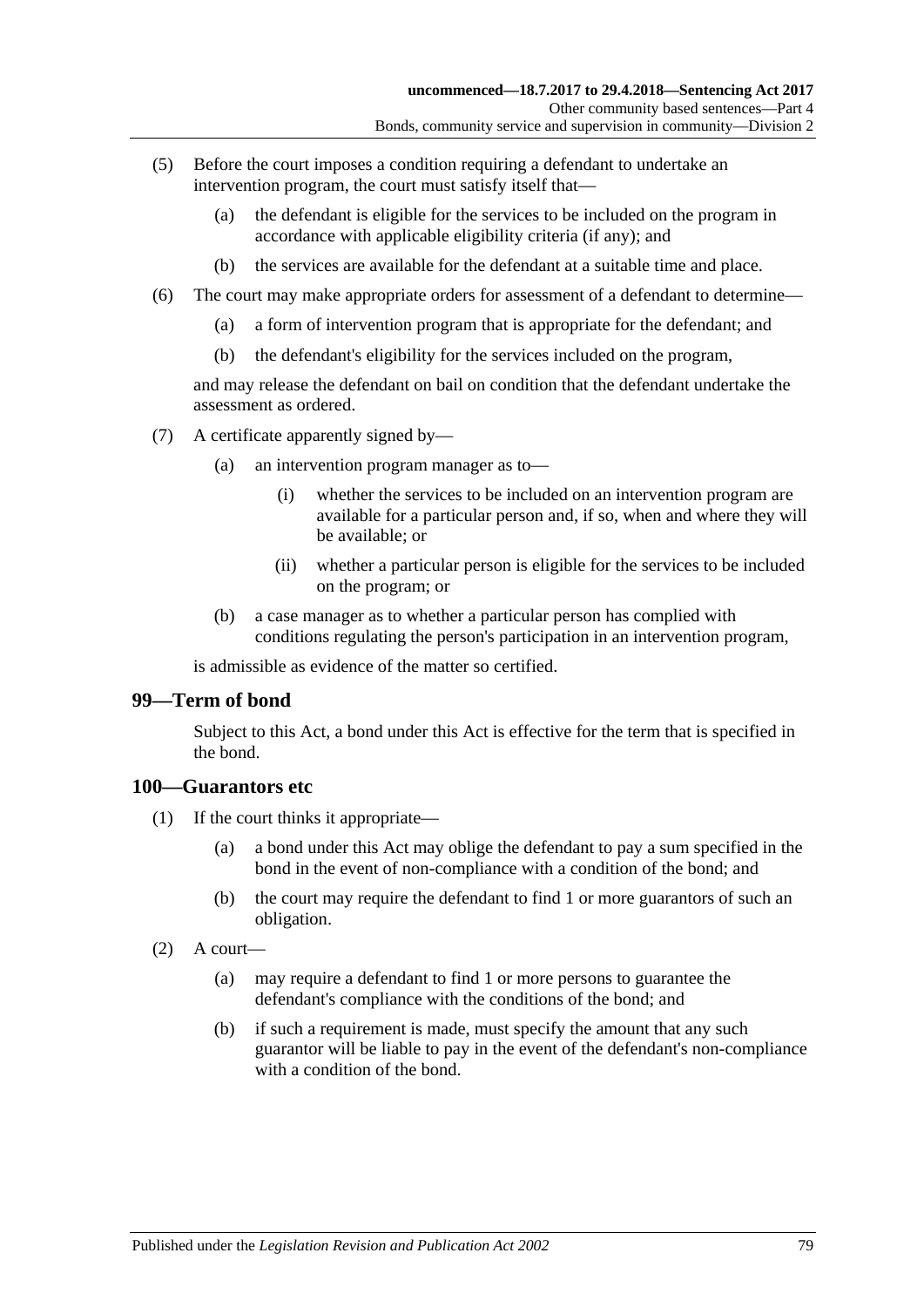#### **101—Court may direct person to surrender firearm etc**

- (1) A probative court may, in relation to a bond that is subject to the condition imposed by section [96\(2\)\(a\),](#page-73-8) direct the probationer to immediately surrender at a police station specified by the court any firearm, ammunition or part of a firearm owned or possessed by the probationer.
- (2) No criminal liability attaches to a person to the extent that the person is complying with a direction under this section.
- (3) The Commissioner of Police must deal with any surrendered firearm, ammunition or part of a firearm in accordance with the scheme set out in the regulations.
- (4) No compensation is payable by the Crown or any other person in respect of the exercise of a function or power under this section.
- (5) The regulations may provide for the payment, recovery or waiver of fees in respect of this section.

#### **102—Court to provide CE with copy of court order**

If a defendant enters into a bond under this Act, the conditions of a bond are varied, the term of a bond is extended, or a bond is discharged, the court must notify the CE of the terms of the bond, variation or extension, or of the discharge, as the case may require.

#### <span id="page-79-0"></span>**103—Variation or discharge of bond**

- (1) A probative court may, on the application of a probationer or the Minister for Correctional Services, vary or revoke a condition of a bond under this Act.
- (2) If, on an application for variation under [subsection](#page-79-0) (1), a probative court extends, beyond the term of the bond, the period within which community service is to be performed by the probationer, the term of the bond is extended accordingly, despite the fact that the term, as so extended, exceeds 3 years.
- (3) A probative court cannot extend the period within which community service is to be performed by more than 6 months.
- (4) A probative court may only vary or revoke the conditions imposed by [section](#page-73-2) 96(2) on a bond if the court is satisfied, by evidence given on oath, that—
	- (a) there are cogent reasons to do so; and
	- (b) the possession of a firearm, ammunition or part of a firearm by the probationer does not represent an undue risk to the safety of the public.
- (5) Subject to [subsection](#page-80-0) (6), if the Minister for Correctional Services is satisfied, on the application of a probationer—
	- (a) that it is no longer necessary for the probationer to remain under supervision; and
	- (b) that it would not be in the best interests of the probationer to remain under supervision,

the Minister may, by instrument in writing, waive the obligation of the probationer to comply any further with the condition requiring supervision.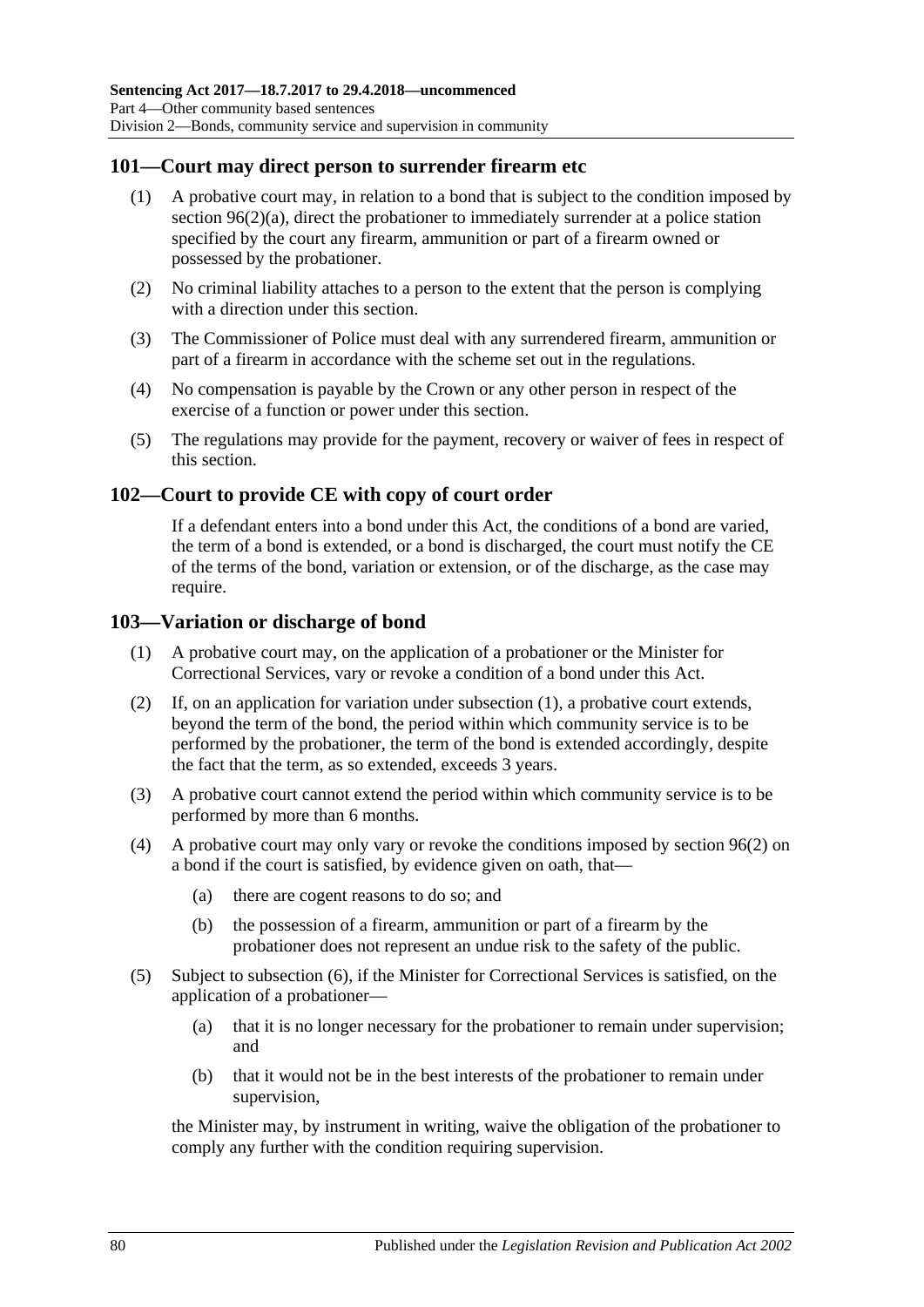- <span id="page-80-0"></span>(6) The Minister for Correctional Services must, before deciding whether to waive the obligation of a probationer to comply any further with a condition requiring supervision, take into account the likely impact on a victim to which this subsection applies if the probationer is no longer required to remain under supervision.
- (7) [Subsection](#page-80-0) (6) applies to a victim in respect of whom a victim impact statement was provided to the sentencing court when the probationer was sentenced.
- (8) If a probative court is satisfied, on the application of a probationer, that it is no longer necessary for the probationer to remain subject to the bond, the court may, by order, discharge the bond.

### **104—Court to be notified if suitable community service placement not available**

- <span id="page-80-1"></span>(1) If the CE, on being notified that a court has made an order for community service or included in a bond a condition requiring the performance of community service, is of the opinion that suitable community service work cannot be found for the defendant, whether because of the defendant's physical or mental disability, the location of the defendant, or for some other reason, the CE must notify the court in writing of that fact.
- (2) On receiving a notification under [subsection](#page-80-1) (1), the court may discharge the community service order or revoke the condition (as the case may be) and may require the defendant to appear before the court for further order.

### <span id="page-80-2"></span>**105—Provisions relating to community service**

- (1) The following provisions apply if a court imposes a sentence of community service, or includes in a bond a condition requiring the performance of community service:
	- (a) the court must specify the number of hours of community service to be performed by the person to whom the sentence relates, being not less than 15 or more than 300;
	- (b) the court must not specify a number of hours of community service to be performed by a person who is already performing, or is liable to perform, community service, where the aggregate of that number and the number of hours previously specified would exceed 300;
	- (c) the court must specify a period, not exceeding 18 months, within which the community service is to be performed;
	- (d) the person is required to report to a specified place not later than 2 working days after the date of the order unless, within that period, the person receives a notice from the CE to the contrary;
	- (e) the person is required to perform community service for not less than 4 hours each week and on such day, or days, as the community corrections officer to whom the person is assigned may direct:
	- (f) the person may not, except in circumstances approved by the Minister for Correctional Services, be required to perform community service for a continuous period exceeding 7.5 hours;
	- (g) if on any day a period of community service is to exceed 4 continuous hours, the next hour must be a meal break;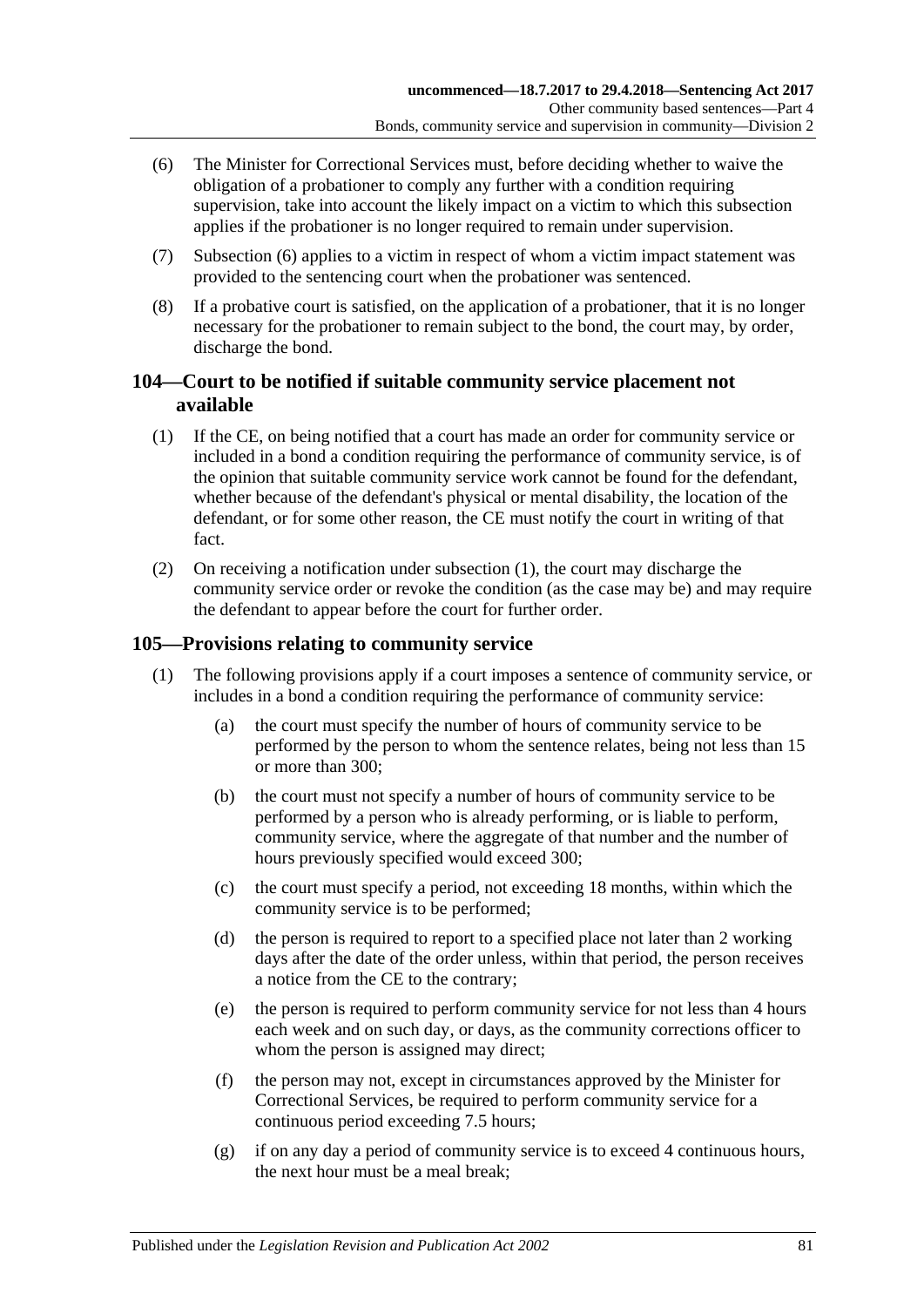- (h) the person may not be required to perform community service at a time that would interfere with the person's remunerated employment or with a course of training or instruction relating to, or likely to assist the person to obtain, remunerated employment, or that would cause unreasonable disruption of the person's commitments in caring for the person's dependants;
- (i) the person may not be required to perform community service at a time that would cause the person to offend against a rule of a religion that the person practises;
- (j) the attendance of the person at any educational or recreational course of instruction approved by the Minister for Correctional Services will be taken to be performance of community service;
- (k) the person will not be remunerated for the performance of community service under the order;
- (l) the person must obey the lawful directions of the community corrections officer to whom the person is assigned.
- (2) This section does not apply in relation to the performance of community service by a youth.

#### **106—Provisions relating to supervision in the community**

- (1) A court may, in addition to sentencing a defendant to community service—
	- (a) order that the defendant be under the supervision of a community corrections officer for the duration of the sentence; and
	- (b) make such other orders as the court thinks necessary for securing compliance with this Part.
- (2) The following provisions apply if a court makes an order, or includes a condition in a bond, requiring the person to whom the order or bond relates to be under the supervision of a community corrections officer:
	- (a) the court must, in the case of a probationer, specify the period during which the probationer is to be under supervision;
	- (b) except in the case of a bond with a home detention condition, the person is required to report to a specified place not later than 2 working days after the date of the order or bond unless, within that period, the defendant receives a notice from the CE to the contrary;
	- (c) the person must obey the lawful directions of the community corrections officer to whom the person is assigned;
	- (d) the person must not, during the period of supervision, leave the State for any reason except in accordance with the written permission of the CE.

#### **107—CE must assign community corrections officer**

(1) The CE must, on receiving a copy of an order or a bond requiring supervision or the performance of community service (and may, after then, from time to time) assign the person to whom the bond or order relates to a community corrections officer.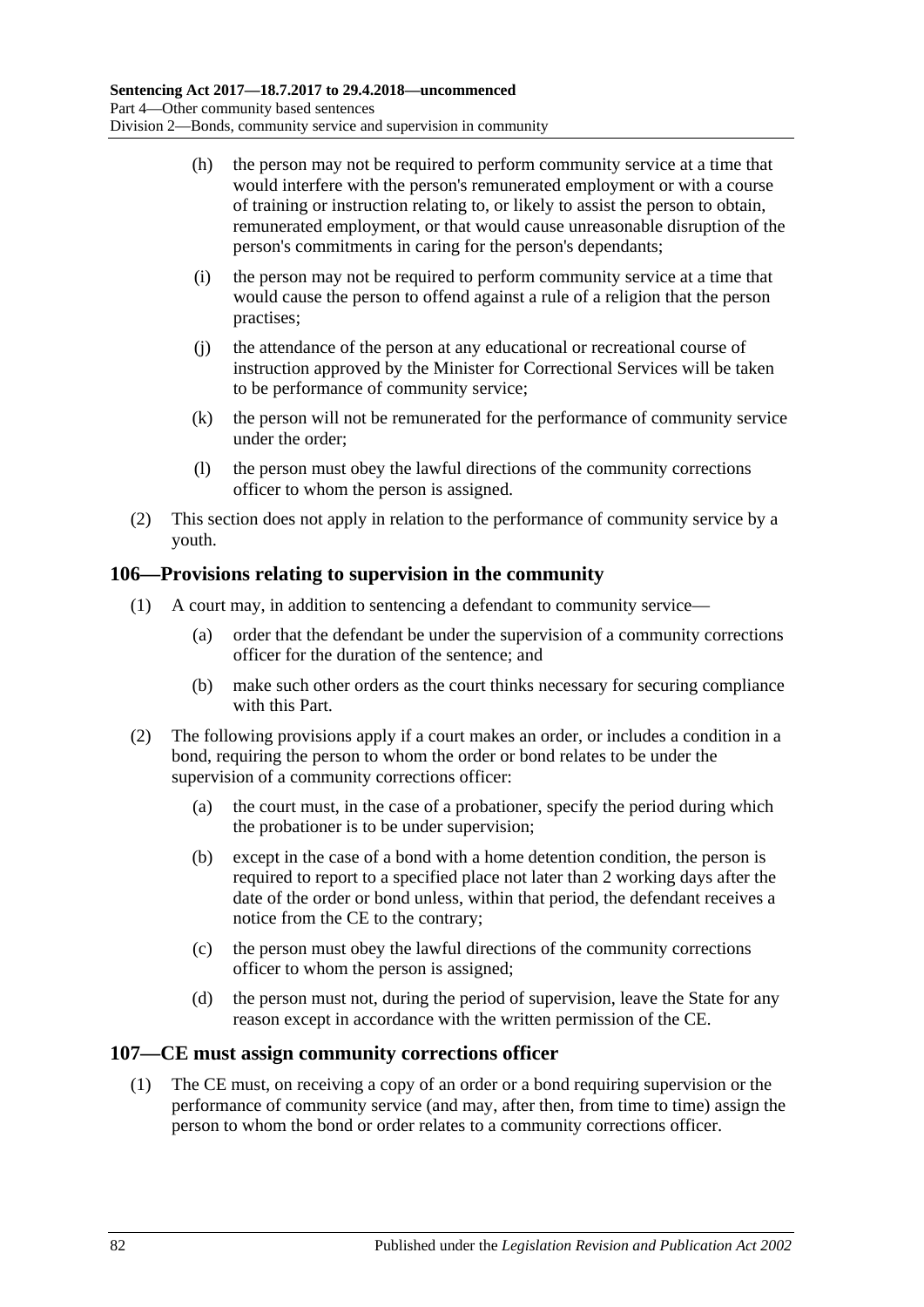- (2) The CE must ensure that the person is notified in writing of the name of the community corrections officer to whom the person has been assigned and, if necessary, of the place and time at which the person must first report to that officer.
- (3) It is the duty of a community corrections officer to endeavour to ensure that any person assigned to the officer complies with the conditions of the bond or order.

#### **108—Community corrections officer to give reasonable directions**

- (1) A community corrections officer responsible for supervising a person in the community—
	- (a) must give reasonable directions to the person requiring the person to report to the officer on a regular basis; and
	- (b) may give reasonable directions to the person—
		- (i) requiring the person to notify the officer of any change in the person's place of residence or employment; or
		- (ii) requiring the person to reside, or not to reside, in any particular place or area or with any particular person; or
		- (iii) requiring the person to take up, or not to take up, any particular employment, to be punctual in reporting to work or not to give up some particular employment; and
	- (c) may give the person other directions of a kind authorised by the Minister for Correctional Services, either generally or in relation to that person.
- (2) If the person is required to perform community service, the community corrections officer may also give reasonable directions to the person—
	- (a) requiring the person to report to a community service centre or other place at certain times; or
	- (b) requiring the person to perform certain projects or tasks as community service; or
	- (c) requiring the person to undertake or participate in courses of instruction at a community service centre or other place; or
	- (d) requiring the person to behave in a particular manner while undertaking community service.

#### **109—Powers of community corrections officer relating to probationers on home detention**

- (1) A community corrections officer may, at any time—
	- (a) enter or telephone the residence of a probationer who is subject to a bond with a home detention condition; or
	- (b) telephone the probationer's place of employment or any other place at which the probationer is permitted or required to attend; or
	- (c) question any person who is at that residence or place as to the whereabouts of the probationer,

for the purposes of ascertaining whether or not the probationer is complying with the home detention condition.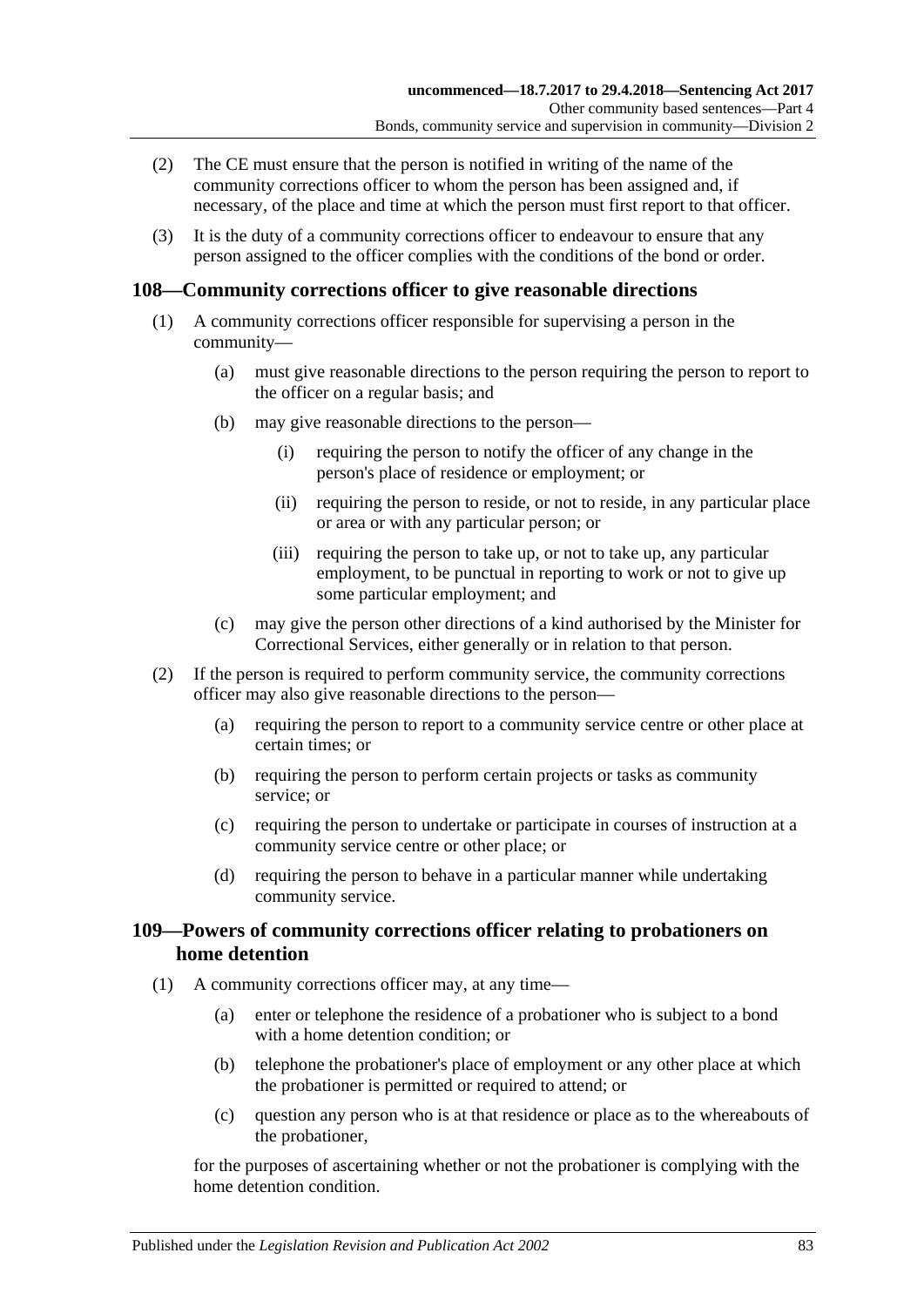- (2) A person must not—
	- (a) hinder a community corrections officer in the exercise of powers under this section; or
	- (b) fail to answer truthfully any question put to the person by a community corrections officer under those powers.

Maximum penalty: \$2 500.

- <span id="page-83-0"></span>(3) A community corrections officer or a police officer who believes on reasonable grounds that a probationer who is subject to a bond with a home detention condition is contravening, has contravened, or is about to contravene, that condition of the bond may arrest the probationer without warrant and take the probationer to the nearest police station at which facilities are continuously available for the probationer's care and custody.
- (4) A probationer arrested under [subsection](#page-83-0) (3) must be brought as soon as practicable before the sentencing court to be dealt with for breach of bond.

#### <span id="page-83-1"></span>**110—Variation of community service order**

- (1) If, on the application of a person required to perform community service under a bond or an order of a court, the Minister for Correctional Services is satisfied that—
	- (a) the person will not complete the community service in the time provided for in the order or the bond; and
	- (b) sufficient reason exists for the person not being able to complete the community service in the required time,

the Minister may, by instrument in writing, extend the period within which the person must complete the performance of the community service.

- (2) The court that ordered a person to perform community service, or a court of coordinate jurisdiction, may, on application by the person or the Minister for Correctional Services, vary the terms of the order for community service, or vary or revoke an ancillary order.
- (3) The period within which community service must be performed cannot be extended under this section, whether by the Minister or the court, by a period exceeding 6 months, or periods that, in aggregate, exceed 6 months.
- (4) If the Minister extends the period within which a person must complete the performance of community service under an order or a bond, the order or bond will be taken to have been amended accordingly.
- (5) The Minister must notify the probative or sentencing court of any exercise of powers under [subsection](#page-83-1) (1).

#### <span id="page-83-2"></span>**111—Power of Minister to cancel unperformed hours of community service**

- (1) If, on the application of a person required to perform community service under a bond or an order of a court, the Minister for Correctional Services is satisfied that—
	- (a) although some hours of community service remain unperformed, the person has substantially complied with the requirement; and
	- (b) there is no apparent intention on the person's part to deliberately evade the person's obligations under the bond or order; and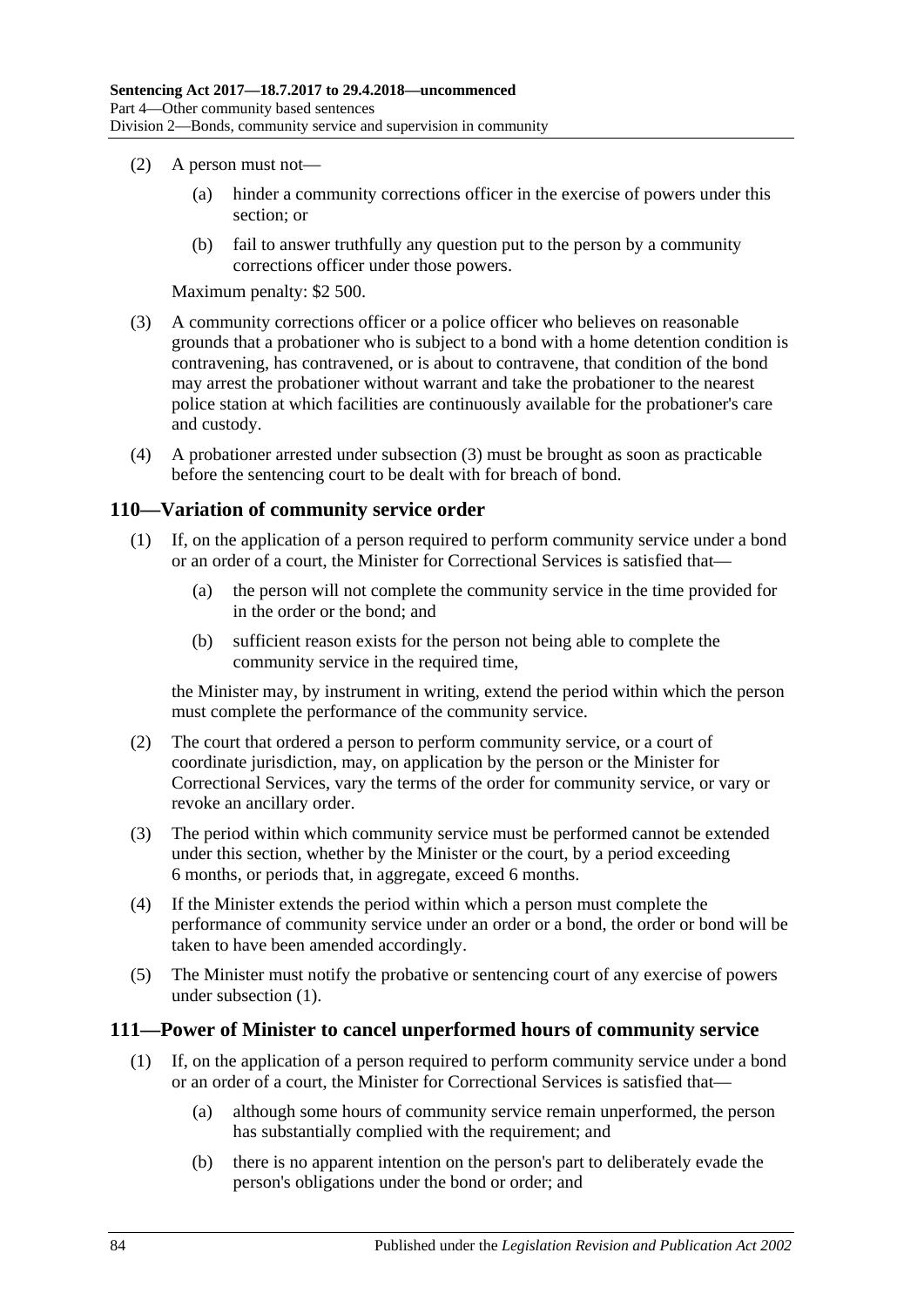(c) sufficient reason exists for not insisting on performance of some or all of those hours,

the Minister may, by instrument in writing, waive compliance with the requirement to perform those hours, or a specified number of them.

- (2) The Minister cannot exercise powers under [subsection](#page-83-2) (1) to waive performance of more than 10 hours under the 1 bond or order.
- (3) The Minister must notify the probative or sentencing court of any exercise of powers under [subsection](#page-83-2) (1).

#### **112—Power of Minister in relation to default in performance of community service**

- <span id="page-84-0"></span>(1) If the Minister for Correctional Services is satisfied that a person who is required to perform community service has failed to obey a direction given by the community corrections officer to whom the person is assigned, the Minister, instead of commencing proceedings for breach of order or bond, may, by notice in writing served personally, increase the number of hours of community service that the person is required to perform.
- (2) If the Minister increases the hours of community service to be performed under an order or a bond, the order or bond will be taken to have been amended accordingly.
- (3) The number of hours of community service may not be increased under [subsection](#page-84-0) (1) by more than 24 in aggregate, but such an increase may be made despite the fact that its effect is to increase the total number of hours to be performed beyond the normal limit.
- (4) If the Minister for Correctional Services is satisfied that a person has failed to comply with an order or a bond requiring performance of community service, the Minister may, by notice in writing served personally or by post, suspend the operation of the order or the relevant condition of the bond until proceedings for breach of the community service order or bond have been determined.

# **Division 3—Enforcement of bonds, community service orders and other orders of a non-pecuniary nature**

## **Subdivision 1—Bonds**

#### **113—Non-compliance with bond**

- (1) If it appears to a probative court, by evidence given on oath, that a probationer may have failed to comply with a condition of the probationer's bond, the court—
	- $(a)$  may—
		- (i) issue a summons to the probationer requiring the probationer to appear before the court at the time and place specified in the summons; or
		- (ii) issue a warrant for the probationer's arrest; and
	- (b) may issue a summons to a guarantor.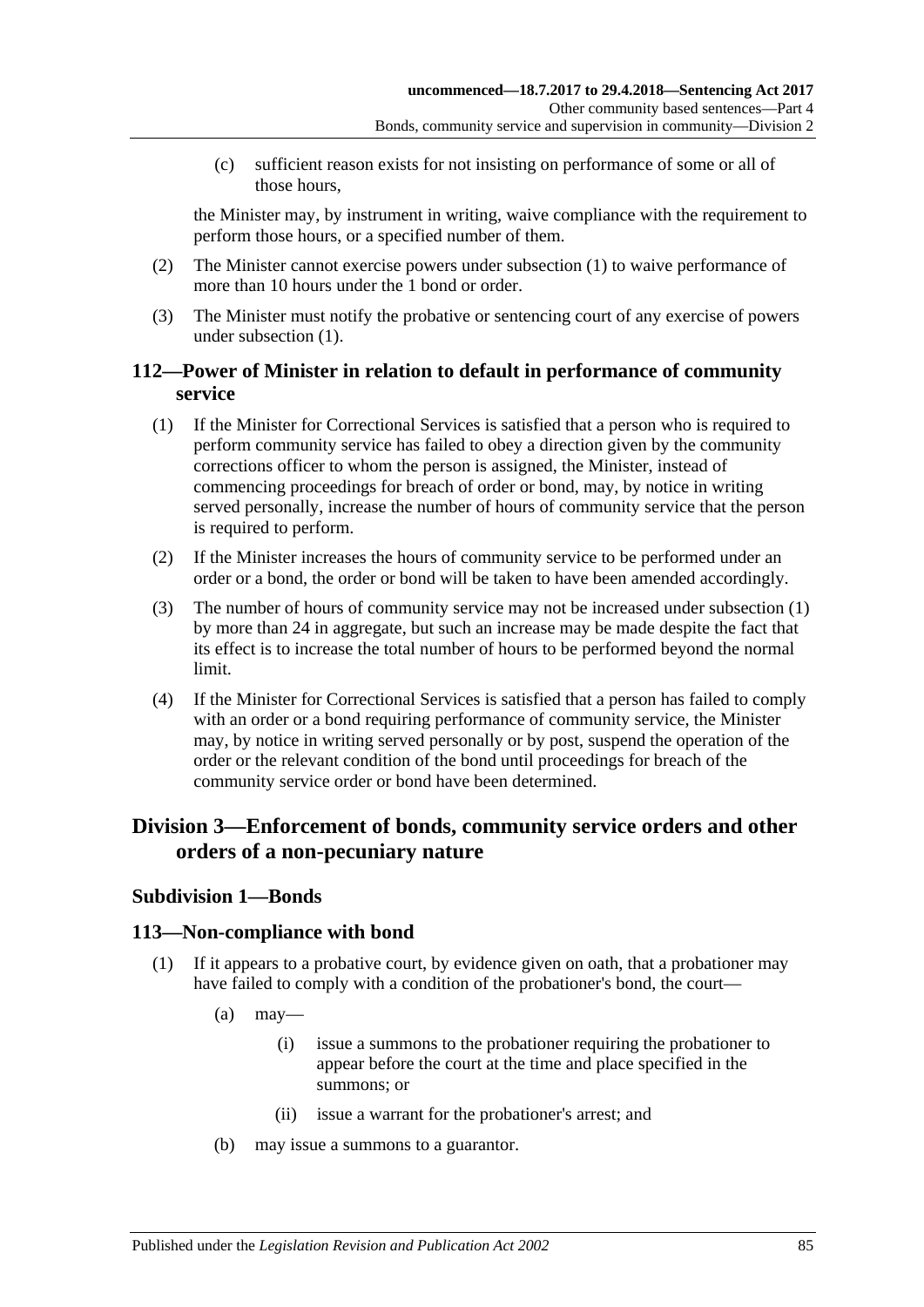- (2) If a person fails to appear before the court as required by a summons issued under this section, the court may issue a warrant for the person's arrest.
- (3) If a person is arrested pursuant to a warrant issued under this section, the person must be brought before the probative court or the Magistrates Court not later than the next working day and may be remanded in custody or released on bail pending determination of the proceedings.
- (4) If a probationer is found guilty of an offence by a court of a superior jurisdiction to that of the probative court, being an offence committed during the term of the bond, any proceedings for breach of condition arising out of the offence are to be taken in the court of superior jurisdiction.
- (5) If a probationer is found guilty of an offence by a court of an inferior jurisdiction to that of the probative court, being an offence committed during the term of the bond, the court of an inferior jurisdiction must—
	- (a) sentence the probationer for the offence and remand the probationer to the probative court to be dealt with for breach of the conditions of the bond; or
	- (b) remand the probationer to the probative court to be sentenced for the offence and dealt with for breach of the conditions of the bond.
- (6) The court dealing with a probationer for breach of condition must hear any evidence adduced tending to establish that the probationer has failed to comply with a condition of the bond and any evidence or representations that the probationer may wish to adduce or make in reply.
- (7) In this section—

*court of an inferior jurisdiction* means—

- (a) if the probative court is the Supreme Court—the District Court or the Magistrates Court;
- (b) if the probative court is the District Court—the Magistrates Court;

#### *court of a superior jurisdiction* means—

- (a) if the probative court is the Magistrates Court—the Supreme Court or the District Court;
- (b) if the probative court is the District Court—the Supreme Court.

#### **114—Orders that court may make on breach of bond**

- <span id="page-85-0"></span>(1) If the court is satisfied that the probationer has failed to comply with a condition of the bond, the court—
	- (a) may, if the bond requires the probationer to pay a sum in the event of non-compliance with a condition of the bond, order the probationer to pay the whole or a part of that sum; or
	- (b) may order a guarantor to pay the whole or a part of the amount due under the guarantee; or
	- (c) may, if the probationer has not been sentenced for the original offence and the terms of the bond require the defendant to appear before the court for sentencing in the event of failure to comply with a condition of the bond—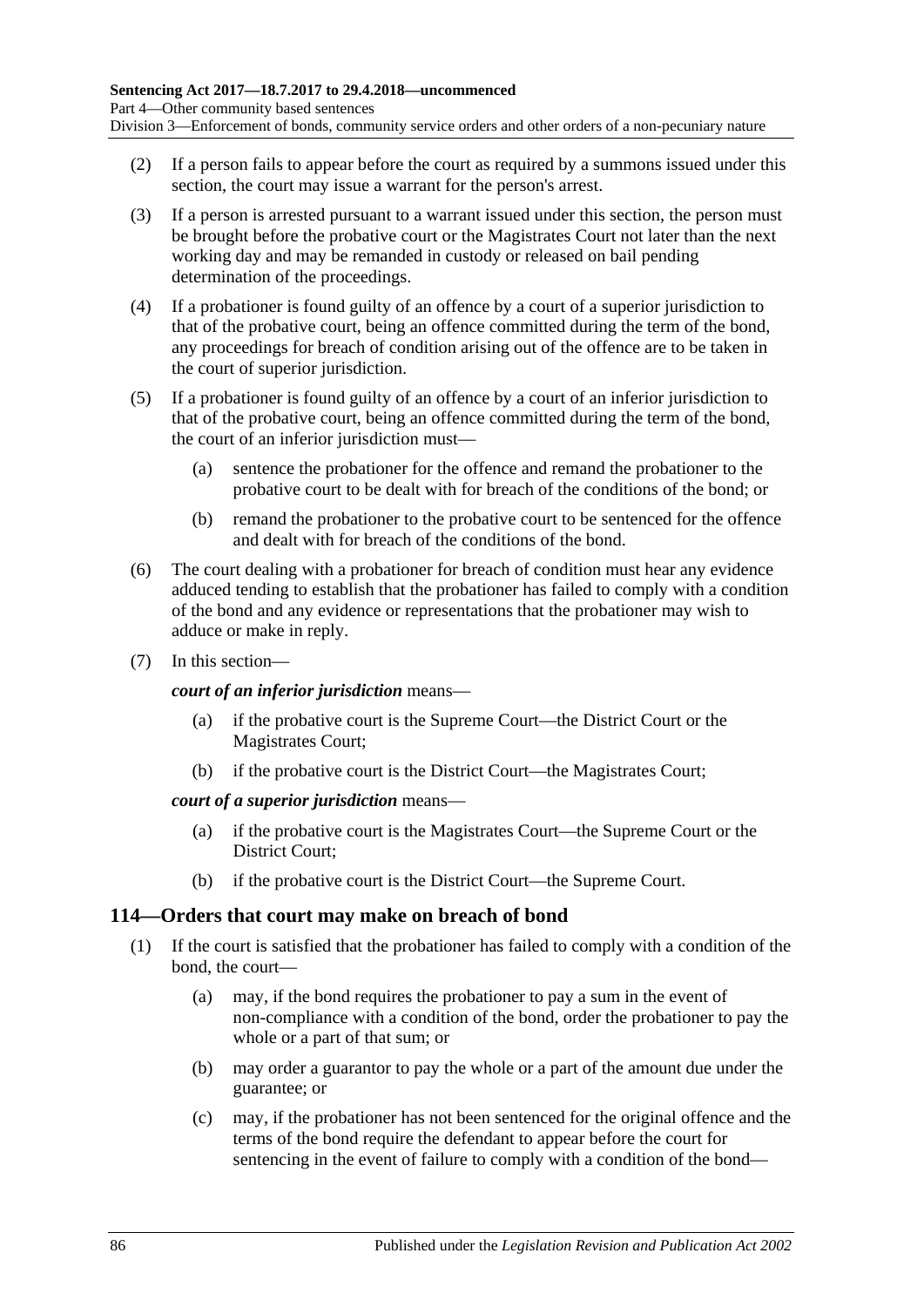- (i) sentence the probationer for the offence, or convict and sentence the probationer for the offence, as the case may require; or
	- (ii) if the court is satisfied that the failure of the probationer to comply with the conditions of the bond was trivial or that there are proper grounds on which the failure should be excused, refrain from taking any action in respect of the failure; or
- (d) if the probationer has been sentenced to imprisonment for the original offence and that sentence has been suspended—must, subject to [subsection](#page-86-0) (3), revoke the suspension and order that the sentence be carried into effect.
- (2) The court may not order a person to pay an amount pursuant to [subsection](#page-85-0)  $(1)(a)$ unless the court is satisfied that—
	- (a) the person has, or will within a reasonable time have, the means to pay the amount; and
	- (b) payment of the amount would not unduly prejudice the welfare of dependants of the person.
- <span id="page-86-0"></span>(3) If a probationer is subject to a suspended sentence of imprisonment and the court is satisfied that the failure of the probationer to comply with the conditions of the bond was trivial or that there are proper grounds on which the failure should be excused, the court may refrain from revoking the suspension and—
	- (a) in the case of a bond requiring performance of community service—may—
		- (i) extend the term of the bond by such period (not exceeding 12 months) as the court thinks fit; or
		- (ii) extend the period within which any uncompleted hours of community service must be performed by not more than 6 months; or
		- (iii) if the period within which the community service must be performed has expired, impose a period of not more than 6 months within which any uncompleted hours of community service must be performed; or
		- (iv) cancel the whole or a number of any unperformed hours of community service; or
		- (v) revoke or vary any other condition of the bond; and
	- (b) in the case of any other bond—may—
		- (i) extend the term of the bond by such period (not exceeding 12 months) as the court thinks fit; or
		- (ii) impose a condition on the bond requiring the probationer to perform a specified number of hours of community service; or
		- (iii) revoke or vary any other condition of the bond; and
	- (c) if the bond has expired in any case—may require the probationer to enter into a further bond, the term of which must not exceed 12 months.
- <span id="page-86-1"></span>(4) [Section](#page-80-2) 105 applies in relation to a bond in respect of which a condition requiring the performance of community service is imposed under [subsection](#page-86-1) (3)(b)(ii).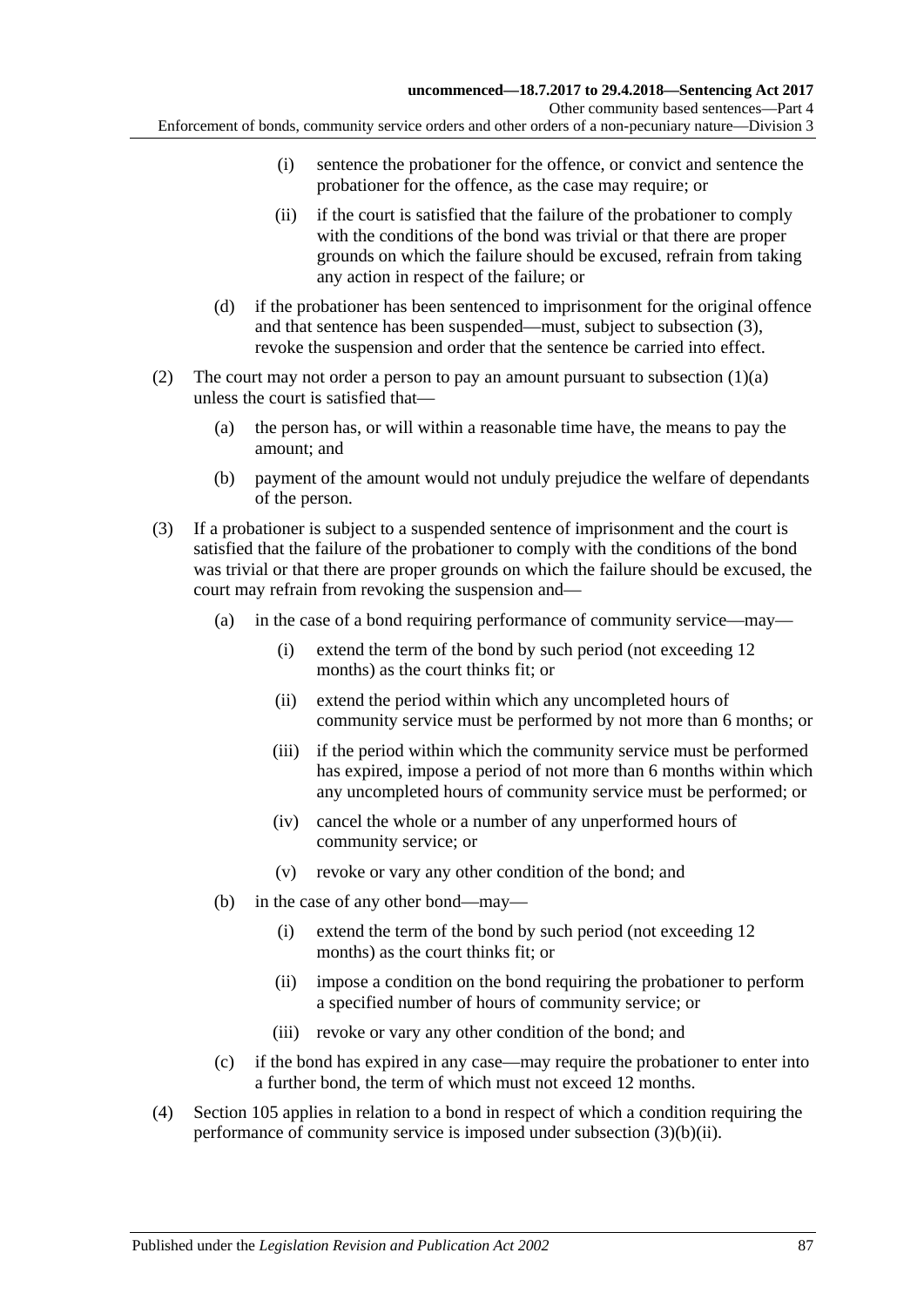- (5) If a court revokes the suspension of a sentence of imprisonment, the court may make any of the following orders:
	- (a) if it considers that there are special circumstances justifying it in so doing—an order reducing the term of the suspended sentence;
	- (b) an order directing that time spent by the probationer in custody pending determination of the proceedings for breach of condition be counted as part of the term of the suspended sentence;
	- (c) in the case of a probationer whose sentence of imprisonment was partially suspended under [section](#page-74-1) 96(5) and even if the term of the sentence now to be served in custody is less than 12 months—an order fixing or extending a non-parole period taking into account the time spent in custody by the probationer before being released on the bond;
	- (d) in the case of a bond with a home detention condition—an order directing that the period of compliance by the probationer with that condition be counted as part of the term of the suspended sentence;
	- (e) an order directing that—
		- (i) in the case of a sentence partially suspended under [section](#page-74-0) 96(4) or [\(5\)—](#page-74-1)any part of the sentence that the probationer has not served in custody; or
		- (ii) in any other case—the suspended sentence,

be cumulative on another sentence, or sentences, of imprisonment then being served, or to be served, by the probationer.

(6) If a court other than the probative court sentences a probationer for the original offence, the court cannot impose a sentence that the probative court could not have imposed.

#### **Subdivision 2—Community service orders and other orders of a non-pecuniary nature**

#### <span id="page-87-2"></span>**115—Community service orders may be enforced by imprisonment**

- (1) Subject to this section, an order requiring community service is enforceable by imprisonment in default of compliance.
- <span id="page-87-1"></span>(2) The term of imprisonment to be served in default of compliance will be—
	- (a) a term calculated on the basis of 1 day for each 7.5 hours of community service remaining to be performed under the order; or
	- (b) 6 months,

whichever is the lesser.

- <span id="page-87-0"></span>(3) If it appears to the court, by evidence given on oath, that a person has failed to comply with an order requiring performance of community service, the court may—
	- (a) issue a notice requiring the person to appear before the court at the time and place specified in the notice to show cause why a warrant of commitment should not be issued against the person for the default; or
	- (b) issue a warrant for the person's arrest.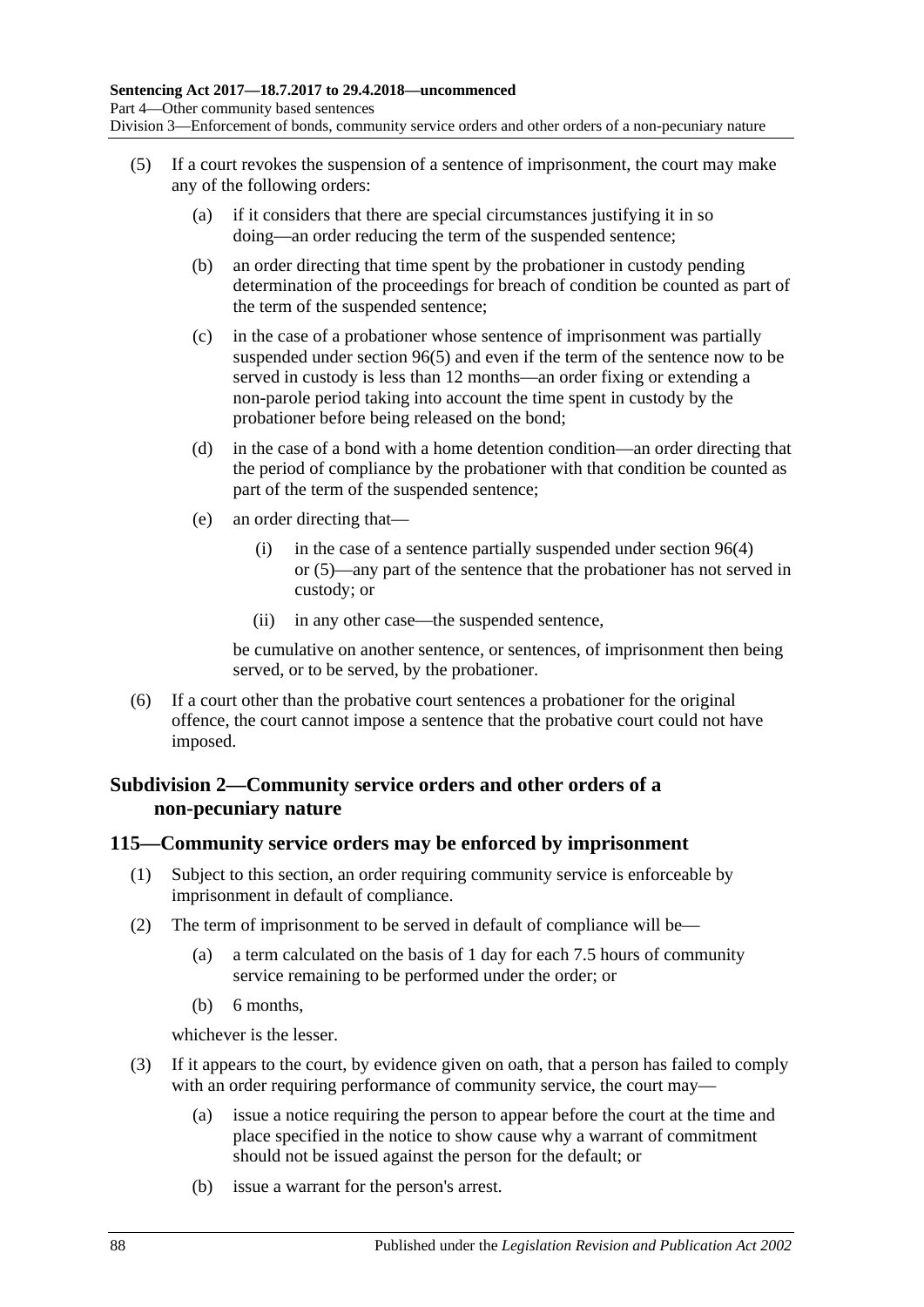- (4) If a person fails to appear before the court as required by a notice issued under [subsection](#page-87-0) (3), the court may issue a warrant for the person's arrest.
- <span id="page-88-1"></span><span id="page-88-0"></span>(5) If the court is satisfied that the person has failed to comply with the order requiring performance of community service—
	- (a) the court may issue a warrant of commitment for the appropriate term of imprisonment fixed in accordance with [subsection](#page-87-1) (2); but
	- (b) if the person is a youth, the court may, instead of taking action under [paragraph](#page-88-0) (a), make an order for home detention for a period fixed on the same basis.
- (6) The court may, on issuing a warrant under [subsection](#page-88-1) (5), direct that the imprisonment to which the person becomes liable by virtue of the warrant be cumulative on any other term of imprisonment being served, or to be served, by the person.
- (7) Despite [subsection](#page-88-1) (5), if the court is satisfied that the failure of a person to comply with an order requiring performance of community service was trivial or that there are proper grounds on which the failure should be excused, the court—
	- (a) may refrain from issuing a warrant of commitment; and
	- (b) may—
		- (i) extend the term of the order by such period, not exceeding 6 months, as the court thinks necessary for the purpose of enabling the person to perform the remaining hours of community service (if any);
		- (ii) if the order has expired, impose a further order, for a term not exceeding 6 months, requiring the person to perform the number of hours of community service unperformed under the previous order;
		- (iii) cancel the whole or a number of the unperformed hours of community service under the order.
- <span id="page-88-2"></span>(8) However, if the court is satisfied that the person who has failed to comply with the order requiring performance of community service has the means to pay a fine without the person or the person's dependants suffering hardship, the court may—
	- (a) revoke the community service order; and
	- (b) impose a fine not exceeding the maximum fine that may be imposed for the offence in respect of which the community service order was made (or, if the order was made in respect of more than 1 offence—the total of the maximum fines that may be imposed for the offences).
- (9) In imposing a fine under [subsection](#page-88-2) (8), the court must take into account the number of hours of community service (if any) that the person performed under the revoked order.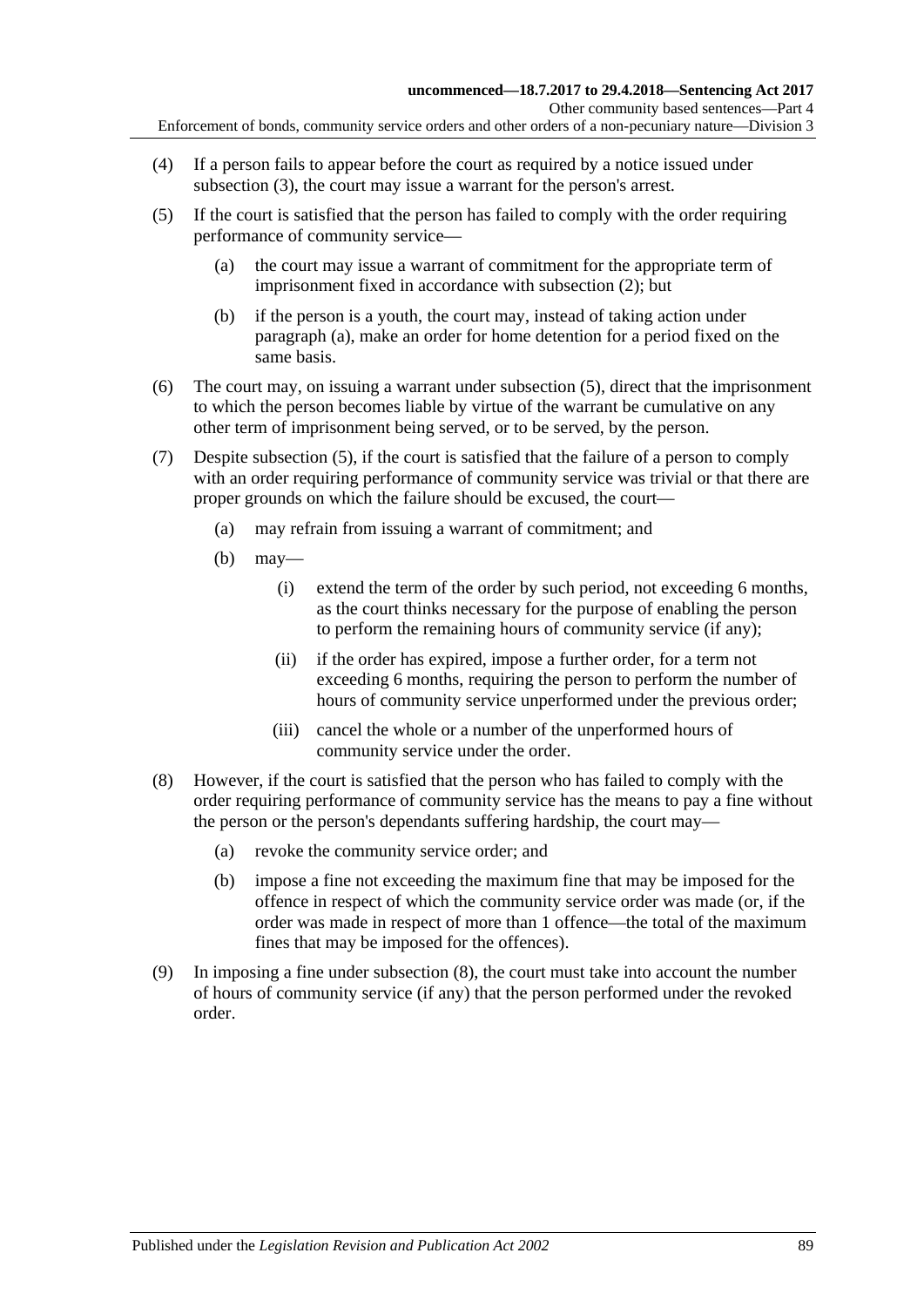#### <span id="page-89-2"></span><span id="page-89-0"></span>**116—Other non-pecuniary orders may be enforced by imprisonment**

- (1) If it appears to the court, by evidence given on oath, that a person has failed to comply with an order requiring the person to do some act (other than the performance of community service or the payment of a pecuniary sum), the court may—
	- (a) issue a notice requiring the person to appear before the court at the time and place specified in the notice to show cause why the person should not be dealt with for the default; or
	- (b) issue a warrant for the person's arrest.
- (2) If a person fails to appear before the court as required by a notice issued under [subsection](#page-89-0) (1), the court may issue a warrant for the person's arrest.
- <span id="page-89-1"></span>(3) If the court is satisfied that the person has failed to comply with the order, the court may sentence the person to such term of imprisonment (not exceeding 6 months) as the court thinks fit and issue a warrant of commitment accordingly.
- (4) The court may, on issuing a warrant under [subsection](#page-89-1) (3), direct that the imprisonment to which the person becomes liable by virtue of the warrant be cumulative on any other term of imprisonment being served, or to be served, by the person.

#### <span id="page-89-3"></span>**117—Registrar may exercise jurisdiction under this Division**

- (1) Subject to rules of court or the regulations, the powers of a court under [sections](#page-87-2) 115 and [116](#page-89-2) are exercisable by—
	- (a) if the person in relation to whom the powers are to be exercised is a youth—the Registrar of the Youth Court;
	- (b) in any other case—a Registrar of the Magistrates Court.
- (2) Subject to rules of court or the regulations, a person who is aggrieved by a decision or order of a Registrar made under [subsection](#page-89-3) (1) may apply in accordance with rules of court to the court for a review of the decision or order.
- (3) The court may, on completion of the review—
	- (a) confirm the decision or order;
	- (b) quash the decision or order and substitute any decision or order that could have been made in the first instance;
	- (c) make any ancillary order (including an order as to costs) the court thinks fit.

#### **118—Detention in prison**

If the court issues an order for detention of a youth or sentences a youth to detention under this Division—

- (a) where the youth is already in custody in a prison, the youth will serve the detention in a prison; or
- (b) where the youth has previously served a sentence of imprisonment or detention in a prison, the court may direct that the youth serve the detention in a prison,

and the *[Correctional Services Act](http://www.legislation.sa.gov.au/index.aspx?action=legref&type=act&legtitle=Correctional%20Services%20Act%201982) 1982* applies to and in relation to a youth serving detention in a prison under this section.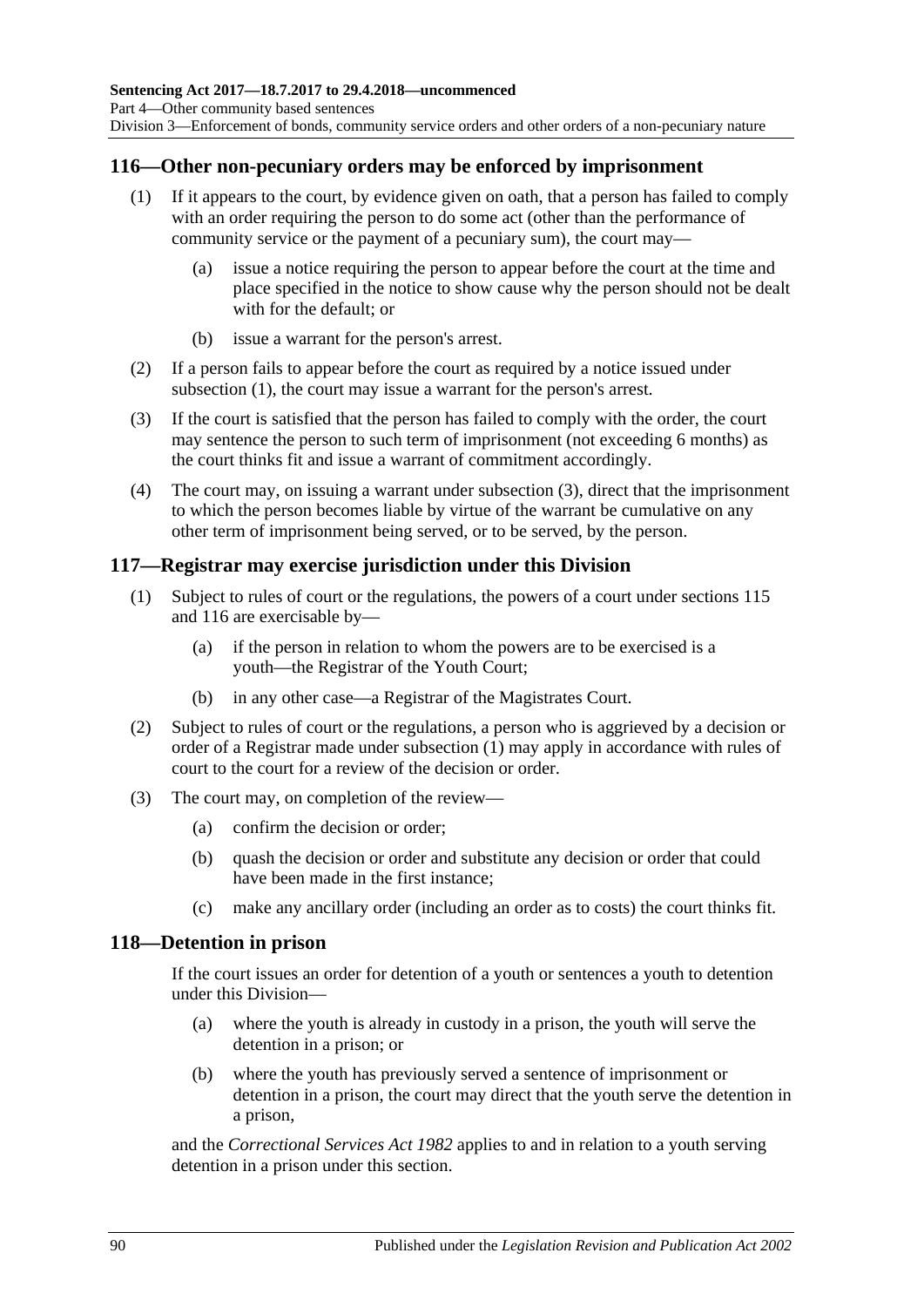# **Part 5—Financial penalties**

#### **119—Maximum fine if no other maximum provided**

If a fine is imposed in respect of an offence for which an Act or statutory instrument does not prescribe a fine, the fine may not exceed—

- (a) if the Supreme Court imposes the fine—\$75 000; and
- (b) if the District Court imposes the fine—\$35 000; and
- (c) if the Magistrates Court imposes the fine—\$10 000.

#### **120—Order for payment of pecuniary sum not to be made in certain circumstances**

- (1) The court must not make an order requiring a defendant to pay a pecuniary sum (other than a VIC levy) if the court is satisfied that the means of the defendant, so far as they are known to the court, are such that—
	- (a) the defendant would be unable to comply with the order; or
	- (b) compliance with the order would unduly prejudice the welfare of dependants of the defendant,

(and in such a case the court may, if it thinks fit, order the payment of a lesser amount).

- (2) Subject to [subsection](#page-90-0) (3), the court is not obliged to inform itself as to the defendant's means, but it should consider any evidence on the subject that the defendant or the prosecutor has placed before it.
- <span id="page-90-0"></span>(3) In considering whether the defendant would be able to comply with the order, the court should have regard to any information available to the court as to other pecuniary sums that have been paid, or are payable, by the defendant.

#### **121—Preference must be given to compensation for victims**

If a court considers—

- (a) that it is appropriate—
	- (i) to make an order for compensation (under this Act or any other Act); and
	- (ii) to impose a fine or make any other order for the payment of a pecuniary sum; but
- (b) that the defendant has insufficient means to pay both the compensation and the fine or other pecuniary sum,

the court must give preference to compensation.

#### <span id="page-90-1"></span>**122—Court not to fix time for payment of pecuniary sums**

(1) If a court makes an order requiring a defendant to pay a pecuniary sum, the court is not empowered to make any order relating to the time or manner in which the sum is to be paid.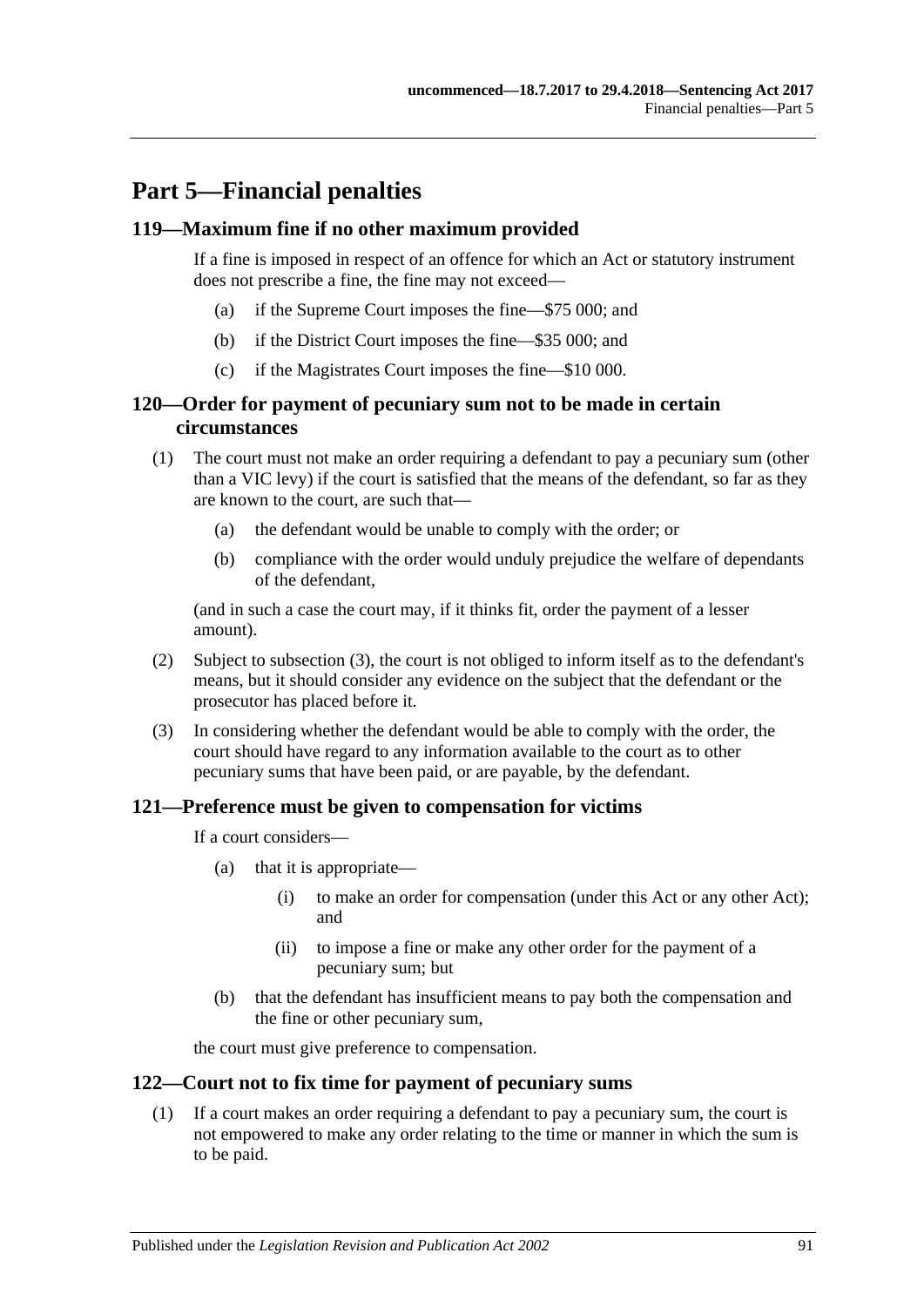(2) [Subsection](#page-90-1) (1) does not derogate from an order of a court or an officer of a court that was in force immediately before this section came into operation.

# **Part 6—Restitution and compensation**

## **Division 1—Restitution and compensation generally**

#### <span id="page-91-1"></span><span id="page-91-0"></span>**123—Restitution of property**

- (1) If the offence of which the defendant has been found guilty, or any other offence that is to be taken into account by the court in determining sentence, involves the misappropriation of property, the court may order the defendant, or any other person in possession of the property, to restore the property to a person who appears to be entitled to possession of the property.
- (2) An order under [subsection](#page-91-0) (1) does not prejudice a person's title to the property.

#### **124—Compensation**

- (1) Subject to this section, a court may make an order requiring a defendant to pay compensation for injury, loss or damage resulting from the offence of which the defendant has been found guilty or for any offence taken into account by the court in determining sentence for that offence.
- (2) An order for compensation may be made under this section—
	- (a) either on application by the prosecutor or on the court's own initiative; and
	- (b) instead of, or in addition to, dealing with the defendant in any other way.
- $(3)$  If—
	- (a) a court finds a defendant guilty of an offence, or takes an offence into account in determining sentence; and
	- (b) the circumstances of the offence are such as to suggest that a right to compensation has arisen, or may have arisen, under this section,

the court must, if it does not make an order for compensation, give its reasons for not doing so.

- (4) Compensation under this section will be of such amount as the court considers appropriate having regard to any evidence before the court and to any representations made by or on behalf of the prosecutor or the defendant.
- (5) If property of which a person was dispossessed as a result of the offence is recovered, any damage to the property while it was out of the person's possession is to be treated for the purposes of this section as having resulted from the offence.
- (6) The power of a court to award compensation under this section is subject to the following qualifications:
	- (a) no compensation may be awarded for injury, loss or damage caused by, or arising out of the use of, a motor vehicle except damage to property;
	- (b) no compensation may be awarded against an employer in favour of an employee or former employee if—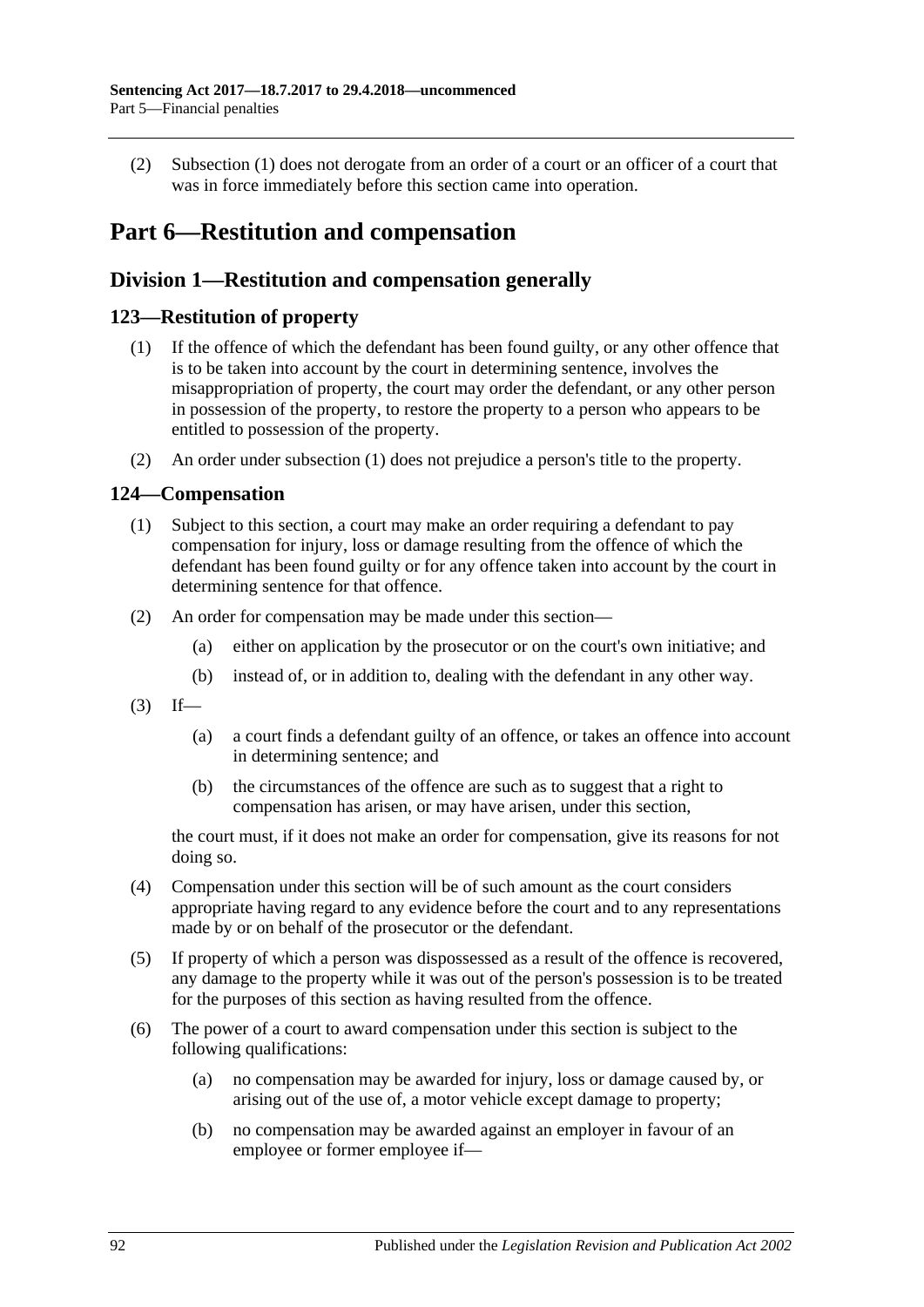- (i) the offence arises from breach of a statutory duty related to employment; and
- (ii) the injury, loss or damage is compensable under the *[Return to Work](http://www.legislation.sa.gov.au/index.aspx?action=legref&type=act&legtitle=Return%20to%20Work%20Act%202014)  [Act 2014](http://www.legislation.sa.gov.au/index.aspx?action=legref&type=act&legtitle=Return%20to%20Work%20Act%202014)*;
- (c) the Magistrates Court may not award more than \$20 000 (or if a greater amount is prescribed—the prescribed amount) by way of compensation.
- (7) Compensation may be ordered under this section in relation to an offence despite the fact that compensation may be ordered under some other statutory provision that relates more specifically to the offence or proceedings in respect of the offence.
- (8) The amount paid to a person pursuant to an order under this section for compensation for injury, loss or damage must be taken into consideration by a court or any other body in awarding compensation for that injury, loss or damage under any other Act or law.

## **125—Certificate for victims of identity theft**

- (1) A court that finds a person guilty of an offence involving—
	- (a) the assumption of another person's identity; or
	- (b) the use of another person's personal identification information,

may, on application by a victim of the offence, issue a certificate under [subsection](#page-92-0) (2).

- <span id="page-92-0"></span>(2) The certificate is to give details of—
	- (a) the offence; and
	- (b) the name of the victim; and
	- (c) any other matters considered by the court to be relevant.
- (3) In this section—

#### *personal identification information* has the same meaning as in Part 5A of the *[Criminal Law Consolidation Act](http://www.legislation.sa.gov.au/index.aspx?action=legref&type=act&legtitle=Criminal%20Law%20Consolidation%20Act%201935) 1935*;

*victim* means a person whose identity has been assumed, or personal identification information has been used, without the person's consent, in connection with the commission of the offence.

## **Division 2—Enforcement of restitution orders**

#### **126—Non-compliance with order for restitution of property**

- $(1)$  If—
	- (a) an order is made under [section](#page-91-1) 123 requiring property to be restored to a person; and
	- (b) the order is not complied with,

the person may request an authorised officer to take action under this section for enforcement of the order.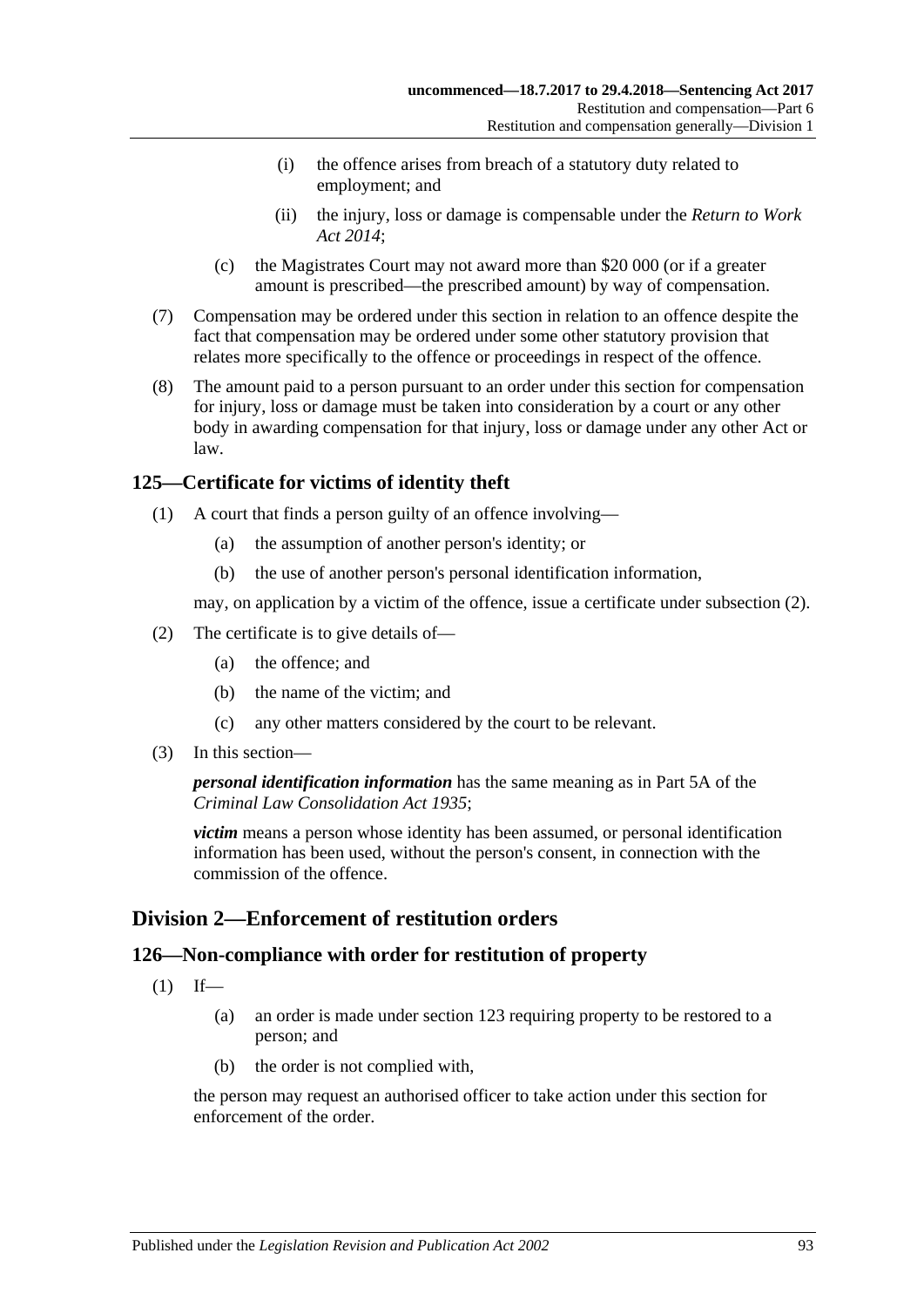- <span id="page-93-0"></span>(2) On receiving a request under this section in relation to an order requiring the restitution of property, an authorised officer may—
	- (a) enter any land (using such force as may be necessary) on which the officer reasonably suspects the property is situated and seize and remove the property; or
	- (b) cause the property to be valued (in such manner as the officer thinks fit) and make an order requiring the defendant to pay to the person an amount equal to the value of the property.
- <span id="page-93-1"></span>(3) In exercising powers under [subsection](#page-93-0) (2)(a), an authorised officer may be assisted by such other persons (including a member of the police force) as the officer considers necessary in the circumstances.
- (4) An authorised officer who makes an order under [subsection](#page-93-1) (2)(b) must cause a copy of the order to be served on the defendant personally or by post.
- (5) An order under [subsection](#page-93-1)  $(2)(b)$ 
	- (a) may be made in the absence of, and without prior notice to, the defendant; and
	- (b) may be varied or cancelled by an authorised officer in such circumstances as the officer considers just; and
	- (c) is enforceable as a pecuniary sum.
- (6) The prescribed fees for issuing, serving and executing an order under [subsection](#page-93-1) (2)(b) are payable in addition to the amount specified in the order as the value of the relevant property and form part of the amount payable under the order.
- (7) In this section—

*authorised officer* means the sheriff or a person authorised in writing by the sheriff for the purposes of this section;

*defendant*, in relation to property, means the defendant in the proceedings in which the order requiring restitution of the property was made.

# **Part 7—Miscellaneous**

#### **127—Power of delegation—intervention program manager**

- (1) An intervention program manager may, by instrument in writing, delegate a power or function under this Act—
	- (a) to a particular person; or
	- (b) to the person for the time being occupying a particular position.
- (2) A power or function so delegated under this section may, if the instrument of delegation so provides, be further delegated.
- (3) A delegation—
	- (a) may be absolute or conditional; and
	- (b) does not derogate from the power of the delegator to act in a matter; and
	- (c) is revocable at will.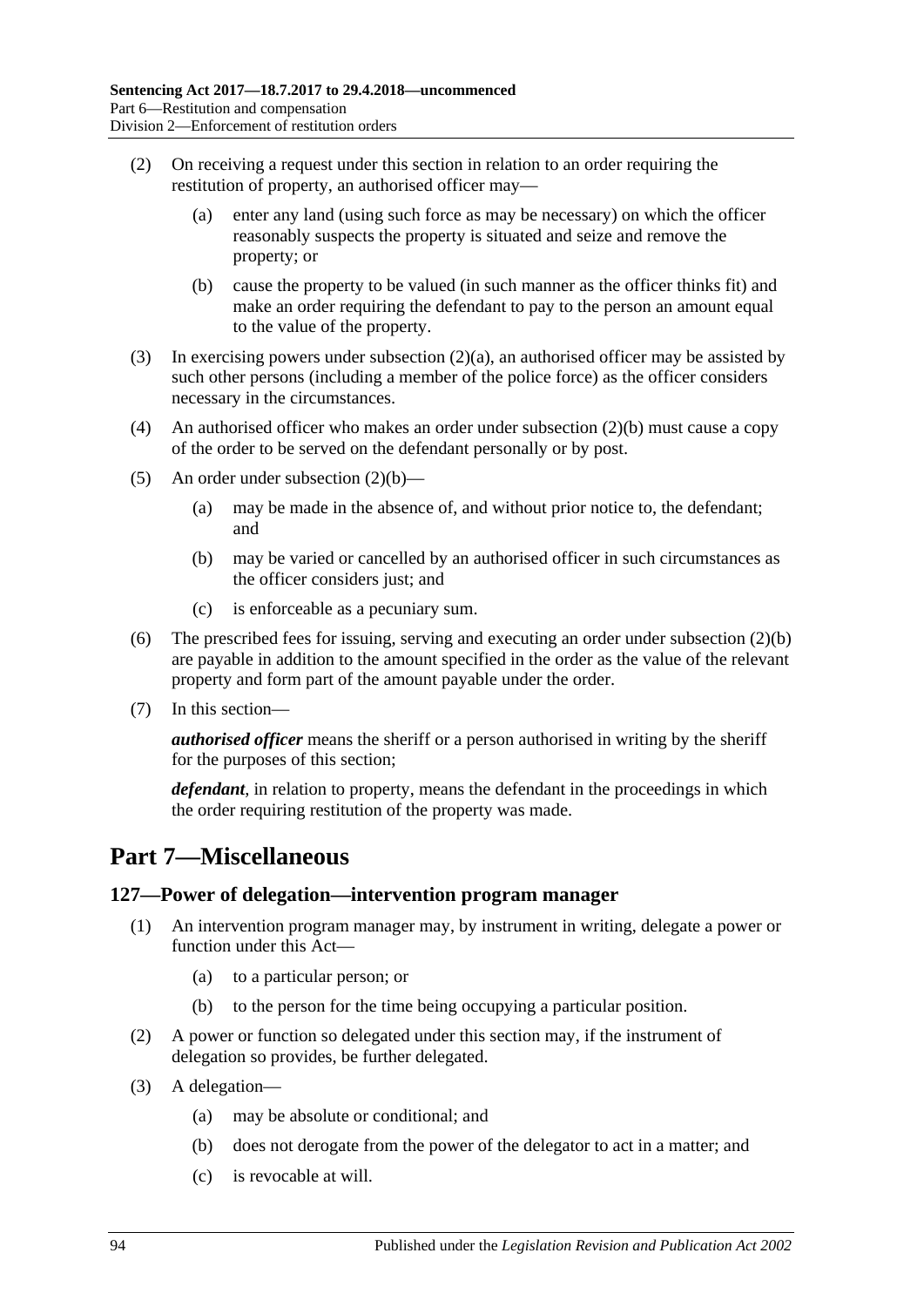#### <span id="page-94-0"></span>**128—Regulations**

- (1) The Governor may make such regulations as are contemplated by, or as are necessary or expedient for the purposes of, this Act.
- (2) Without limiting the generality of [subsection](#page-94-0) (1), the regulations may—
	- (a) prescribe forms for the purposes of this Act;
	- (b) prescribe, or provide for the calculation of, costs, fees or charges for the purposes of this Act;
	- (c) exempt any person or class of persons from the obligation to pay any costs, fees or charges so prescribed;
	- (d) prescribe penalties, not exceeding \$5 000, for breach of, or non-compliance with, a regulation.
- (3) The regulations may—
	- (a) be of general or limited application; and
	- (b) make different provision according to the persons, things or circumstances to which they are expressed to apply; and
	- (c) provide that a specified provision of this Act does not apply, or applies with prescribed variations, to any person, circumstance or situation (or person, circumstance or situation of a prescribed class) specified by the regulations, subject to any condition to which the regulations are expressed to be subject; and
	- (d) provide that any matter or thing is to be determined, dispensed with, regulated or prohibited according to the discretion of the Minister, an authorised officer or another prescribed person.
- (4) The regulations may make provisions of a savings or transitional nature consequent on the commencement of any provisions of this Act (including provisions of a transitional nature modifying any provisions of this Act).

# **Schedule 1—Repeal and transitional provisions Part 1—Repeal of** *Criminal Law (Sentencing) Act 1988*

#### <span id="page-94-1"></span>**1—Repeal of Act**

The *[Criminal Law \(Sentencing\) Act](http://www.legislation.sa.gov.au/index.aspx?action=legref&type=act&legtitle=Criminal%20Law%20(Sentencing)%20Act%201988) 1988* is repealed.

## **Part 2—Transitional provisions**

#### **2—Transitional provisions**

(1) Subject to this clause, this Act applies to the sentencing of a defendant after the commencement of this Act, regardless of whether the offence for which the defendant is being sentenced was committed before or after that commencement.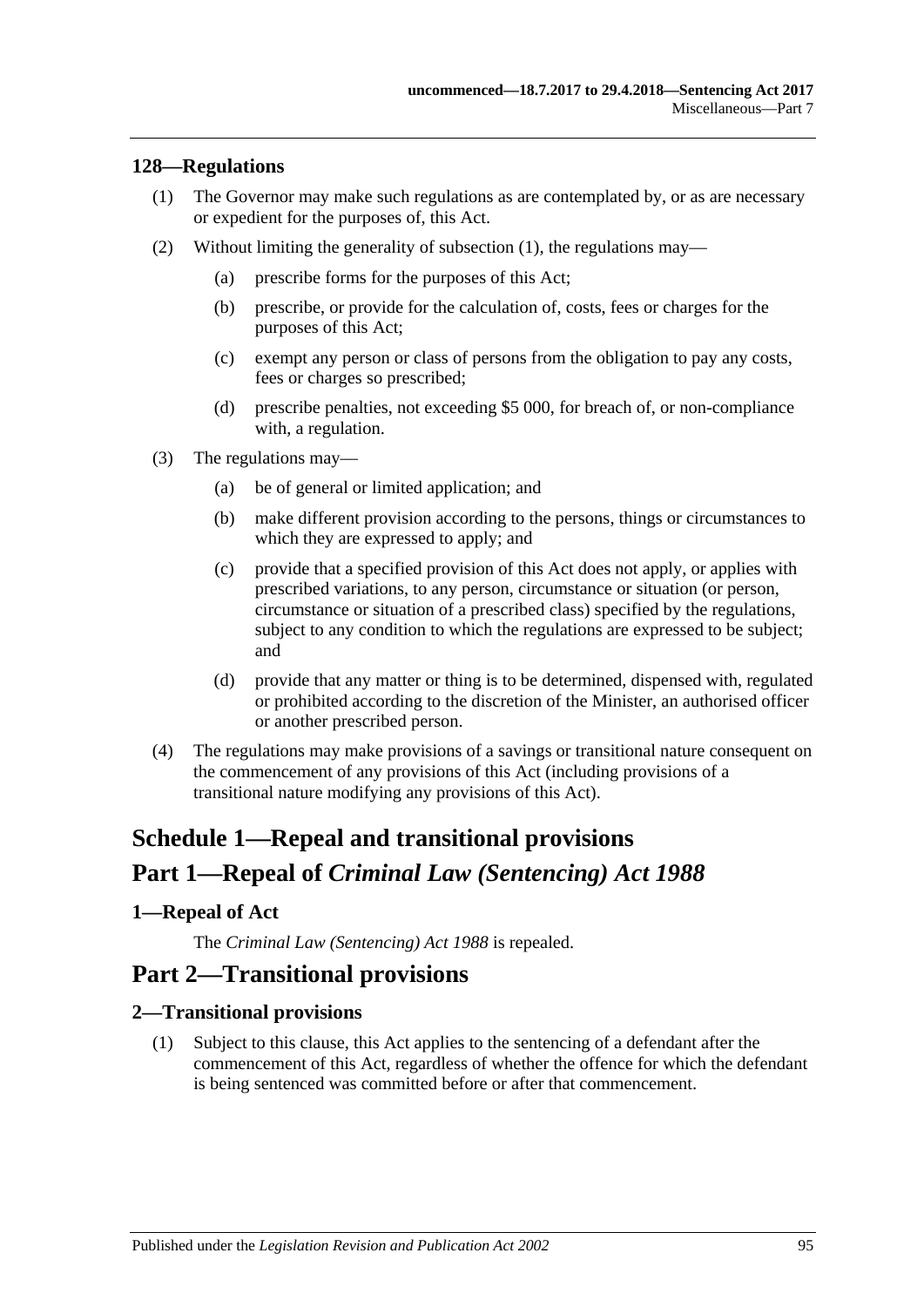- (2) However—
	- (a) the old sentence reduction provisions of the repealed Act will continue to apply in relation to the sentencing of a defendant for an offence where the proceedings for that offence are commenced before the commencement of the amendments to the repealed Act to be effected by the *[Summary Procedure](http://www.legislation.sa.gov.au/index.aspx?action=legref&type=act&legtitle=Summary%20Procedure%20(Indictable%20Offences)%20Amendment%20Act%202016)  [\(Indictable Offences\) Amendment Act 2016](http://www.legislation.sa.gov.au/index.aspx?action=legref&type=act&legtitle=Summary%20Procedure%20(Indictable%20Offences)%20Amendment%20Act%202016)*; while
	- (b) the new sentence reduction provisions of this Act will apply in relation to the sentencing of a defendant for an offence where the proceedings for that offence are commenced after the commencement of the amendments to the repealed Act to be effected by the *[Summary Procedure \(Indictable Offences\)](http://www.legislation.sa.gov.au/index.aspx?action=legref&type=act&legtitle=Summary%20Procedure%20(Indictable%20Offences)%20Amendment%20Act%202016)  [Amendment Act 2016](http://www.legislation.sa.gov.au/index.aspx?action=legref&type=act&legtitle=Summary%20Procedure%20(Indictable%20Offences)%20Amendment%20Act%202016)*, regardless of when the offence was committed
- (3) In this clause—

*new sentence reduction provisions* means Part 2 Division [2 Subdivision](#page-27-0) 4 of this Act;

*old sentence reduction provisions* means sections 10A, 10B and 10C and Part 2 Division 6 of the repealed Act;

*repealed Act* means the *[Criminal Law \(Sentencing\) Act](http://www.legislation.sa.gov.au/index.aspx?action=legref&type=act&legtitle=Criminal%20Law%20(Sentencing)%20Act%201988) 1988* repealed by [clause](#page-94-1) 1.